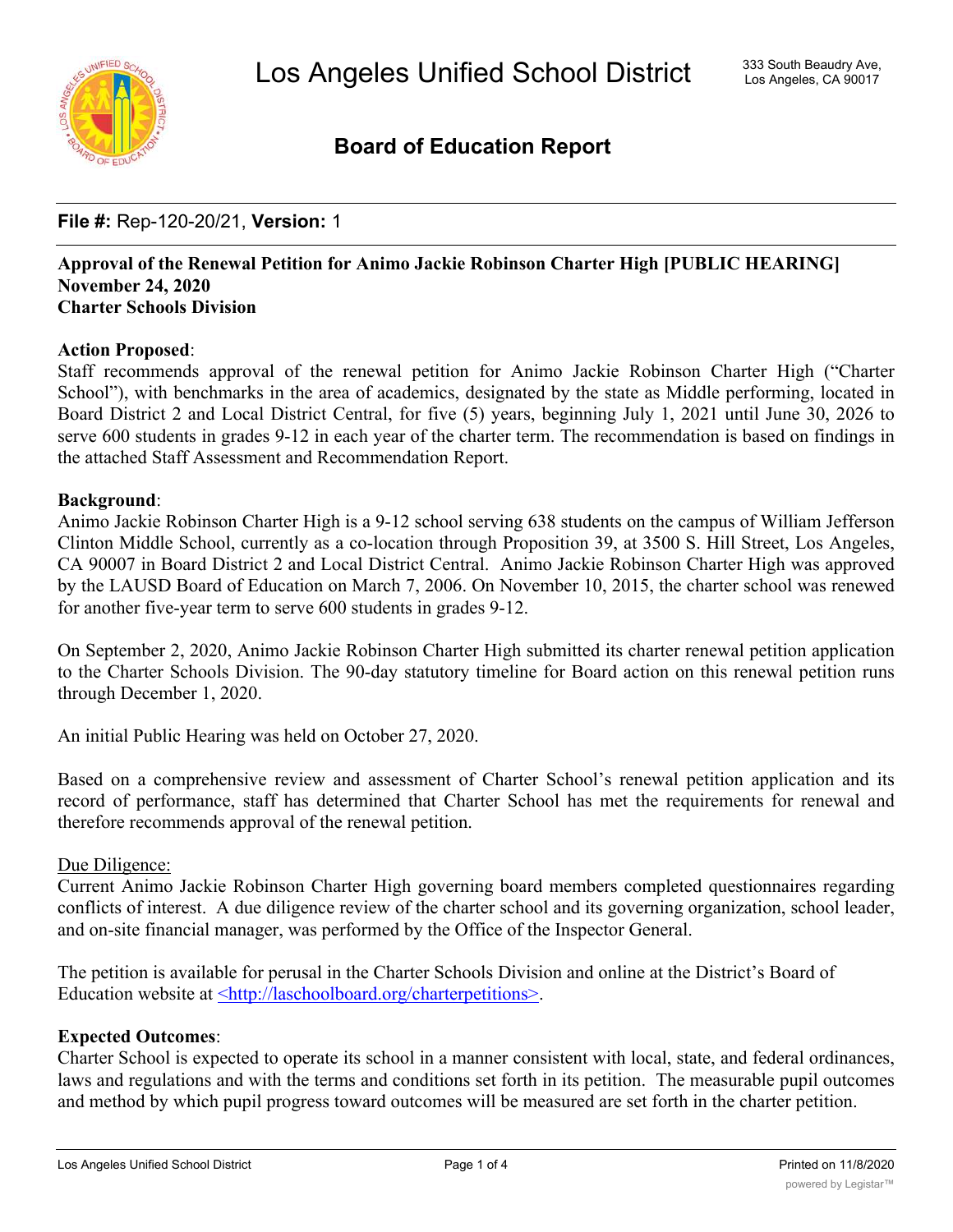# **File #:** Rep-120-20/21, **Version:** 1

# **Board Options and Consequences**:

"Yes" - If the Board adopts the recommendation of approval of the renewal petition with benchmarks, Charter School would be authorized to continue operating as a charter school under the terms of the approved renewal petition for a five (5) year period beginning July 1, 2021.

"No" - If the Board does not adopt the recommendation of approval of the renewal petition, and instead takes specific action to deny the renewal petition, Charter School would not be authorized to continue operating as a charter school under the terms of the renewal petition. Charter School's current charter expires on June 30, 2021. The petitioners may appeal a denial to Los Angeles County Board of Education ("LACBOE"). If the appeal is approved by LACBOE, Charter School would be authorized by the LACBOE. If LACBOE denies a petition on appeal, the Charter School may appeal to the State Board of Education ("SBE") which will review the appeal using an abuse of discretion standard. If the denial is reversed by the SBE, the SBE shall designate, in consultation with the petitioner, the LAUSD Board of Education or LACBOE as the chartering authority.

This Board Report No. 120-20/21, accompanying documents, and transcript of the Board meeting, shall constitute the Board of Education's adopted written findings of fact for the denial of the Charter School renewal petition.

# **Policy Implications**:

There are no policy implications at this time.

# **Budget Impact**:

State income and various other income sources to the District are reduced when current District students enroll at a charter school, and comparable or offsetting expenditure reduction may not occur in such cases. Under Education Code section 47604(c), a school district that grants a charter to a charter school to be operated by, or as, a nonprofit public benefit corporation is not held liable for the charter school's debts or obligations as long as the school district complies with all oversight responsibilities. The District will continue to have monitoring and oversight responsibility for charter school finances, as specified in the Charter Schools Act. Any modifications to the charter school's petition or operations with significant financial implications would require District approval prior to implementation. Petition approval is also contingent upon adequate liability insurance coverage.

Charter School has selected to join the LAUSD SELPA Option 3. The Charter School's fair share contribution to special education will be 10% of the charter schools' AB 602 (rate includes Base, COLA, and Growth/Decline reduced by the amount withheld for Program Specialist/Regionalized Services) and Federal IDEA revenues. This amount will be paid from the Charter School's Local Control Funding Formula ("LCFF") funds or other unrestricted revenue sources and will be allocated to support the existing District-wide administration of special education supports and services. The revenue rate will be adjusted to account for changes in the State's funding formula beginning in fiscal year 2013-2014. The amount withheld by the District from the Program Specialist/Regionalized Services in fiscal year will continue to be withheld and adjusted annually for COLA. An additional 10% of special education revenues will be retained by the District and allocated as directed by the Advisory Board and members of the LAUSD SELPA Option 3, with the leadership of the Charter-operated Program special education director. These funds will be used to support the personnel for the members of the LAUSD SELPA Option 3; build management and operating procedures to create an infrastructure to support schools in meeting the needs of students with mild to severe disabilities; and, to create and implement new programs that serve students in charter schools. If Charter School does not spend their allocation of special education funds during a fiscal year of the charter petition period, the allocation of special education funds to Charter School for the next fiscal year will be reduced in an amount equal to the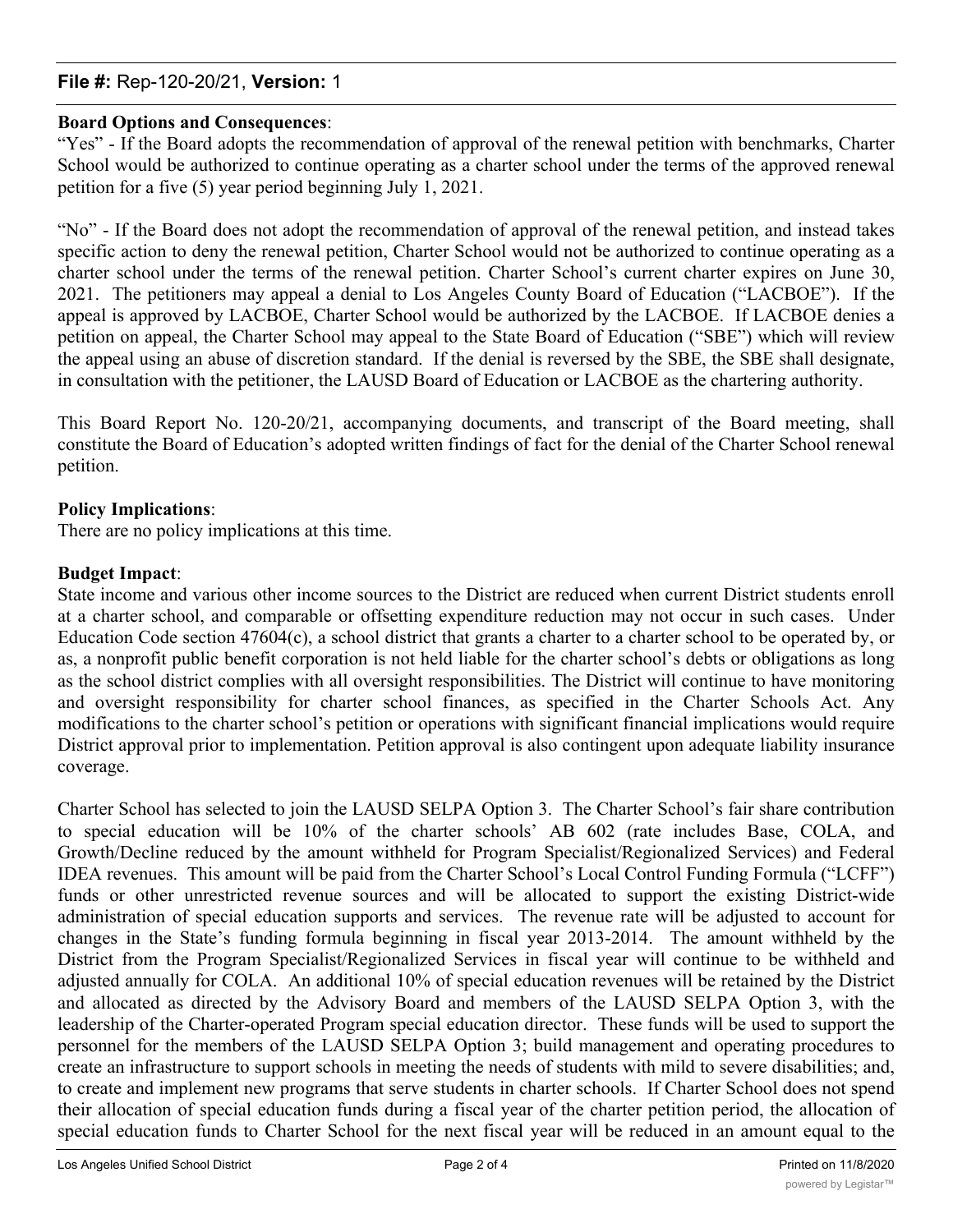# **File #:** Rep-120-20/21, **Version:** 1

unspent special education funds of the previous fiscal year.

In addition to the payments required under this Section, the Charter School may request specific special education related services from the District through fee-for-service arrangements that will reflect the calculated cost of the requested services and will be contingent on the District's available resources.

Any change in the Option election that occurs during the term of Charter School's petition period shall be mutually agreed upon and addressed in an MOU between the charter school and the District. The new Option election shall be effective on July 1 of the next school year with the corresponding fair share contribution.

## **Student Impact**:

As stated in the Board of Education's Policy on Charter School Authorizing, "[W]hen the Board of Education authorizes a charter school, it establishes a partnership to advance its vision and mission and to accelerate gains in academic achievement and accountability for *all* of its students and public schools (*Policy*, p.2)." Based on a comprehensive review and assessment of Charter School's renewal petition application and its record of performance, staff has determined that Charter School has met the requirements for charter school renewal and therefore recommends approval of the renewal petition.

## **Issues and Analysis**:

If all pending issues, including but not limited to special education requirements, special education local planning area (SELPA) requirements, governance, fiscal and facilities matters, are not resolved at the time of the Board meeting, the item may be pulled from the agenda.

Budget and Petition available for perusal at the following link: <https://www.dropbox.com/sh/8pwltl30a779wtu/AAA8CB\_GDhXjSEESv8aPYApVa?dl=0>

### **Attachments:**

Attachment A - Staff Assessment and Recommendation Report Attachment B - DFS Data, DFS Resident School Data and High vs Low Performance Data Sets Attachment C - Desegregation Impact Statement

**Informatives:**

Not applicable

**Submitted:** 11/06/20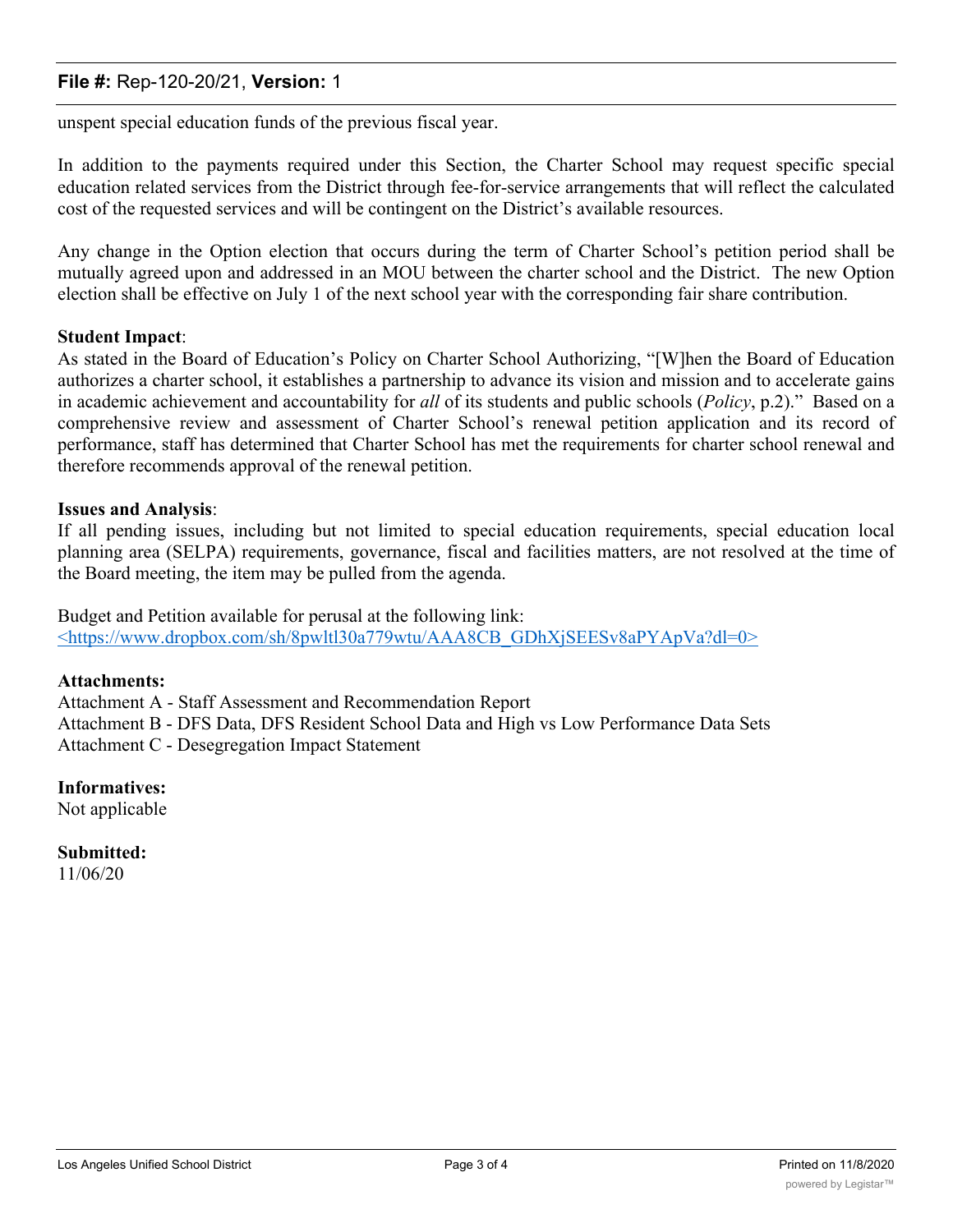**File #:** Rep-120-20/21, **Version:** 1

# **RESPECTFULLY SUBMITTED, APPROVED & PRESENTED BY:**

Superintendent of Schools Director

AUSTIN BEUTNER JOSÉ COLE-GUTIÉRREZ Charter Schools Division

**REVIEWED BY:**

DEVORA NAVERA REED Interim General Counsel

Approved as to form.

**REVIEWED BY:**

TONY ATIENZA Director, Budget Services and Financial Planning

\_\_\_ Approved as to budget impact statement.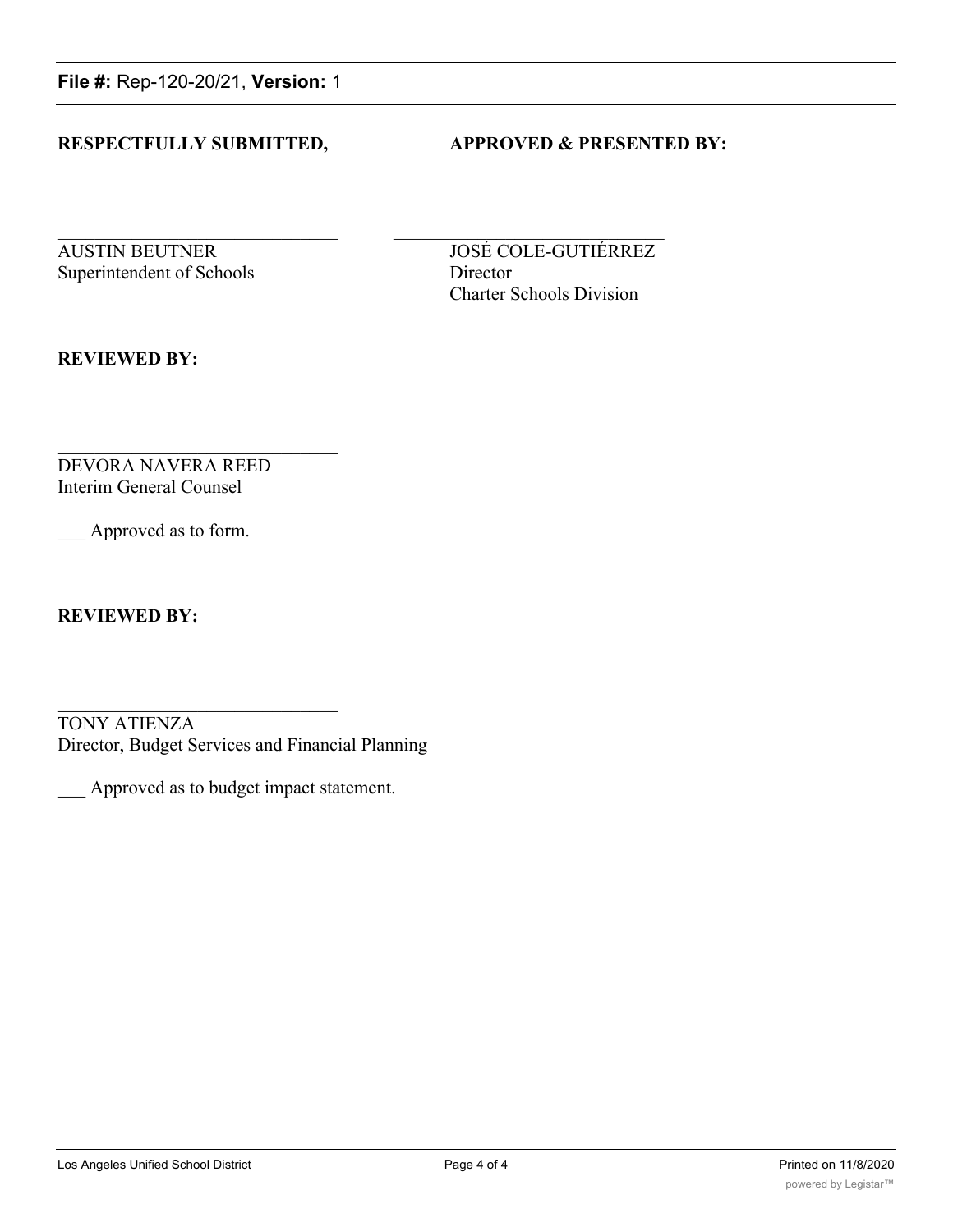# **STAFF ASSESSMENT AND RECOMMENDATION REPORT RENEWAL PETITION** ATTACHMENT A

Board of Education Report 120-20/21 November 24, 2020

| <b>School Name:</b>                                   | <b>Ánimo Jackie Robinson Charter High</b>                                       | <b>BOARD IS</b>                                                                                                                                                                                                                                                                                                                                                                                                                                                                                                                                                                                                                                                                                                                                                                                                                                                                                                                 |                                              |
|-------------------------------------------------------|---------------------------------------------------------------------------------|---------------------------------------------------------------------------------------------------------------------------------------------------------------------------------------------------------------------------------------------------------------------------------------------------------------------------------------------------------------------------------------------------------------------------------------------------------------------------------------------------------------------------------------------------------------------------------------------------------------------------------------------------------------------------------------------------------------------------------------------------------------------------------------------------------------------------------------------------------------------------------------------------------------------------------|----------------------------------------------|
| Type of Charter School:                               | <b>Start-Up Independent Charter School</b>                                      |                                                                                                                                                                                                                                                                                                                                                                                                                                                                                                                                                                                                                                                                                                                                                                                                                                                                                                                                 | <b>REQUIRED TO</b><br><b>TAKE ACTION BY:</b> |
| <b>Charter Operator</b>                               | <b>Green Dot Public Schools</b>                                                 |                                                                                                                                                                                                                                                                                                                                                                                                                                                                                                                                                                                                                                                                                                                                                                                                                                                                                                                                 |                                              |
| <b>Location Code:</b>                                 | 8818                                                                            | <b>December 1, 2020</b>                                                                                                                                                                                                                                                                                                                                                                                                                                                                                                                                                                                                                                                                                                                                                                                                                                                                                                         |                                              |
| Type of Site(s):                                      | <b>Proposition 39 Co-Location</b>                                               |                                                                                                                                                                                                                                                                                                                                                                                                                                                                                                                                                                                                                                                                                                                                                                                                                                                                                                                                 |                                              |
| Site Address(es):                                     | 3500 S. Hill Street, Los Angeles, CA, 90007                                     | (William Jefferson Clinton Middle School Campus)                                                                                                                                                                                                                                                                                                                                                                                                                                                                                                                                                                                                                                                                                                                                                                                                                                                                                |                                              |
| <b>Board District(s):</b>                             | $\boldsymbol{2}$                                                                | Local District(s):                                                                                                                                                                                                                                                                                                                                                                                                                                                                                                                                                                                                                                                                                                                                                                                                                                                                                                              | <b>Central</b>                               |
| <b>Grade Levels Served:</b>                           | $9-12$                                                                          | <b>Current Enrollment:</b>                                                                                                                                                                                                                                                                                                                                                                                                                                                                                                                                                                                                                                                                                                                                                                                                                                                                                                      | 638                                          |
| <b>Grade Levels Authorized</b><br>in Current Charter: | $9 - 12$                                                                        | <b>Approved Enrollment in Current</b><br>Charter:                                                                                                                                                                                                                                                                                                                                                                                                                                                                                                                                                                                                                                                                                                                                                                                                                                                                               | 600                                          |
| <b>CONSIDERATION:</b>                                 | <b>Renewal</b>                                                                  |                                                                                                                                                                                                                                                                                                                                                                                                                                                                                                                                                                                                                                                                                                                                                                                                                                                                                                                                 |                                              |
| <b>CDE PERFORMANCE</b><br>LEVEL:                      | <b>Middle Performing</b>                                                        |                                                                                                                                                                                                                                                                                                                                                                                                                                                                                                                                                                                                                                                                                                                                                                                                                                                                                                                                 |                                              |
| <b>STAFF</b><br><b>RECOMMENDATION:</b>                | <b>Approval with Benchmarks</b>                                                 |                                                                                                                                                                                                                                                                                                                                                                                                                                                                                                                                                                                                                                                                                                                                                                                                                                                                                                                                 |                                              |
| <b>SUMMARY OF</b><br><b>STAFF FINDINGS:</b>           | <b>Criterion 1:</b><br>٠<br>٠<br>٠<br>declarations.<br><b>Criterion 2:</b><br>٠ | Based on a comprehensive review of the renewal petition application and the<br>school's record of performance, staff has determined that the charter school has<br>met the criteria for renewal (Ed. Code § 47605, 47607 and 47607.2).<br>The charter school has presented a sound educational program.<br>The petition, as revised through the petition review and revisions process,<br>contains reasonably comprehensive descriptions of all required<br>elements, including the Federal, State, and District Required Language.<br>Petitioners are demonstrably likely to successfully implement the<br>educational program set forth in the renewal petition.<br>The petition contains required affirmations,<br>Charter School qualifies for renewal as a [low, middle, high] performing<br>charter school based on performance indicators and pursuant to the statutory<br>renewal framework. (See full analysis below). | and<br>assurances,                           |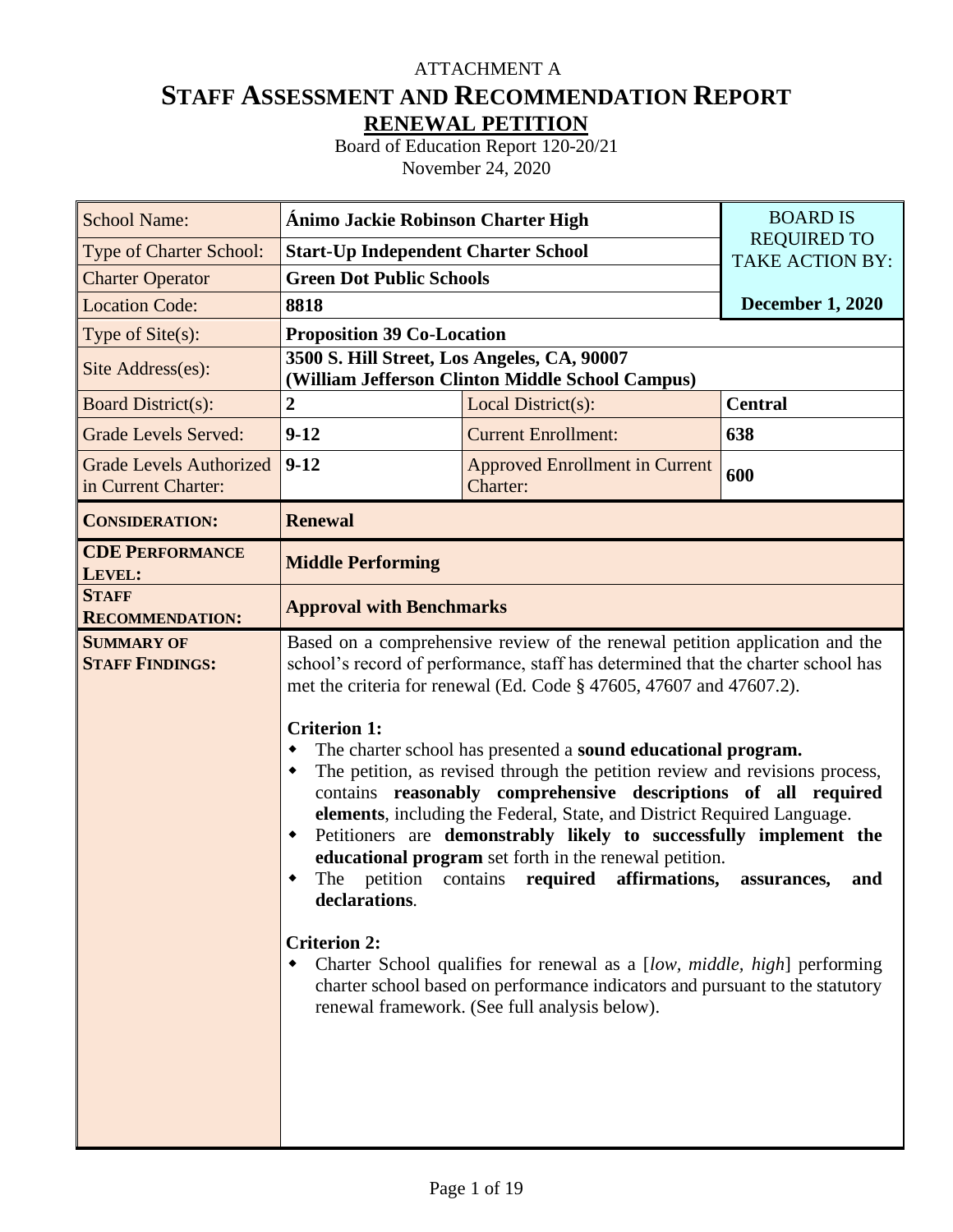|                                       | <b>Criterion 3:</b><br>At the time of renewal, Charter School does not have substantial fiscal or<br>substantial governance factors that would lead to a finding that the Charter<br>School is demonstrably unlikely to successfully implement the program set<br>forth in the renewal petition.<br>There is no evidence at the time of renewal that Charter School is not serving<br>٠<br>all pupils who wish to attend based on data on pupil enrollment patterns.<br>In addition to the above, the petition contains a declaration of whether or not<br>the charter school shall be deemed the exclusive public employer of the<br>employees of the charter school for purposes of Chapter 10.7. Please see "Staff"<br>Review and Assessment" section below for further detail.                                                                                                                                                                                                                                                                                                                                                                                                                                                                                                                                                                                                                                                                                                                                                                                                                                        |
|---------------------------------------|---------------------------------------------------------------------------------------------------------------------------------------------------------------------------------------------------------------------------------------------------------------------------------------------------------------------------------------------------------------------------------------------------------------------------------------------------------------------------------------------------------------------------------------------------------------------------------------------------------------------------------------------------------------------------------------------------------------------------------------------------------------------------------------------------------------------------------------------------------------------------------------------------------------------------------------------------------------------------------------------------------------------------------------------------------------------------------------------------------------------------------------------------------------------------------------------------------------------------------------------------------------------------------------------------------------------------------------------------------------------------------------------------------------------------------------------------------------------------------------------------------------------------------------------------------------------------------------------------------------------------|
| <b>PROPOSED</b><br><b>BENCHMARKS:</b> | Ánimo Jackie Robinson Charter High must meet the following benchmarks<br>during the 2021-2026 charter term in order to address concerns regarding<br>academic performance in Math.<br>1. The school will achieve Increased or Increased Significantly in Change<br>Level schoolwide on the California School Dashboard's Mathematics<br>Indicator over the term of the charter with the goal of achieving a Status<br>level that is the same or higher than the applicable state levels by the time<br>the charter is presented for renewal. The school's annual progress will be<br>reviewed at the Annual Performance-Based Oversight Visit by the<br>District.<br>2. The school will achieve Increased or Increased Significantly in Change<br>Level for its numerically significant subgroups on the California School<br>Dashboard's Mathematics Indicator over the term of the charter with the<br>goal of achieving a Status level that is the same or higher than the<br>applicable state levels by the time the charter is presented for renewal.<br>The school's annual progress will be reviewed at the Annual Performance-<br>Based Oversight Visit by the District.<br>If the benchmark remains unmet by the timeline indicated, at that time the District<br>will review the charter school's status reports and any additional relevant<br>information, and determine next steps accordingly, up to and including<br>recommendation for revocation during the school's charter<br>term or<br>recommendation of non-renewal upon submission of a renewal petition at the end<br>of the term of the charter. |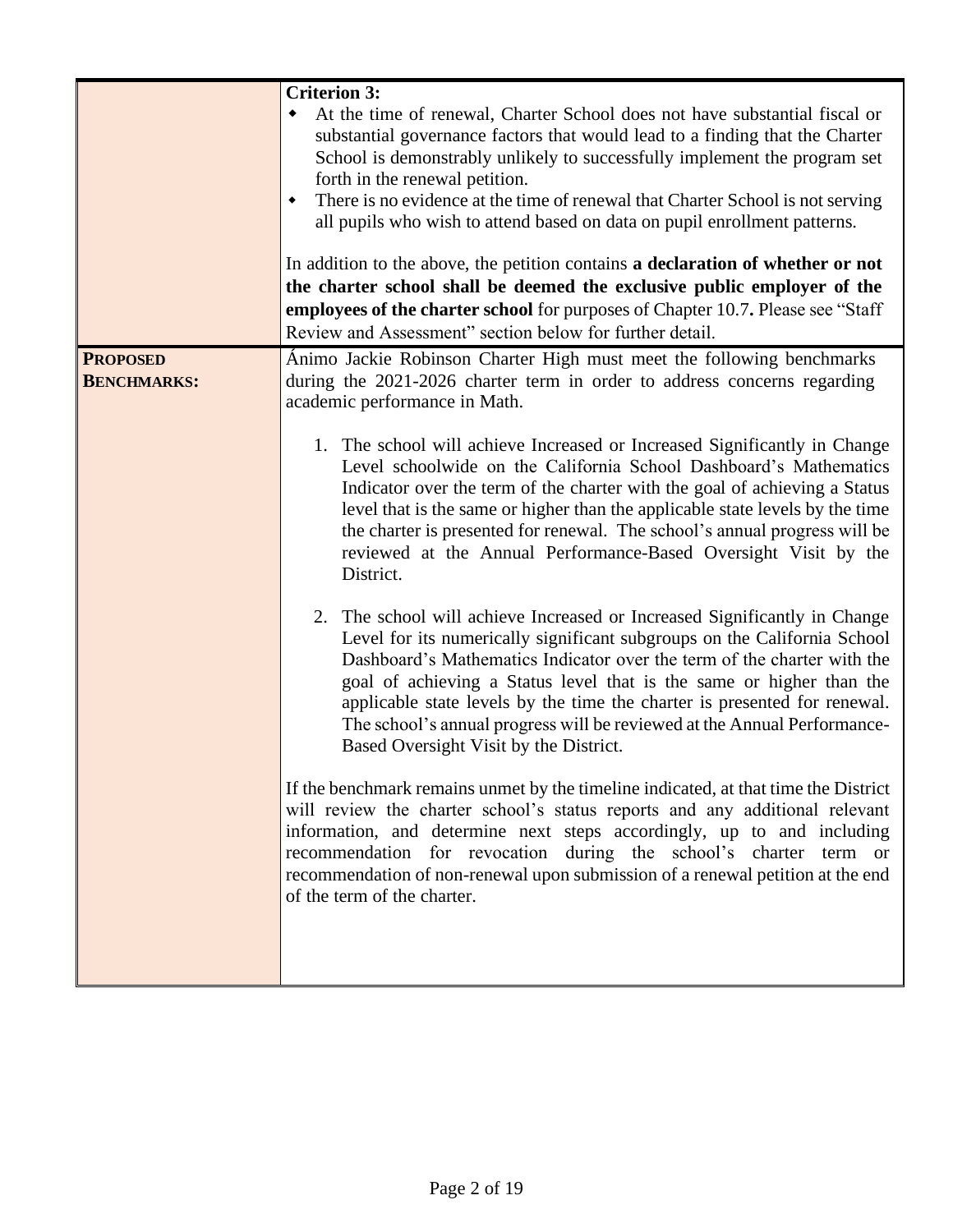# **STAFF ASSESSMENT**

# **I. ACTION PROPOSED**

Staff recommends approval with benchmarks of the renewal petition for Ánimo Jackie Robinson Charter High ("Ánimo Jackie Robinson" or "Charter School"), located in Board District 2 and Local District Central, for a term of 5 years, beginning July 1, 2021, until June 30, 2026 to serve up to 600 students in grades 9-12 in each year of the charter term. A Material Revision to increase enrollment capacity to 650 students was submitted to the Charter Schools Division on October 16, 2020, and it is currently under review.

# **II. CRITERIA FOR RENEWAL**

Upon submission, District staff comprehensively reviews each renewal petition application to determine whether the school has met the requirements for renewal set forth in California Education Code sections 47605, 47607, and 47607.2. As part of staff's holistic review of the renewal petition application, the charter school must be determined to be eligible for renewal under the renewal criteria prescribed in Education Code sections 47607 and 47607.2 requires a three-pronged analysis:

- **Criterion 1:** Does the renewal petition include a sound educational program, a reasonably comprehensive description of the 15 elements required for petitions, an affirmation of each of the conditions described in Education Code section 47605(e), and are petitioners likely to successfully implement the program set forth in the petition? (Ed. Code, § 47607(b).)
- Criterion 2: Is the charter school "high," "middle," or "low" performing? (see Ed. Code, §§  $47607(c)$ ,  $47607.2(a)$ , and  $47607.2(b)$ . Has the charter school attained measurable increases in academic achievement schoolwide and for numerically significant numerically significant student groups served by the charter school, and does the charter school have strong postsecondary outcomes, if applicable?
- **Criterion 3:** Is the charter school serving all pupils who wish to attend, or does the charter school have substantial fiscal or governance issues? (Ed. Code, § 47607(e).)

Charter schools designated as Dashboard Alternative School Status ("DASS") will work with LAUSD to establish renewal targets locally. (Ed. Code, § 47607(c)(7).) Please see *LAUSD Policy and Procedures for Charter School Authorizing* (LAUSD Board of Education, August 11, 2020) for more information regarding renewal criteria.

# **III. GENERAL SCHOOL INFORMATION**

|                                         | Ánimo Jackie Robinson Charter High                                                                                              |
|-----------------------------------------|---------------------------------------------------------------------------------------------------------------------------------|
| <b>Initial</b><br><b>Authorization:</b> | On March 7, 2006, Ánimo Jackie Robinson was authorized by the<br>LAUSD Board of Education to serve 525 students in grades 9-12. |
|                                         |                                                                                                                                 |
| <b>Most Recent</b>                      | The charter was renewed on November 10, 2015, to serve up to 600                                                                |
| <b>Renewal:</b>                         | students in grades 9-12.                                                                                                        |
| <b>Approved Material</b>                | N/A                                                                                                                             |
| <b>Revisions of Current</b>             |                                                                                                                                 |
| <b>Charter:</b>                         |                                                                                                                                 |

# **A. School History**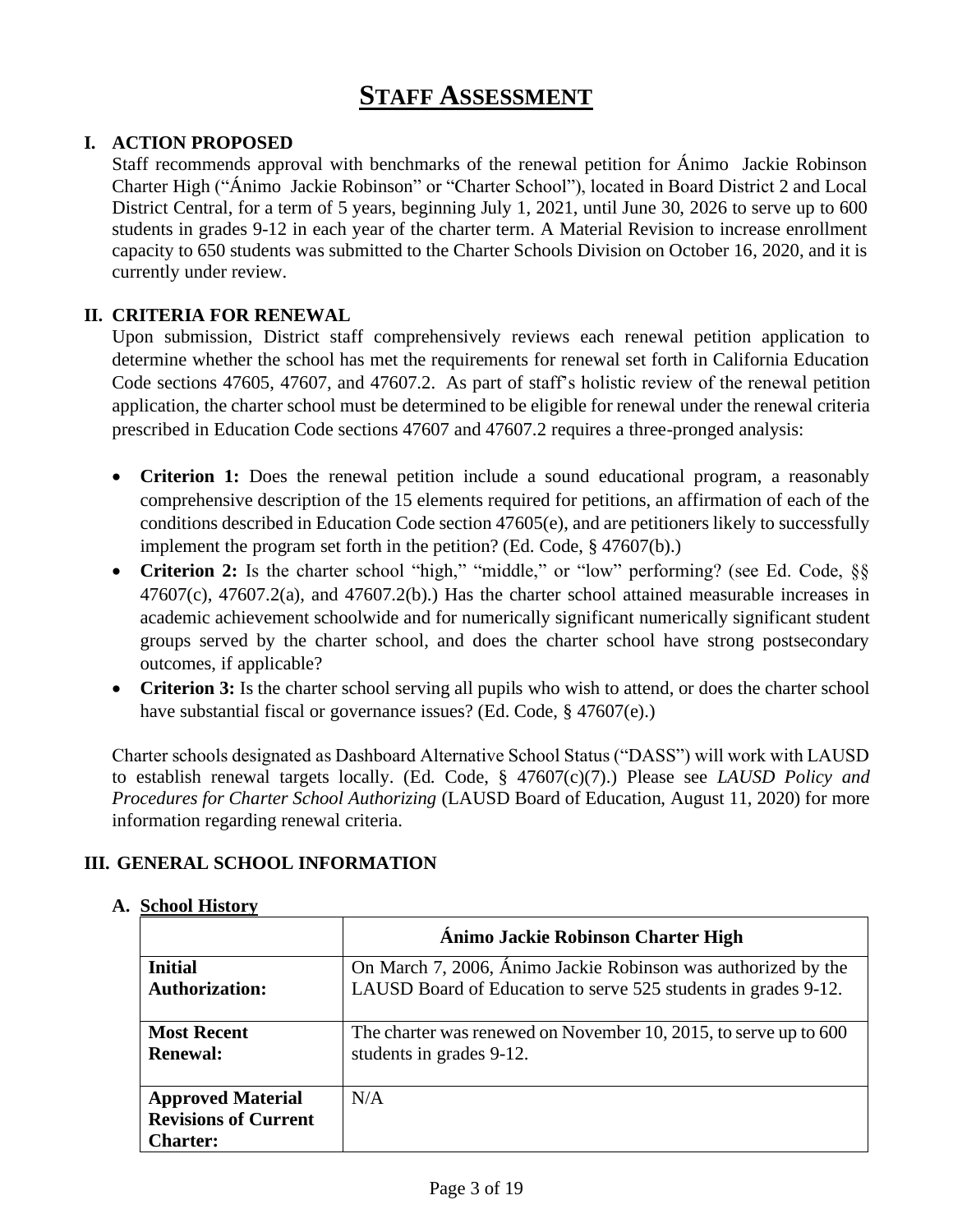|                              | Ánimo Jackie Robinson Charter High                                                                                     |
|------------------------------|------------------------------------------------------------------------------------------------------------------------|
| <b>Board Benchmarks in</b>   | N/A                                                                                                                    |
| <b>Current Charter</b>       |                                                                                                                        |
| Term:                        |                                                                                                                        |
| <b>Submission of Renewal</b> | Animo Jackie Robinson submitted its renewal petition application                                                       |
| <b>Petition Application:</b> | on September 2, 2020. The 90-day statutory timeline for Board<br>action on the petition runs through December 1, 2020. |
| <b>Concurrent Request</b>    | $N/A$ .                                                                                                                |
| for Material Revision:       |                                                                                                                        |

# **B. Educational Program**

|                                                       | <b>Ánimo Jackie Robinson Charter High</b>                                                                                                                                                                                                                                                                                                                                                                                                                                                                                                                                                                                                                                                                |
|-------------------------------------------------------|----------------------------------------------------------------------------------------------------------------------------------------------------------------------------------------------------------------------------------------------------------------------------------------------------------------------------------------------------------------------------------------------------------------------------------------------------------------------------------------------------------------------------------------------------------------------------------------------------------------------------------------------------------------------------------------------------------|
| <b>Key Features of</b><br><b>Educational Program:</b> | Ánimo Jackie Robinson offers a 9-12 educational program which<br>includes the following features:<br>• An Advisory program for all students that provides academic<br>and emotional supports and interventions to assist students in<br>college, leadership, and life;<br>• Implementation of the College-Ready Teaching Framework to<br>support teacher professional development and student success<br>within Green Dot's academic model and Signature Strategies;<br>• Implementation of the Green Dot Common Assessment<br>Program in all core subjects to measure student mastery on<br>State Content Standards and to personalize instruction for<br>students.                                     |
| <b>English Learner</b><br><b>Master Plan:</b>         | Ánimo Jackie Robinson implements its own English Learner<br>Master Plan which includes the following features:<br>$\bullet$ English Learners (ELs) are<br>supported through<br>the<br>implementation of both Integrated and Designated English<br>Language Development (ELD) instruction and courses;<br>• The school utilizes the Hampton-Brown EDGE curriculum and<br>formative and summative assessment program to support ELD<br>instruction for English Learners;<br>• The EL program is monitored on an annual basis and the data<br>is reviewed by school leadership who make recommendations<br>to the school's English Language Advisory Committee (ELAC)<br>and School Advisory Council (SAC). |
| <b>Special Education</b><br><b>SELPA</b>              | Ánimo Jackie Robinson participates in LAUSD SELPA Option 3.                                                                                                                                                                                                                                                                                                                                                                                                                                                                                                                                                                                                                                              |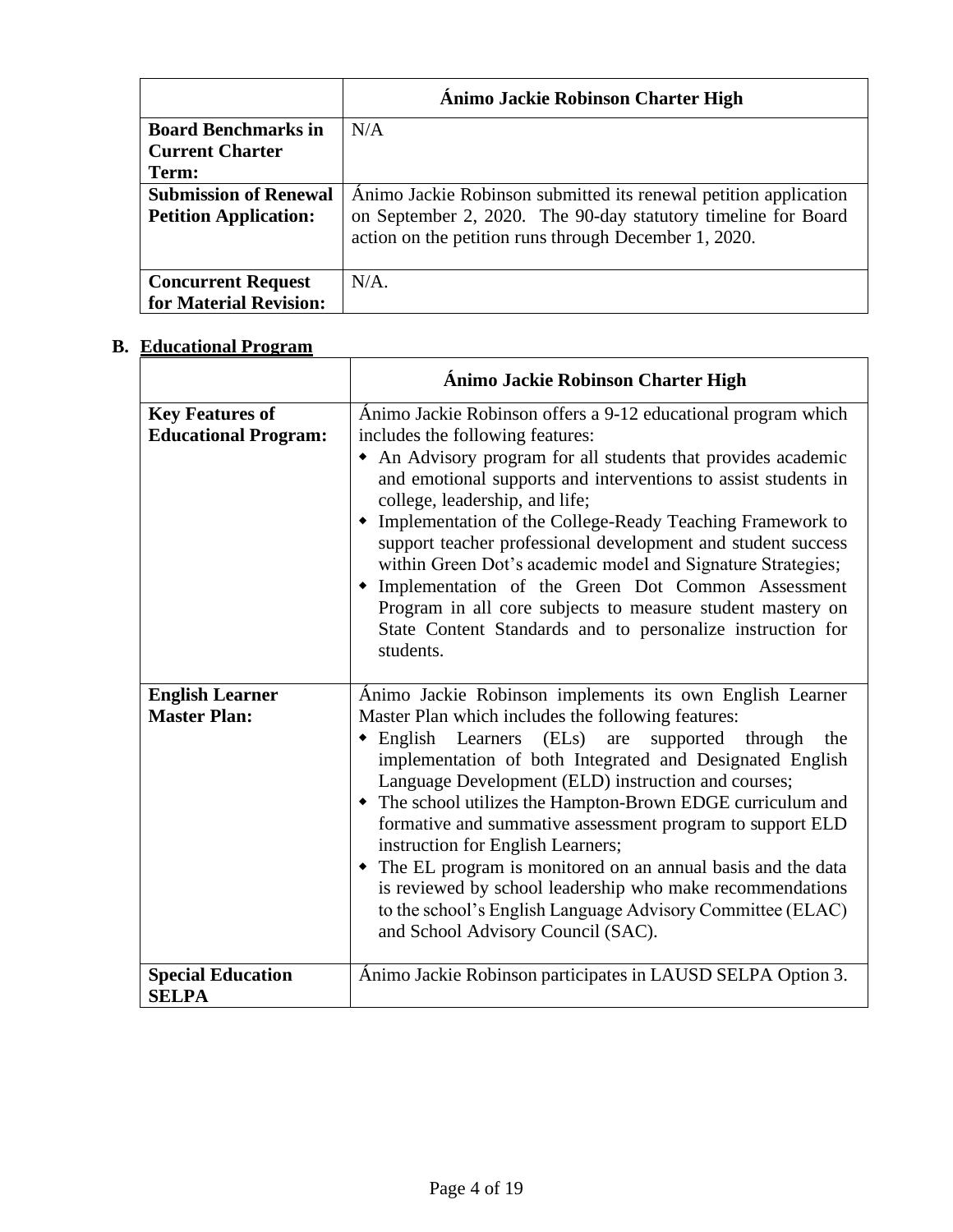# **C. Student Enrollment and Population**

|                                 | 2019-2020 Enrollment by Ethnicity and Subgroup |             |             |                                               |       |                                              |                                   |                    |                     |                                     |                 |                                                                |                                                          |                        |                                                                     |                                      |                                                                                         |       |
|---------------------------------|------------------------------------------------|-------------|-------------|-----------------------------------------------|-------|----------------------------------------------|-----------------------------------|--------------------|---------------------|-------------------------------------|-----------------|----------------------------------------------------------------|----------------------------------------------------------|------------------------|---------------------------------------------------------------------|--------------------------------------|-----------------------------------------------------------------------------------------|-------|
| School                          | Enrollment                                     | Meal<br>F/R | <b>GATE</b> | Native<br>Alaska I<br>ŏ<br>Indian<br>American | Asian | American<br>등<br>Afric;<br>ŏ<br><b>Black</b> | $\omega$<br>농<br>m<br>nglish<br>両 | $\circ$<br>Filipin | outh<br>≻<br>Foster | $\mathbf{v}$<br>ü<br><b>Homeles</b> | $\circ$<br>atin | tion<br>$\overline{a}$<br>ö<br>훔<br>ш<br>Ë<br>$\sigma$<br>Migr | Islander<br>acific<br>غ<br>$\circ$<br>Hawaiian<br>Native | ਠ<br>ē<br>Repor<br>Not | ntaged<br>Disadvar<br>mically<br>g<br>g<br>$\overline{a}$<br>Socio- | abilities<br>Dis<br>with<br>Students | $\mathbf{u}$<br>ധ<br>ō<br>$\overline{\sigma}$<br>œ<br>உ<br>g<br>$\circ$<br>$\circ$<br>≧ | White |
| Ánimo Jackie<br><b>Robinson</b> | 620                                            | 93.4%       | 0.0%        | 0.0%                                          | 0.0%  | 4.7%                                         | 12.1%                             | 0.0%               | 0.5%                | 5.5%                                | 93.5%           | 0.0%                                                           | 0.0%                                                     | 0.0%                   | 95.6%                                                               | 12.7%                                | 0.3%                                                                                    | 1.5%  |

Data Source: DataQuest, Student and Downloadable Data File https://www.cde.ca.gov/ds/sd/sd

# **D. Charter School Operator**

Ánimo Jackie Robinson Charter High is operated by Green Dot Public Schools California (GDPS CA), a California nonprofit public benefit corporation that also operates 14 other LAUSDauthorized charter schools. GDPS CA is related to Green Dot Public Schools National (GDPSN) through a licensing agreement. Pursuant to the licensing agreement, GDPS CA is granted use of Green Dot National's intellectual property (name, marks, and any work). In addition, Green Dot National's Board can elect to remove GDPS CA board members if it fails to uphold requirements in the intellectual property license agreement.

# **IV. STAFF REVIEW AND ASSESSMENT**

Based on a comprehensive review of the renewal petition application and the school's record of performance, staff has determined that the charter school has met the standards and criteria for renewal. Staff findings include the following:

**A. Criterion 1: Does the renewal petition include a sound educational program, a reasonably comprehensive description of the 15 elements required for petitions, an affirmation of each of the conditions described in Education Code section 47605(e), and are petitioners likely to successfully implement the program set forth in the petition?**

Yes, the charter school has presented a sound educational program; a reasonably comprehensive petition with the requisite affirmations and the Federal, State, and District Required Language; and petitioners are likely to successfully implement the educational program for its targeted student population. The petition sufficiently addresses and is consistent with the applicable legal and policy requirements, including but not limited to the identification of appropriate performance targets and description of an instructional program aligned to state performance standards and the salient needs of the target student population. Please see discussion of the charter school's record of academic performance in the section below.

**B. Criterion 2: Is the charter school "high," "middle," or "low" performing? (see Ed. Code, §§ 47607(c), 47607.2(a), and 47607.2(b).) Has the charter school attained measurable increases in academic achievement schoolwide and for numerically significant numerically significant student groups served by the charter school, and does the charter school have strong postsecondary outcomes, if applicable?**

Yes, the school has been classified by the state as Middle performing in 2019-2020. Please see discussion of the charter school's record of academic performance in the section below.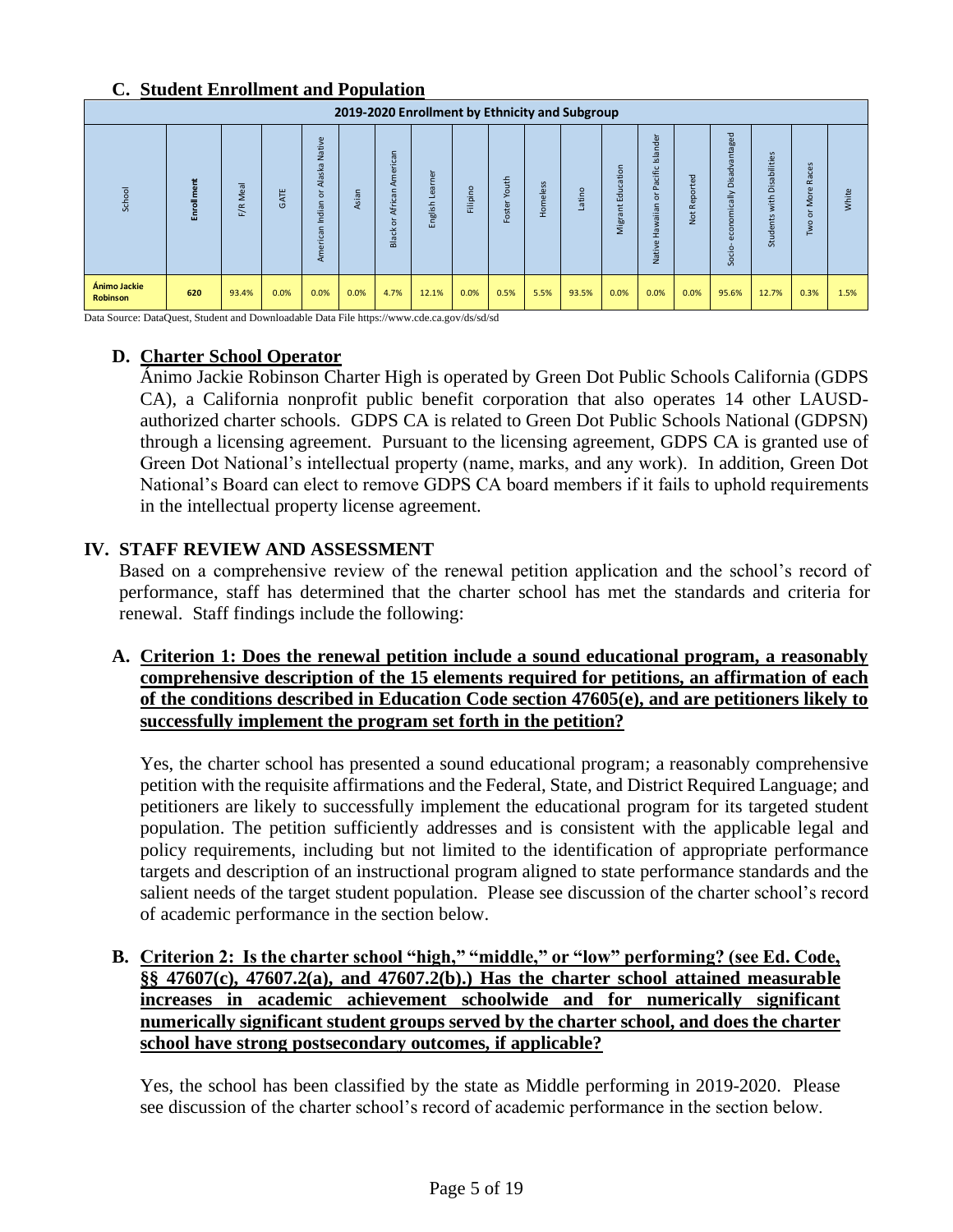# Charter Renewal Term

For Middle performing schools, pursuant to Education Code section 47607.2(b), the LAUSD Board shall consider the following: 1) The schoolwide performance and performance of all subgroups of pupils served by the charter school on both the state and local indicators on the California School Dashboard; 2) The LAUSD Board shall provide greater weight to the performance on measurements of academic performance on the California School Dashboard; 3) Until January 1, 2026, the LAUSD Board shall also consider clear and convincing evidence, demonstrated by verified data, showing either of the following: a. The charter school achieved measurable increases in academic achievement, as defined by at least one year's progress for each year in school, or b. Strong postsecondary outcomes, as defined by college enrollment, persistence, and completion rates equal to similar peers.

The charter school's record of performance during the term of the charter reflects the following specific factors:

# **1.** *Student Achievement and Educational Performance*

a. Summary

Ánimo Jackie Robinson has been identified by the state as a Middle performing charter school. Based on staff's review of the schools performance on the California School Dashboard placing a greater weight on academic performance, and considering any verified data provided by school, staff conducted a "may deny" analysis and determined that those conditions (in section k below) were not met, thus supporting a recommendation for renewal, in this case with a benchmark.

# b. Measurements of Academic Performance on the California School Dashboard

As context, the state utilizes the colors received on all state indicators to determine the performance classification for charter schools. Please see the table below for more information on this school.

|                                                                                                         | Ánimo Jackie Robinson High |               |            |                  |             |             |               |  |  |  |  |  |  |
|---------------------------------------------------------------------------------------------------------|----------------------------|---------------|------------|------------------|-------------|-------------|---------------|--|--|--|--|--|--|
| <b>College/Career</b><br><b>Chronic</b><br><b>Graduation</b><br><b>EL Progress</b><br><b>Suspension</b> |                            |               |            |                  |             |             |               |  |  |  |  |  |  |
| Years                                                                                                   | <b>ELA</b>                 | <b>Math</b>   | Indicator* | <b>Indicator</b> | Absenteeism | Rate        | Rate          |  |  |  |  |  |  |
| 2018                                                                                                    | <b>Orange</b>              | <b>Orange</b> | <b>NPC</b> | Yellow           | N/A         | Yellow      | Yellow        |  |  |  |  |  |  |
| 2019                                                                                                    | <b>Orange</b>              | <b>Orange</b> | Green      | <b>Orange</b>    | N/A         | <b>Blue</b> | <b>Orange</b> |  |  |  |  |  |  |

Data Source: DataQuest, Student and Downloadable Data File https://www.cde.ca.gov/ds/sd/sd

\*For the ELPI, the state uses status level as a proxy for color on the 2019 Dashboard where there are at least 30 students tested. (Note: There is no status level for 2018)NPC: No performance color

> The recommendation for renewal has considered the schoolwide performance and performance of numerically significant subgroups served by the charter school on the state and local indicators, providing greater weight to performance on measurements of academy performance. In addition to the state and local indicators, the recommendation considered whether there was clear and convincing evidence showing the school demonstrated measurable increases in academic achievement, as defined by at least one year's progress in each year in school, and strong postsecondary outcomes, as defined by college enrollment, persistence, and completion rates equal to similar peers, as applicable.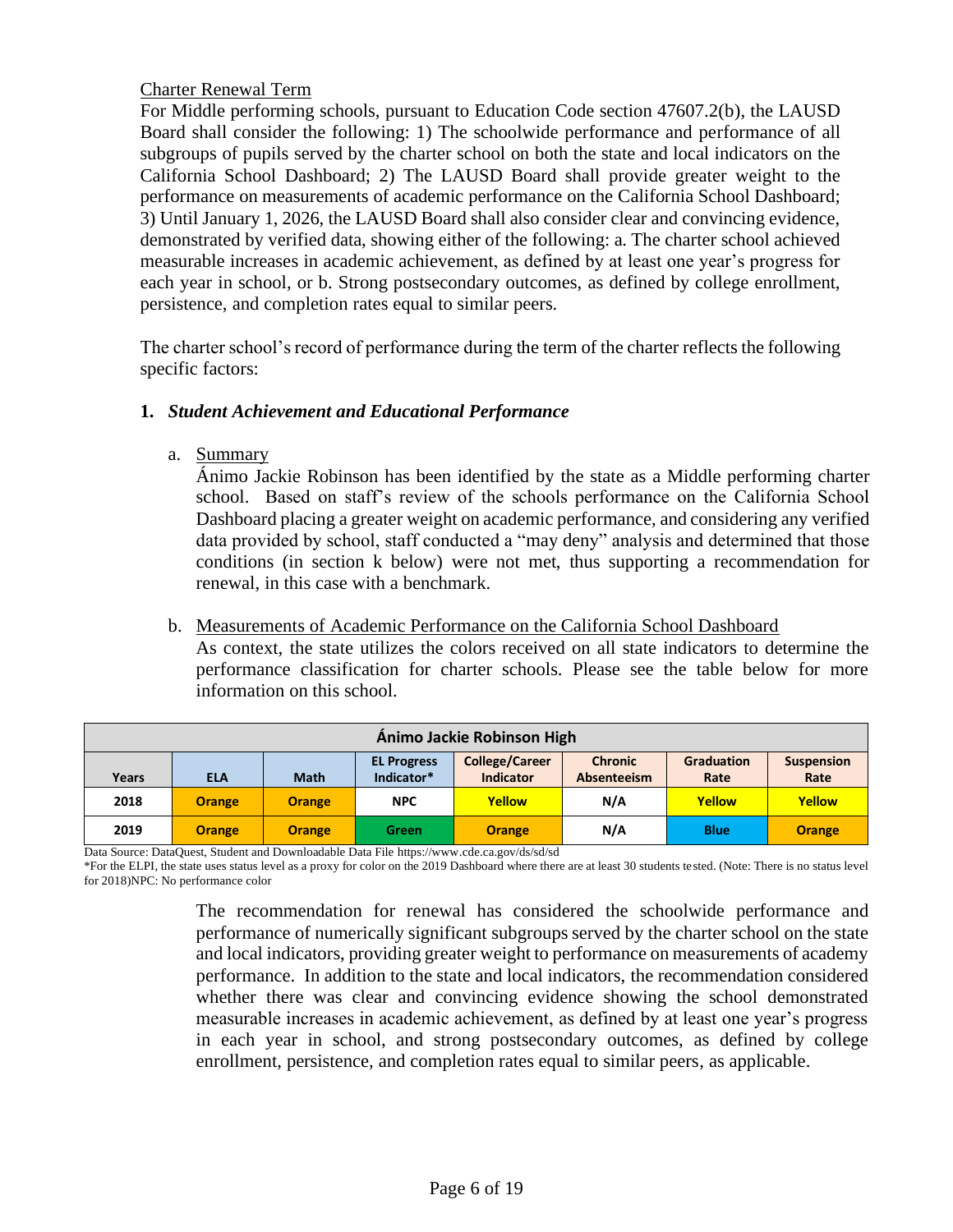Please see attached *Ánimo Jackie Robinson* Data Set.

## c. English Language Arts Academic Indicator Distance from Standard Schoolwide and Numerically Significant Subgroups:

| $\sim$ - $\sim$ $\sim$                                                                       |                                                          |               |                            |                                         |                                      |                                                                            |               |                            |                                         |                                             |  |  |  |
|----------------------------------------------------------------------------------------------|----------------------------------------------------------|---------------|----------------------------|-----------------------------------------|--------------------------------------|----------------------------------------------------------------------------|---------------|----------------------------|-----------------------------------------|---------------------------------------------|--|--|--|
| Ánimo Jackie Robinson High - (ELA Grades) Academic Indicator - CA School Dashboard Indicator |                                                          |               |                            |                                         |                                      |                                                                            |               |                            |                                         |                                             |  |  |  |
| Subgroup                                                                                     | <b>Number</b><br>of<br><b>Students</b><br>with<br>Scores | 2018<br>Color | School 2018<br>Average DFS | <b>State 2018</b><br><b>Average DFS</b> | School to<br>State DFS<br>Comparison | <b>Number</b><br><sub>of</sub><br><b>Students</b><br>with<br><b>Scores</b> | 2019<br>Color | School 2019<br>Average DFS | <b>State 2019</b><br><b>Average DFS</b> | School to<br><b>State DFS</b><br>Comparison |  |  |  |
| <b>All Students</b>                                                                          | 142                                                      | <b>Orange</b> | $-0.7$                     | $-6.0$                                  | <b>Higher</b>                        | 147                                                                        | <b>Orange</b> | $-7.8$                     | $-2.5$                                  | <b>Lower</b>                                |  |  |  |
| English Learner                                                                              | 37                                                       | <b>Red</b>    | $-103.4$                   | $-47.1$                                 | Lower                                | 32                                                                         | <b>Orange</b> | $-96.3$                    | $-45.1$                                 | Lower                                       |  |  |  |
| Latino                                                                                       | 134                                                      | <b>Yellow</b> | 1.3                        | $-31.3$                                 | Higher                               | 143                                                                        | <b>Orange</b> | $-5.0$                     | $-26.6$                                 | Higher                                      |  |  |  |
| Socioeconomically<br>Disadvantaged                                                           | 140                                                      | <b>Orange</b> | $-2.4$                     | $-34.7$                                 | Higher                               | 146                                                                        | <b>Orange</b> | $-8.1$                     | $-30.1$                                 | Higher                                      |  |  |  |

Data Source: DataQuest, Student and Downloadable Data File https://www.cde.ca.gov/ds/sd/sd/

For classification purposes of High, Middle or Low performance, the state removed four student subgroups (White, Asian, Two or More Races, Filipino). For the purpose of status and change, all numerically significant subgroups are included for the state, which include scores that span tested grades from K-12.

> As seen in the above table, in 2018, in English Language Arts (ELA), Ánimo Jackie Robinson's Distance from Standard (DFS) schoolwide is higher than the state's DFS. In 2019, the charter school's DFS is lower than the state's DFS.

> In 2018 and 2019, the school had three numerically significant subgroups (English Learner, Latino, and Socioeconomically Disadvantaged) in ELA. In both 2018 and 2019, the charter school's numerically significant subgroups were higher than the state's DFS for those subgroups, with the exception of the English Learner (EL) subgroup, which was lower.

> In 2019, the school was identified for additional targeted support and improvement (ATSI) under Every Student Succeeds Act (ESSA). Ánimo Jackie Robinson's eligibility for ATSI was due to its EL subgroup receiving 'Red' and/or 'Orange' for two consecutive years (2017-2018 and 2018-2019) on the ELA, Math, and Suspension Rate indicators.

|                                    | Animo Jackie Robinson High – (ELA Grades) Academic Indicator - CA School Dashboard Indicator |               |         |                                         |                 |                   |                                                                         |               |        |                 |                        |                  |  |  |
|------------------------------------|----------------------------------------------------------------------------------------------|---------------|---------|-----------------------------------------|-----------------|-------------------|-------------------------------------------------------------------------|---------------|--------|-----------------|------------------------|------------------|--|--|
| Subgroup                           | <b>Number</b><br>of<br>Students<br>with<br>Scores                                            | 2018<br>Color | Change  | Change<br>Level                         | State<br>Change | Change<br>Level   | <b>Number</b><br>$\alpha$ f<br><b>Students</b><br>with<br><b>Scores</b> | 2019<br>Color | Change | Change<br>Level | <b>State</b><br>Change | Change<br>Level  |  |  |
| <b>All Students</b>                | 142                                                                                          | <b>Orange</b> | $-38.7$ | <b>Declined</b><br><b>Significantly</b> | 2.2             | <b>Maintained</b> | 147                                                                     | <b>Orange</b> | $-7.0$ | <b>Declined</b> | 3.7                    | <b>Increased</b> |  |  |
| English Learner                    | 37                                                                                           | <b>Red</b>    | $-59.1$ | Declined<br>Significantly               | 3.3             | Increased         | 32                                                                      | <b>Orange</b> | 7.2    | Increased       | 3.1                    | Increased        |  |  |
| Latino                             | 134                                                                                          | Yellow        | $-38.3$ | Declined<br>Significantly               | 3.2             | Increased         | 143                                                                     | <b>Orange</b> | $-6.2$ | Declined        | 4.5                    | Increased        |  |  |
| Socioeconomically<br>Disadvantaged | 140                                                                                          | <b>Orange</b> | $-42.0$ | Declined<br>Significantly               | 4.0             | Increased         | 146                                                                     | <b>Orange</b> | $-5.7$ | Declined        | 4.4                    | Increased        |  |  |

Change Level Schoolwide and Numerically Significant Subgroups:

Data Source: DataQuest, Student and Downloadable Data File https://www.cde.ca.gov/ds/sd/sd/

For classification purposes of High, Middle or Low performance, the state removed four student subgroups (White, Asian, Two or More Races, Filipino). For the purpose of status and change, all numerically significant subgroups are included for the state, which include scores that span tested grades from K-12.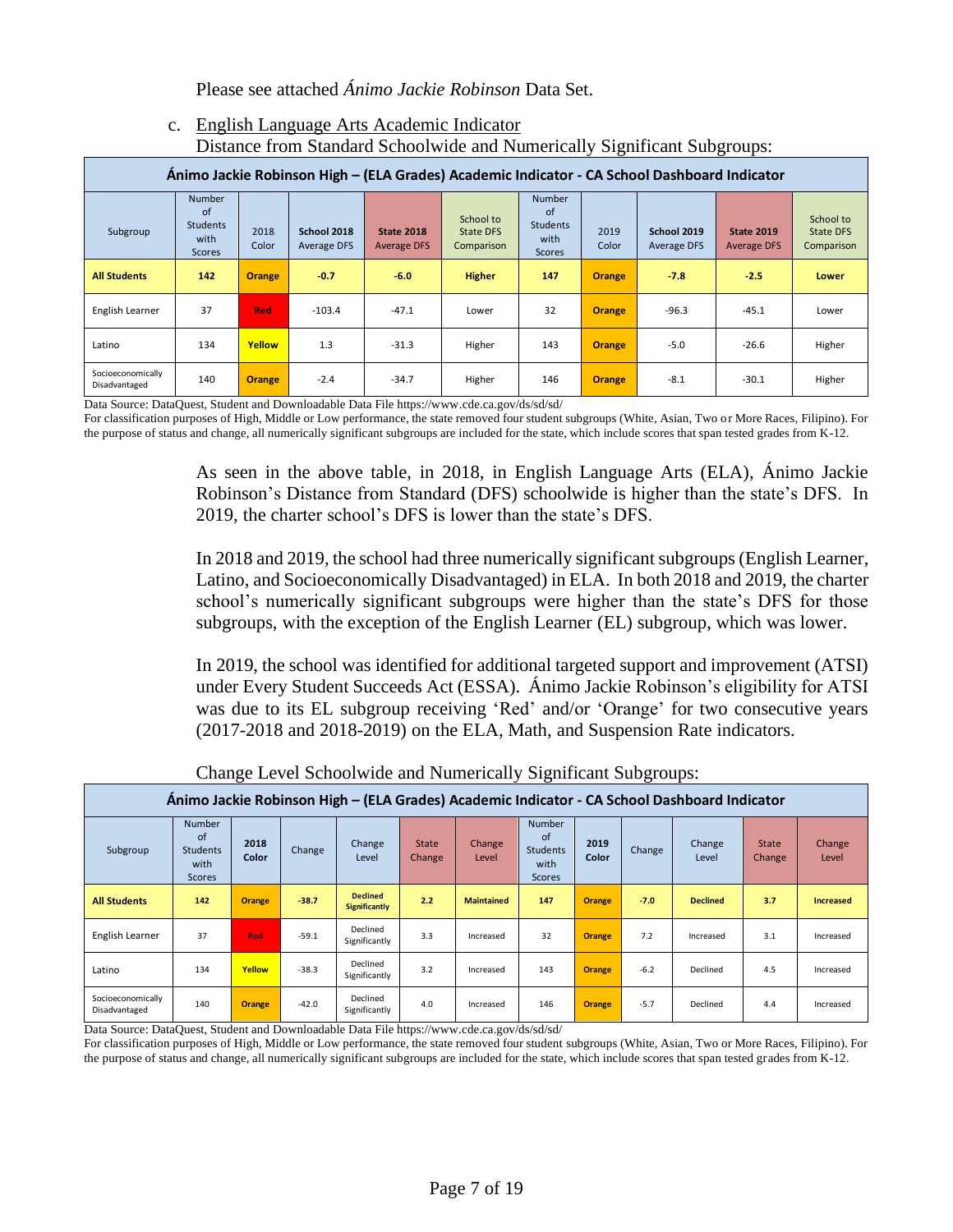As seen in the above table, in 2018, Ánimo Jackie Robinson Declined Significantly schoolwide and for its numerically significant subgroups. In 2019, the school Declined schoolwide and for numerically significant subgroups, with the exception of the English Learner (EL) subgroup which Increased.

In order to improve student academic outcomes in ELA, school leadership shared the organization adopted a new English curriculum and is supporting teachers in the curriculum through ongoing professional development (PD) which includes summer PD. In addition, Green Dot states school administrators are planning for implementation of an instructional rounds protocol to help them assess and improve student instruction. It was also stated the school has implemented a series of student interventions including the use of Thinking Maps and instructional teaching assistants to improve student mastery of State Content Standards, particularly for ELs.

- d. Academic Indicator
	- Distance from Standard Schoolwide and Numerically Significant Subgroups:

|                                    | Animo Jackie Robinson High – (Math Grades) Academic Indicator - CA School Dashboard Indicator |               |                            |                                         |                                             |                                                                 |               |                            |                                         |                                             |  |  |  |  |
|------------------------------------|-----------------------------------------------------------------------------------------------|---------------|----------------------------|-----------------------------------------|---------------------------------------------|-----------------------------------------------------------------|---------------|----------------------------|-----------------------------------------|---------------------------------------------|--|--|--|--|
| Subgroup                           | <b>Number</b><br>of<br><b>Students</b><br>with<br><b>Scores</b>                               | 2018<br>Color | School 2018<br>Average DFS | <b>State 2018</b><br><b>Average DFS</b> | School to<br><b>State DFS</b><br>Comparison | <b>Number</b><br>of<br><b>Students</b><br>with<br><b>Scores</b> | 2019<br>Color | School 2019<br>Average DFS | <b>State 2019</b><br><b>Average DFS</b> | School to<br><b>State DFS</b><br>Comparison |  |  |  |  |
| <b>All Students</b>                | 144                                                                                           | <b>Orange</b> | $-62.5$                    | $-36.4$                                 | <b>Lower</b>                                | 147                                                             | <b>Orange</b> | $-79.1$                    | $-33.5$                                 | <b>Lower</b>                                |  |  |  |  |
| English Learner                    | 39                                                                                            | <b>Red</b>    | $-163.6$                   | $-69.9$                                 | Lower                                       | 32                                                              | Red           | $-183.1$                   | $-68.6$                                 | Lower                                       |  |  |  |  |
| Latino                             | 136                                                                                           | Yellow        | $-59.6$                    | $-65.8$                                 | Higher                                      | 143                                                             | <b>Orange</b> | $-73.6$                    | $-62.2$                                 | Lower                                       |  |  |  |  |
| Socioeconomically<br>Disadvantaged | 142                                                                                           | <b>Orange</b> | $-64.1$                    | $-67.4$                                 | Higher                                      | 146                                                             | <b>Orange</b> | $-79.6$                    | $-63.7$                                 | Lower                                       |  |  |  |  |

Data Source: DataQuest, Student and Downloadable Data File https://www.cde.ca.gov/ds/sd/sd/

For classification purposes of High, Middle or Low performance, the state removed four student subgroups (White, Asian, Two or More Races, Filipino). For the purpose of status and change, all numerically significant subgroups are included for the state, which include scores that span tested grades from K-12.

> As seen in the above table, in Math for 2018 and 2019, the charter school's DFS was lower than the state's DFS. In 2018 and 2019, the school had three numerically significant subgroups (English Learner, Latino, and Socioeconomically Disadvantaged) for Math. In 2018, the numerically significant subgroups performed higher than the state's DFS for those subgroups, with the exception of the EL subgroup. In 2019, all three numerically significant subgroups performed lower than the state's DFS for those subgroups.

> As noted above, the school's identification for ATSI was a result of receiving 'Red' and/or 'Orange' for ELs on the Math Indicator.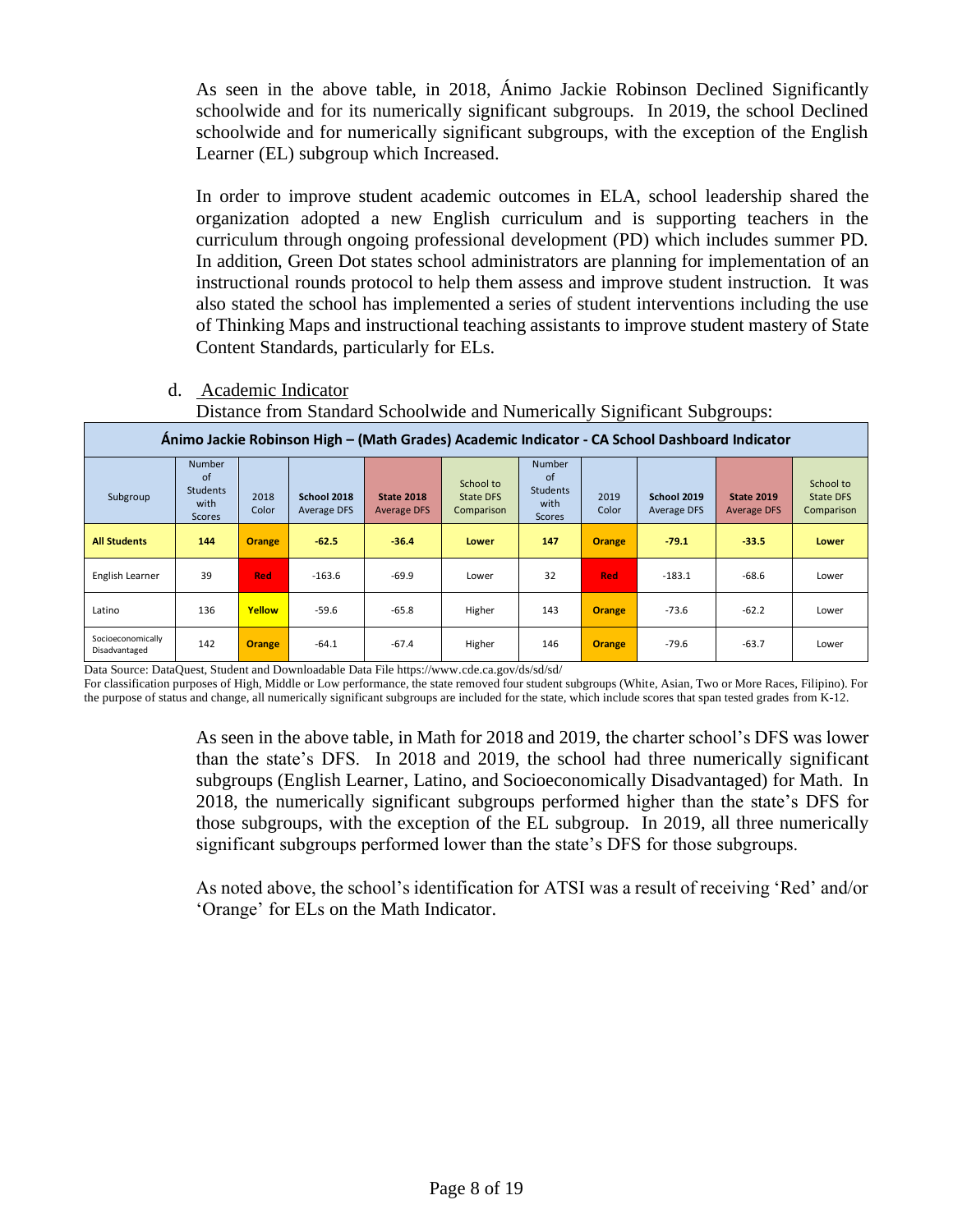| Animo Jackie Robinson High – (Math Grades) Academic Indicator - CA School Dashboard Indicator |                                                          |               |         |                                         |                               |                        |                                                                 |               |         |                                  |                               |                   |  |
|-----------------------------------------------------------------------------------------------|----------------------------------------------------------|---------------|---------|-----------------------------------------|-------------------------------|------------------------|-----------------------------------------------------------------|---------------|---------|----------------------------------|-------------------------------|-------------------|--|
| Subgroup                                                                                      | <b>Number</b><br>of<br>Students<br>with<br><b>Scores</b> | 2018<br>Color | Change  | Change<br>Level                         | <b>State</b><br><b>Change</b> | <b>Change</b><br>Level | <b>Number</b><br>of<br><b>Students</b><br>with<br><b>Scores</b> | 2019<br>Color | Change  | Change<br>Level                  | <b>State</b><br><b>Change</b> | Change<br>Level   |  |
| <b>All Students</b>                                                                           | 144                                                      | <b>Orange</b> | $-24.3$ | <b>Declined</b><br><b>Significantly</b> | 1.3                           | <b>Maintained</b>      | 147                                                             | <b>Orange</b> | $-16.5$ | <b>Declined</b><br>Significantly | 2.9                           | <b>Maintained</b> |  |
| English Learner                                                                               | 39                                                       | Red           | $-37.6$ | Declined<br>Significantly               | 1.5                           | Maintained             | 32                                                              | Red           | $-19.5$ | Declined<br>Significantly        | 2.2                           | Maintained        |  |
| Latino                                                                                        | 136                                                      | Yellow        | $-24.0$ | Declined<br>Significantly               | 1.7                           | Maintained             | 143                                                             | Orange        | $-14.0$ | Declined                         | 3.4                           | Increased         |  |
| Socioeconomically<br>Disadvantaged                                                            | 142                                                      | <b>Orange</b> | $-27.6$ | Declined<br>Significantly               | 2.3                           | Maintained             | 146                                                             | <b>Orange</b> | $-15.5$ | Declined<br>Significantly        | 3.4                           | Increased         |  |

Change Level Schoolwide and Numerically Significant Sugroups:

Data Source: DataQuest, Student and Downloadable Data File https://www.cde.ca.gov/ds/sd/sd/

For classification purposes of High, Middle or Low performance, the state removed four student subgroups (White, Asian, Two or More Races, Filipino). For the purpose of status and change, all numerically significant subgroups are included for the state, which include scores that span tested grades from K-12.

> As seen in the above table, in 2018, Ánimo Jackie Robinson Declined Significantly schoolwide and for its numerically significant subgroups. In 2019, the school Declined Significantly schoolwide and for numerically significant subgroups, with the exception of the Latino subgroup, which Declined.

> In order to improve student academic outcomes in Math, school leadership shared the organization is planning to implement an instructional rounds protocol for use by school administrators to observe and improve Math instruction. Green Dot also stated it is implementing a lesson planning protocol to support teachers in differentiating or personalizing student instruction in Math. It was shared the school also implemented staffing changes in the Math department as well as providing increased teacher professional development time for planning with a new Math curriculum.

# e. English Learner Progress Academic Indicator

Percentage of English Learners Making Progress Toward English Proficiency:

| Animo Jackie Robinson High - English Learner Progress Indicator - CA School Dashboard Indicator |                                                    |                                                                                               |                      |                                                                                               |                      |  |  |  |  |  |  |  |  |
|-------------------------------------------------------------------------------------------------|----------------------------------------------------|-----------------------------------------------------------------------------------------------|----------------------|-----------------------------------------------------------------------------------------------|----------------------|--|--|--|--|--|--|--|--|
|                                                                                                 |                                                    | 2019 School                                                                                   |                      | <b>2019 State</b>                                                                             |                      |  |  |  |  |  |  |  |  |
| Subgroup                                                                                        | Number of<br>English<br>Learner<br><b>Students</b> | Percentage of<br><b>English Learners</b><br>making progress<br>towards English<br>proficiency | Performance<br>Level | Percentage of<br><b>English Learners</b><br>making progress<br>towards English<br>proficiency | Performance<br>Level |  |  |  |  |  |  |  |  |
| <b>English Learner</b>                                                                          | 69                                                 | 55.1%                                                                                         | <b>High</b>          | 48.3%                                                                                         | <b>Medium</b>        |  |  |  |  |  |  |  |  |

Data Source: DataQuest, Student and Downloadable Data File https://www.cde.ca.gov/ds/sd/sd/

As seen in the table above, the 2019 California School Dashboard indicates 55.1% of Ánimo Jackie Robinson's English Learner (EL) students are making progress towards English proficiency, higher than the state at 48.3%. The Performance Level for the school is High while the state Performance Level is Medium.

# f. Standardized Assessments Participation Rates

In 2019, in ELA, Math, and the English Learner Progress Indicator (ELPI), the school met the participation rates (of at least 95%) schoolwide and for all numerically significant subgroups.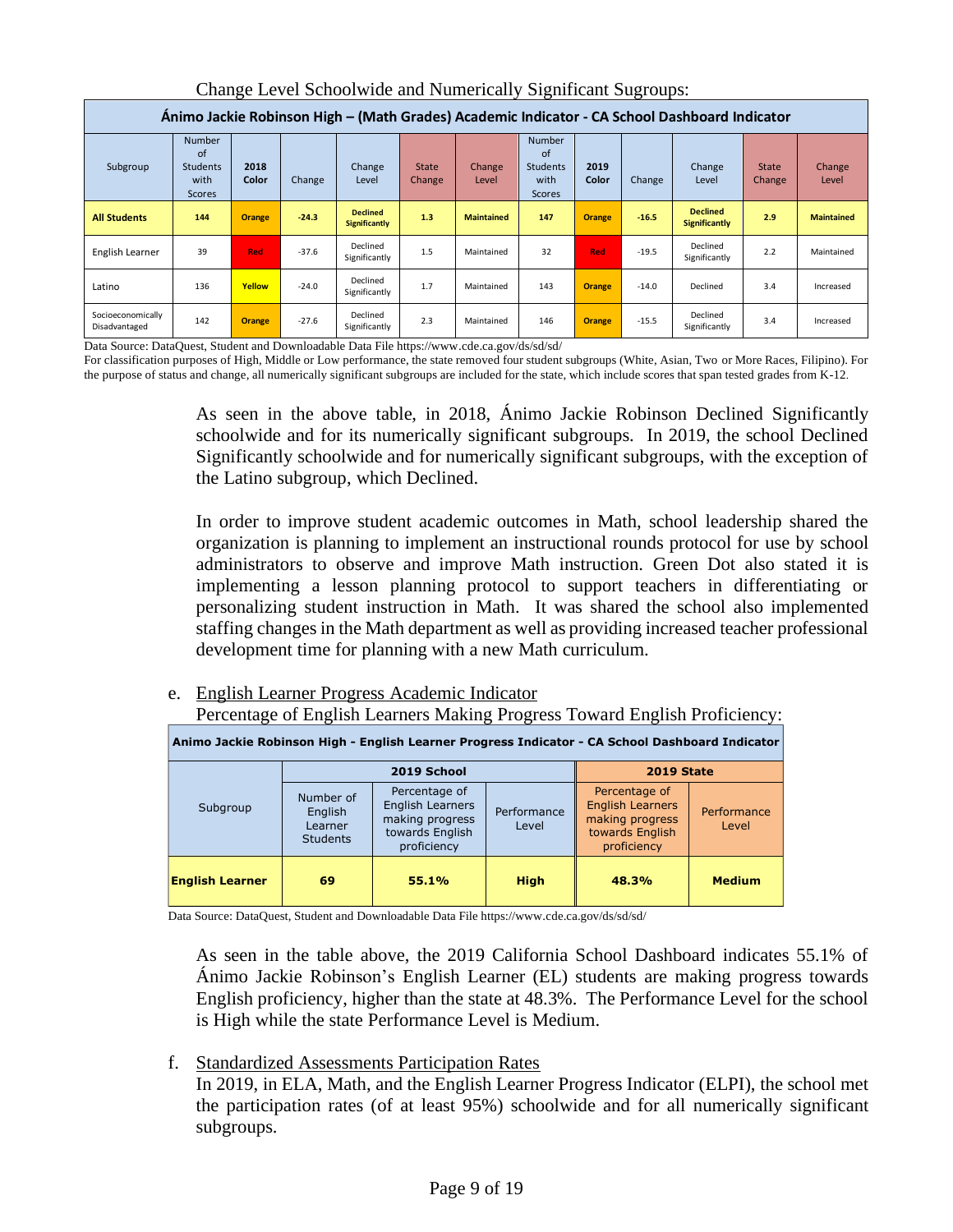|                                                                                      |                                         |               |                                                      | ັ                                                          |                                      | ັ                                    |                 |                                                             |                                                            |                                      |  |  |  |
|--------------------------------------------------------------------------------------|-----------------------------------------|---------------|------------------------------------------------------|------------------------------------------------------------|--------------------------------------|--------------------------------------|-----------------|-------------------------------------------------------------|------------------------------------------------------------|--------------------------------------|--|--|--|
| Ánimo Jackie Robinson High – College/Career Academic Indicator – CA School Dashboard |                                         |               |                                                      |                                                            |                                      |                                      |                 |                                                             |                                                            |                                      |  |  |  |
| Subgroup                                                                             | Number of<br>students<br>with<br>scores | 2018<br>Color | School 2018<br>percentage<br>of prepared<br>students | <b>State 2018</b><br>percentage<br>of prepared<br>students | School to<br>State CCI<br>Comparison | Number of<br>students<br>with scores | 2019<br>Color   | <b>School 2019</b><br>percentage<br>of prepared<br>students | <b>State 2019</b><br>percentage<br>of prepared<br>students | School to<br>State CCI<br>Comparison |  |  |  |
| <b>All Students</b>                                                                  | 146                                     | Yellow        | 51.4%                                                | 42.2%                                                      | <b>Higher</b>                        | 148                                  | <b>Orange</b>   | 49.3%                                                       | 44.1%                                                      | Higher                               |  |  |  |
| English Learner                                                                      | 27                                      | No<br>Color   | 18.5%                                                | 14.5%                                                      |                                      | 38                                   | <b>No Color</b> | 7.9%                                                        | 16.8%                                                      | Lower                                |  |  |  |
| Latino                                                                               | 142                                     | Yellow        | 52.1%                                                | 33.8%                                                      | Higher                               | 142                                  | <b>Orange</b>   | 49.3%                                                       | 36.1%                                                      | Higher                               |  |  |  |
| Socioeconomically<br>Disadvantaged                                                   | 145                                     | Yellow        | 51.7%                                                | 33.7%                                                      | Higher                               | 147                                  | <b>Orange</b>   | 49.0%                                                       | 35.8%                                                      | Higher                               |  |  |  |

# g. College/Career Academic Indicator: Schoolwide and Numerically Significant Subgroups

Data Source: DataQuest, Student and Downloadable Data File https://www.cde.ca.gov/ds/sd/sd/

As seen in the above table, in both 2018 and 2019, the charter school's College/Career Indicator (CCI) was higher than the state's CCI. In 2018, the school's two numerically significant subgroups (Latino and SED) performed higher than the state's CCI for those subgroups. In 2019, the school had three numerically significant subgroups (English Learner, Latino, and SED) for CCI. In 2019, the school's numerically significant subgroups performed higher than the state's CCI for those subgroups, with the exception of the EL subgroup, which was lower.

Change Level Schoolwide and Numerically Significant Subgroups

|                                    | Animo Jackie Robinson High – College/Career Academic Indicator – CA School Dashboard |               |         |                            |                        |                                              |     |               |          |                           |                        |                   |  |  |  |
|------------------------------------|--------------------------------------------------------------------------------------|---------------|---------|----------------------------|------------------------|----------------------------------------------|-----|---------------|----------|---------------------------|------------------------|-------------------|--|--|--|
| Subgroup                           | Number<br><b>of</b><br>students<br>with<br>scores                                    | 2018<br>Color | Change  | Change<br>Level            | <b>State</b><br>Change | <b>Number</b><br>Change<br>students<br>Level |     | 2019<br>Color | Change   | Change Level              | <b>State</b><br>Change | Change<br>Level   |  |  |  |
| <b>All Students</b>                | 146                                                                                  | Yellow        | $-0.7%$ | <b>Maintained</b>          | 1.1%                   | <b>Maintained</b>                            | 148 | <b>Orange</b> | $-2.0%$  | <b>Declined</b>           | 1.8%                   | <b>Maintained</b> |  |  |  |
| English Learner                    | 27                                                                                   | No<br>Color   | 9.4%    | Increased<br>Significantly | 1.9%                   | Maintained                                   | 38  | No<br>Color   | $-10.6%$ | Declined<br>Significantly | 2.1%                   | Increased         |  |  |  |
| Latino                             | 142                                                                                  | Yellow        | $-0.6%$ | Maintained                 | 1.2%                   | Maintained                                   | 142 | <b>Orange</b> | $-2.8%$  | Declined                  | 2.2%                   | Increased         |  |  |  |
| Socioeconomically<br>Disadvantaged | 145                                                                                  | Yellow        | $-0.4%$ | Maintained                 | 1.5%                   | Maintained                                   | 147 | <b>Orange</b> | $-2.7%$  | Declined                  | 2.0%                   | Increased         |  |  |  |

Data Source: DataQuest, Student and Downloadable Data File https://www.cde.ca.gov/ds/sd/sd/

As seen in the above table, in 2018, the school Maintained schoolwide and for numerically significant subgroups. In 2019, the school Declined schoolwide and for numerically significant subgroups, with the exception of the EL subgroup, which Declined Significantly.

In order to provide a greater percentage of students prepared for college and career as measured on the College/Career Academic Indicator (CCI) within the California School Dashboard, school leadership shared the school has developed supports for English Learners (EL), including: reviewing its ELD program pathway and EL A-G completion rates to provide additional supports to EL students; and providing supports in the form of school psychologists and counselors, when necessary.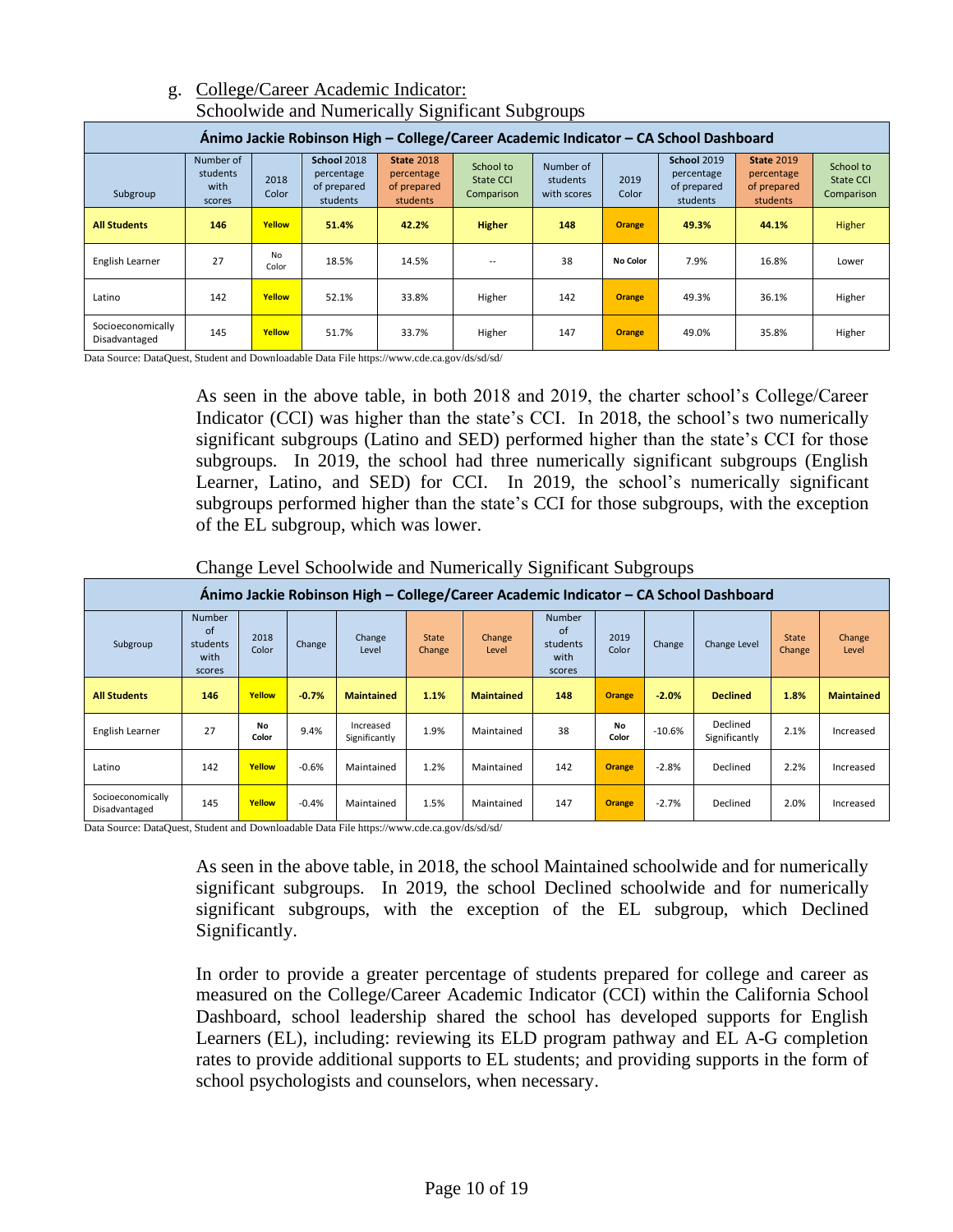# h. Verified Data

As noted above, a charter school classified by the state as Middle performing may present verified data. Pursuant to Education Code Section  $47607.2(c)(1)$ , "verified data" means data derived from nationally recognized, valid, peer reviewed, and reliable sources that are externally produced. Verified data shall include measures of postsecondary outcomes.

Per the *LAUSD Policy and Procedures for Charter Schools,* until such time that the State Board of Education adopts a pupil-level academic growth measure, for the purposes of this Policy and Procedures, the District defines "one year's progress" as growth in achievement in ELA and Math from one academic year to the next. The District's expectation is that a charter school demonstrates either the same or higher growth levels as schools serving similar student populations, for each year of the charter school's current term of the charter (e.g., seven-year, six-year, five-year, or two-year term). Until such time that the State Board of Education provides postsecondary outcome data, charter schools may submit verified data specific to college enrollment, persistence, and completion rates, equal to similar peers, at the time of the submission of the renewal petition. Charter schools submitting verified data for this purpose must provide a clear explanation as to its alignment with the requirements in the *LAUSD Policy and Procedures for Charter Schools.*

Ánimo Jackie Robinson provided CORE data in ELA and Math, Curriculum Associates iReady assessment data in Math, and Houghton Mifflin Harcourt (HMH) Reading Inventory assessment data in ELA, which aligns with the above noted definition of verified data

Per the CORE Academic Growth Model, results are reported on a 0-100 Student Growth Percentile (SGP) scale. On this scale "50" represents students growing at an average rate compared to students with similar test histories and characteristics from across CORE Districts. Numbers higher than "50" represent students growing at a rate faster than average and numbers lower than "50" represent students growing at a rate slower than average [\(https://coredistricts.org/faqs\)](https://coredistricts.org/faqs).

Based on the CORE data provided (2017-2018 and 2018-2019), in ELA and Math, in both years, the school grew at a rate faster than average.

The school also submitted, iReady for Math and HMH Reading Inventory data for ELA which demonstrated that the school and the majority of subgroups met the expected/average progress for each year in school.

Overall, in reviewing all the verified data submitted by the school this provided clear and convincing evidence of measurable increases in academic achievement, as defined by at least one year's progress for each year in school.

# i. Postsecondary Outcomes [HS only]

Ánimo Jackie Robinson has shared internal data collected by school counselors that 75% of their 2018 graduates and 78% of their 2017 graduates enrolled at a two- or four-year college. In addition, the school states 74% of its 2017 graduates and 74% of its 2016 graduates persisted to the second year of college. Review of the postsecondary data provided by Green Dot did not meet the criteria of verified data as outlined in the *LAUSD Policy and Procedures for Charter Schools*. Completion rates, equal to similar peers, are not provided.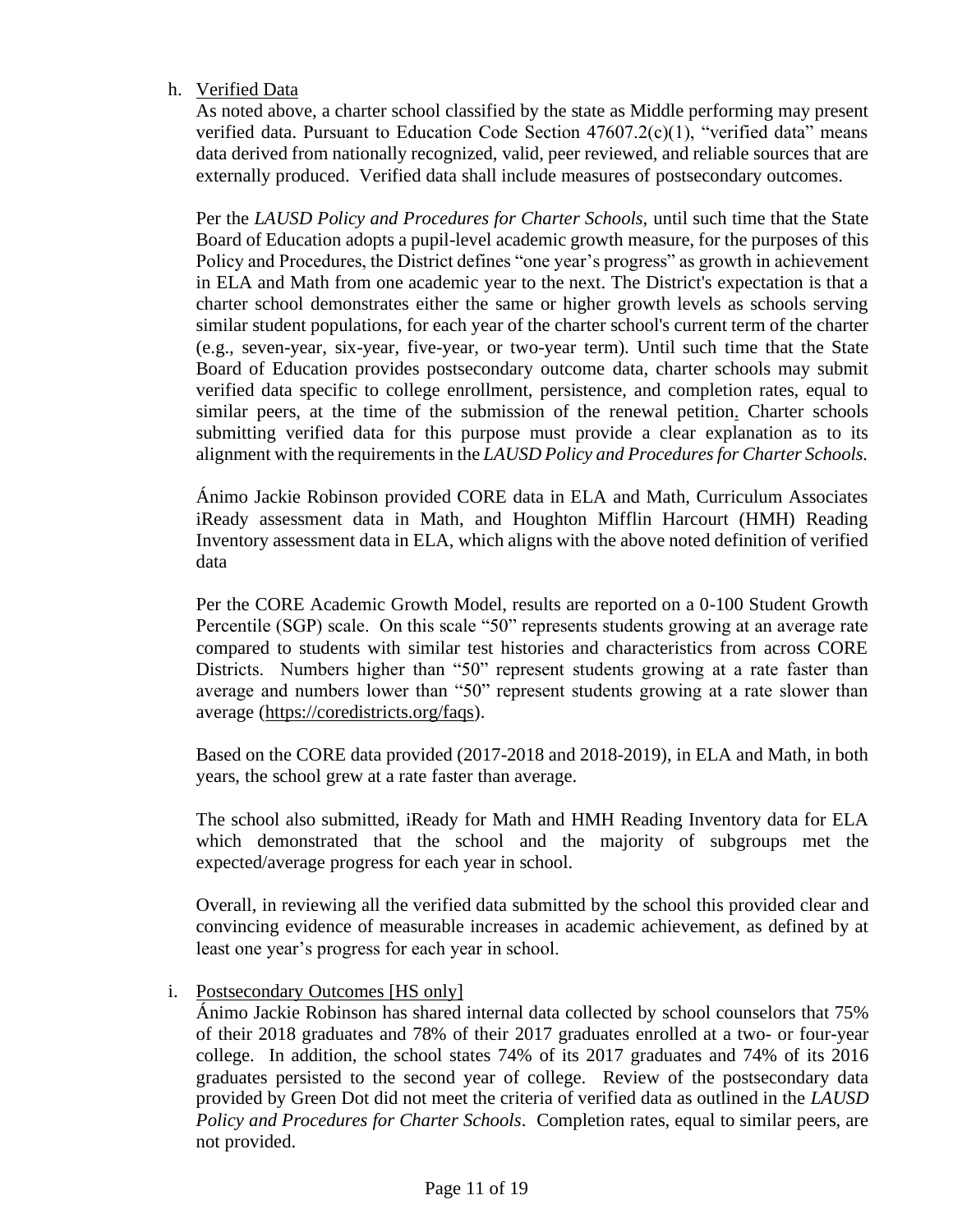j. Local Indicators

Staff also considered the Local Indicators (i.e. Basic: Teachers, Instructional Materials, Facilities; Implementation of Academic Standards; Parent and Family Engagement; Local Climate Survey; Access to a Broad Course of Study) and all are reported as Met.

- k. "May Deny" Analysis for Middle Performing Charter Schools [if applicable]  $N/A$
- l. Suspension Rate Indicator Percentage of Students Suspended At Least Once Schoolwide and Numerically Significant Subgroups:

| Animo Jackie Robinson High - Suspension Rate Indicator - CA School Dashboard Indicator |                              |               |                                                                                                                                                                                                                               |      |                                                                                  |     |                                                                    |                                                        |      |              |  |  |  |
|----------------------------------------------------------------------------------------|------------------------------|---------------|-------------------------------------------------------------------------------------------------------------------------------------------------------------------------------------------------------------------------------|------|----------------------------------------------------------------------------------|-----|--------------------------------------------------------------------|--------------------------------------------------------|------|--------------|--|--|--|
| Subgroup                                                                               | Number of<br><b>Students</b> | 2018 Color    | School 2018<br><b>State 2018</b><br>Number of<br><b>Students</b><br><b>Students</b><br><b>State</b><br>2019 Color<br><b>Students</b><br>suspended at<br>suspended at<br>Suspensions<br>least once<br>least once<br>Comparison |      | <b>School 2019</b><br>School to<br><b>Students</b><br>suspended at<br>least once |     | <b>State 2019</b><br><b>Students</b><br>suspended at<br>least once | School to<br><b>State</b><br>Suspensions<br>Comparison |      |              |  |  |  |
| <b>All Students</b>                                                                    | 636                          | Yellow        | 1.4%                                                                                                                                                                                                                          | 3.5% | <b>Lower</b>                                                                     | 633 | <b>Orange</b>                                                      | 2.2%                                                   | 3.4% | <b>Lower</b> |  |  |  |
| English Learner                                                                        | 96                           | <b>Orange</b> | 2.1%                                                                                                                                                                                                                          | 3.0% | Lower                                                                            | 76  | <b>Orange</b>                                                      | 2.6%                                                   | 3.1% | Lower        |  |  |  |
| Homeless                                                                               | 44                           | <b>Blue</b>   | $0.0\%$                                                                                                                                                                                                                       | 5.6% | Lower                                                                            | 40  | <b>Blue</b>                                                        | 0.0%                                                   | 6.2% | Lower        |  |  |  |
| Latino                                                                                 | 608                          | Yellow        | 1.5%                                                                                                                                                                                                                          | 3.6% | Lower                                                                            | 598 | <b>Orange</b>                                                      | 1.8%                                                   | 3.5% | Lower        |  |  |  |
| Socioeconomically<br>Disadvantaged                                                     | 630                          | Yellow        | 1.4%                                                                                                                                                                                                                          | 4.4% | Lower                                                                            | 624 | <b>Orange</b>                                                      | 2.2%                                                   | 4.3% | Lower        |  |  |  |
| Students with<br>Disabilities                                                          | 83                           | Yellow        | 1.2%                                                                                                                                                                                                                          | 6.8% | Lower                                                                            | 100 | Green                                                              | 1.0%                                                   | 6.2% | Lower        |  |  |  |

# Schoolwide and Numerically Significant Subgroups

Data Source: DataQuest, Student and Downloadable Data File https://www.cde.ca.gov/ds/sd/sd/

As indicated in the table above, in both 2018 and 2019, Ánimo Jackie Robinson was lower than the state schoolwide and for all numerically significant subgroups.

As noted above, the school's identification for ATSI was a result of receiving 'Red' and/or 'Orange' for ELs on the Suspension Rate Indicator.

|                                      |                                                                                        |               |        |                  |                        |                                                  | ັ   |                      | ັ                   |                  |                        |                   |  |  |  |
|--------------------------------------|----------------------------------------------------------------------------------------|---------------|--------|------------------|------------------------|--------------------------------------------------|-----|----------------------|---------------------|------------------|------------------------|-------------------|--|--|--|
|                                      | Animo Jackie Robinson High - Suspension Rate Indicator - CA School Dashboard Indicator |               |        |                  |                        |                                                  |     |                      |                     |                  |                        |                   |  |  |  |
| Subgroup                             | Number<br>of<br><b>Students</b>                                                        | 2018<br>Color | Change | Change Level     | <b>State</b><br>Change | <b>Number</b><br>Change Level<br><b>Students</b> |     | 2019<br><b>Color</b> | Change <sup>1</sup> | Change Level     | <b>State</b><br>Change | Change Level      |  |  |  |
| <b>All Students</b>                  | 636                                                                                    | <b>Yellow</b> | 0.5%   | <b>Increased</b> | $-0.1%$                | <b>Maintained</b>                                | 633 | <b>Orange</b>        | 0.8%                | <b>Increased</b> | $-0.1%$                | <b>Maintained</b> |  |  |  |
| English Learner                      | 96                                                                                     | <b>Orange</b> | 1.1%   | <b>Increased</b> | $-0.1%$                | Maintained                                       | 76  | <b>Orange</b>        | 0.5%                | <b>Increased</b> | 0.1%                   | Maintained        |  |  |  |
| Homeless                             | 44                                                                                     | <b>Blue</b>   | 0.0%   | Maintained       | $-0.1%$                | Maintained                                       | 40  | <b>Blue</b>          | $0.0\%$             | Maintained       | 0.5%                   | Increased         |  |  |  |
| Latino                               | 608                                                                                    | Yellow        | 0.5%   | <b>Increased</b> | $-0.1%$                | Maintained                                       | 598 | <b>Orange</b>        | 0.4%                | <b>Increased</b> | $-0.1%$                | Maintained        |  |  |  |
| Socioeconomically<br>Disadvantaged   | 630                                                                                    | Yellow        | 0.5%   | <b>Increased</b> | $-0.2%$                | Maintained                                       | 624 | <b>Orange</b>        | 0.8%                | <b>Increased</b> | $-0.1%$                | Maintained        |  |  |  |
| Students with<br><b>Disabilities</b> | 83                                                                                     | Yellow        | 1.2%   | Increased        | 0.3%                   | <b>Declined</b>                                  | 100 | <b>Green</b>         | $-0.2%$             | Maintained       | 0.6%                   | <b>Declined</b>   |  |  |  |

### Change Level Schoolwide and Numerically Significant Subgroups

Data Source: DataQuest, Student and Downloadable Data File https://www.cde.ca.gov/ds/sd/sd/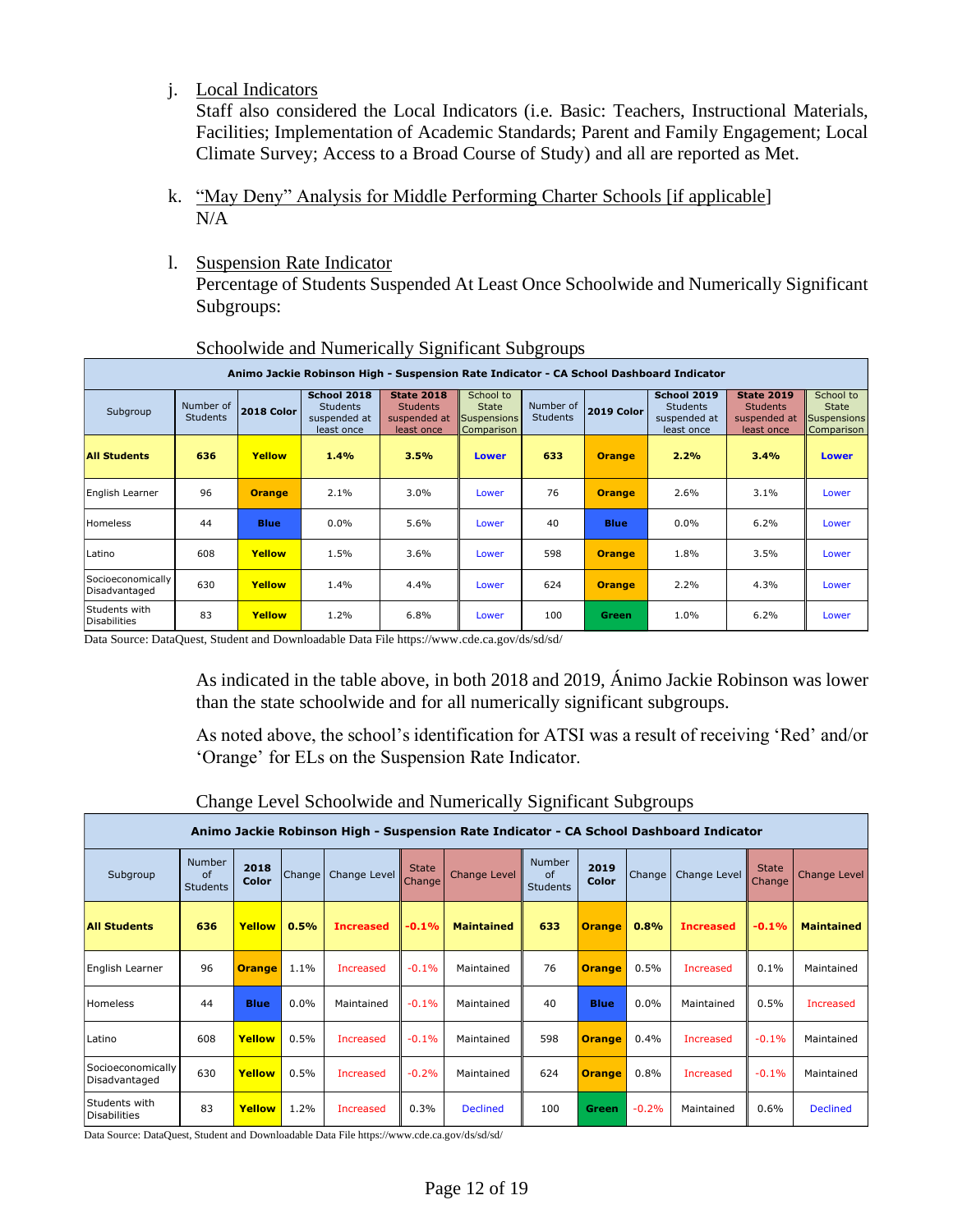As seen in the table above, in 2018, the Ánimo Jackie Robinson suspension rate Increased schoolwide and for all numerically significant subgroups, with the exception of the Homeless subgroup which Maintained.

In 2019, the school's suspension rate Increased schoolwide and for all numerically significant subgroups, with the exception of the Homeless and Students with Disabilities subgroups which Maintained.

# m. Graduation Rate Indicator [HS only]

|                                                                              | Schoolwide and Numerically Significant Subgroups                                                                    |                    |       |                                                        |                                                                  |                                      |               |                                                  |                                                        |                                                                  |  |  |  |  |
|------------------------------------------------------------------------------|---------------------------------------------------------------------------------------------------------------------|--------------------|-------|--------------------------------------------------------|------------------------------------------------------------------|--------------------------------------|---------------|--------------------------------------------------|--------------------------------------------------------|------------------------------------------------------------------|--|--|--|--|
| Ánimo Jackie Robinson High - Graduation Rate Indicator - CA School Dashboard |                                                                                                                     |                    |       |                                                        |                                                                  |                                      |               |                                                  |                                                        |                                                                  |  |  |  |  |
| Subgroup                                                                     | Number of<br><b>School</b><br>students<br>Percentage<br>2018<br>of graduated<br>with<br>Color<br>students<br>scores |                    |       | <b>State</b><br>Percentage<br>of graduated<br>students | School to<br>State<br>Graduated<br><b>Students</b><br>Comparison | Number of<br>students<br>with scores | 2019<br>Color | School<br>Percentage<br>of graduated<br>students | <b>State</b><br>Percentage<br>of graduated<br>students | School to<br>State<br>Graduated<br><b>Students</b><br>Comparison |  |  |  |  |
| <b>All Students</b>                                                          | 146                                                                                                                 | Yellow             | 90.4% | 83.5%                                                  | <b>Higher</b>                                                    | 149                                  | <b>Blue</b>   | 95.3%                                            | 85.9%                                                  | <b>Higher</b>                                                    |  |  |  |  |
| English Learner                                                              | 27                                                                                                                  | No<br><b>Color</b> | 81.5% | 70.9%                                                  |                                                                  | 38                                   | No<br>Color   | 89.5%                                            | 72.7%                                                  | Higher                                                           |  |  |  |  |
| Latino                                                                       | 142                                                                                                                 | Yellow             | 90.1% | 81.2%                                                  | Higher                                                           | 143                                  | <b>Blue</b>   | 95.1%                                            | 83.8%                                                  | Higher                                                           |  |  |  |  |
| Socioeconomically<br>Disadvantaged                                           | 145                                                                                                                 | Yellow             | 91.0% | 80.8%                                                  | Higher                                                           | 148                                  | <b>Blue</b>   | 95.3%                                            | 83.3%                                                  | Higher                                                           |  |  |  |  |

Schoolwide and Numerically Significant Subgroups

Data Source: DataQuest, Student and Downloadable Data File https://www.cde.ca.gov/ds/sd/sd/

As seen in the table above, in both 2018 and 2019, Ánimo Jackie Robinson was higher than the state schoolwide and for all numerically significant subgroups. Ánimo Jackie Robinson's students are not required to meet A-G requirements to graduate.

| Animo Jackie Robinson High – Graduation Rate Indicator – CA School Dashboard |                                                   |               |         |                 |                        |                   |                                                   |               |        |                  |                        |                        |  |  |
|------------------------------------------------------------------------------|---------------------------------------------------|---------------|---------|-----------------|------------------------|-------------------|---------------------------------------------------|---------------|--------|------------------|------------------------|------------------------|--|--|
| Subgroup                                                                     | <b>Number</b><br>of<br>students<br>with<br>scores | 2018<br>Color | Change  | Change<br>Level | <b>State</b><br>Change | Change<br>Level   | <b>Number</b><br>of<br>students<br>with<br>scores | 2019<br>Color | Change | Change Level     | <b>State</b><br>Change | <b>Change</b><br>Level |  |  |
| <b>All Students</b>                                                          | 146                                               | Yellow        | $-2.5%$ | <b>Declined</b> | $-0.9%$                | <b>Maintained</b> | 149                                               | <b>Blue</b>   | 4.9%   | <b>Increased</b> | 2.7%                   | <b>Increased</b>       |  |  |
| English Learner                                                              | 27                                                | No<br>Color   | $-3.4%$ | Declined        | 0%                     | Maintained        | 38                                                | No<br>Color   | 8.0%   | Increased        | 1.7%                   | Increased              |  |  |
| Latino                                                                       | 142                                               | Yellow        | $-3.0%$ | Declined        | $-0.8%$                | Maintained        | 143                                               | <b>Blue</b>   | 5.0%   | Increased        | 3.0%                   | Increased              |  |  |
| Socioeconomically<br>Disadvantaged                                           | 145                                               | Yellow        | $-1.9%$ | Declined        | $-0.4%$                | Maintained        | 148                                               | <b>Blue</b>   | 4.2%   | Increased        | 2.8%                   | Increased              |  |  |

# Change Level Schoolwide and Numerically Significant Subgroups

Data Source: DataQuest, Student and Downloadable Data File https://www.cde.ca.gov/ds/sd/sd/

As seen in the table above, in 2018, Ánimo Jackie Robinson's graduation rate Declined schoolwide and for all numerically significant subgroups. In 2019, the school's graduation rate Increased schoolwide and for all numerically significant subgroups.

- n. Chronic Absenteeism Indicator N/A.
- o. English Learner Performance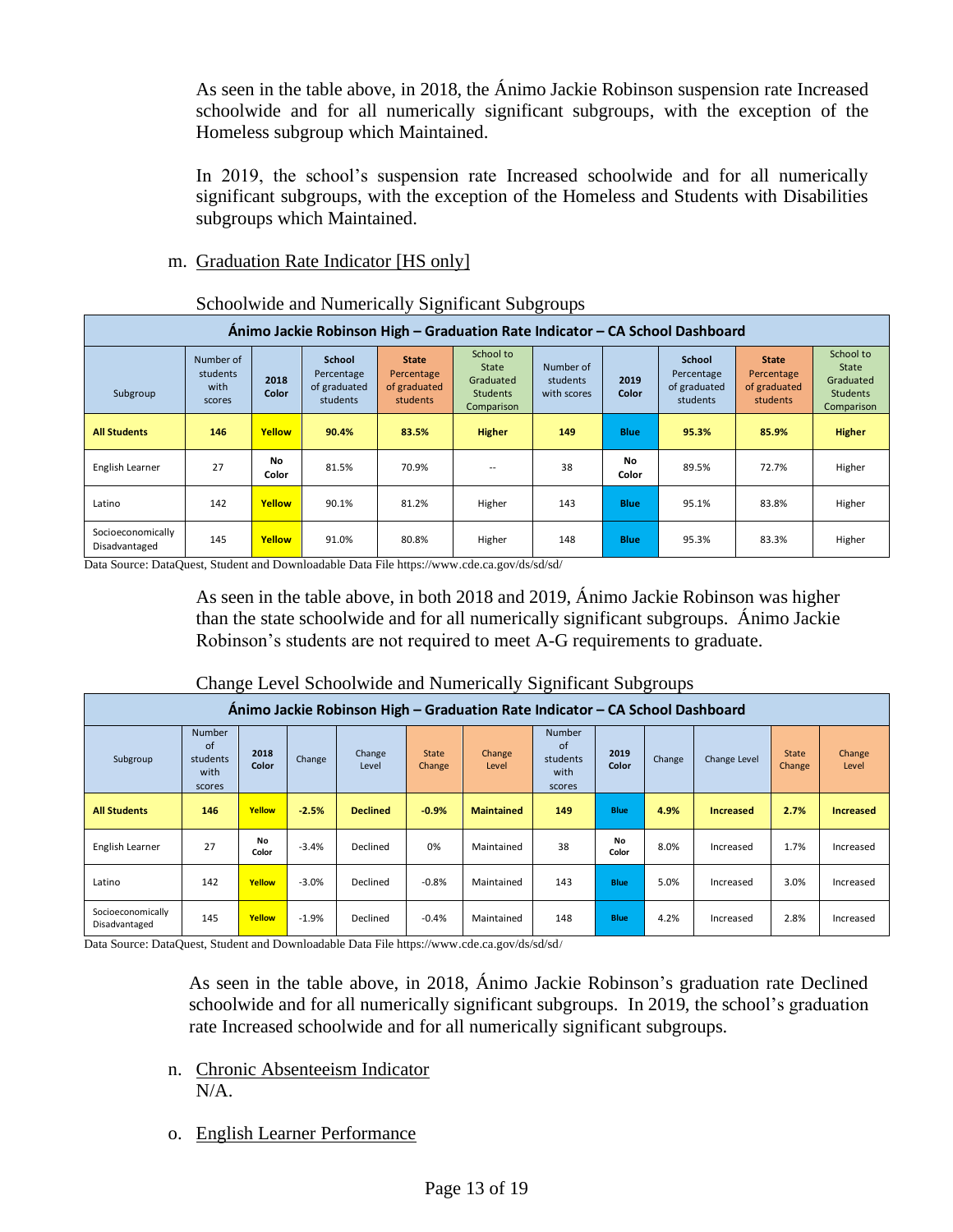| Year    | <b>Students Redesignated</b><br><b>FEP</b> | <b>Animo Jackie</b><br><b>Robinson High</b> | <b>State</b> | <b>School to</b><br><b>State RFEP</b><br><b>Comparison</b> |
|---------|--------------------------------------------|---------------------------------------------|--------------|------------------------------------------------------------|
|         | 17-18 EL $#$                               | 92                                          | 1,271,150    |                                                            |
| 2018-19 | 18-19 Reclass $#$                          | 24                                          | 175,746      | <b>Higher</b>                                              |
|         | 18-19 Reclass Rate                         | 26.1%                                       | 13.8%        |                                                            |
|         | 18-19 EL #                                 | 73                                          | 1,195,988    |                                                            |
| 2019-20 | 19-20 Reclass $#$                          |                                             | 164,653      | <b>Lower</b>                                               |
|         | 19-20 Reclass Rate                         | 9.6%                                        | 13.8%        |                                                            |

Reclassification Rates:

Data Source: Data Quest, Student and School Downloadable Data Files https://www.cde.ca.gov/ds/sd/sd/filesreclass.asp

In 2019-2020, Ánimo Jackie Robinson's reclassification rate was 9.6%, which was lower than the state's reclassification rate of 13.8%. In 2018-2019, Ánimo Jackie Robinson's reclassification rate of 26.1% was higher than the state's rate of 13.8%.

In order to improve reclassification rates of English Learners (ELs), school leadership shared the organization is conducting quarterly progress monitoring and goal setting for teachers and administrators to use with all ELs. Green Dot has implemented an EL mentorship program pairing EL students in grades 11 and 12 with grade 10 EL students in the designated ELD Academic English Essentials 10 support course to improve student attendance of EL students and provide a peer-support network.

Ánimo Jackie Robinson's reclassification criteria is as follows:

- Earn an overall score of 4 on the English Language Proficiency Assessments for California (ELPAC)
- Grade-appropriate Reading Inventory score
- Teacher approval and/or earn a grade of C or higher in most recent English course
- Parent or guardian must approve in writing, face-to-face meeting, or phone call

| <b>English</b><br><b>Learners</b> |                   |                            | 2018-2019         |              | 2019-2020         |                            |                   |         |  |  |  |
|-----------------------------------|-------------------|----------------------------|-------------------|--------------|-------------------|----------------------------|-------------------|---------|--|--|--|
|                                   |                   | Ánimo Jackie Robinson High |                   | <b>State</b> |                   | Ánimo Jackie Robinson High | <b>State</b>      |         |  |  |  |
|                                   | <b>Enrollment</b> | Percent                    | <b>Enrollment</b> | Percent      | <b>Enrollment</b> | Percent                    | <b>Enrollment</b> | Percent |  |  |  |
| At-Risk 4-5<br>Years              |                   | 0.4%                       | 220,738           | 9.5%         | $\Omega$          | 0.0%                       | 130,783           | 5.7%    |  |  |  |
| LTEL 6+ Years                     | 67                | 13.5%                      | 342,983           | 14.7%        | 44                | 8.7%                       | 204,042           | 8.9%    |  |  |  |

### Long-term English Learners and "At-Risk" Rates:

Data Source: DataQuest, Student and School Downloadable Data Files https://www.cde/ca/gov/ds/sd/sd/filesltel.asp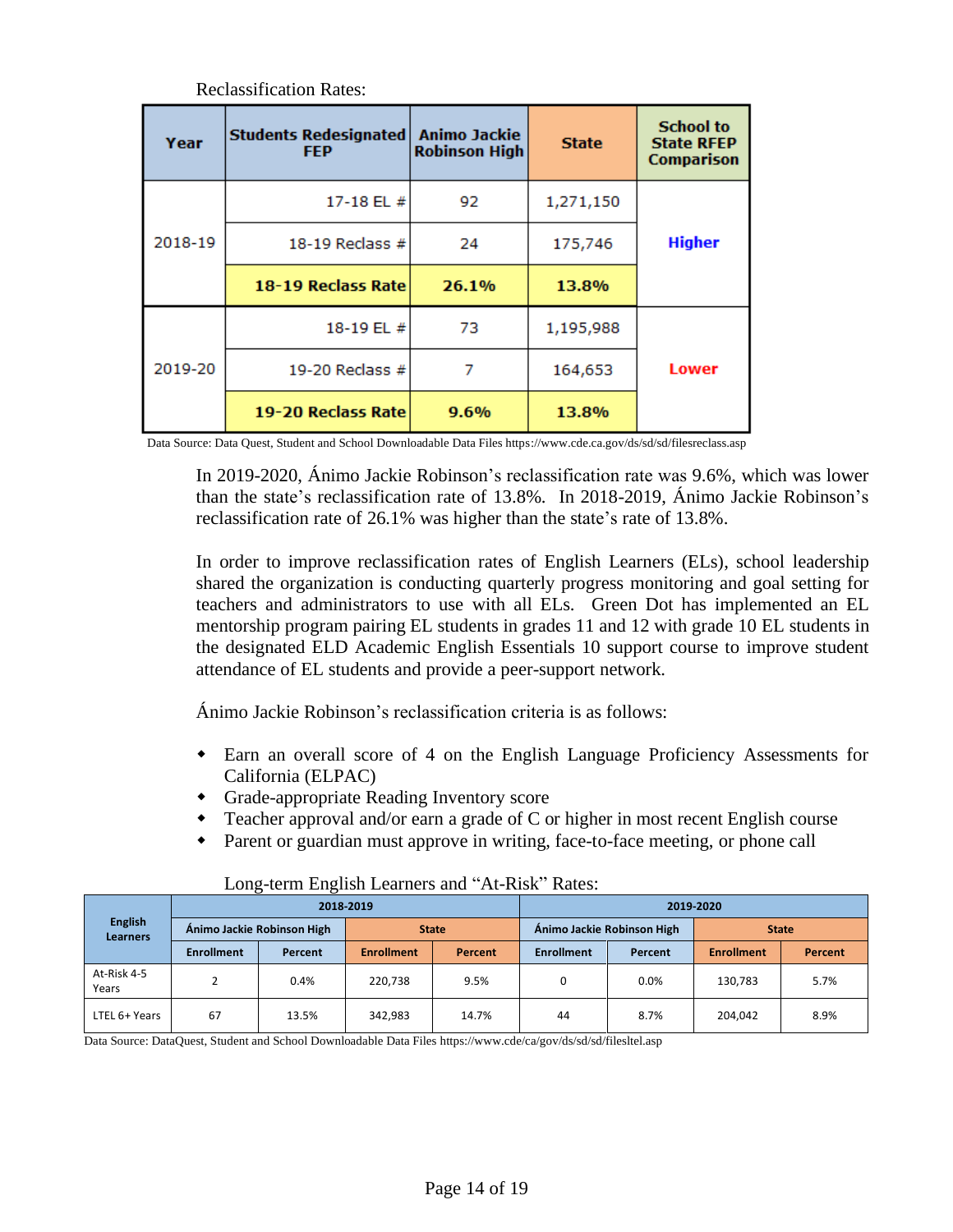In 2019-2020, Ánimo Jackie Robinson's percentage of Long Term English Learners (LTELs) is 8.7% (44 students), which is lower than the state's rate of 8.9%. In 2018-2019, Ánimo Jackie Robinson's percentage of LTELs is 13.5% (67 students), which is lower than the state's rate of 14.7%. In 2019-2020, the charter school's percentage of "At-Risk" English Learners (ELs) is 0.0%, which is lower the state's rate of 5.7%. In 2018-2019, Ánimo Jackie Robinson's percentage of "At-Risk" ELs is 0.4% (two students), which is lower than the state's rate of 9.5%.

# **2.** *Annual Oversight Results*

# **a.** *Student Achievement and Educational Performance*

Ánimo Jackie Robinson has achieved the rating of *Proficient* in the category of Student Achievement and Educational Performance on its annual oversight evaluation reports for the last two years.

|                                                       | 2018-2019  | 2019-2020  |
|-------------------------------------------------------|------------|------------|
| Annual Oversight Evaluation Report Rating in Category |            |            |
| of Student Achievement and Educational Performance    | Proficient | Proficient |

\*Note: The annual oversight rating represents the Charter Schools Division staff evaluation of the school's performance as outlined in the Annual Performance-Based Oversight Visit Report on or about the date of the annual oversight visit.

## **b.** *Governance*

Ánimo Jackie Robinson's record of performance and related information demonstrates that the school is likely to succeed in the area of governance.

The school has earned the rating of *Accomplished* in the category of Governance on its annual oversight evaluation reports over the past two years and has no unresolved governance issues pending.

|                                                       | 2018-2019                   | 2019-2020 |
|-------------------------------------------------------|-----------------------------|-----------|
| Annual Oversight Evaluation Report Rating in Category |                             |           |
| of <b>Governance</b>                                  | Accomplished   Accomplished |           |

\*Note: The annual oversight rating represents the Charter Schools Division staff evaluation of the school's performance as outlined in the Annual Performance-Based Oversight Visit Report on or about the date of the annual oversight visit.

# **c.** *Organizational Management, Programs, and Operations*

Ánimo Jackie Robinson's record of performance and related information demonstrates that the school is likely to succeed in the area of organizational management, programs, and operations.

Ánimo Jackie Robinson has achieved the ratings of *Unsatisfactory* and *Proficient* in the category of Organization Management, Programs, and Operations on its annual oversight evaluation reports for the last two years and has no unresolved operations issues pending. In 2018-2019, the school received a '1' Unsatisfactory score in Organizational Management, Program, and Operations due to a failure to conduct mandated reporter training for all employees in the requisite time frame. The school addressed the issue, which resulted in a '3' Proficient score in the same category in 2019-2020.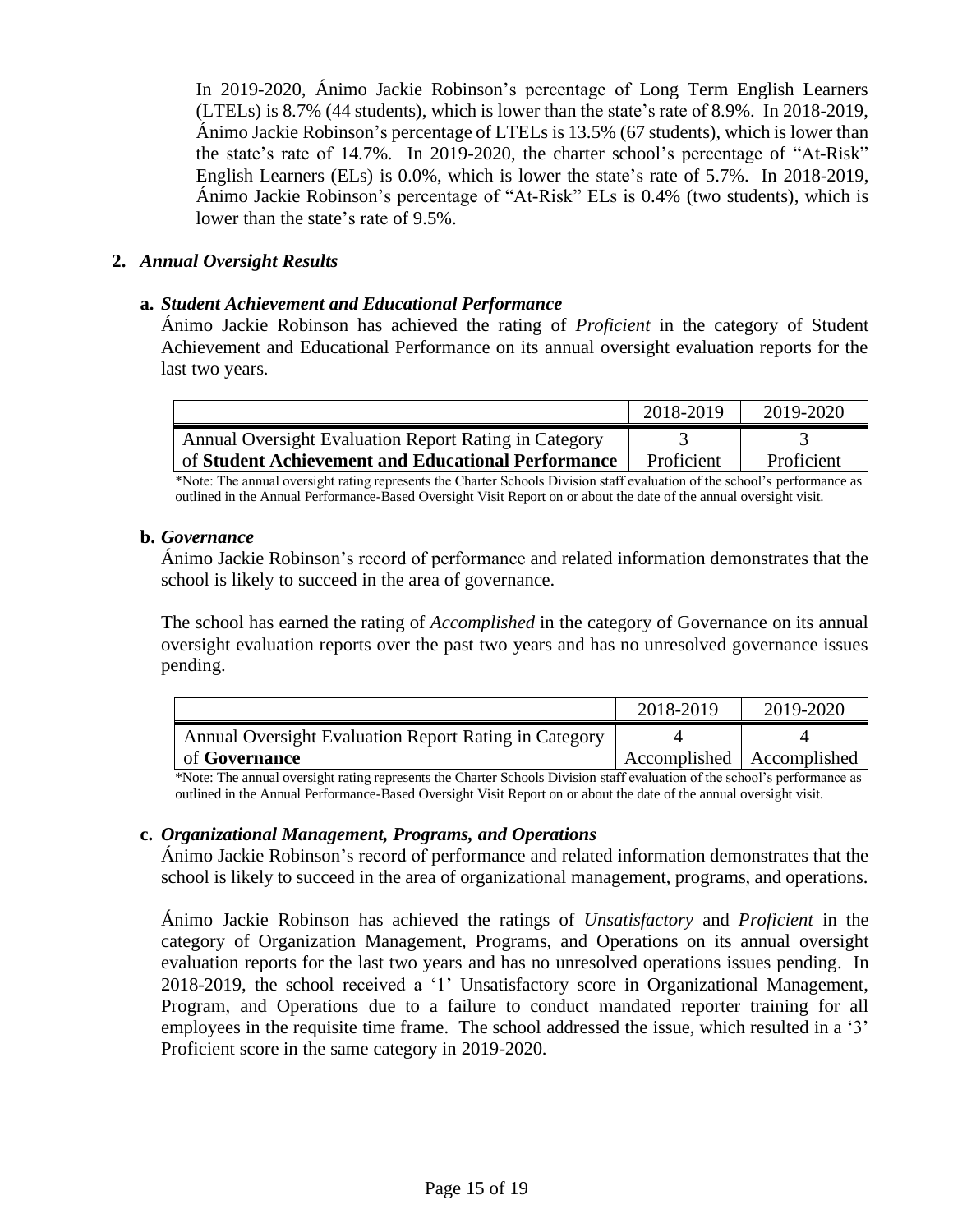|                                              | 2018-2019      | 2019-2020  |
|----------------------------------------------|----------------|------------|
| Annual Oversight Evaluation Report Rating in |                |            |
| Category of Organizational Management,       | Unsatisfactory | Proficient |
| Programs, and Operations                     |                |            |

\*Note: The annual oversight rating represents the Charter Schools Division staff evaluation of the school's performance as outlined in the Annual Performance-Based Oversight Visit Report on or about the date of the annual oversight visit.

|                                           | 2019-2020 Enrollment by Ethnicity and Subgroup |          |       |                                          |       |                                                |                      |          |                 |          |        |                      |                                                  |              |                                         |                                  |                                            |       |
|-------------------------------------------|------------------------------------------------|----------|-------|------------------------------------------|-------|------------------------------------------------|----------------------|----------|-----------------|----------|--------|----------------------|--------------------------------------------------|--------------|-----------------------------------------|----------------------------------|--------------------------------------------|-------|
| School                                    | Enrollment                                     | F/R Meal | GATE  | Alaska Native<br>ă<br>Indian<br>American | Asian | American<br>African<br>$\overline{5}$<br>Black | Learner<br>English I | Filipino | Youth<br>Foster | Homeless | Latino | Education<br>Migrant | Islander<br>Pacific I<br>ă<br>Hawaiian<br>Native | Not Reported | Disadvantaged<br>economically<br>Socio- | Disabilities<br>with<br>Students | aces<br>œ<br>More<br>$\overline{5}$<br>Two | White |
| Ánimo<br><b>Jackie</b><br><b>Robinson</b> | 620                                            | 93.4%    | 0.0%  | 0.0%                                     | 0.0%  | 4.7%                                           | 12.1%                | 0.0%     | 0.5%            | 5.5%     | 93.5%  | 0.0%                 | 0.0%                                             | 0.0%         | 95.6%                                   | 12.7%                            | 0.3%                                       | 1.5%  |
| Statewide                                 | 6,163,001                                      | 59.3%    | N/A   | 0.5%                                     | 9.3%  | 5.3%                                           | 18.6%                | 2.4%     | 0.5%            | 3.2%     | 54.9%  | 0.8%                 | 0.4%                                             | 0.9%         | 60.7%                                   | 11.7%                            | 3.9%                                       | 22.4% |
| Los<br><b>Angeles</b><br><b>Unified</b>   | 596,937                                        | 80.3%    | 10.7% | 0.2%                                     | 3.6%  | 7.7%                                           | 20.0%                | 1.9%     | 0.7%            | 1.3%     | 74.1%  | 0.1%                 | 0.2%                                             | 0.4%         | 81.5%                                   | 11.4%                            | 1.6%                                       | 10.3% |

### i. Access and Equity

Data Source: DataQuest, Student and Downloadable Data File https://www.cde.ca.gov/ds/sd/sd/

|                                    |                          |                     |                            |                               |                        |                |              |               | 2019-2020 Enrollment by Disability |                |       |                      |                |                |           |         |              |              |
|------------------------------------|--------------------------|---------------------|----------------------------|-------------------------------|------------------------|----------------|--------------|---------------|------------------------------------|----------------|-------|----------------------|----------------|----------------|-----------|---------|--------------|--------------|
| School                             | nroll#<br>面<br>2019<br>5 | #<br>SpEd<br>Enroll | $\aleph$<br>SpEd<br>ᅙ<br>훕 | Incidence<br>High<br>$\aleph$ | Incidence<br>δ<br>$\%$ | AUT<br>#       | #DB          | DEAF<br>$\pm$ | #ED                                | EMD<br>±.      | HOH#  | $\supseteq$<br>$\pm$ | <b>FE</b><br># | $\overline{0}$ | GTS<br>±. | $#SLI*$ | ΓēΙ<br>#     | 5<br>#       |
| Ánimo<br>Jackie<br><b>Robinson</b> | 620                      | 79                  | 12.7%                      | 91.1%                         | 8.9%                   | $\overline{2}$ | $\mathbf{0}$ | $\mathbf{0}$  | $\overline{a}$<br>ш                | $\overline{0}$ | ш     | $\overline{3}$       | 9              | $\mathbf{0}$   | 62        |         | $\mathbf{0}$ | $\mathbf{0}$ |
| Statewide                          | 6,163,001                | 721,198             | 11.7%                      | N/A                           | N/A                    | N/A            | N/A          | N/A           | N/A                                | N/A            | N/A   | N/A                  | N/A            | N/A            | N/A       | N/A     | N/A          | N/A          |
| Los<br>Angeles<br><b>Unified</b>   | 607,723                  | 84,730              | 13.9%                      | 69.1%                         | 31.0%                  | 16,067         | 15           | 336           | 1,569                              | 5              | 1,431 | 4,271                | 10,828         | 1,970          | 35,116    | 12,579  | 102          | 418          |

# ii. Special Education

Data Source: DataQuest, Student and Downloadable Data File https://www.cde.ca.gov/ds/sd/sd/

According to the 2019 CALPADS Fall 1 Certified Student Profile List Report, Ánimo Jackie Robinson had a 12.7% Special Education enrollment, which is higher than the state's percentage of 11.7%, and lower than the District's percentage of 13.9%. The CSD has conferred with staff in the Division of Special Education and no concerns have been noted at this time.

# iii. Additional Information

Ánimo Jackie Robinson's teachers are organized as the Asociación de Maestros Unidos, which is its own bargaining unit, but an affiliate of the California Teachers Association ("CTA"). Classified staff is represented by the Ánimo Classified Employees Association (ACEA), a CTA affiliate that is the collective bargaining unit of classified school staff.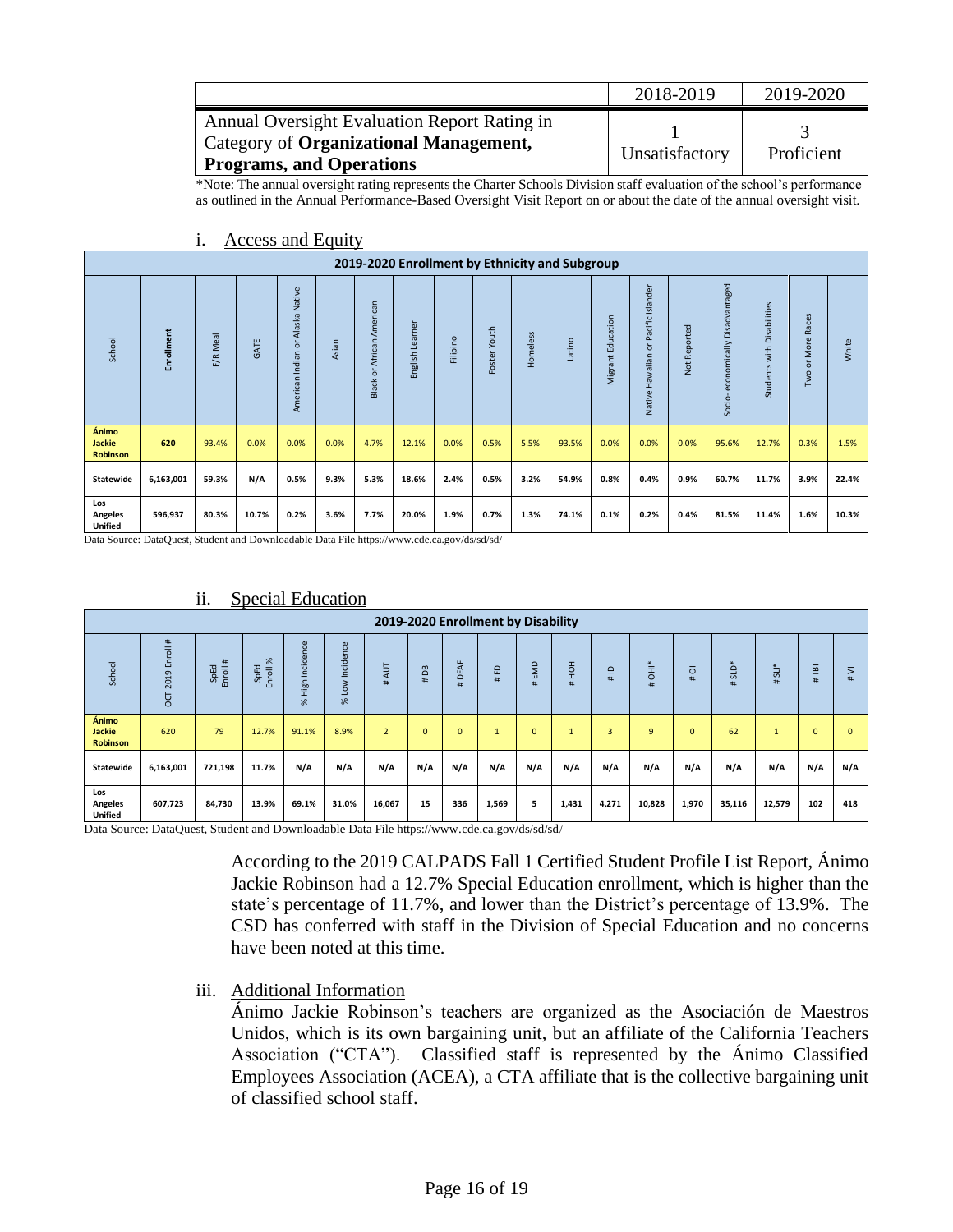# **C. Criterion 3: Is the charter school serving all pupils who wish to attend, or does the charter school have substantial fiscal or governance issues? (Ed. Code, § 47607(e).)**

- At the time of renewal, Charter School does not have substantial fiscal or substantial governance factors that would lead to a finding that the Charter School is demonstrably unlikely to successfully implement the program set forth in the renewal petition.
- There is no evidence at the time of renewal that Charter School is not serving all pupils who wish to attend based on data on pupil enrollment patterns.

*For more information about enrollment or dismissal practices, substantial fiscal issues or substantial governance issues, please see the Access and Equity, Fiscal Operations, and Governance sections, respectively.* 

# **D. Does the Petition Contain a Declaration of Whether or Not the Charter School Shall Be Deemed the Exclusive Public Employer of the Employees of the Charter School?**

*Yes, the petition contains the required declaration.*

# 3. *Fiscal Operations*

Ánimo Jackie Robinson High's record of performance and related information demonstrate that the school is likely to succeed in the area of fiscal operations.

a. Summary

Ánimo Jackie Robinson High achieved the ratings of *Proficient* and *Developing* in the category of Fiscal Operations on its annual oversight evaluation reports for the last two years.

The rating of Developing earned in 2019-2020 was due to a State compliance finding noted in GDPS CA's 2018-2019 independent audit report. Further details regarding this matter are provided under Item c below.

|                                           | 2018-2019  | 2019-2020  |
|-------------------------------------------|------------|------------|
| <b>Annual Oversight Evaluation Report</b> |            |            |
| Rating in Category of Fiscal Operations   | Proficient | Developing |

\*Note: The annual oversight rating represents the Charter Schools Division staff evaluation of the school's performance as outlined in the Annual Performance-Based Oversight Visit Report on or about the date of the annual oversight visit.

# b. Fiscal Condition

Ánimo Jackie Robinson High's fiscal condition has been positive and has been upward trending since the 2015-2016 fiscal year. According to the 2018-2019 independent audit report, the school had positive net assets of \$5,820,114 and net income of \$967,985. The 2019-2020 Unaudited Actuals Report projected positive net assets and net income.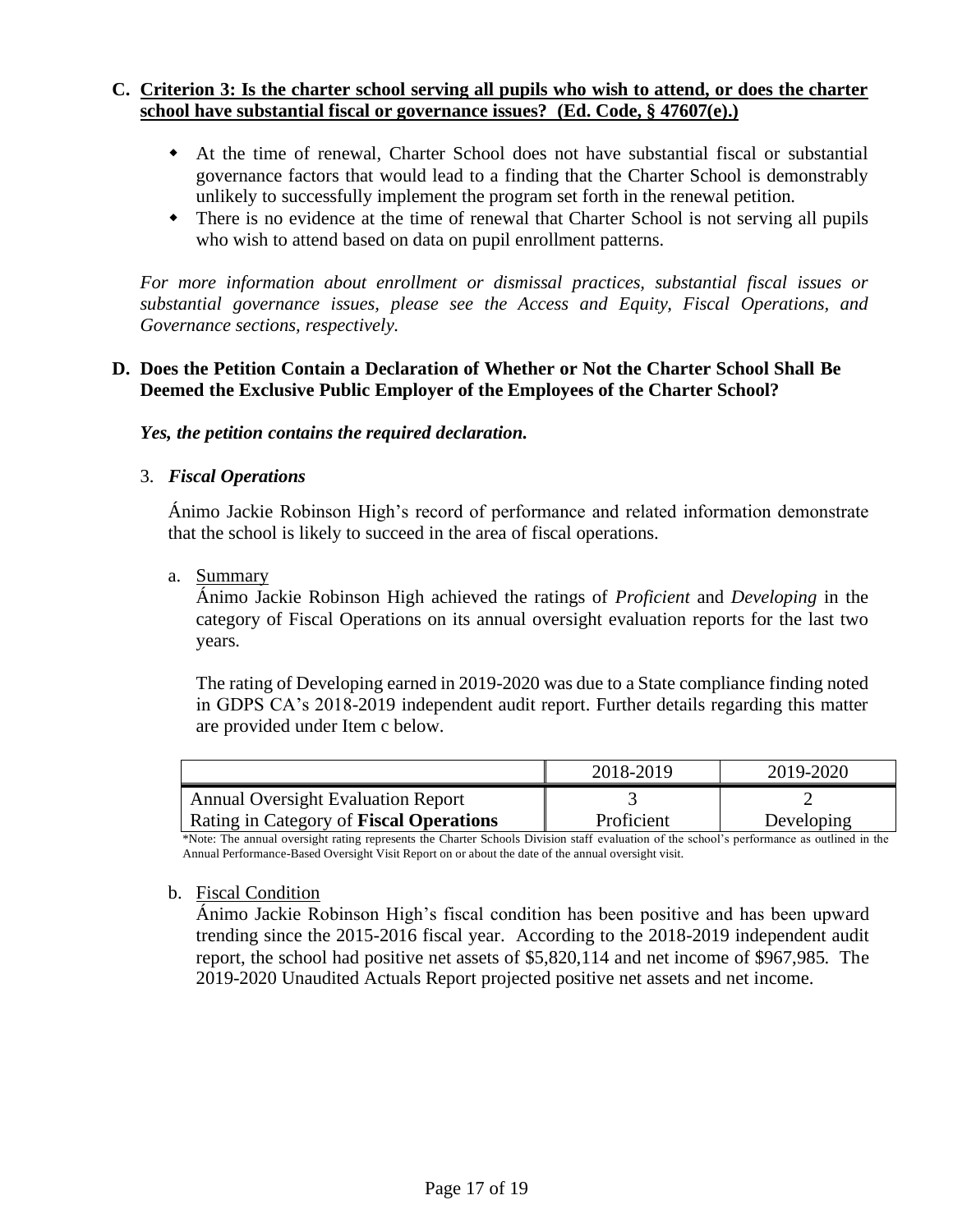|                             | 2015-2016<br>(Audited<br>Actuals) | 2016-2017<br>(Audited<br>Actuals) | 2017-2018<br>(Audited<br>Actuals) | 2018-2019<br>(Audited<br>Actuals) | 2019-2020<br>(Unaudited<br>Actuals) |
|-----------------------------|-----------------------------------|-----------------------------------|-----------------------------------|-----------------------------------|-------------------------------------|
| <b>Net Assets</b>           | \$2,885,257                       | \$3,739,448                       | \$4,852,129                       | \$5,820,114                       | \$6,517.652                         |
| <b>Net</b><br>Income/Loss   | \$1,419,781                       | \$854,191                         | \$1,112,681                       | \$967,985                         | \$697,539                           |
| <b>Transfers</b><br>In/Out  | \$0                               | \$0                               | \$0                               | \$0                               | \$0                                 |
| Prior Year<br>Adjustment(s) | \$0                               | \$0                               | \$0                               | \$0                               | $(\$39,395)$                        |

According to Green Dot Public Schools California's (GDPS CA) independent audit report for the Fiscal Year ended dated June 30, 2019, Ánimo Jackie Robinson High is one of 21 schools operated by GDPS CA. GDPS CA currently has 15 schools that are authorized by the Los Angeles Unified School District (LAUSD). GDPS CA's fiscal condition is strong. GDPS CA and its charter schools reported positive net assets of \$62,837,262 and net income of \$11,286,760. GDPS CA, without its charter schools, reported positive net assets of \$14,412,432 and a net loss of (\$4,783,172).

During Fiscal Year 2019-2020, Ánimo Jackie Robinson High paid bi-annual management fees of 20% to GDPS CA for administrative services such as educational support, operational support, and human capital (recruitment). In addition, Green Dot Public Schools National (GDPSN) provides additional administrative services to Ánimo Jackie Robinson High, such as: knowledge management, technology and infrastructure, new school development, finance and accounting support, fundraising, human resources, real estate, and communications. These management fees are calculated at 20% of total Federal entitlements and State revenues received by the school (e.g., LCFF monies, lottery funds, etc.).

c. 2018-2019 Independent Audit Report Audit opinion: Unmodified Material Weaknesses: None Reported Deficiencies/Findings: State Awards Finding Going Concern: None Reported

GDPS CA's 2018-2019 independent audit report, a State compliance finding was noted. This audit finding impacts the following 11 LAUSD-authorized GDPS CA schools: Oscar De La Hoya Ánimo Charter High, Ánimo South Los Angeles Charter, Ánimo Western Charter Middle (merged with Phillis Wheatley to form Ánimo Legacy), Ánimo Venice Charter High, Ánimo Westside Charter Middle, Ánimo Jackie Robinson High, Ánimo Mae Jemison Charter Middle, Ánimo Watts College Preparatory Academy, Ánimo James B. Taylor Charter Middle, Alain Leroy Locke College Preparatory Academy, and Ánimo College Preparatory Academy.

Ánimo Jackie Robinson High was fiscally impacted by this audit finding by \$12,391 (due to the school's inaccurate Unduplicated Pupil Count, which was over-reported by 21 students).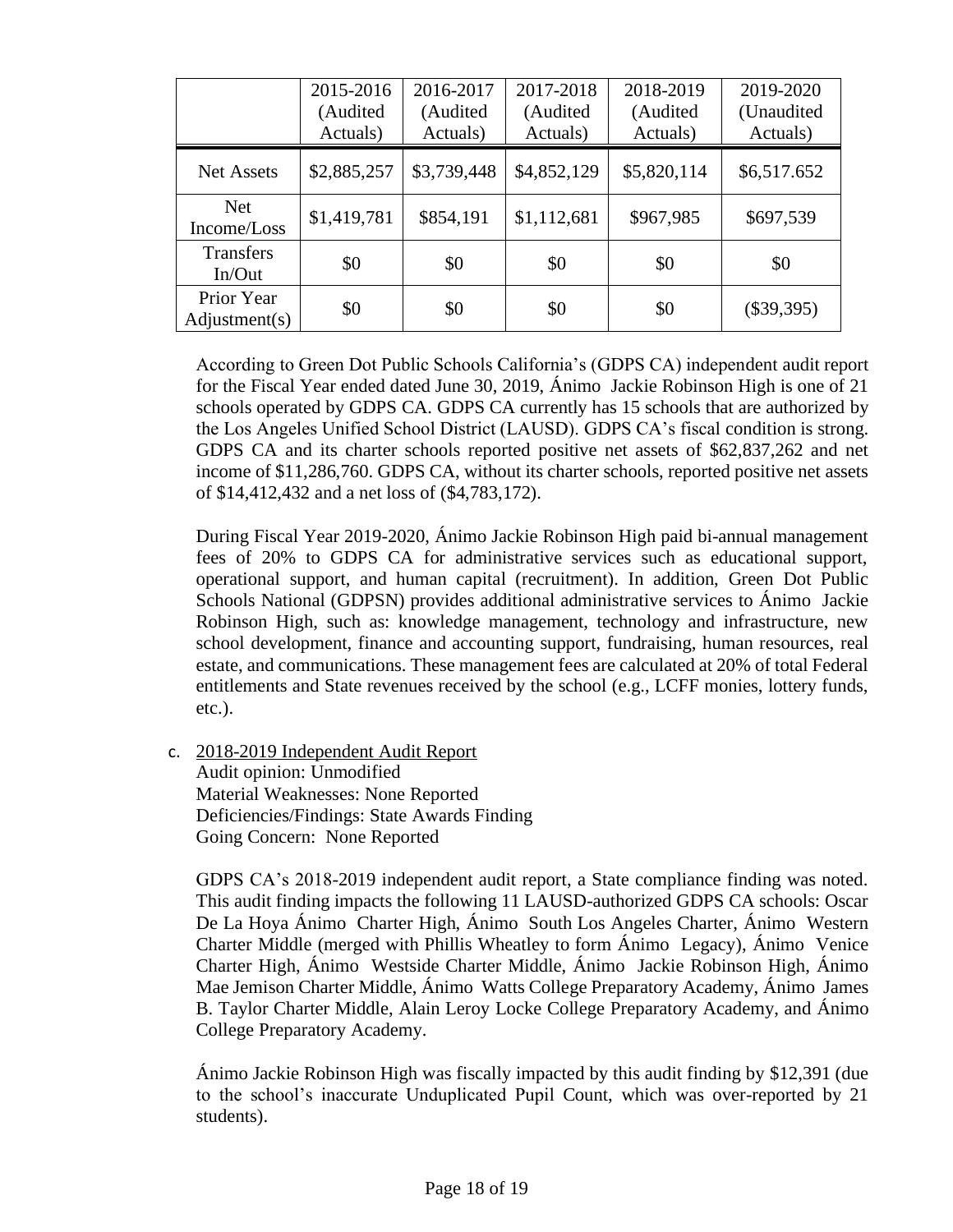During Fiscal Year 2019-2020, GDPS CA took the following steps to improve data collection to determine the Unduplicated Local Control Funding Formula Pupil Counts: 1) Introduced a new National School Lunch Program application, 2) Retrained staff to National School Lunch Program application process and increased number of reviews, and 3) Internal audits of 100% of National School Lunch Program data and reconciliation with CALPADS data.

# d. Other Significant Fiscal Information

According to information provided by GDPS CA, for Fiscal Year 2019-2020, GDPS CA charged its 16 schools authorized by LAUSD an average of 13.47% in management fees (via a variable rate structure, with management fees ranging from 0% to 20%). These fees are calculated based on the Average Daily Attendance (ADA) revenues generated per student. Of the 13.47% in management fees, 6.47% is retained by GDPS CA and the remaining 7% is transmitted to GDPSN for shared services, as outlined in the Regional Services Agreement by and between Green Dot Public Schools National and Green Dot Public Schools California (RSA), effective July 1, 2019.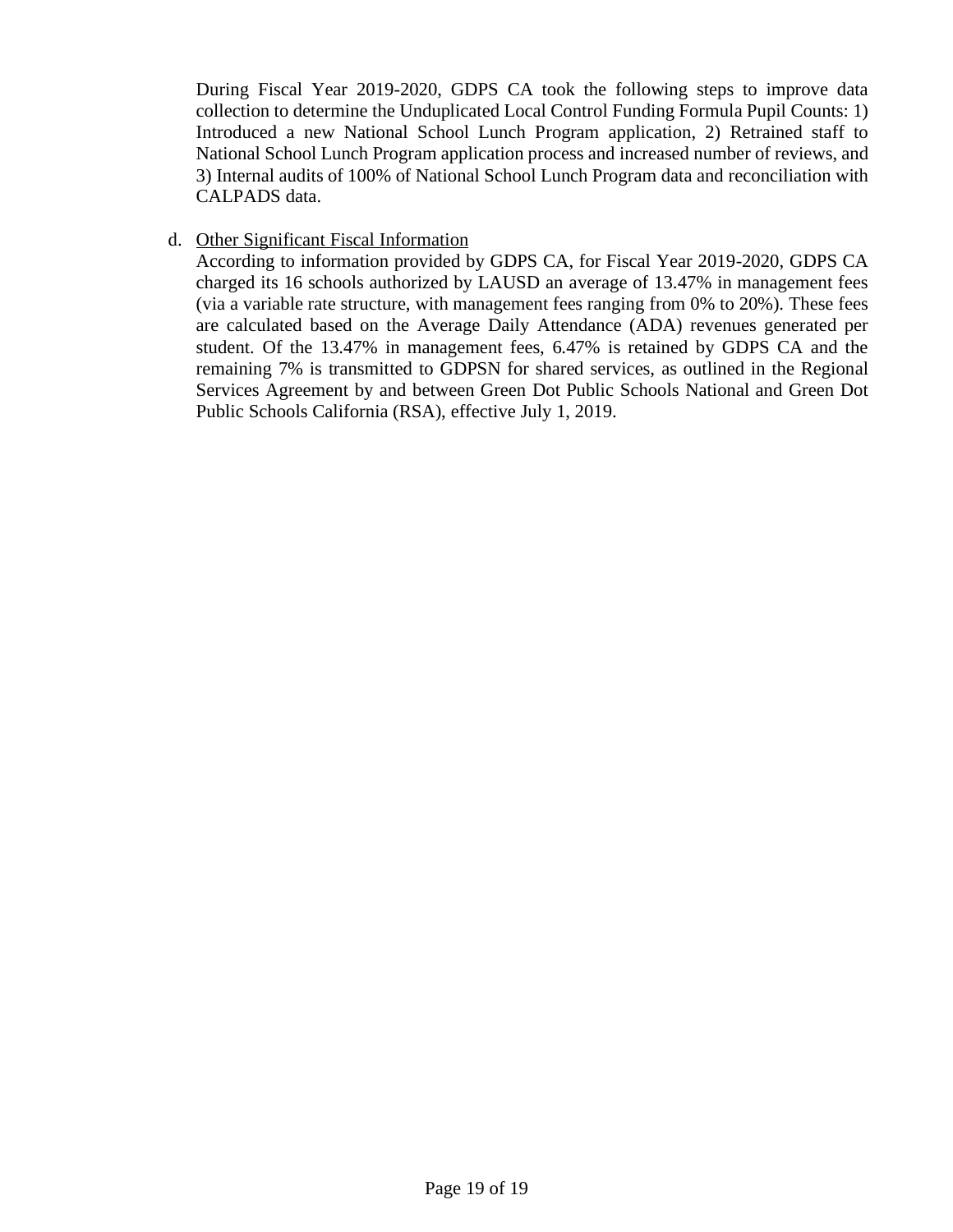### ATTACHMENT B

#### **Animo Jackie Robinson High**

### **Academic Performance - English Language Arts**

This report shows the performance levels for a single state indicator, English Language Arts, for all student groups. It also shows how the current year (status) compares to prior years (change) for each state indicator. S possible levels, which are displayed with the data for each indicator. An asterisk (\*) shows that the student group has fewer than 11 students and is not reported for privacy reasons. The performance level (color) is not i than 30 students in any year used to calculate status and change. An "--" means that data is not currently available.

Source: Data collected by the California Department of Education (CDE) through the California Longitudinal Pupil Achievement Data System (CALPADS), California School Dashboard, and testing vendor. Aggregate data files are *provided by the CDE – Data Reporting Office at http://www.cde.ca.gov/ds/sd/sd/filesenr.asp and California School Dashboard System of Support https://www.cde.ca.gov/ta/ac/cm/. Please note: There may be slight*  differences with some of the information in this report and with what is displayed in Dataquest and CA Dashboard due to changes in file modifications such as Date Modified, Date Posted, other data updates by the testing *vendor and updates in CALPADS.* 

|              |                |             |                            |                                        |                                      |               |                                         |         | (ELA Grades) Academic Indicator - CA School Dashboard Indicator |                                              |        |                   |                                          |                                      |            |                                         |         |                 |                                               |        |                  |                                             |
|--------------|----------------|-------------|----------------------------|----------------------------------------|--------------------------------------|---------------|-----------------------------------------|---------|-----------------------------------------------------------------|----------------------------------------------|--------|-------------------|------------------------------------------|--------------------------------------|------------|-----------------------------------------|---------|-----------------|-----------------------------------------------|--------|------------------|---------------------------------------------|
| LD           | <b>BD</b>      | Loc<br>Code | School                     | Subgroup                               | Number of<br>Students with<br>Scores | 2018 Color    | School<br>2018<br>Average<br><b>DFS</b> | Change  | Change Level                                                    | <b>State</b><br>2018<br>Averag<br><b>DFS</b> | Change | Change Level      | School to State<br><b>DFS Comparison</b> | Number of<br>Students with<br>Scores | 2019 Color | School<br>2019<br>Average<br><b>DFS</b> | Change  | Change Level    | <b>State</b><br>2019<br>Average<br><b>DFS</b> | Change | Change Level     | School to State<br><b>DFS</b><br>Comparison |
| $\mathbf{c}$ | $\overline{2}$ | 8818        | Animo Jackie Robinson High | <b>All Students</b>                    | 142                                  | Orange        | $-0.7$                                  | $-38.7$ | <b>Declined</b><br><b>Significantly</b>                         | $-6.0$                                       | 2.2    | <b>Maintained</b> | Higher                                   | 147                                  | Orange     | $-7.8$                                  | $-7.0$  | <b>Declined</b> | $-2.5$                                        | 3.7    | <b>Increased</b> | Lower                                       |
|              |                |             |                            | American Indian or<br>Alaska Native    | $\circ$                              | $\sim$ $\sim$ | $\sim$                                  | $\sim$  | $\sim$                                                          | $-36.8$                                      | 2.3    | Maintained        | $\sim$                                   | $\circ$                              | $\sim$     | $\sim$                                  | $\sim$  | $\sim$ $\sim$   | $-34.1$                                       | 2.1    | Maintained       | $\sim$                                      |
|              |                |             |                            | Asian                                  | $\circ$                              | $\sim$        | $\sim$                                  | $\sim$  | $\sim$                                                          | 62.4                                         | 2.0    | Maintained        | $\sim$                                   | $\circ$                              | $\sim$     | $\sim$                                  | $\sim$  | $\sim$          | 64.8                                          | 3.1    | Increased        | $\sim$                                      |
|              |                |             |                            | Black or African<br>American           | 8                                    | No Color      | $\sim$                                  | $\sim$  | No Data                                                         | $-51.8$                                      | 0.9    | Maintained        | $\sim$                                   | $\boldsymbol{A}$                     | No Color   | $\sim$                                  |         | No Data         | $-47.6$                                       | 3.7    | Increased        | $\sim$                                      |
|              |                |             |                            | English Learner                        | 37                                   | <b>Red</b>    | $-103.4$                                | $-59.1$ | Declined<br>Significantly                                       | $-47.1$                                      | 3.3    | Increased         | Lower                                    | 32                                   | Orange     | $-96.3$                                 | 7.2     | Increased       | $-45.1$                                       | 3.1    | Increased        | Lower                                       |
|              |                |             |                            | Filipino                               | $\circ$                              | $\sim$ $\sim$ | $\sim$                                  | $\sim$  | $\sim$                                                          | 44.0                                         | 2.7    | Maintained        | $\sim$                                   | $\circ$                              | $\sim$     | $\sim$                                  | $\sim$  | $\sim$          | 46.7                                          | 3.6    | Increased        | $\sim$ $\sim$                               |
|              |                |             |                            | Foster Youth                           | $\circ$                              | $\sim$        | $\sim$                                  | $\sim$  | $\sim$                                                          | $-79.2$                                      | 1.4    | Maintained        | $\sim$                                   | $\circ$                              | $\sim$     | $\sim$                                  | $\sim$  | $\sim$          | $-71.9$                                       | 5.7    | Increased        | $\sim$                                      |
|              |                |             |                            | Homeless                               | 8                                    | No Color      | $\sim$                                  | $\sim$  | No Data                                                         | $-51.0$                                      | 3.3    | Increased         | $\sim$                                   | 9                                    | No Color   | $\sim$                                  | $\sim$  | No Data         | $-46.7$                                       | 3.8    | Increased        | $\sim$                                      |
|              |                |             |                            | Latino                                 | 134                                  | Yellow        | 1.3                                     | $-38.3$ | Declined<br>Significantly                                       | $-31.3$                                      | 3.2    | Increased         | Higher                                   | 143                                  | Orange     | $-5.0$                                  | $-6.2$  | Declined        | $-26.6$                                       | 4.5    | Increased        | Higher                                      |
|              |                |             |                            | Native Hawaiian or<br>Pacific Islander | $\Omega$                             | $\sim$        | $\sim$                                  | $\sim$  | $\sim$                                                          | $-21.3$                                      | 0.7    | Maintained        | $\sim$                                   | $\circ$                              | $\sim$     | $\sim$                                  | $\sim$  | $\sim$ $\sim$   | $-19.5$                                       | 1.8    | Maintained       | $\sim$ $\sim$                               |
|              |                |             |                            | Socioeconomically<br>Disadvantaged     | 140                                  | Orange        | $-2.4$                                  | $-42.0$ | Declined<br>Significantly                                       | $-34.7$                                      | 4.0    | Increased         | Higher                                   | 146                                  | Orange     | $-8.1$                                  | $-5.7$  | Declined        | $-30.1$                                       | 4.4    | Increased        | Higher                                      |
|              |                |             |                            | Students with<br><b>Disabilities</b>   | 22                                   | No Color      | $-133.3$                                | $\sim$  | No Data                                                         | $-95.5$                                      | 2.1    | Maintained        | $\sim$                                   | 19                                   | No Color   | $-146.1$                                | $-12.8$ | Declined        | $-88.1$                                       | 7.8    | Increased        | $\sim$                                      |
|              |                |             |                            | Two or More Races                      | $\Omega$                             | $\sim$        | $\sim$                                  | $\sim$  | $\sim$                                                          | 28.6                                         | 2.3    | Maintained        | $\sim$                                   | $\circ$                              | $\sim$     | $\sim$                                  | $\sim$  | $\sim$          | 30.3                                          | 2.0    | Maintained       | $\sim$                                      |
|              |                |             |                            | White                                  | $\circ$                              | $\sim$        | $\sim$                                  | $\sim$  | $\sim$                                                          | 27.7                                         | 0.8    | Maintained        | $\sim$                                   | $\circ$                              | $\sim$     | $\sim$                                  | $\sim$  | $\sim$          | 30.7                                          | 3.4    | Increased        | $\sim$                                      |

Participation Rate Report below displays the percent of students tested by content area. The Every Student Succeeds Act requires districts and schools to test at least 95 percent of all students and student groups in Engli rank parameters. It also requires states to factor the participation rate into the Academic Indicator. If a district, school, or student group does not meet the 95% participation rate target, the Distance from Standard (DF is adjusted downward.

|                                       |              |                                     |        |                                 |                 |            | English Language Arts Indicator Participation Rate By Group |          |        |                               |                                    |                            |                      |        |
|---------------------------------------|--------------|-------------------------------------|--------|---------------------------------|-----------------|------------|-------------------------------------------------------------|----------|--------|-------------------------------|------------------------------------|----------------------------|----------------------|--------|
|                                       | All Students | American Indian or<br>Alaska Native | Asian  | Black or<br>African<br>American | English Learner | Filipino   | Foster Youth                                                | Homeless | Latino | Hawaiian or<br>Pacific Island | Socioeconomically<br>Disadvantaged | Students with Disabilities | Two or More<br>Races | White  |
| Percent of students<br>tested in 2018 | 98%          | 98%                                 | $-$    | 100%                            | 95%             | $-$        | 100%                                                        | 100%     | 98%    | $\sim$                        | 98%                                | 92%                        | $\sim$ $-$           | $-$    |
| Participation Rate Met<br>2018        | Yes          | Yes                                 | $\sim$ | Yes                             | Yes             | $\sim$ $-$ | Yes                                                         | Yes      | Yes    | $\sim$ $-$                    | Yes                                | <b>No</b>                  | $\sim$ $-$           | $\sim$ |
| Percent of students<br>tested in 2019 | 100%         | 100%                                | $-$    | 100%                            | 100%            | $\sim$ $-$ | $\sim$                                                      | 100%     | 100%   | $\sim$ $-$                    | 100%                               | 100%                       | $\sim$ $-$           | $\sim$ |
| Participation Rate Met<br>2019        | Yes          | Yes                                 | $\sim$ | Yes                             | Yes             | $\sim$ $-$ | $\sim$                                                      | Yes      | Yes    | $\sim$ $-$                    | Yes                                | Yes                        | $\sim$ $\sim$        | $\sim$ |

\* Note: An asterisk (\*) indicates that the student group consists of less than 11 students, the minimum size for reporting.

\*\* Whole number rounding is used for the participation rate.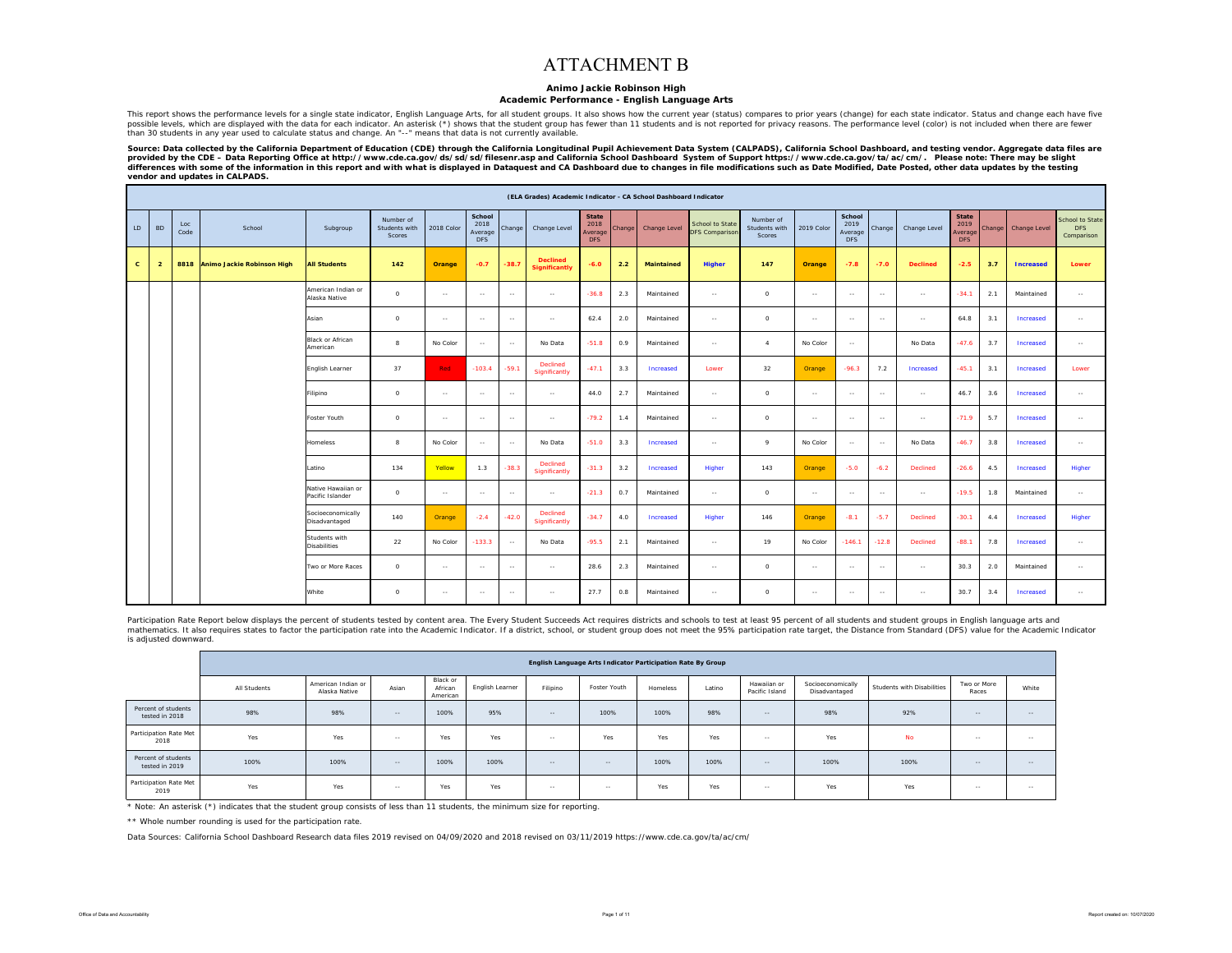#### **Animo Jackie Robinson High Academic Performance - Math**

This report shows the performance levels for a single state indicator, Mathematics, for all student groups. It also shows how the current year (status) compares to prior years (enable between than 10 suddents in any vear u calculate status and change. An "--" means that data is not currently available.

Source: Data collected by the California Department of Education (CDE) through the California Longitudinal Pupil Achievement Data System (CALPADS), California School Dashboard, and testing vendor. Aggregate data files are provided by the CDE – Data Reporting Office at http://www.cde.ca.gov/ds/sd/sd/filesenr.asp and California School Dashboard System of Support https://www.cde.ca.gov/ta/ac/cm/. Please note: There may be slight<br>differences *and updates in CALPADS.* 

|              |                |             |                            |                                        |                                      |            |                                         |            |                                         |                                               |        | (Math Grades) Academic Indicator - CA School Dashboard Indicator |                                          |                                     |               |                                  |         |                                         |                                               |        |                   |                                   |
|--------------|----------------|-------------|----------------------------|----------------------------------------|--------------------------------------|------------|-----------------------------------------|------------|-----------------------------------------|-----------------------------------------------|--------|------------------------------------------------------------------|------------------------------------------|-------------------------------------|---------------|----------------------------------|---------|-----------------------------------------|-----------------------------------------------|--------|-------------------|-----------------------------------|
| LD           | <b>BD</b>      | Loc<br>Code | School                     | Subgroup                               | Number of<br>Students with<br>Scores | 2018 Color | School<br>2018<br>Average<br><b>DFS</b> | Change     | Change Level                            | <b>State</b><br>2018<br>Average<br><b>DFS</b> | Change | Change Level                                                     | School to State<br><b>DFS Comparison</b> | Number of<br>tudents with<br>Scores | 2019 Color    | School<br>2019<br>Average<br>DFS | Change  | Change Level                            | <b>State</b><br>2019<br>Average<br><b>DFS</b> | Change | Change Level      | School to State<br>DFS Comparison |
| $\mathbf{C}$ | $\overline{2}$ | 8818        | Animo Jackie Robinson High | <b>All Students</b>                    | 144                                  | Orange     | $-62.5$                                 | $-24.3$    | <b>Declined</b><br><b>Significantly</b> | $-36.4$                                       | 1.3    | <b>Maintained</b>                                                | Lower                                    | 147                                 | Orange        | $-79.1$                          | $-16.5$ | <b>Declined</b><br><b>Significantly</b> | $-33.5$                                       | 2.9    | <b>Maintained</b> | Lower                             |
|              |                |             |                            | American Indian or<br>Alaska Native    | $\circ$                              | $\sim$     | $\sim$ $-$                              | $\sim$     | $\sim$ $\sim$                           | $-73.0$                                       | $-0.7$ | Maintained                                                       | $\sim$                                   | $\circ$                             | $\sim$ $-$    | $\sim$ $\sim$                    | $\sim$  | $\sim$                                  | $-69.6$                                       | 2.8    | Maintained        | $\sim$                            |
|              |                |             |                            | Asian                                  | $\circ$                              | $\sim$     | $\sim$                                  | $\sim$     | $\sim$ $\sim$                           | 56.7                                          | 2.4    | Maintained                                                       | $\sim$                                   | $\circ$                             | $\sim$        | $\sim$                           | $\sim$  | $\sim$                                  | 59.8                                          | 3.9    | Increased         | $\sim$                            |
|              |                |             |                            | <b>Black or African</b><br>American    | $\mathbf{R}$                         | No Color   | $\sim$                                  | $\sim$     | No Data                                 | $-91.5$                                       | 0.2    | Maintained                                                       | $\sim$                                   | $\overline{a}$                      | No Color      | $\sim$ $\sim$                    | $\sim$  | No Data                                 | $-87.9$                                       | 2.8    | Maintained        | $\sim$                            |
|              |                |             |                            | English Learner                        | 39                                   | <b>Red</b> | $-163.6$                                | $-37.6$    | Declined<br>Significantly               | $-69.9$                                       | 1.5    | Maintained                                                       | Lower                                    | 32                                  | Red           | $-183.1$                         | $-19.5$ | Declined<br>Significantly               | $-68.6$                                       | 2.2    | Maintained        | Lower                             |
|              |                |             |                            | Filipino                               | $\circ$                              | $\sim$     | $\sim$ $-$                              | $\sim$     | $\sim$ $\sim$                           | 13.1                                          | 2.8    | Maintained                                                       | $\sim$                                   | $\circ$                             | $\sim$ $-$    | $\sim$                           | $\sim$  | $\sim$ $-$                              | 18.0                                          | 5.6    | Increased         | $\sim$                            |
|              |                |             |                            | <b>Foster Youth</b>                    | $\Omega$                             | $\sim$     | $\sim$                                  | $\sim$     | $\sim$ $\sim$                           | $-114.0$                                      | $-0.5$ | Maintained                                                       | $\sim$                                   | $\circ$                             | $\sim$        | $\sim$                           | $\sim$  | $\sim$                                  | $-107.2$                                      | 5.1    | Increased         | $\sim$                            |
|              |                |             |                            | <b>Homeless</b>                        | $\mathbf{R}$                         | No Color   | $\sim$                                  | $\sim$     | No Data                                 | $-81.0$                                       | 1.5    | Maintained                                                       | $\sim$                                   | $\mathbf Q$                         | No Color      | $\sim$ $\sim$                    | $\sim$  | No Data                                 | $-77.7$                                       | 2.9    | Maintained        | $\sim$                            |
|              |                |             |                            | Latino                                 | 136                                  | Yellow     | $-59.6$                                 | $-24.0$    | Declined<br>Significantly               | $-65.8$                                       | 1.7    | Maintained                                                       | Higher                                   | 143                                 | Orange        | $-73.6$                          | $-14.0$ | Declined                                | $-62.2$                                       | 3.4    | Increased         | Lower                             |
|              |                |             |                            | Native Hawaiian or<br>Pacific Islander | $\circ$                              | $\sim$     | $\sim$ $\sim$                           | $\sim$     | $\sim$ $\sim$                           | $-52.0$                                       | $-0.7$ | Maintained                                                       | $\sim$                                   | $\circ$                             | $\sim$ $-$    | $\sim$ $-$                       | $\sim$  | $\sim$                                  | $-49.8$                                       | 2.1    | Maintained        | $\sim$                            |
|              |                |             |                            | Socioeconomically<br>Disadvantaged     | 142                                  | Orange     | $-64.1$                                 | $-27.6$    | Declined<br>Significantly               | $-67.4$                                       | 2.3    | Maintained                                                       | Higher                                   | 146                                 | Orange        | $-79.6$                          | $-15.5$ | Declined<br>Significantly               | $-63.7$                                       | 3.4    | Increased         | Lower                             |
|              |                |             |                            | Students with<br><b>Disabilities</b>   | 23                                   | No Color   | $-192.4$                                | 12.5       | Increased                               | $-125.3$                                      | 0.8    | Maintained                                                       | $\sim$                                   | 19                                  | No Color      | $-255.5$                         | $-63.1$ | Declined<br>Significantly               | $-119.4$                                      | 6.6    | Increased         | $\sim$                            |
|              |                |             |                            | Two or More Races                      | $\circ$                              | $\sim$     | $\sim$ $\sim$                           | $\sim$     | $\sim$                                  | 1.9                                           | 1.9    | Maintained                                                       | $\sim$                                   | $\circ$                             | $\sim$ $\sim$ | $\sim$ $\sim$                    | $\sim$  | $\sim$                                  | 2.5                                           | 0.9    | Maintained        | $\sim$ $\sim$                     |
|              |                |             |                            | White                                  | $\circ$                              | $\sim$     | $\sim$                                  | $\sim$ $-$ | $\sim$ $\sim$                           | $-1.0$                                        | 0.6    | Maintained                                                       | $\sim$                                   | $\circ$                             | $\sim$ $-$    | $\sim$ $\sim$                    | $\sim$  | $\sim$                                  | 1.4                                           | 2.7    | Maintained        | $\sim$                            |

Participation Relations of the procedure of students lested by content area. The Devery Student Succeds Act requires distants and schools to issual least 95 percent of all students and to subseque in the Academic Indicator

|                                       |              |                                     |            |                                 |                 |               | Mathematics Indicator Participation Rate By Group |          |        |                               |                                    |                            |                      |               |
|---------------------------------------|--------------|-------------------------------------|------------|---------------------------------|-----------------|---------------|---------------------------------------------------|----------|--------|-------------------------------|------------------------------------|----------------------------|----------------------|---------------|
|                                       | All Students | American Indian or<br>Alaska Native | Asian      | Black or<br>African<br>American | English Learner | Filipino      | Foster Youth                                      | Homeless | Latino | Hawaiian or<br>Pacific Island | Socioeconomically<br>Disadvantaged | Students with Disabilities | Two or More<br>Races | White         |
| Percent of students<br>tested in 2018 | 99%          | 99%                                 | $\sim$ $-$ | 100%                            | 100%            | $\sim$ $\sim$ | 100%                                              | 100%     | 99%    | $\sim$ $-$                    | 99%                                | 96%                        | $\frac{1}{2}$        | $\sim$ $\sim$ |
| Participation Rate Met<br>2018        | Yes          | Yes                                 | $\sim$     | Yes                             | Yes             | $\sim$ $-$    | Yes                                               | Yes      | Yes    | $\sim$                        | Yes                                | Yes                        | $\sim$               | $\sim$        |
| Percent of students<br>tested in 2019 | 100%         | 100%                                | $-$        | 100%                            | 100%            | $-$           | $\sim$ $\sim$                                     | 100%     | 100%   | $\sim$                        | 100%                               | 100%                       | $\frac{1}{2}$        | $\sim$ $\sim$ |
| Participation Rate Met<br>2019        | Yes          | Yes                                 | $\sim$     | Yes                             | Yes             | $\sim$ $-$    | $\sim$ $-$                                        | Yes      | Yes    | $\sim$                        | Yes                                | Yes                        | $\sim$ $-$           | $\sim$        |

\* Note: An asterisk (\*) indicates that the student group consists of less than 11 students, the minimum size for reporting.

\*\* Whole number rounding is used for the participation rate.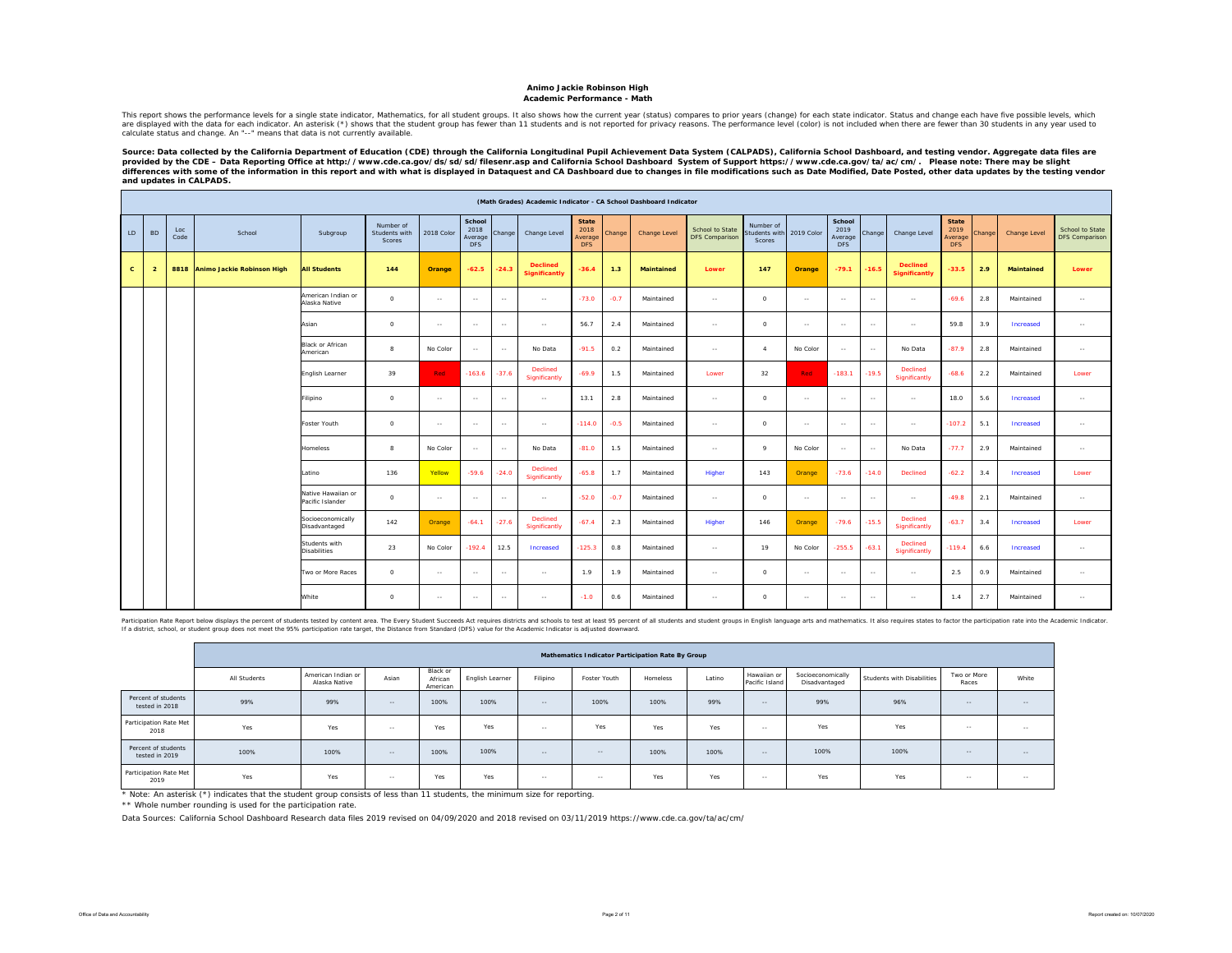### **Animo Jackie Robinson High English Learner Progress Indicator**

This Reports shows the percentage of current EL students making progress towards English language proficiency or maintaining the highest level. ELs take the ELPAC exam to measure progress towards English language proficien levels. The 4 ELPAC levels were divided into 6 ELPI levels to determine whether ELs made progress toward English language proficiency. English Learner Progress with the transition to a new assessment, the 2018 Dashboard is performance level (color) for this measure. However, the percent of students performing at each level on the new assessment is reported.

Source: Data collected by the California Department of Education (CDE) through the California Longitudinal Pupil Achievement Data System (CALPADS), California School Dashboard, and testing vendor. Aggregate data files are *provided by the CDE – Data Reporting Office at http://www.cde.ca.gov/ds/sd/sd/filesenr.asp and California School Dashboard System of Support https://www.cde.ca.gov/ta/ac/cm/. Please note: There may be slight*  differences with some of the information in this report and with what is displayed in Dataquest and CA Dashboard due to changes in file modifications such as Date Modified, Date Posted, other data updates by the testing ve *and updates in CALPADS.* 

|        |           |             |                                 |                        |                                                       |                                                                            | English Learner Progress Indicator - CA School Dashboard Indicator |                                                                                               |                   |                                          |                 |                                                                                               |                   |                                                                                               |                   |
|--------|-----------|-------------|---------------------------------|------------------------|-------------------------------------------------------|----------------------------------------------------------------------------|--------------------------------------------------------------------|-----------------------------------------------------------------------------------------------|-------------------|------------------------------------------|-----------------|-----------------------------------------------------------------------------------------------|-------------------|-----------------------------------------------------------------------------------------------|-------------------|
|        |           |             |                                 |                        |                                                       | 2018 School                                                                |                                                                    |                                                                                               | 2018 State        |                                          |                 | 2019 School                                                                                   |                   |                                                                                               | 2019 State        |
| LD -   | <b>BD</b> | Loc<br>Code | School                          | Subgroup               | Number of<br>English Learner   2018 Color<br>Students | Percentage of<br><b>English Learners</b><br>towards English<br>proficiency | making progress   Performance Level                                | Percentage of<br><b>English Learners</b><br>making progress<br>towards English<br>proficiency | Performance Level | Number of<br>English Learner<br>Students | 2019 Color      | Percentage of<br><b>English Learners</b><br>making progress<br>towards English<br>proficiency | Performance Level | Percentage of<br><b>English Learners</b><br>making progress<br>towards English<br>proficiency | Performance Level |
| $\sim$ |           |             | 8818 Animo Jackie Robinson High | <b>English Learner</b> | 67                                                    |                                                                            |                                                                    |                                                                                               |                   | 69                                       | <b>No Color</b> | 55.1%                                                                                         | High              | 48.3                                                                                          | <b>Medium</b>     |

Note: LEAs and schools that did not test at least 95 percent of their English learner population on the English Language Proficiency Assessments for California (ELPAC) are assigned a "Low" Status, unless they have a "Very **accountability)** 

|  | Student English Language Acquisition Results |  |
|--|----------------------------------------------|--|
|  |                                              |  |

The percentage of current EL students who progressed at least one ELPI level, maintained ELPI level 4, maintained lower ELPI levels (i.e, levels 1, 2L, 2H, 3L, or 3H), or decreased at least one ELPI Level.

| 2018 Student English Language Acquisition Results |       |              |  |  |  |  |  |  |
|---------------------------------------------------|-------|--------------|--|--|--|--|--|--|
| Animo Jackie Robinson High                        |       | <b>State</b> |  |  |  |  |  |  |
| Level 4 - Well Developed                          | 10.4% | 30.6%        |  |  |  |  |  |  |
| Level 3 - Moderately Developed                    | 46.3% | 34.6%        |  |  |  |  |  |  |
| Level 2 - Somewhat Developed                      | 34.3% | 20.2%        |  |  |  |  |  |  |
| Level 1 - Beginning Stage                         | 9.0%  | 14.6%        |  |  |  |  |  |  |

| 2018 Student English Language Acquisition Results |       |              | 2019 Student English Language Acquisition Results |       |              |
|---------------------------------------------------|-------|--------------|---------------------------------------------------|-------|--------------|
| Animo Jackie Robinson High                        |       | <b>State</b> | Animo Jackie Robinson High                        |       | <b>State</b> |
| ped                                               | 10.4% | 30.6%        | ELs Who Progressed at Least One ELPI Level        | 53.6% | 42.9%        |
| Developed                                         | 46.3% | 34.6%        | ELs Who Maintained ELPI Level 4                   | 1.4%  | 5.3%         |
| eveloped                                          | 34.3% | 20.2%        | ELs Who Maintained ELPI Level 1, 2L, 2H, 3L, 3H   | 28.9% | 31.5%        |
| tage                                              | 9.0%  | 14.6%        | ELs Who Decreased at Least One ELPI Level         | 15.9% | 20.1%        |

|                                       | <b>ELPAC Participation Rate</b> |
|---------------------------------------|---------------------------------|
| Percent of students<br>tested in 2018 | N/A                             |
| Participation Rate Met<br>2018        | N/A                             |
| Percent of students<br>tested in 2019 | 96%                             |
| Participation Rate Met<br>2019        | Yes                             |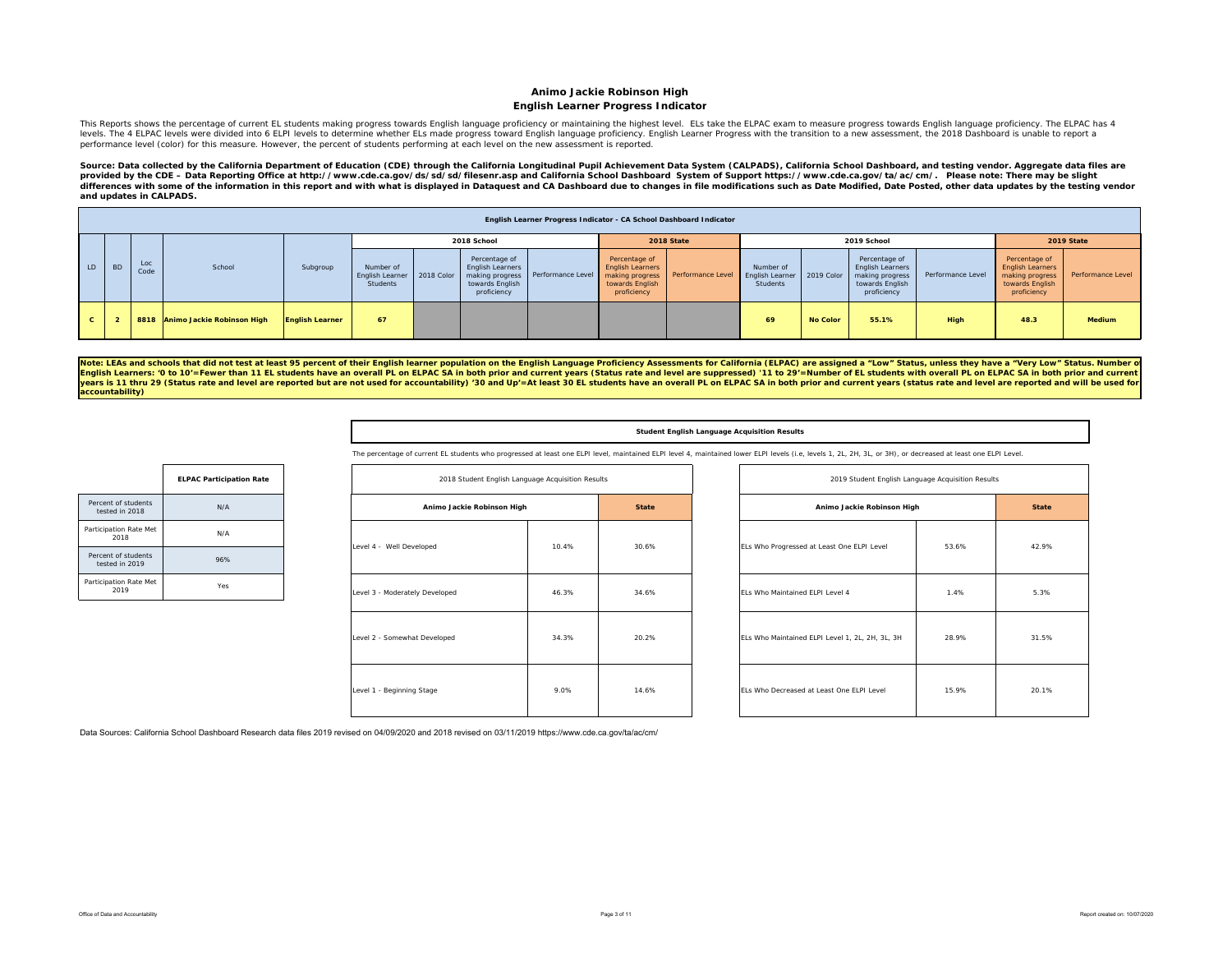### **Academic Performance - College / Career**

This report shows whether high school students are prepared for success after graduation based on measures like graduation rate, performance on state tests, and college credit courses. It displays the percentage of high sc College/Career Indicator.

Source: Data collected by the California Department of Education (CDE) through the California Longitudinal Pupil Achievement Data System (CALPADS), California School Dashboard, and testing vendor. Aggregate data files are

|              |                |             |                                 |                                        |                                             |               |                                                      |               |                            |                                                            |         | College / Career Academic Indicator - CA School Dashboard Indicator |                                          |                                      |               |                                                      |               |                           |                                                            |         |                   |                                   |
|--------------|----------------|-------------|---------------------------------|----------------------------------------|---------------------------------------------|---------------|------------------------------------------------------|---------------|----------------------------|------------------------------------------------------------|---------|---------------------------------------------------------------------|------------------------------------------|--------------------------------------|---------------|------------------------------------------------------|---------------|---------------------------|------------------------------------------------------------|---------|-------------------|-----------------------------------|
| LD           | <b>BD</b>      | Loc<br>Code | School                          | Subgroup                               | Number of<br>Students with<br><b>Scores</b> | 2018 Color    | School 2018<br>percentage of<br>prepared<br>students | Change        | Change Level               | <b>State 2018</b><br>percentage of<br>prepared<br>students | Change  | <b>Change Level</b>                                                 | School to State<br><b>CCI Comparison</b> | Number of<br>Students with<br>Scores | 2019 Color    | School 2019<br>percentage of<br>prepared<br>students | Change        | Change Level              | <b>State 2019</b><br>percentage of<br>prepared<br>students | Change  | Change Level      | School to State<br>CCI Comparison |
| $\mathbf{c}$ | $\overline{2}$ |             | 8818 Animo Jackie Robinson High | <b>All Students</b>                    | 146                                         | Yellow        | 51.4%                                                | $-0.7%$       | <b>Maintained</b>          | 42.2%                                                      | 1.1%    | Maintained                                                          | <b>Higher</b>                            | 148                                  | Orange        | 49.3%                                                | $-2.0%$       | <b>Declined</b>           | 44.1%                                                      | 1.8%    | <b>Maintained</b> | Higher                            |
|              |                |             |                                 | American Indian or<br>Alaska Native    | $\circ$                                     | $\sim$ $\sim$ | $\sim$                                               | $\sim$ $\sim$ | $\sim$                     | 25.2%                                                      | 0.1%    | Maintained                                                          | $\sim$                                   | $\circ$                              | $\sim$        | $\sim$ $\sim$                                        | $\sim$        | $\sim$ $\sim$             | 25.9%                                                      | 0.5%    | Maintained        | $\sim$                            |
|              |                |             |                                 | Asian                                  | $\Omega$                                    | $\sim$        | $\sim$                                               | $\sim$        | $\sim$ $\sim$              | 74.1%                                                      | 0.7%    | Maintained                                                          | $\sim$                                   | $\circ$                              | $\sim$ $\sim$ | $\sim$                                               | $\sim$        | $\sim$ $\sim$             | 74.0%                                                      | $-0.2%$ | Maintained        | $\sim$ $\sim$                     |
|              |                |             |                                 | Black or African<br>American           | $\overline{2}$                              | No Color      | $\sim$                                               | $\sim$ $\sim$ | No Data                    | 21.2%                                                      | 0%      | Maintained                                                          | $\sim$                                   | 6                                    | No Color      | $\sim$ $\sim$                                        | $\sim$        | No Data                   | 23.7%                                                      | 2.4%    | Increased         | $\sim$ $\sim$                     |
|              |                |             |                                 | English Learner                        | 27                                          | No Color      | 18.5%                                                | 9.4%          | Increased<br>Significantly | 14.5%                                                      | 1.9%    | Maintained                                                          | $\cdots$                                 | 38                                   | No Color      | 7.9%                                                 | $-10.6%$      | Declined<br>Significantly | 16.8%                                                      | 2.1%    | Increased         | Lower                             |
|              |                |             |                                 | Filipino                               | $\circ$                                     | $\sim$ $\sim$ | $\sim$                                               | $\sim$        | $\sim$ $\sim$              | 62.7%                                                      | $-0.3%$ | Maintained                                                          | $\sim$                                   | $\Omega$                             | $\sim$        | $\sim$                                               | $\sim$        | $\sim$ $\sim$             | 64.5%                                                      | 1.7%    | Maintained        | $\sim$ $\sim$                     |
|              |                |             |                                 | Foster Youth                           | $\overline{2}$                              | No Color      | $\cdots$                                             | $\sim$        | No Data                    | 10.4%                                                      | 1.3%    | Maintained                                                          | $\cdots$                                 | $\overline{1}$                       | No Color      | $\sim$                                               | $\cdots$      | No Data                   | 13.3%                                                      | 2.8%    | Increased         | $\sim$                            |
|              |                |             |                                 | Homeless                               | 13                                          | No Color      | 46.2%                                                | $\sim$        | No Data                    | 24.3%                                                      | $-1.3%$ | Maintained                                                          | $\sim$                                   | $\mathbf{a}$                         | No Color      | $\sim$ $\sim$                                        | $\sim$ $\sim$ | No Data                   | 25.9%                                                      | 1.4%    | Maintained        | $\sim$ $\sim$                     |
|              |                |             |                                 | Latino                                 | 142                                         | Yellow        | 52.1%                                                | $-0.6%$       | Maintained                 | 33.8%                                                      | 1.2%    | Maintained                                                          | Higher                                   | 142                                  | Orange        | 49.3%                                                | $-2.8%$       | Declined                  | 36.1%                                                      | 2.2%    | Increased         | Higher                            |
|              |                |             |                                 | Native Hawaiian or<br>Pacific Islander | $\Omega$                                    | $\sim$ $\sim$ | $\sim$                                               | $\sim$ $\sim$ | $\sim$                     | 31.7%                                                      | 0.5%    | Maintained                                                          | $\sim$                                   | $\Omega$                             | $\sim$ $\sim$ | $\sim$                                               | $\sim$        | $\sim$ $\sim$             | 33.5%                                                      | 1.7%    | Maintained        | $\sim$                            |
|              |                |             |                                 | Socioeconomically<br>Disadvantaged     | 145                                         | Yellow        | 51.7%                                                | $-0.4%$       | Maintained                 | 33.7%                                                      | 1.5%    | Maintained                                                          | Higher                                   | 147                                  | Orange        | 49.0%                                                | $-2.7%$       | Declined                  | 35.8%                                                      | 2.0%    | Increased         | Higher                            |
|              |                |             |                                 | Students with<br><b>Disabilities</b>   | 11                                          | No Color      | 0.0%                                                 | $-8.7%$       | Declined                   | 9.2%                                                       | 1.9%    | Maintained                                                          | $\sim$                                   | 26                                   | No Color      | 3.8%                                                 | 3.8%          | Increased                 | 10.8%                                                      | 1.5%    | Maintained        | $\sim$                            |
|              |                |             |                                 | Two or More Races                      | $\Omega$                                    | $\sim$ $\sim$ | $\sim$                                               | $\sim$ $\sim$ | $\sim$                     | 48.6%                                                      | 1.7%    | Maintained                                                          | $\sim$                                   | $\circ$                              | $\sim$ $\sim$ | $\sim$                                               | $\sim$        | $\sim$                    | 49.7%                                                      | 0.9%    | Maintained        | $\sim$ $\sim$                     |
|              |                |             |                                 | White                                  | $\circ$                                     | $\sim$        | $\sim$                                               | $\sim$        | $\sim$                     | 52.2%                                                      | 1.2%    | Maintained                                                          | $\cdots$                                 | $\Omega$                             | $\sim$        | $\sim$                                               | $\cdots$      | $\sim$                    | 53.8%                                                      | 1.4%    | Maintained        | $\sim$                            |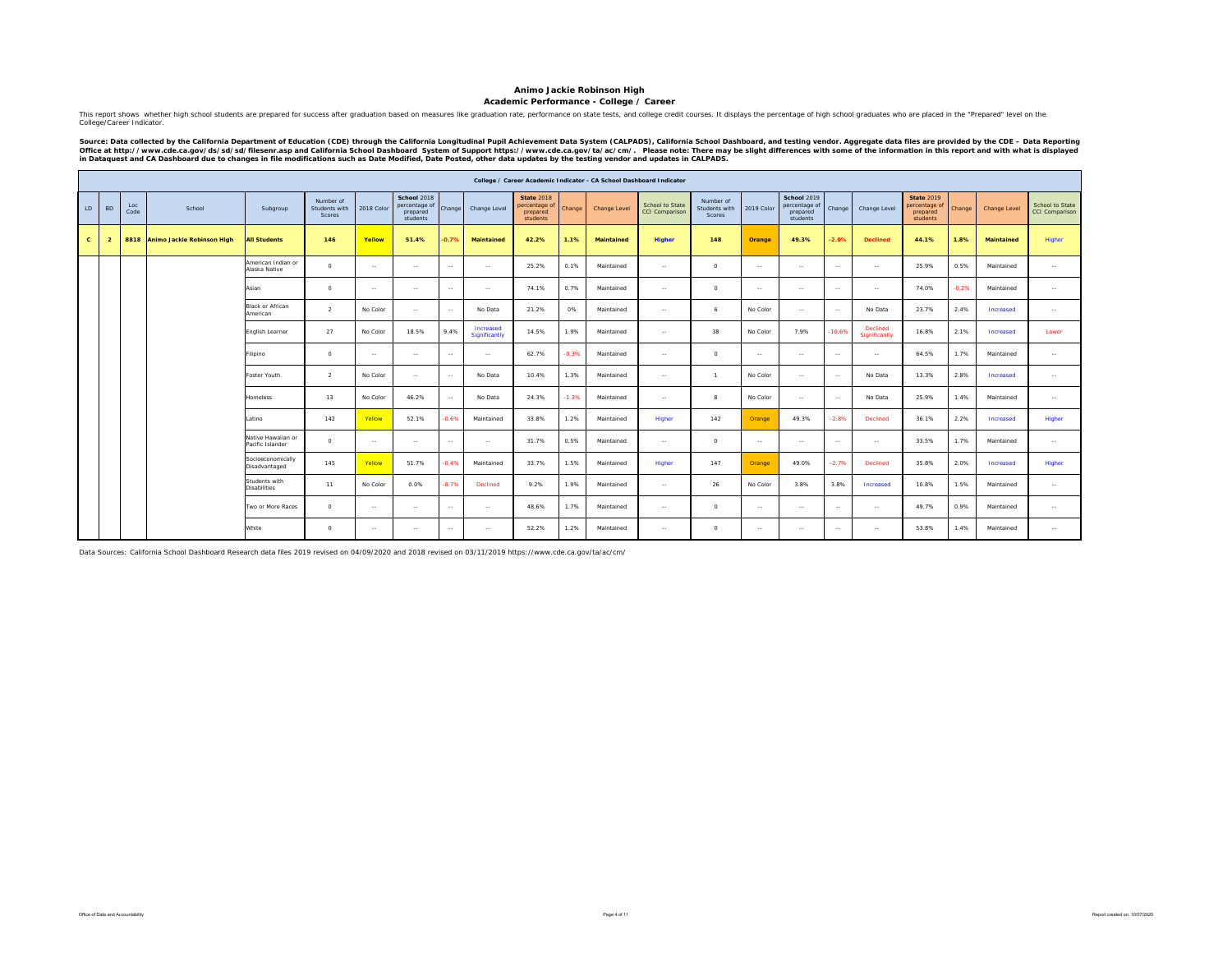### **Suspension Rate Indicator**

Suspension Rate: The percentage of students in kindergarten through grade 12 who have been suspended at least once in a given school year. Students who are suspended multiple times are only counted once.

Source: Data collected by the California Department of Education (CDE) through the California Longitudinal Pupil Achievement Data System (CALPADS), California School Dashboard, and testing vendor. Aggregate data files are

|              |                |             |                                 |                                        |                       |               |                                               |        |                  |                            |                                                     |         | Suspension Rate Indicator - CA School Dashboard Indicator |                                                            |                       |               |                                               |                |                  |                            |                                                     |         |              |                                              |
|--------------|----------------|-------------|---------------------------------|----------------------------------------|-----------------------|---------------|-----------------------------------------------|--------|------------------|----------------------------|-----------------------------------------------------|---------|-----------------------------------------------------------|------------------------------------------------------------|-----------------------|---------------|-----------------------------------------------|----------------|------------------|----------------------------|-----------------------------------------------------|---------|--------------|----------------------------------------------|
| LD           | <b>BD</b>      | Loc<br>Code | School                          | Subgroup                               | Number of<br>Students | 2018 Color    | Students<br>suspended at Change<br>least once |        | Change Level     | <b>State 2018</b><br>Color | <b>Students</b><br>uspended at Change<br>least once |         | Change Level                                              | <b>School to State</b><br><b>Suspensions</b><br>Comparison | Number of<br>Students | 2019 Color    | Students<br>suspended at Change<br>least once |                | Change Level     | <b>State 2019</b><br>Color | <b>Students</b><br>ispended at Change<br>least once |         | Change Level | School to State<br>Suspensions<br>Comparison |
| $\mathbf{c}$ | $\overline{2}$ |             | 8818 Animo Jackie Robinson High | <b>All Students</b>                    | 636                   | Yellow        | 1.4%                                          | 0.5%   | <b>Increased</b> | Yellow                     | 3.5%                                                | $-0.1%$ | <b>Maintained</b>                                         | Lower                                                      | 633                   | Orange        | 2.2%                                          | 0.8%           | <b>Increased</b> | Yellow                     | 3.4%                                                | 0.1%    | Maintained   | Lower                                        |
|              |                |             |                                 | American Indian or<br>Alaska Native    | $\Omega$              | $\sim$        | $\sim$                                        | $\sim$ | $\sim$           | Yellow                     | 7.2%                                                | 0.3%    | <b>Declined</b>                                           | $\sim$ $\sim$                                              | $\Omega$              | $\sim$        | $\sim$                                        | $\sim$         | $\sim$ $\sim$    | Orange                     | 7.2%                                                | 0.1%    | Maintained   | $\sim$                                       |
|              |                |             |                                 | Asian                                  | $^{\circ}$            | $\sim$ $\sim$ | $\sim$                                        | $\sim$ | $\sim$ $\sim$    | Blue                       | 1.0%                                                | 0.0%    | Maintained                                                | $\sim$ $\sim$                                              | $\Omega$              | $\sim$ $\sim$ | $\sim$                                        | $\sim$         | $\sim$           | Blue                       | 1.0%                                                | $-0.1%$ | Maintained   | $\sim$                                       |
|              |                |             |                                 | Black or African<br>American           | 26                    | No Color      | 0.0%                                          | 0.0%   | Maintained       | Orange                     | 9.4%                                                | 0.4%    | Declined                                                  | $\sim$                                                     | 29                    | No Color      | 6.9%                                          | 6.9%           | Increased        | Orange                     | 8.8%                                                | 0.6%    | Declined     | $\sim$ $\sim$                                |
|              |                |             |                                 | English Learner                        | 96                    | Orange        | 2.1%                                          | 1.1%   | Increased        | Yellow                     | 3.0%                                                | $-0.1%$ | Maintained                                                | Lower                                                      | 76                    | Orange        | 2.6%                                          | 0.5%           | Increased        | Yellow                     | 3.1%                                                | 0.1%    | Maintained   | Lower                                        |
|              |                |             |                                 | Filipino                               | $\circ$               | $\sim$        | $\sim$                                        | $\sim$ | $\sim$           | Green                      | 1.3%                                                | $-0.1%$ | Maintained                                                | $\sim$ $\sim$                                              | $\Omega$              | $\sim$ $\sim$ | $\sim$                                        | <b>Service</b> | $\sim$           | Green                      | 1.3%                                                | 0.0%    | Maintained   | $\sim$                                       |
|              |                |             |                                 | Foster Youth                           | $\overline{2}$        | No Color      | $\sim$                                        | $\sim$ | No Data          | <b>Red</b>                 | 15.2%                                               | 0.1%    | Maintained                                                | $\sim$                                                     | $\mathbf{A}$          | No Color      | $\sim$                                        | $\sim$         | No Data          | Orange                     | 14.6%                                               | 0.6%    | Declined     | $\sim$                                       |
|              |                |             |                                 | Homeless                               | 44                    | Blue          | 0.0%                                          | 0.0%   | Maintained       | Orange                     | 5.6%                                                | $-0.1%$ | Maintained                                                | Lower                                                      | 40                    | Blue          | 0.0%                                          | 0.0%           | Maintained       | Orange                     | 6.2%                                                | 0.5%    | Increased    | Lower                                        |
|              |                |             |                                 | Latino                                 | 608                   | Yellow        | 1.5%                                          | 0.5%   | Increased        | Yellow                     | 3.6%                                                | $-0.1%$ | Maintained                                                | Lower                                                      | 598                   | Orange        | 1.8%                                          | 0.4%           | Increased        | Yellow                     | 3.5%                                                | $-0.1%$ | Maintained   | Lower                                        |
|              |                |             |                                 | Native Hawaiian or<br>Pacific Islander | $\Omega$              | $\sim$        | $\sim$                                        | $\sim$ | $\sim$           | Yellow                     | 4.7%                                                | 0.3%    | <b>Declined</b>                                           | $\sim$                                                     | $\Omega$              | $\sim$ $\sim$ | $\sim$                                        | $\sim$         | $\sim$           | Yellow                     | 4.5%                                                | 0.2%    | Maintained   | <b>Service</b>                               |
|              |                |             |                                 | Socioeconomically<br>Disadvantaged     | 630                   | Yellow        | 1.4%                                          | 0.5%   | Increased        | Yellow                     | 4.4%                                                | $-0.2%$ | Maintained                                                | Lower                                                      | 624                   | Orange        | 2.2%                                          | 0.8%           | Increased        | Yellow                     | 4.3%                                                | $-0.1%$ | Maintained   | Lower                                        |
|              |                |             |                                 | Students with<br><b>Disabilities</b>   | 83                    | Yellow        | 1.2%                                          | 1.2%   | Increased        | Yellow                     | 6.8%                                                | 0.3%    | Declined                                                  | Lower                                                      | 100                   | Green         | 1.0%                                          | $-0.2%$        | Maintained       | Yellow                     | 6.2%                                                | 0.6%    | Declined     | Lower                                        |
|              |                |             |                                 | Two or More Races                      | $\overline{1}$        | No Color      | $\sim$                                        | $\sim$ | No Data          | Yellow                     | 3.4%                                                | 0.0%    | Maintained                                                | $\sim$                                                     | $\mathbf{3}$          | No Color      | $\sim$                                        | $\sim$         | No Data          | Yellow                     | 3.3%                                                | $-0.1%$ | Maintained   | $\sim$ $\sim$                                |
|              |                |             |                                 | White                                  | $\mathbf{1}$          | No Color      | $\sim$                                        | $\sim$ | No Data          | Yellow                     | 3.0%                                                | $-0.1%$ | Maintained                                                | $\sim$ $\sim$                                              | $\mathbf{3}$          | No Color      | $\sim$                                        | $\sim$ $\sim$  | No Data          | Yellow                     | 2.9%                                                | $-0.2%$ | Maintained   | $\sim$ $\sim$                                |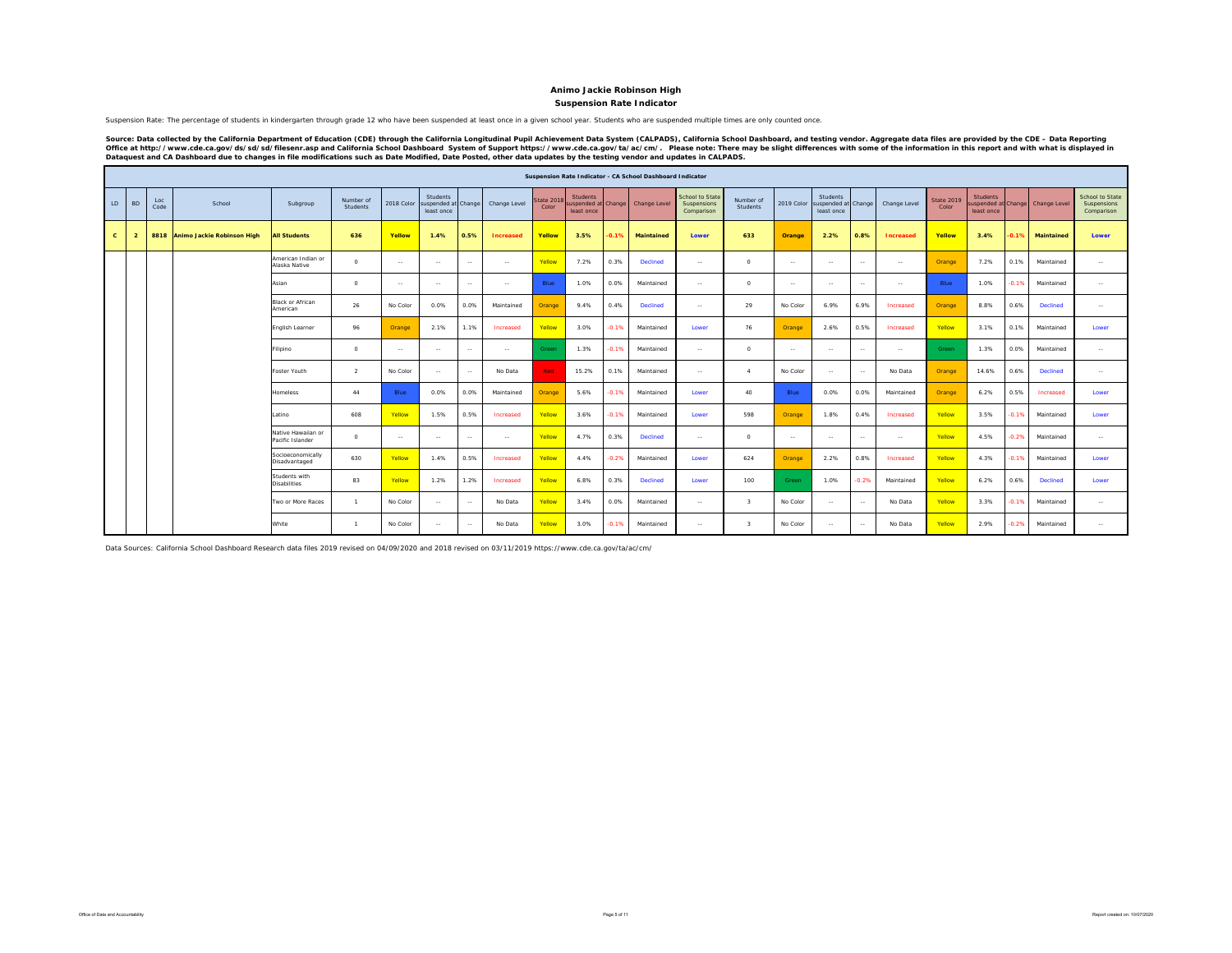#### **Graduation Rate Indicator**

Graduation Rate: Students completing high school, which includes students who receive a standard high school diploma or complete their graduation requirements at an alternative school.

Source: Data collected by the California Department of Education (CDE) through the California Longitudinal Pupil Achievement Data System (CALPADS), California School Dashboard, and testing vendor. Aggregate data files are

|              |                |             |                                 |                                        |                                      |            |                                        |               |                 |                     |                                        |         | <b>Graduation Rate Indicator - CA School Dashboard Indicator</b> |                                                        |                                             |                |                                        |               |                  |                     |                                        |      |                     |                                                        |
|--------------|----------------|-------------|---------------------------------|----------------------------------------|--------------------------------------|------------|----------------------------------------|---------------|-----------------|---------------------|----------------------------------------|---------|------------------------------------------------------------------|--------------------------------------------------------|---------------------------------------------|----------------|----------------------------------------|---------------|------------------|---------------------|----------------------------------------|------|---------------------|--------------------------------------------------------|
| LD           | <b>BD</b>      | Loc<br>Code | School                          | Subgroup                               | Number of<br>Students with<br>Scores | 2018 Color | Percentage of<br>graduated<br>students | Change        | Change Level    | State 2018<br>Color | Percentage of<br>graduated<br>students | Change  | Change Level                                                     | School to State<br>Graduated<br>Students<br>Comparison | Number of<br>Students with<br><b>Scores</b> | 2019 Color     | Percentage of<br>graduated<br>students | Change        | Change Level     | State 2019<br>Color | Percentage of<br>graduated<br>students |      | Change Change Level | School to State<br>Graduated<br>Students<br>Comparison |
| $\mathbf{c}$ | $\overline{2}$ |             | 8818 Animo Jackie Robinson High | <b>All Students</b>                    | 146                                  | Yellow     | 90.4%                                  | $-2.5%$       | <b>Declined</b> | Yellow              | 83.5%                                  | $-0.9%$ | Maintained                                                       | <b>Higher</b>                                          | 149                                         | Blue           | 95.3%                                  | 4.9%          | <b>Increased</b> | Green               | 85.9%                                  | 2.7% | <b>Increased</b>    | <b>Higher</b>                                          |
|              |                |             |                                 | American Indian or<br>Alaska Native    | $\circ$                              | $\sim$     | $\sim$                                 | $\sim$        | $\sim$          | Orange              | 74.4%                                  | 1.8%    | Declined                                                         | $\sim$                                                 | $\circ$                                     | $\sim$         | $\sim$ $\sim$                          | $\sim$ $\sim$ | $\sim$           | Yellow              | 78.4%                                  | 4.7% | Increased           | $\sim$                                                 |
|              |                |             |                                 | Asian                                  | $\circ$                              | $\sim$     | <b>Service</b>                         | $\sim$        | $\sim$ $\sim$   | Green               | 93.4%                                  | 0%      | Maintained                                                       | $\sim$ $-$                                             | $\Omega$                                    | $\sim$         | $\sim$ $\sim$                          | $\sim$ $\sim$ | $\sim$           | Green               | 93.9%                                  | 0.6% | Maintained          | $\sim$                                                 |
|              |                |             |                                 | <b>Black or African</b><br>American    | $\mathcal{L}$                        | No Color   | <b>Section</b>                         | $\sim$        | No Data         | Orange              | 72.1%                                  | 3.4%    | Declined                                                         | $\sim$ $\sim$                                          | 6                                           | No Color       | 100.0%                                 | 0.0%          | Maintained       | Yellow              | 78.7%                                  | 6.7% | Increased           | $\sim$                                                 |
|              |                |             |                                 | English Learner                        | 27                                   | No Color   | 81.5%                                  | $-3.4%$       | <b>Declined</b> | Orange              | 70.9%                                  | 0%      | Maintained                                                       | $\sim$                                                 | 38                                          | No Color       | 89.5%                                  | 8.0%          | Increased        | Yellow              | 72.7%                                  | 1.7% | Increased           | Higher                                                 |
|              |                |             |                                 | Filipino                               | $\Omega$                             | $\sim$     | <b>Service</b>                         | $\sim$        | $\sim$ $\sim$   | Green               | 92.7%                                  | $-0.9%$ | Maintained                                                       | $\sim$ $\sim$                                          | $\Omega$                                    | $\sim$         | $\sim$ $\sim$                          | $\sim$        | $\sim$           | Green               | 93.9%                                  | 1.3% | Increased           | $\sim$                                                 |
|              |                |             |                                 | Foster Youth                           | $\mathcal{L}$                        | No Color   | $\sim$                                 | $\sim$        | No Data         | Red -               | 59.0%                                  | 1.0%    | Increased                                                        | $\sim$                                                 | $\mathbf{1}$                                | No Color       | 100.0%                                 | 0.0%          | Maintained       | Red                 | 64.2%                                  | 5.0% | Increased           | $\sim$                                                 |
|              |                |             |                                 | Homeless                               | 13                                   | No Color   | 92.3%                                  | $\sim$        | No Data         | Orange              | 76.0%                                  | 2.5%    | Declined                                                         | $\sim$                                                 | $\mathbf{R}$                                | No Color       | 100.0%                                 | 7.7%          | Increased        | Yellow              | 77.8%                                  | 2.2% | Increased           | $\sim$                                                 |
|              |                |             |                                 | Latino                                 | 142                                  | Yellow     | 90.1%                                  | $-3.0%$       | Declined        | Yellow              | 81.2%                                  | $-0.8%$ | Maintained                                                       | Higher                                                 | 143                                         | Blue           | 95.1%                                  | 5.0%          | Increased        | Green               | 83.8%                                  | 3.0% | Increased           | Higher                                                 |
|              |                |             |                                 | Native Hawaiian or<br>Pacific Islander | $\Omega$                             | $\sim$     | <b>Section</b>                         | $\sim$ $\sim$ | $\sim$ $\sim$   | Orange              | 81.0%                                  | 2.6%    | Declined                                                         | $\sim$ $-$                                             | $\circ$                                     | <b>Service</b> | $\sim$ $\sim$                          | $\sim$        | $\sim$           | Green               | 85.1%                                  | 4.3% | Increased           | $\sim$                                                 |
|              |                |             |                                 | Socioeconomically<br>Disadvantaged     | 145                                  | Yellow     | 91.0%                                  | $-1.9%$       | Declined        | Yellow              | 80.8%                                  | $-0.4%$ | Maintained                                                       | Higher                                                 | 148                                         | Blue           | 95.3%                                  | 4.2%          | Increased        | Green               | 83.3%                                  | 2.8% | Increased           | Higher                                                 |
|              |                |             |                                 | Students with<br><b>Disabilities</b>   | 11                                   | No Color   | 100.0%                                 | 21.7%         | Increased       | Orange              | 71.4%                                  | 0.7%    | Maintained                                                       | $\sim$ $\sim$                                          | 26                                          | No Color       | 92.3%                                  | $-7.7%$       | Declined         | Orange              | 70.7%                                  | 1.3% | Declined            | $\sim$                                                 |
|              |                |             |                                 | Two or More Races                      | $\Omega$                             | $\sim$     | <b>COL</b>                             | $\sim$        | $\sim$ $-$      | Yellow              | 84.7%                                  | $-0.7%$ | Maintained                                                       | $\sim$ $\sim$                                          | $\Omega$                                    | <b>Service</b> | $\sim$                                 | $\sim$ $\sim$ | $\sim$           | Green               | 86.9%                                  | 2.6% | Increased           | $\sim$                                                 |
|              |                |             |                                 | White                                  | $\circ$                              | $\sim$     | $\sim$ $\sim$                          | $\sim$ $\sim$ | $\sim$ $-$      | Orange              | 87.7%                                  | 1.2%    | Declined                                                         | $\sim$                                                 | $\Omega$                                    | $\sim$         | $\sim$ $\sim$                          | $\sim$ $\sim$ | $\sim$           | Green               | 89.1%                                  | 1.7% | Increased           | $\sim$                                                 |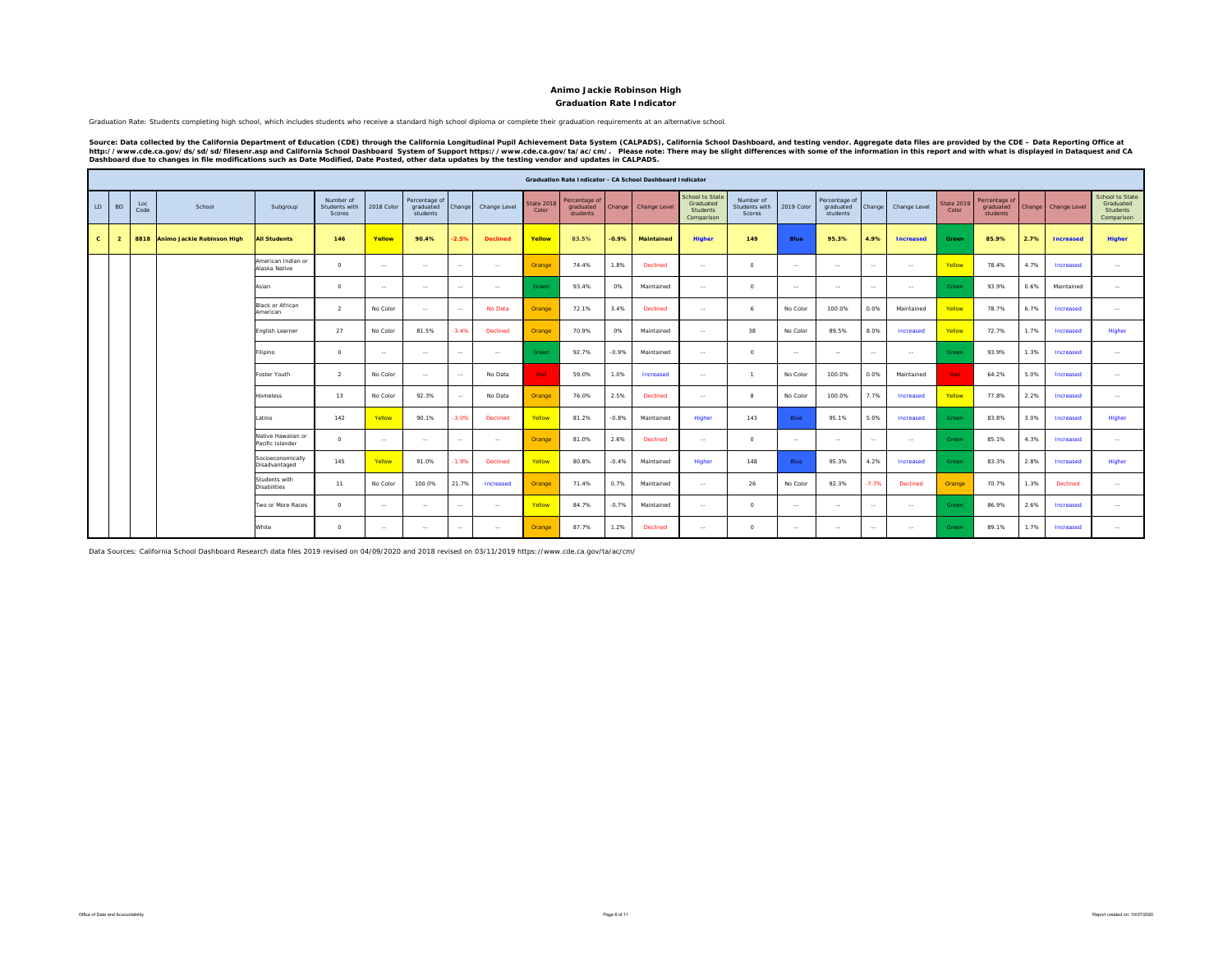#### **Enrollment Report Animo Jackie Robinson High**

This report displays CALPADS K-12 enrollment number and percentages of select subgroups. Annual enrollment consists of the number of students primarily enrolled on Census Day (the first Wednesday in October). This informat California Longitudinal Pupil Achievement Data System (CALPADS), California School Dashboard, and testing vendor. Aggregate data files are provided by the CDE – Data Reporting Office at http://www.cde.ca.gov/ds/sd/filesenr

#### **2019-20 Enrollment by Ethnicity and Subgroup**

| LD | <b>BD</b> | Loc<br>Code                | School                          | <b>Enrollment</b> | F/R Meal | GATE  | American<br>Indian or<br>Alaska<br>Native | Asian | Black or<br>African<br>American | English<br>Learner | Filipino | Foster<br>Youth | Homeless | Latino | Migrant | Native<br><b>Hawaiian</b><br>Islander | <b>Not</b> | Socio-<br>economica Students<br>IIv<br>aged | with<br>Education or Pacific Reported Disadvant- Disabilities | Two or<br>More<br>Races | White |
|----|-----------|----------------------------|---------------------------------|-------------------|----------|-------|-------------------------------------------|-------|---------------------------------|--------------------|----------|-----------------|----------|--------|---------|---------------------------------------|------------|---------------------------------------------|---------------------------------------------------------------|-------------------------|-------|
| C. |           |                            | 8818 Animo Jackie Robinson High | 620               | 93.4%    | 0.0%  | 0.0%                                      | 0.0%  | 4.7%                            | 12.1%              | 0.0%     | 0.5%            | 5.5%     | 93.5%  | 0.0%    | 0.0%                                  | 0.0%       | 95.6%                                       | 12.7%                                                         | 0.3%                    | 1.5%  |
|    | Statewide |                            |                                 | 6,163,001         | 59.3%    | N/A   | 0.5%                                      | 9.3%  | 5.3%                            | 18.6%              | 2.4%     | 0.5%            | 3.2%     | 54.9%  | 0.8%    | 0.4%                                  | 0.9%       | 60.7%                                       | 11.7%                                                         | 3.9%                    | 22.4% |
|    |           | <b>Los Angeles Unified</b> |                                 | 596,937           | 80.3%    | 10.7% | 0.2%                                      | 3.6%  | 7.7%                            | 20.0%              | 1.9%     | 0.7%            | 1.3%     | 74.1%  | 0.1%    | 0.2%                                  | 0.4%       | 81.5%                                       | 11.4%                                                         | 1.6%                    | 10.3% |

#### LD BD Loc Code School **Enrollment** F/R Meal GATE **Americar** Indian or Alaska NativeAsianBlack or African AmericanEnglish LearnerFilipino Foster Iomeless Latino Migrant Native Hawaiian or Pacific IslanderNot Reported Socioconomic lly sadvar aged **Students** with **Disabilities** Two or More Races**White C 2 8818 Animo Jackie Robinson High 611** 98.2% 0.0% 0.0% 0.0% 4.4% 11.9% 0.0% 0.7% 6.5% 94.4% 0.0% 0.0% 0.0% 98.9% 16.2% 0.5% 0.7%6,186,278 | 59.4% | N/A | 0.5% | 9.3% | 5.4% | 19.3% | 2.4% | 0.5% | 3.4% | 54.6% | 0.8% | 0.5% | 0.9% | 60.9% | 11.7% | 3.6% | 22.9% 607,723 | 79.3% | 10.7% | 0.2% | 4.0% | 8.4% | 20.3% | 2.0% | 0.7% | 2.8% | 74.1% | 0.1% | 0.3% | 0.3% | 80.8% | 13.0% | 0.2% |10.7% **2018-19 Enrollment by Ethnicity and Subgroup StatewideLos Angeles Unified**

Data Source: Data Quest, Student and School Downloadable Data Files https://www.cde.ca.gov/ds/sd/sd/filesenr.asp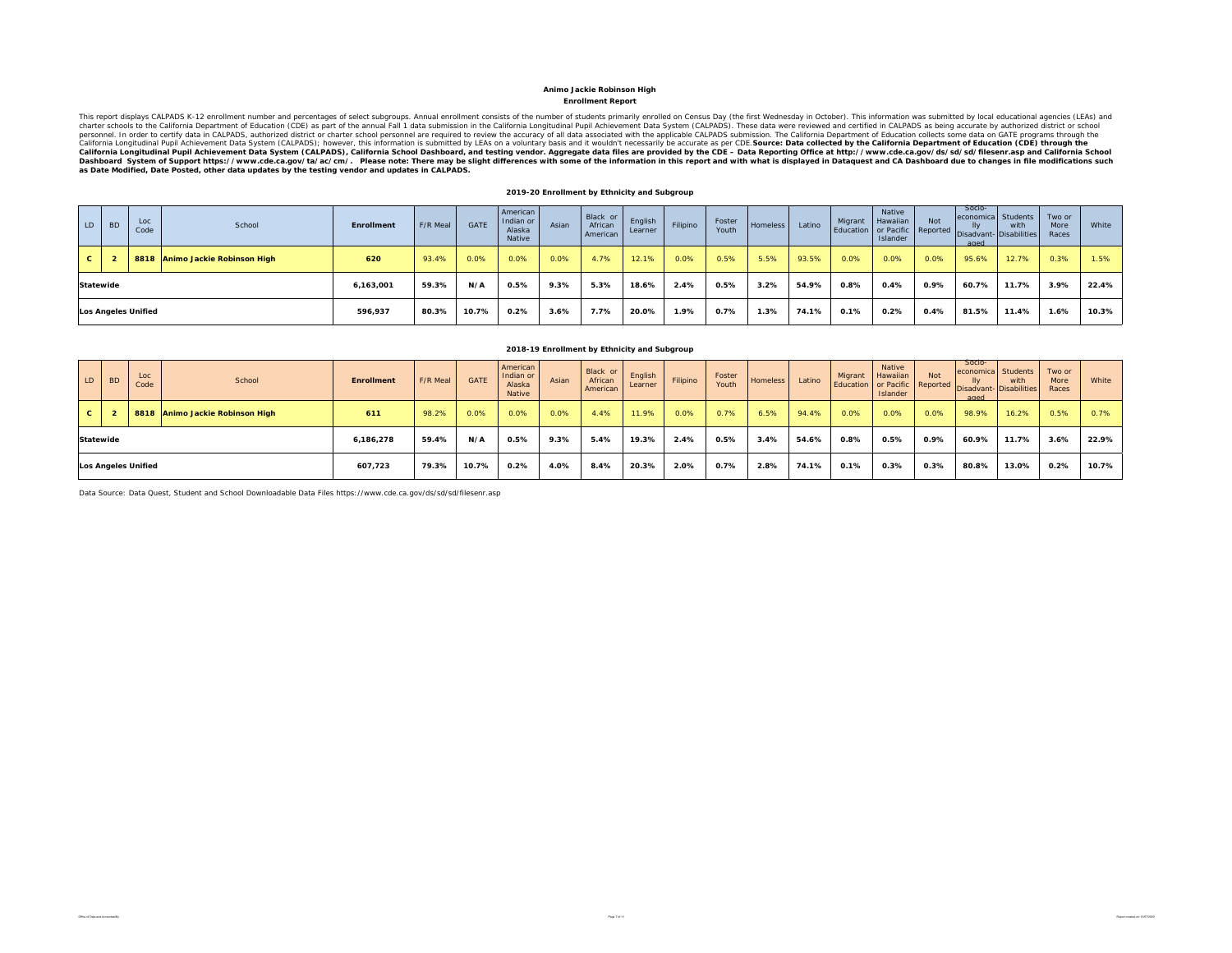# **Animo Jackie Robinson High RECLASSIFICATION RATES**

This reports shows a two year comparison of the number of English Learners (ELs) on Census Day, the number of students reclassified since the prior Census Day, and the reclassification rate for each specified year. The reclassification rate, displayed in percentage, is calculated by dividing the number reclassified by the number of prior year ELs.

*Source: Data collected by the California Department of Education (CDE) through the California Longitudinal Pupil Achievement Data System (CALPADS), California School Dashboard, and testing vendor. Aggregate data files are provided by the CDE – Data Reporting Office at http://www.cde.ca.gov/ds/sd/sd/filesenr.asp and California School Dashboard System of Support https://www.cde.ca.gov/ta/ac/cm/. Please note: There may be slight differences with some of the information in this report and with what is displayed in Dataquest and CA Dashboard due to changes in file modifications such as Date Modified, Date Posted, other data updates by the testing vendor and updates in CALPADS.* 

| <b>LD</b>    | <b>BD</b> | Loc<br>Code | <b>School</b>                   | Year    | <b>Students Redesignated FEP</b> | <b>School</b> | <b>State</b> | School to State RFEP<br>Comparison |
|--------------|-----------|-------------|---------------------------------|---------|----------------------------------|---------------|--------------|------------------------------------|
| $\mathsf{C}$ |           |             | 8818 Animo Jackie Robinson High |         | 17-18 EL $#$                     | 92            | 1,271,150    |                                    |
|              |           |             |                                 | 2018-19 | 18-19 Reclass $#$                | 24            | 175,746      | <b>Higher</b>                      |
|              |           |             |                                 |         | 18-19 Reclass Rate               | 26.1          | 13.8         |                                    |
|              |           |             |                                 |         | 18-19 EL $#$                     | 73            | 1,195,988    |                                    |
|              |           |             |                                 | 2019-20 | 19-20 Reclass $#$                | 7             | 164,653      | Lower                              |
|              |           |             |                                 |         | 19-20 Reclass Rate               | 9.6           | 13.8         |                                    |

Data Source: Data Quest, Student and School Downloadable Data Files https://www.cde.ca.gov/ds/sd/sd/filesreclass.asp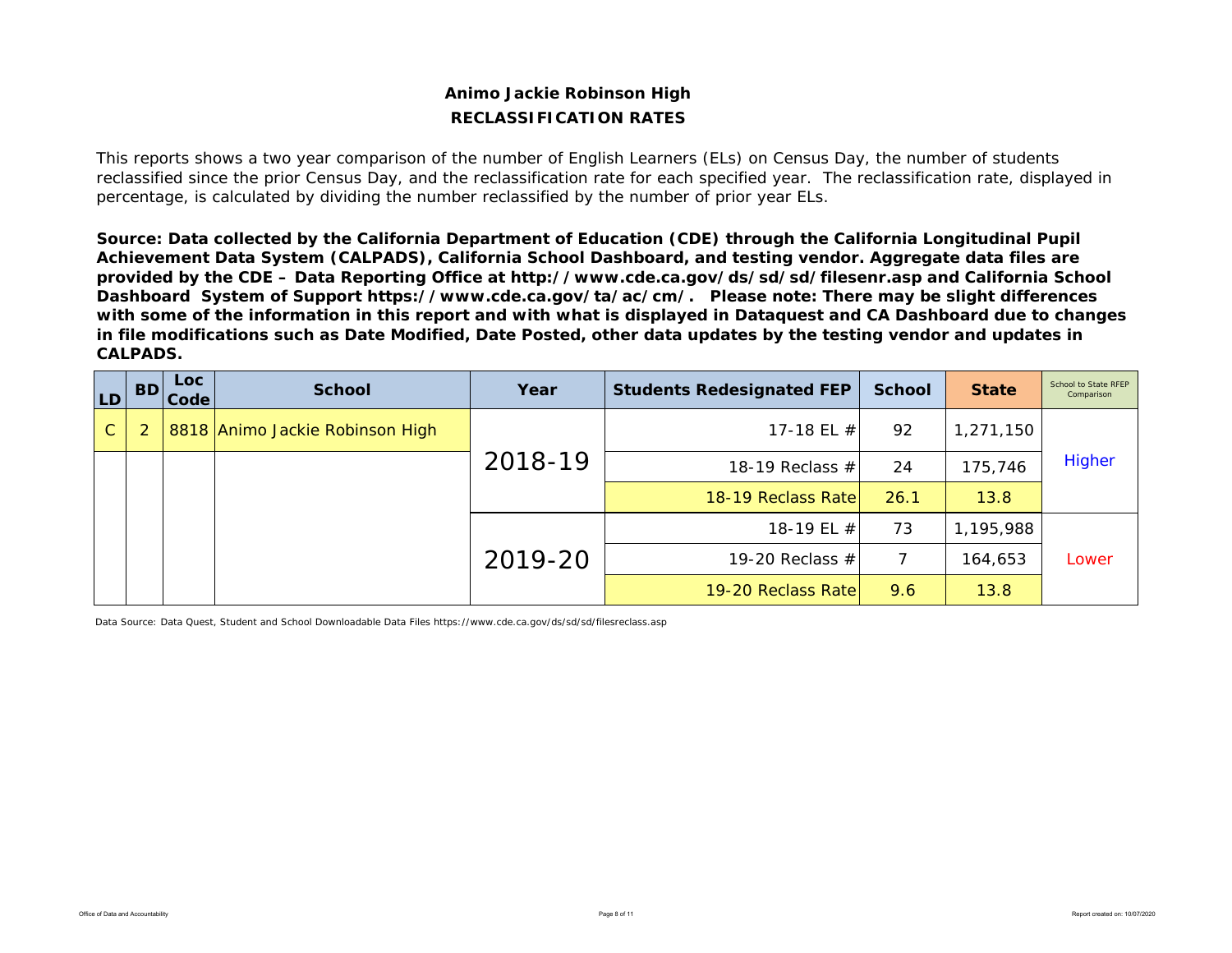### **"At-Risk" and Long-Term English Learners (LTEL)**

Note: The "EL Total" column in this report displays the summed total of the disaggregated English Learner (EL) data in the four columns under the "English Learners" heading. The "Total (Ever-EL)" column displays the summed total of the data in the "RFEP" column plus the data in the four columns under the "English Learners" heading OR the data in the "EL Total" column, but not both. The percent values displayed in this report are calculated as a percent of the "Total (Ever-EL)" which fully and more accurately considers what happens to all EL students over time, including those who are Reclassified Fluent English Proficient (RFEP). *Source: Data collected by the California Department of Education (CDE) through the California Longitudinal Pupil Achievement Data System (CALPADS), California School Dashboard, and testing vendor. Aggregate data files are provided by the CDE – Data Reporting Office at* 

*http://www.cde.ca.gov/ds/sd/sd/filesenr.asp and California School Dashboard System of Support https://www.cde.ca.gov/ta/ac/cm/. Please note: There may be slight differences with some of the information in this report and with what is displayed in Dataquest and CA Dashboard due to changes in file modifications such as Date Modified, Date Posted, other data updates by the testing vendor and updates in CALPADS.* 

|              |                |             |                                             |                                           |                   |               | 2018-19           |              |              |               | 2019-20           |              |
|--------------|----------------|-------------|---------------------------------------------|-------------------------------------------|-------------------|---------------|-------------------|--------------|--------------|---------------|-------------------|--------------|
|              |                |             |                                             |                                           |                   | <b>School</b> |                   | <b>State</b> |              | <b>School</b> |                   | <b>State</b> |
|              | LD BD          | Loc<br>Code | <b>School</b>                               | <b>English Learners</b>                   | <b>Enrollment</b> | Percent       | <b>Enrollment</b> | Percent      | Enrollment   | Percent       | <b>Enrollment</b> | Percent      |
| $\mathbf{C}$ | $\overline{2}$ | 8818        | <b>Animo Jackie Robinson</b><br><b>High</b> | <b>EL 0-3 Years</b>                       | 4                 | 0.8%          | 607,888           | 26.1%        | 9            | 1.8%          | 576,805           | 25.3%        |
|              |                |             |                                             | At-Risk 4-5 Years                         | 2                 | 0.4%          | 220,738           | 9.5%         | $\mathsf{O}$ | 0.0%          | 130,783           | 5.7%         |
|              |                |             |                                             | LTEL 6+ Years                             | 67                | 13.5%         | 342,983           | 14.7%        | 44           | 8.7%          | 204,042           | 8.9%         |
|              |                |             |                                             | EL 4+ Years Not At-Risk or<br><b>LTEL</b> | $\mathsf{O}$      | 0.0%          | 24,379            | 1.0%         | 22           | 4.4%          | 236,394           | 10.4%        |
|              |                |             |                                             | <b>EL</b> total                           | 73                | 14.7%         | 1,195,988         | 51.4%        | 75           | 14.9%         | 1,148,024         | 50.3%        |
|              |                |             |                                             | <b>RFEP</b>                               | 425               | 85.3%         | 1,131,988         | 48.6%        | 430          | 85.1%         | 1,133,977         | 49.7%        |
|              |                |             |                                             | Total (Ever)                              | 498               | 100.0%        | 2,327,080         | 100.0%       | 505          | 100.0%        | 2,282,001         | 100.0%       |

Data Source: Data Quest, Student and School Downloadable Data Files https://www.cde.ca.gov/ds/sd/sd/filesltel.asp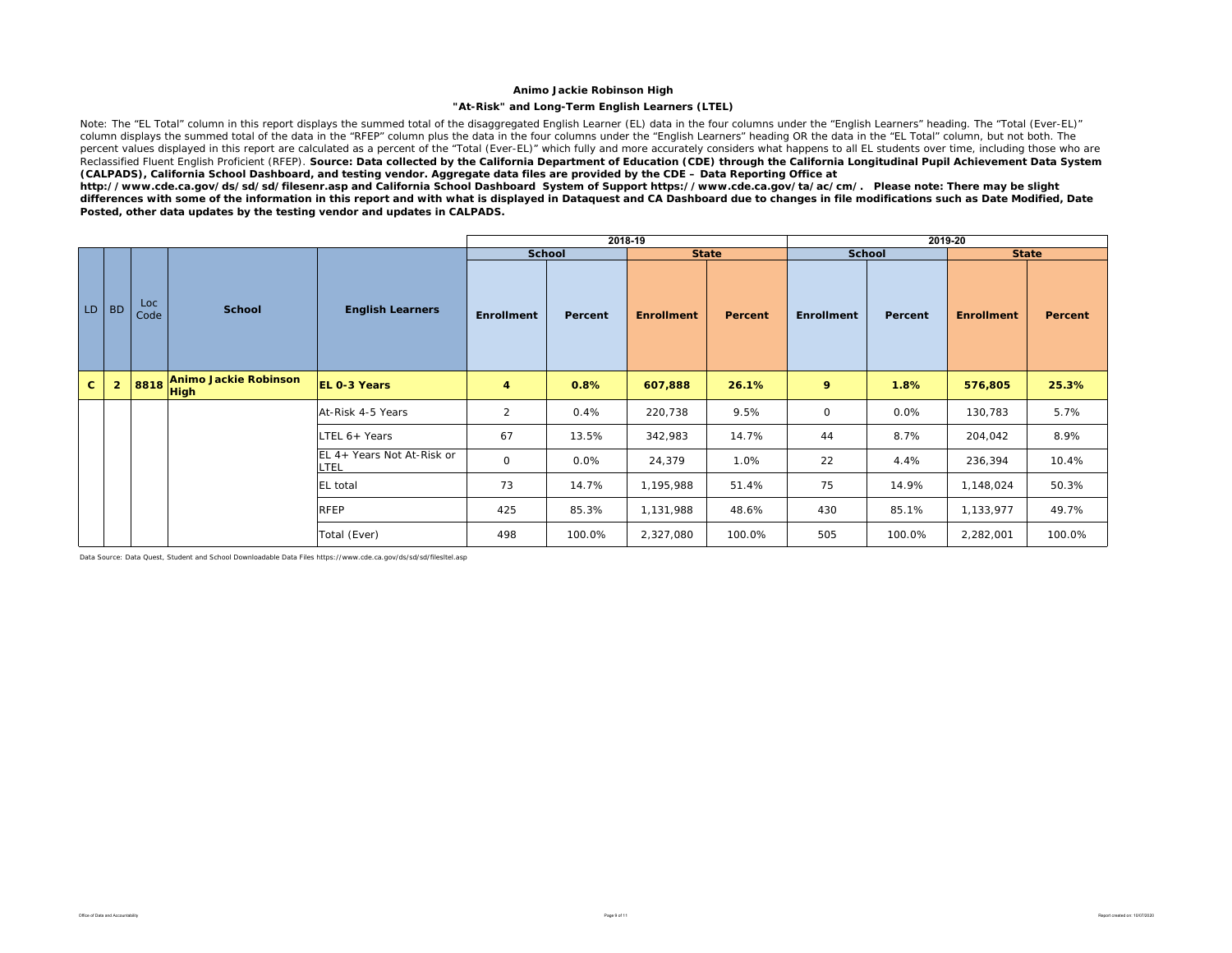#### **Students with Disabilities Report Animo Jackie Robinson High**

This report displays the K-12 enrollment and the number of K-12 students with disabilities total, by incidence category, and by eligibility as reported on the Census Day (First Wednesday in October) CALPADS Fall 1 Certifie Level-2 certification reserved for the district superintendents, charter school administrators, or their designees. High incidence eligibilities are indicated by an asterisk (\*). Source: Data collected by the California De *Education (CDE) through the California Longitudinal Pupil Achievement Data System (CALPADS), California School Dashboard, and testing vendor. Aggregate data files are provided by the CDE – Data Reporting Office at*  http://www.cde.ca.gov/ds/sd/sd/filesenr.asp and California School Dashboard System of Support https://www.cde.ca.gov/ta/ac/cm/. Please note: There may be slight differences with some of the information in this report<br>an

### **2019-20 Enrollment by Disability**

|              | LD BD     | Loc<br>Code                | School                     | <b>OCT 2019</b><br>Enroll $#$ | Sp Ed<br>Enroll $#$ | Sp Ed | % High<br>Enroll % Incidence Incidence | % Low | # AUT  | #DB     | $#$ DEAF | # ED  | # EMD    | # HOH | #ID   | # OHI*  | $#$ OI | # $SLD^*$ | # SLI* | $#$ TBI | # VI |
|--------------|-----------|----------------------------|----------------------------|-------------------------------|---------------------|-------|----------------------------------------|-------|--------|---------|----------|-------|----------|-------|-------|---------|--------|-----------|--------|---------|------|
| $\mathbf{c}$ |           | 8818                       | Animo Jackie Robinson High | 620                           | 79                  | 12.7% | 91.1%                                  | 8.9%  |        | $\circ$ |          |       | $\Omega$ |       |       | $\circ$ |        | 62        |        | o       |      |
|              | Statewide |                            |                            | 6,163,001 721,198             |                     | 11.7% | N/A                                    | N/A   | N/A    | N/A     | N/A      | N/A   | N/A      | N/A   | N/A   | N/A     | N/A    | N/A       | N/A    | N/A     | N/A  |
|              |           | <b>Los Angeles Unified</b> |                            | 607,723                       | 84,730              | 13.9% | 69.1%                                  | 31.0% | 16,067 | 15      | 336      | 1,569 |          | 1,431 | 4,271 | 10,828  | 1,970  | 35,116    | 12,579 | 102     | 418  |

### **2018-19 Enrollment by Disability**

|   | LD BD     | Loc<br>Code                | School                     | <b>OCT 2018</b><br>Enroll $#$ | Sp Ed  | Sp Ed | % High<br>Enroll #   Enroll %   Incidence   Incidence | % Low | $#$ AUT | #DB      | $#$ DEAF | # ED   | $#$ EMD  | # HOH    | #ID    | $#$ OHI <sup>*</sup> | $#$ OI | # $SLD^*$       | # SLI* | $#$ TBI  | # VI  |
|---|-----------|----------------------------|----------------------------|-------------------------------|--------|-------|-------------------------------------------------------|-------|---------|----------|----------|--------|----------|----------|--------|----------------------|--------|-----------------|--------|----------|-------|
| c |           | 8818                       | Animo Jackie Robinson High | 611                           | 97     | 15.9% | 95.9%                                                 | 4.1%  |         | $\Omega$ | $\Omega$ |        | $\Omega$ | $\Omega$ |        | 15 <sup>1</sup>      |        | 76              |        | $\Omega$ |       |
|   | Statewide |                            |                            | 6,186,278 725,412             |        | 11.7% | 73.4%                                                 | 26.6% | 101.348 | 11       | 2.610    | 24,767 | 0        | 8,197    | 36,245 | 99,480               | 8,007  | 298,868 130,441 |        | 1.395    | 2,953 |
|   |           | <b>Los Angeles Unified</b> |                            | 607,723                       | 79.187 | 13.0% | 69.1%                                                 | 30.9% | 15,224  | 4        | 286      | 1,511  |          | 1,069    | 4,154  | 9,951                | 1,712  | 32,950          | 8,756  | 93       | 330   |

Data Source: Data Quest, Student and School Downloadable Data Files https://www.cde.ca.gov/ds/sd/sd/filesenr.asp and CALPADS County Authorizing LEA Report 1.1 Enrollment by Primary Status.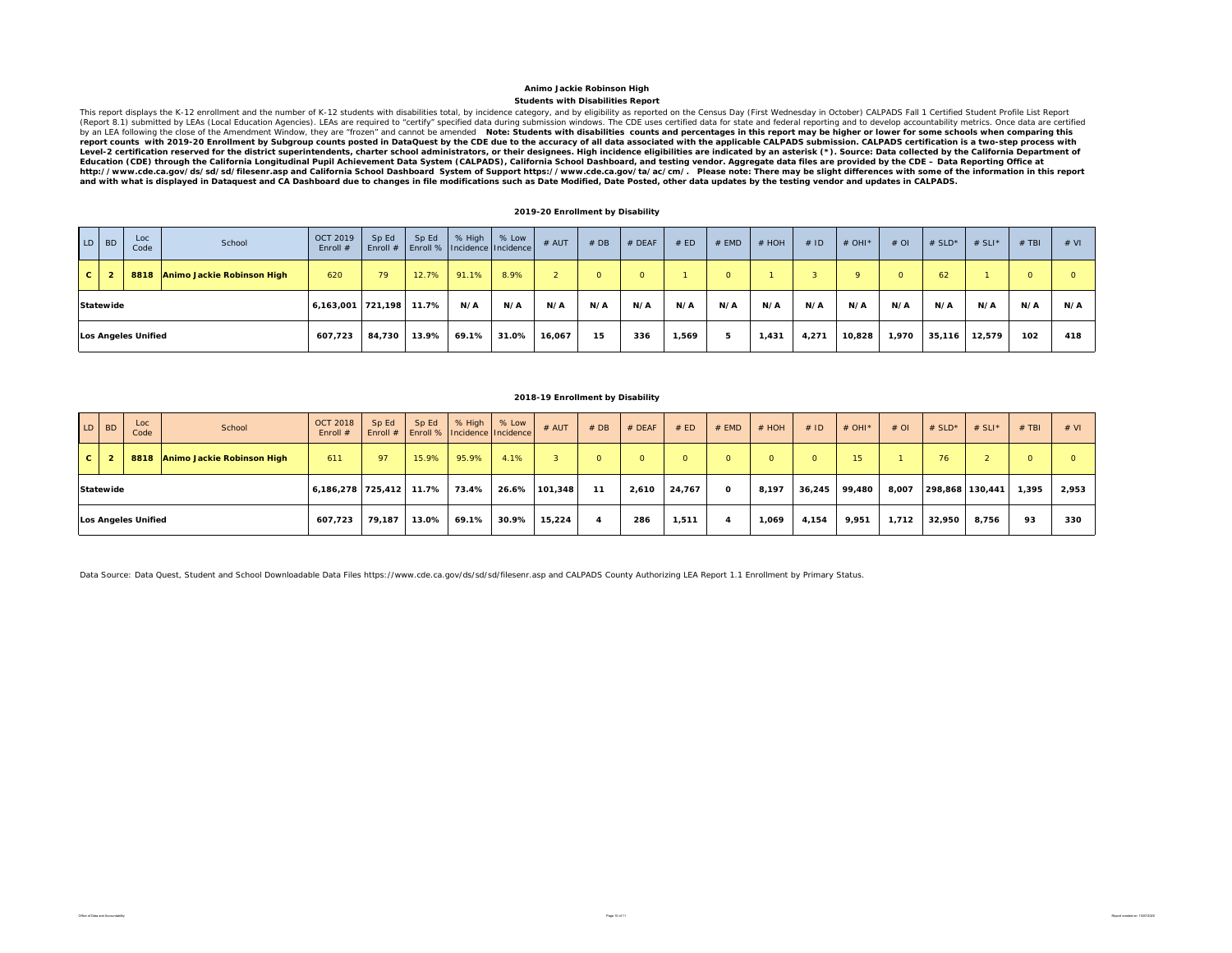### **Animo Jackie Robinson High 2017-18 and 2018-19 SMARTER BALANCED ASSESSMENT ACHIEVEMENT DATA**

In order to protect student privacy, an asterisk (\*) will be displayed instead of a number on test results where 10 or fewer. Source: Data collected by the California Department of Education (CDE) through the California Lo

|              |                |             |                                             |                                     |                                       | English Language Arts/Literacy          |                                       |                                         |                                       |                                         |                                       |                                                                                                                                                                                                                                                                                                                                                                                              |                        |
|--------------|----------------|-------------|---------------------------------------------|-------------------------------------|---------------------------------------|-----------------------------------------|---------------------------------------|-----------------------------------------|---------------------------------------|-----------------------------------------|---------------------------------------|----------------------------------------------------------------------------------------------------------------------------------------------------------------------------------------------------------------------------------------------------------------------------------------------------------------------------------------------------------------------------------------------|------------------------|
|              |                |             |                                             |                                     |                                       |                                         |                                       |                                         |                                       |                                         |                                       |                                                                                                                                                                                                                                                                                                                                                                                              |                        |
|              |                |             |                                             |                                     |                                       |                                         | 2017-18                               |                                         |                                       |                                         | 2018-19                               |                                                                                                                                                                                                                                                                                                                                                                                              |                        |
|              |                |             |                                             |                                     | <b>School</b>                         |                                         | <b>State</b>                          |                                         | School                                |                                         | <b>State</b>                          |                                                                                                                                                                                                                                                                                                                                                                                              | School                 |
| LD           | <b>BD</b>      | Loc<br>Code | School                                      | Subgroup                            | <b>Students with</b><br><b>Scores</b> | Met or<br><b>Exceeded</b><br>Percentage | <b>Students with</b><br><b>Scores</b> | Met or<br><b>Exceeded</b><br>Percentage | <b>Students with</b><br><b>Scores</b> | Met or<br><b>Exceeded</b><br>Percentage | <b>Students with</b><br><b>Scores</b> | Met or<br><b>Exceeded</b><br>Percentage                                                                                                                                                                                                                                                                                                                                                      | change from<br>2018-19 |
| $\mathbf{c}$ | $\overline{2}$ | 8818        | <b>Animo Jackie Robinson</b><br><b>High</b> | <b>All Students</b>                 | 143                                   | 55.94%                                  | 3,177,420                             | 49.88%                                  | 151                                   | 51.66%                                  | 3,162,910                             | 51.10%                                                                                                                                                                                                                                                                                                                                                                                       | $-4.28%$               |
|              |                |             |                                             | American Indian or Alaska Native    | $\sim$ $-$                            |                                         | 16.100                                | 37.42%                                  | $\sim$ $-$                            |                                         | 15.667                                | 38.41%                                                                                                                                                                                                                                                                                                                                                                                       |                        |
|              |                |             |                                             | Asian                               | $\sim$ $-$                            |                                         | 294,323                               | 76.41%                                  | $\sim$ $-$                            |                                         | 294.155                               | 77.05%                                                                                                                                                                                                                                                                                                                                                                                       |                        |
|              |                |             |                                             | Black or African American           | $\star$                               |                                         | 170,923                               | 32.27%                                  | 6                                     |                                         | 167.470                               | 33.19%                                                                                                                                                                                                                                                                                                                                                                                       |                        |
|              |                |             |                                             | English Learner                     | 16                                    |                                         | 530,808                               | 12.62%                                  | 21                                    |                                         | 511,094                               | 12.81%                                                                                                                                                                                                                                                                                                                                                                                       |                        |
|              |                |             |                                             | Filipino                            | $\sim$ $-$                            |                                         | 71,470                                | 71.20%                                  | $\sim$ $-$                            |                                         | 69,420                                | 71.57%                                                                                                                                                                                                                                                                                                                                                                                       |                        |
|              |                |             |                                             | Foster Youth                        | $\sim$ $-$                            |                                         | $\sim$ $-$                            | $\sim$ $-$                              | $\sim$ $-$                            |                                         | $\sim$ $-$                            | $\frac{1}{2} \frac{1}{2} \frac{1}{2} \frac{1}{2} \frac{1}{2} \frac{1}{2} \frac{1}{2} \frac{1}{2} \frac{1}{2} \frac{1}{2} \frac{1}{2} \frac{1}{2} \frac{1}{2} \frac{1}{2} \frac{1}{2} \frac{1}{2} \frac{1}{2} \frac{1}{2} \frac{1}{2} \frac{1}{2} \frac{1}{2} \frac{1}{2} \frac{1}{2} \frac{1}{2} \frac{1}{2} \frac{1}{2} \frac{1}{2} \frac{1}{2} \frac{1}{2} \frac{1}{2} \frac{1}{2} \frac{$ |                        |
|              |                |             |                                             | <b>Homeless</b>                     | $\sim$ $-$                            |                                         | $\sim$ $-$                            | $\frac{1}{2}$                           | $\mathsf{Q}$                          |                                         | 113,303                               | 32.86%                                                                                                                                                                                                                                                                                                                                                                                       |                        |
|              |                |             |                                             | Latino                              | 135                                   | 57.04%                                  | 1.740.220                             | 39.16%                                  | 145                                   | 52.41%                                  | 1,742,382                             | 40.81%                                                                                                                                                                                                                                                                                                                                                                                       | $-4.63%$               |
|              |                |             |                                             | Native Hawaiian or Pacific Islander | $\sim$ $-$                            |                                         | 14,918                                | 43.16%                                  | $\sim$ $-$                            |                                         | 14.469                                | 43.64%                                                                                                                                                                                                                                                                                                                                                                                       |                        |
|              |                |             |                                             | Socioeconomically Disadvantaged     | 141                                   | 55.32%                                  | 1,951,520                             | 37.69%                                  | 150                                   | 51.33%                                  | 1,928,948                             | 39.19%                                                                                                                                                                                                                                                                                                                                                                                       | $-3.99%$               |
|              |                |             |                                             | Students with Disabilities          | 21                                    |                                         | 354,484                               | 14.98%                                  | 19                                    |                                         | 365,765                               | 16.35%                                                                                                                                                                                                                                                                                                                                                                                       |                        |
|              |                |             |                                             | Two or More Races                   | $\sim$ $-$                            |                                         | 117.713                               | 64.75%                                  | $\sim$ $-$                            |                                         | 124.922                               | 65.74%                                                                                                                                                                                                                                                                                                                                                                                       |                        |
|              |                |             |                                             | White                               | $\sim$ $-$                            |                                         | 728,987                               | 64.85%                                  | $\sim$ $-$                            |                                         | 713.484                               | 65.64%                                                                                                                                                                                                                                                                                                                                                                                       |                        |

|              |                |             |                                             |                                     |                                       | <b>Mathematics</b>                      |                                       |                                         |                                       |                                         |                                       |                                         |             |
|--------------|----------------|-------------|---------------------------------------------|-------------------------------------|---------------------------------------|-----------------------------------------|---------------------------------------|-----------------------------------------|---------------------------------------|-----------------------------------------|---------------------------------------|-----------------------------------------|-------------|
|              |                |             |                                             |                                     |                                       |                                         |                                       |                                         |                                       |                                         |                                       |                                         |             |
|              |                |             |                                             |                                     |                                       |                                         | 2017-18                               |                                         |                                       |                                         | 2018-19                               |                                         |             |
|              |                |             |                                             |                                     |                                       | <b>School</b>                           |                                       | <b>State</b>                            | School                                |                                         | <b>State</b>                          |                                         | Change from |
| LD           | <b>BD</b>      | Loc<br>Code | School                                      |                                     | <b>Students with</b><br><b>Scores</b> | Met or<br><b>Exceeded</b><br>Percentage | <b>Students with</b><br><b>Scores</b> | Met or<br><b>Exceeded</b><br>Percentage | <b>Students with</b><br><b>Scores</b> | Met or<br><b>Exceeded</b><br>Percentage | <b>Students with</b><br><b>Scores</b> | Met or<br><b>Exceeded</b><br>Percentage | 2018-19     |
| $\mathbf{C}$ | $\overline{2}$ | 8818        | <b>Animo Jackie Robinson</b><br><b>High</b> | <b>All Students</b>                 | 146                                   | 32.19%                                  | 3,184,720                             | 38.65%                                  | 151                                   | 23.84%                                  | 3,170,971                             | 39.73%                                  | $-8.35%$    |
|              |                |             |                                             | American Indian or Alaska Native    | $\sim$ $\sim$                         |                                         | 16,082                                | 25.68%                                  | $\sim$ $-$                            |                                         | 15,629                                | 26.58%                                  |             |
|              |                |             |                                             | Asian                               | $\sim$ $-$                            |                                         | 297,422                               | 73.54%                                  | $\sim$ $-$                            |                                         | 296,878                               | 74.37%                                  |             |
|              |                |             |                                             | Black or African American           | $\star$                               |                                         | 170,417                               | 19.74%                                  | 6                                     |                                         | 166,870                               | 20.55%                                  |             |
|              |                |             |                                             | English Learner                     | 19                                    |                                         | 541,399                               | 12.57%                                  | 21                                    |                                         | 523,959                               | 12.58%                                  |             |
|              |                |             |                                             | Filipino                            | $\sim$ $-$                            |                                         | 71,722                                | 58.45%                                  | $\sim$ $-$                            |                                         | 69.665                                | 59.52%                                  |             |
|              |                |             |                                             | Foster Youth                        | $- -$                                 |                                         | $- -$                                 | $- -$                                   | $- -$                                 |                                         | $\sim$ $-$                            | $\sim$ $-$                              |             |
|              |                |             |                                             | <b>Homeless</b>                     | $\sim$ $-$                            |                                         | $\sim$ $-$                            | $\sim$ $-$                              | 9                                     |                                         | 114,801                               | 22.69%                                  |             |
|              |                |             |                                             | Latino                              | 138                                   | 31.88%                                  | 1.744.154                             | 26.65%                                  | 145                                   | 24.83%                                  | 1.748.298                             | 28.05%                                  | $-7.05%$    |
|              |                |             |                                             | Native Hawaiian or Pacific Islander | $\sim$ $-$                            |                                         | 14,925                                | 31.98%                                  | $\sim$ $-$                            |                                         | 14,430                                | 32.60%                                  |             |
|              |                |             |                                             | Socioeconomically Disadvantaged     | 144                                   | 31.25%                                  | 1,956,639                             | 26.23%                                  | 150                                   | 24.00%                                  | 1,934,051                             | 27.48%                                  | $-7.25%$    |
|              |                |             |                                             | Students with Disabilities          | 23                                    |                                         | 353,174                               | 11.89%                                  | 19                                    |                                         | 364,341                               | 12.61%                                  |             |
|              |                |             |                                             | Two or More Races                   | $\sim$ $-$                            |                                         | 117,518                               | 54.41%                                  | $\sim$ $-$                            |                                         | 124,685                               | 55.26%                                  |             |
|              |                |             |                                             | White                               | $- -$                                 |                                         | 729,186                               | 53.57%                                  | $- -$                                 |                                         | 713,168                               | 54.23%                                  |             |

Data Source: California Assessment of Student Performance and Progress (CAASPP) Research Data Files. https://caaspp-elpac.cde.ca.gov/caaspp/ResearchFlieList?ps=true&isTestYear=2019&isTestType=B&istCounty=00&istDistrict=000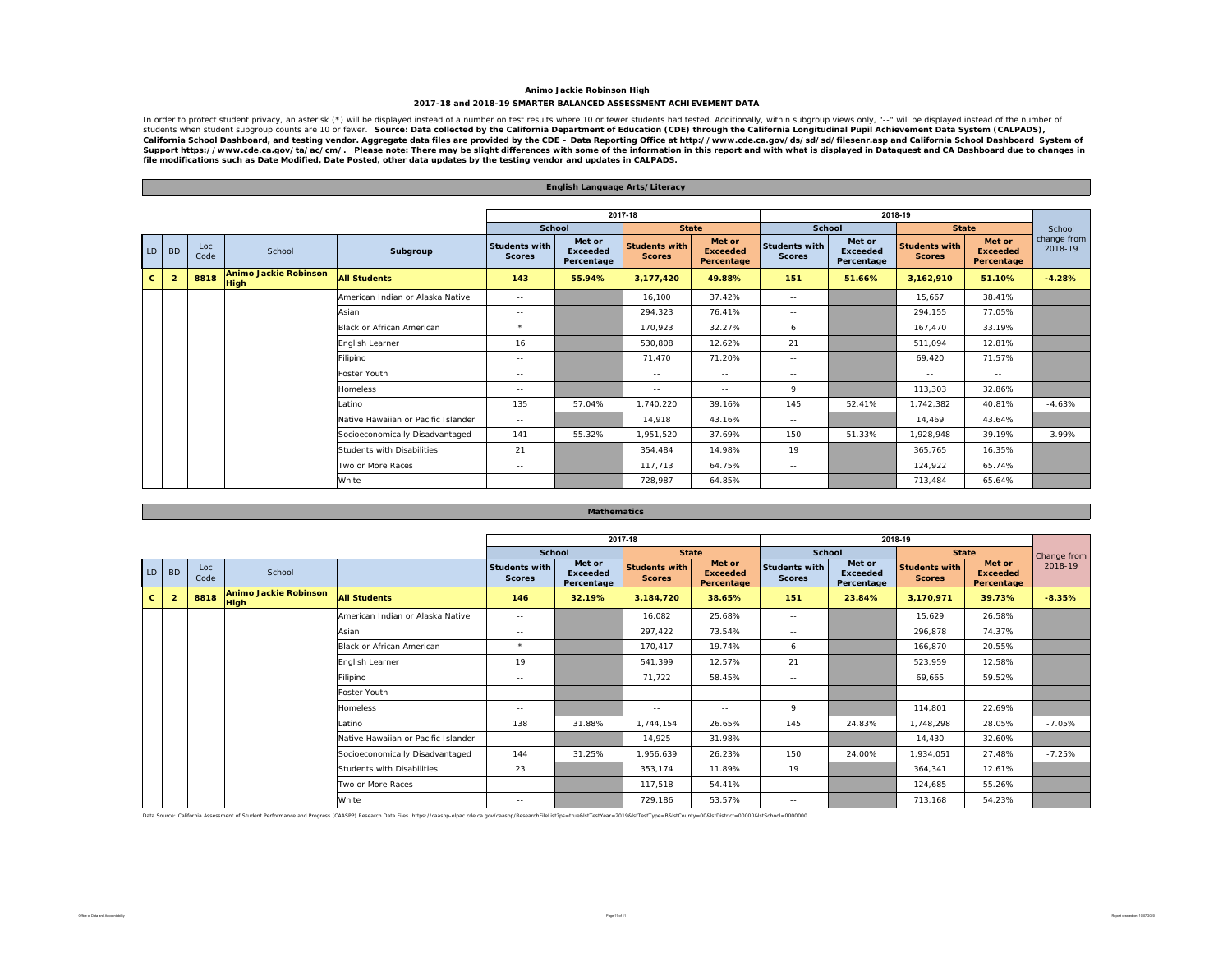### **Academic Performance - English Language Arts**

This report shows the performance levels for a single state indicator, English Language Arts, for all student groups. It also shows how the current year (status) compares to prior years (change) for each state indicator. Status and change each have five possible levels, which are displayed with the data for each indicator. An asterisk (\*) shows that the student group has fewer than 11 students and is not reported for privacy reasons. The performance level (color) is not included when there are fewer than 30 students in any year used to calculate status and change. Color:  $1 = \text{Red}$ ,  $2 = \text{Orange}$ ,  $3 = \text{Yellow}$ ,  $4 = \text{Green}$ ,  $5 = \text{Blue}$ ,  $0 = \text{No Color}$ . Change Level:  $1 = \text{Decline}$ Significantly, 2 = Declined, 3 = Maintained, 4 = Increased, 5 = Increased Significantly, 0 = No Data. An "--" means that data is not currently available. **Source: Data** *collected by the California Department of Education (CDE) through the California Longitudinal Pupil Achievement Data System (CALPADS), California School Dashboard, and testing vendor. Aggregate data files are provided by the CDE – Data Reporting Office at* 

*http://www.cde.ca.gov/ds/sd/sd/filesenr.asp and California School Dashboard System of Support https://www.cde.ca.gov/ta/ac/cm/. Please note: There may be slight differences with some of the information in this report and with what is displayed in Dataquest and CA Dashboard due to changes in file modifications such as Date Modified, Date Posted, other data updates by the testing vendor and updates in CALPADS.* 

|              |                |                         |                                                                                      |                     | (ELA Grades) Academic Indicator - CA School Dashboard Indicator |                |                                         |         |                |                                             |                |                                                |         |                |
|--------------|----------------|-------------------------|--------------------------------------------------------------------------------------|---------------------|-----------------------------------------------------------------|----------------|-----------------------------------------|---------|----------------|---------------------------------------------|----------------|------------------------------------------------|---------|----------------|
|              |                |                         |                                                                                      |                     |                                                                 |                | 2018                                    |         |                |                                             |                | 2019                                           |         |                |
| LD.          | <b>BD</b>      | Loc<br>Code             | School                                                                               | Subgroup            | Number of<br>Students with<br>Scores                            | 2018 Color     | School<br>2018<br>Average<br><b>DFS</b> | Change  | Change Level   | Number of<br>Students with<br><b>Scores</b> | 2019 Color     | <b>School</b><br>2019<br>Average<br><b>DFS</b> | Change  | Change Level   |
| $\mathbf{C}$ | $\overline{2}$ | 8818                    | <b>Animo Jackie Robinson</b><br><b>High</b>                                          | <b>All Students</b> | 142                                                             | $\overline{2}$ | $-0.7$                                  | $-38.7$ | $\mathbf{1}$   | 147                                         | $\overline{2}$ | $-7.8$                                         | $-7.0$  | $\overline{2}$ |
|              |                | <b>Resident Schools</b> |                                                                                      |                     |                                                                 |                |                                         |         |                |                                             |                |                                                |         |                |
| W            | r.             | 8713                    | Augustus F. Hawkins High A<br>Critical Design and Gaming                             | <b>All Students</b> | 117                                                             | $\overline{2}$ | $-51.0$                                 | 36.5    | 5              | 125                                         | $\mathbf{1}$   | $-82.1$                                        | $-31.1$ | $\mathbf{1}$   |
| W            |                | 7665                    | Augustus F. Hawkins High B<br>Community Health<br>Advocates                          | <b>All Students</b> | 74                                                              | 1              | $-64.8$                                 | 2.2     | 3              | 97                                          | $\mathbf{1}$   | $-97.8$                                        | $-34.4$ | $\mathbf{1}$   |
| W            |                |                         | Augustus F. Hawkins High C<br>7666 Responsible Indigenous<br>Social Entrepreneurship | <b>All Students</b> | 72                                                              | $\overline{2}$ | $-84.6$                                 | 14.6    | $\overline{4}$ | 80                                          | $\mathbf{1}$   | $-111.8$                                       | $-27.1$ | $\mathbf{1}$   |
| W            |                | 8596                    | Crenshaw Science,<br>Technology, Engineering,<br>Math and Medicine Magnet            | <b>All Students</b> | 155                                                             | $\mathbf{1}$   | $-116.8$                                | $-57.3$ | $\mathbf{1}$   | 180                                         | $\overline{2}$ | $-87.8$                                        | 29.0    | 5              |
| $\mathsf{C}$ | $\overline{7}$ | 7722                    | Dr. Maya Angelou<br>Community High                                                   | <b>All Students</b> | 131                                                             | $\overline{2}$ | $-47.1$                                 | 8.8     | $\overline{4}$ | 218                                         | $\mathbf{1}$   | $-76.3$                                        | $-29.3$ | $\mathbf{1}$   |
| $\mathsf{C}$ |                |                         | 8132 Foshay Learning Center                                                          | <b>All Students</b> | 1.151                                                           | $\overline{3}$ | $-54.0$                                 | 13.3    | $\overline{4}$ | 1.123                                       | $\overline{3}$ | $-39.6$                                        | 13.9    | $\overline{4}$ |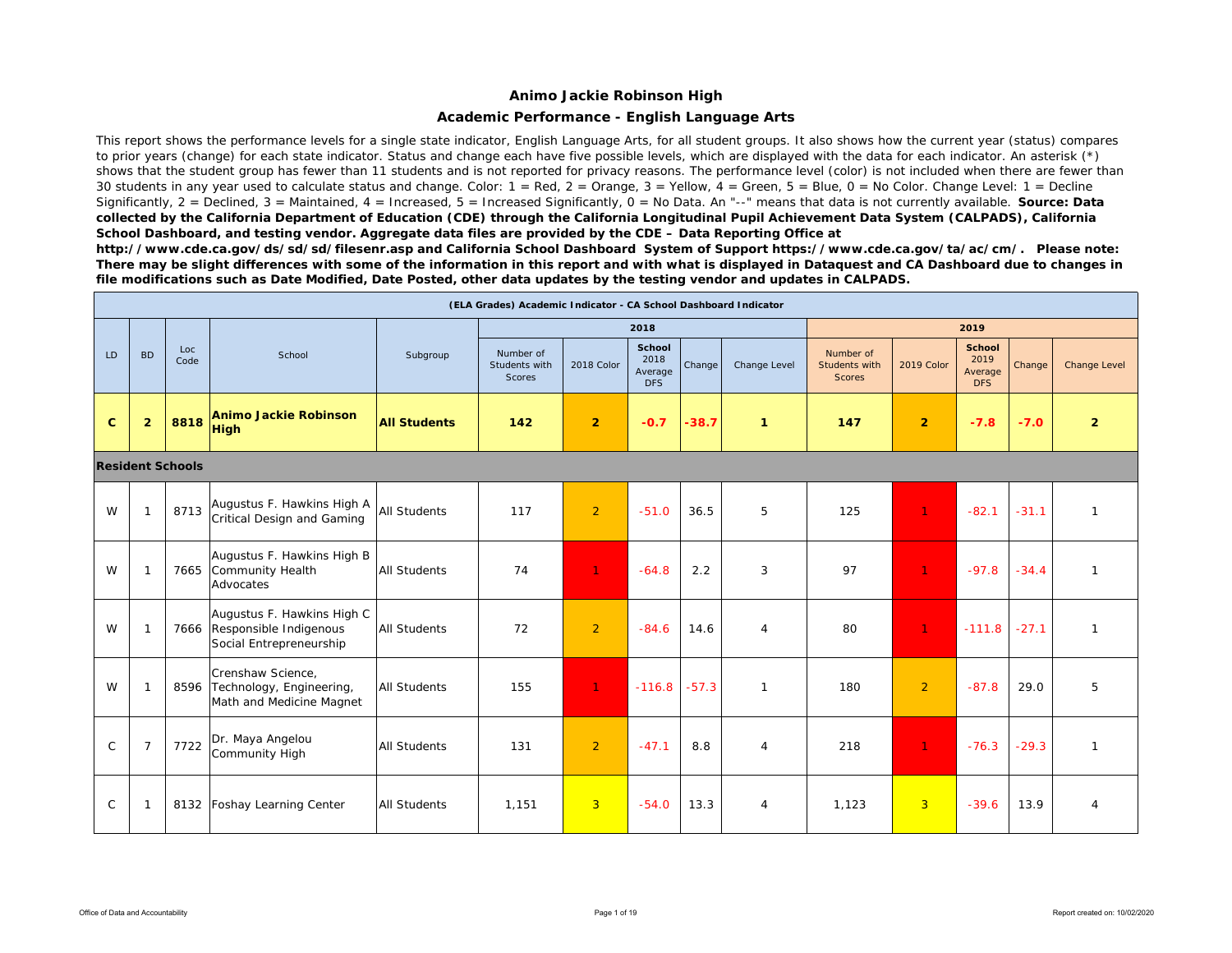|              |                |                            |                                     |                     | (ELA Grades) Academic Indicator - CA School Dashboard Indicator |                |                                         |         |                |                                             |                |                                         |         |                |
|--------------|----------------|----------------------------|-------------------------------------|---------------------|-----------------------------------------------------------------|----------------|-----------------------------------------|---------|----------------|---------------------------------------------|----------------|-----------------------------------------|---------|----------------|
|              |                |                            |                                     |                     |                                                                 |                | 2018                                    |         |                |                                             |                | 2019                                    |         |                |
| LD           | <b>BD</b>      | Loc<br>Code                | School                              | Subgroup            | Number of<br>Students with<br>Scores                            | 2018 Color     | School<br>2018<br>Average<br><b>DFS</b> | Change  | Change Level   | Number of<br>Students with<br><b>Scores</b> | 2019 Color     | <b>School</b><br>2019<br>Average<br>DFS | Change  | Change Level   |
| $\mathsf{C}$ | -1             |                            | 8743 Manual Arts Senior High        | <b>All Students</b> | 359                                                             | $\mathbf{1}$   | $-50.0$                                 | $-1.2$  | 3              | 318                                         | $\mathbf{1}$   | $-77.7$                                 | $-29.0$ | $\mathbf{1}$   |
| $\mathsf C$  | 5              | 7614                       | NAVA College Preparatory<br>Academy | <b>All Students</b> | 136                                                             | $\overline{2}$ | $-13.1$                                 | $-12.7$ | $\overline{2}$ | 109                                         | $\overline{2}$ | $-34.7$                                 | $-21.6$ | $\mathbf{1}$   |
| $\mathsf{C}$ | $\overline{2}$ |                            | 8716 Santee Education Complex       | <b>All Students</b> | 356                                                             | $\overline{4}$ | 32.3                                    | 14.8    | 4              | 401                                         | $\overline{3}$ | 19.9                                    | $-9.5$  | $\overline{2}$ |
| W            | $\mathbf{1}$   | 8600                       | Susan Miller Dorsey Senior<br>High  | <b>All Students</b> | 181                                                             | 2              | $-81.7$                                 | 24.0    | 5              | 165                                         | $\mathbf{1}$   | $-94.9$                                 | $-16.4$ | $\mathbf{1}$   |
| $\mathsf{C}$ | 5              | 8714                       | Thomas Jefferson Senior<br>High     | <b>All Students</b> | 120                                                             | $\mathbf{1}$   | $-65.3$                                 | $-43.8$ | $\mathbf{1}$   | 139                                         | $\mathbf{1}$   | $-71.5$                                 | $-8.3$  | $\overline{2}$ |
|              |                |                            | <b>Resident Schools Median</b>      |                     | 136                                                             | $\overline{2}$ | $-54.0$                                 | 8.8     | 4              | 165                                         | 1              | $-77.7$                                 | $-21.6$ | $\mathbf{1}$   |
|              |                | <b>Los Angeles Unified</b> |                                     |                     | 226,587                                                         | 3 <sup>2</sup> | $-29.2$                                 | 5.6     | 4              | 223,502                                     | 3 <sup>2</sup> | $-23.7$                                 | 5.5     | 4              |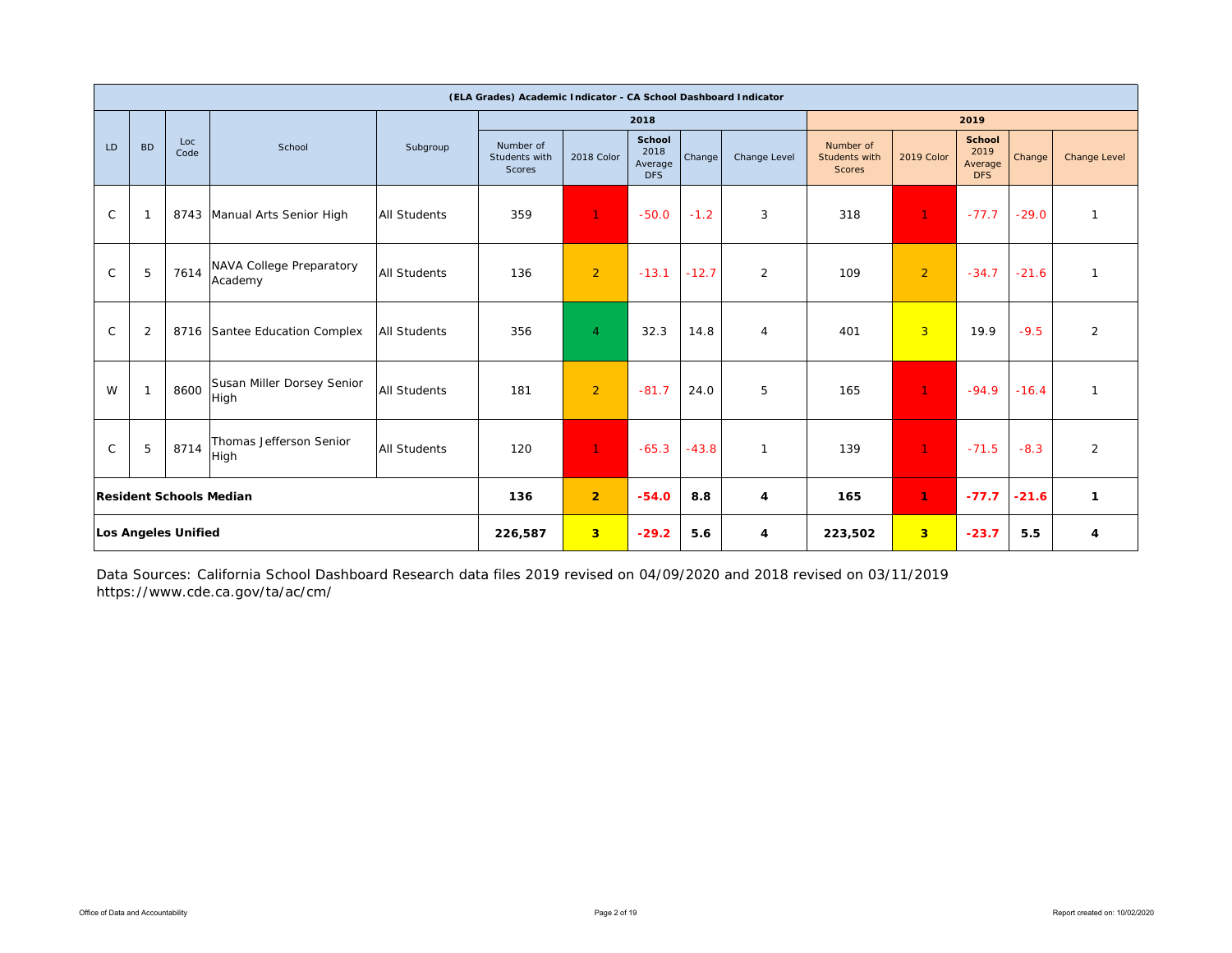### **Academic Performance - Math**

This report shows the performance levels for a single state indicator, Mathematics, for all student groups. It also shows how the current year (status) compares to prior years (change) for each state indicator. Status and change each have five possible levels, which are displayed with the data for each indicator. An asterisk (\*) shows that the student group has fewer than 11 students and is not reported for privacy reasons. The performance level (color) is not included when there are fewer than 30 students in any year used to calculate status and change. Color:  $1 = \text{Red}$ ,  $2 = \text{Orange}$ ,  $3 = \text{Yellow}$ ,  $4 = \text{Green}$ ,  $5 = \text{Blue}$ ,  $0 = \text{No Color}$ . Change Level:  $1 = \text{Decline}$  Significantly,  $2 = \text{Declined}$ ,  $3 = \text{Maintained}$ , 4 = Increased, 5 = Increased Significantly, 0 = No Data. An "--" means that data is not currently available. *Source: Data collected by the California Department of Education (CDE) through the California Longitudinal Pupil Achievement Data System (CALPADS), California School Dashboard, and testing vendor. Aggregate data files are provided by the CDE – Data Reporting Office at http://www.cde.ca.gov/ds/sd/sd/filesenr.asp and California School Dashboard System of Support https://www.cde.ca.gov/ta/ac/cm/. Please note: There may be slight differences with some of the information in this report and with what is displayed in Dataquest and CA Dashboard due to changes in file modifications such as Date Modified, Date Posted, other data updates by the testing vendor and updates in CALPADS.* 

|              |                |                         |                                                                                      |                     | (MATH Grades) Academic Indicator - CA School Dashboard Indicator |                |                                         |         |              |                                             |                |                                         |         |                |
|--------------|----------------|-------------------------|--------------------------------------------------------------------------------------|---------------------|------------------------------------------------------------------|----------------|-----------------------------------------|---------|--------------|---------------------------------------------|----------------|-----------------------------------------|---------|----------------|
|              |                |                         |                                                                                      |                     |                                                                  |                | 2018                                    |         |              |                                             |                | 2019                                    |         |                |
| LD           | <b>BD</b>      | Loc<br>Code             | School                                                                               | Subgroup            | Number of<br>Students with<br>Scores                             | 2018 Color     | School<br>2018<br>Average<br><b>DFS</b> | Change  | Change Level | Number of<br>Students with<br><b>Scores</b> | 2019 Color     | <b>School</b><br>2019<br>Average<br>DFS | Change  | Change Level   |
| $\mathbf{C}$ | $\overline{2}$ | 8818                    | <b>Animo Jackie Robinson</b><br><b>High</b>                                          | <b>All Students</b> | 144                                                              | $\overline{2}$ | $-62.5$                                 | $-24.3$ | $\mathbf{1}$ | 147                                         | 2 <sup>1</sup> | $-79.1$                                 | $-16.5$ | $\mathbf{1}$   |
|              |                | <b>Resident Schools</b> |                                                                                      |                     |                                                                  |                |                                         |         |              |                                             |                |                                         |         |                |
| W            | $\mathbf{1}$   | 8713                    | Augustus F. Hawkins High A<br>Critical Design and Gaming                             | All Students        | 117                                                              | $\overline{2}$ | $-125.1$                                | 21.7    | 5            | 125                                         | $\mathbf{1}$   | $-163.0$                                | $-37.8$ | $\mathbf{1}$   |
| W            | $\mathbf{1}$   | 7665                    | Augustus F. Hawkins High B<br>Community Health<br>Advocates                          | <b>All Students</b> | 74                                                               | $\mathbf{1}$   | $-160.0$                                | $-6.4$  | 2            | 97                                          | $\mathbf{1}$   | $-181.4$                                | $-25.4$ | $\mathbf{1}$   |
| W            | $\overline{1}$ |                         | Augustus F. Hawkins High C<br>7666 Responsible Indigenous<br>Social Entrepreneurship | <b>All Students</b> | 72                                                               | $\mathbf{1}$   | $-204.1$                                | $-25.5$ | $\mathbf{1}$ | 79                                          | $\overline{2}$ | $-197.6$                                | 6.5     | $\overline{4}$ |
| W            | $\mathbf{1}$   | 8596                    | Crenshaw Science,<br>Technology, Engineering,<br>Math and Medicine Magnet            | <b>All Students</b> | 155                                                              | $\mathbf{1}$   | $-192.3$                                | $-16.0$ | $\mathbf{1}$ | 179                                         | $\overline{2}$ | $-179.9$                                | 12.4    | $\overline{4}$ |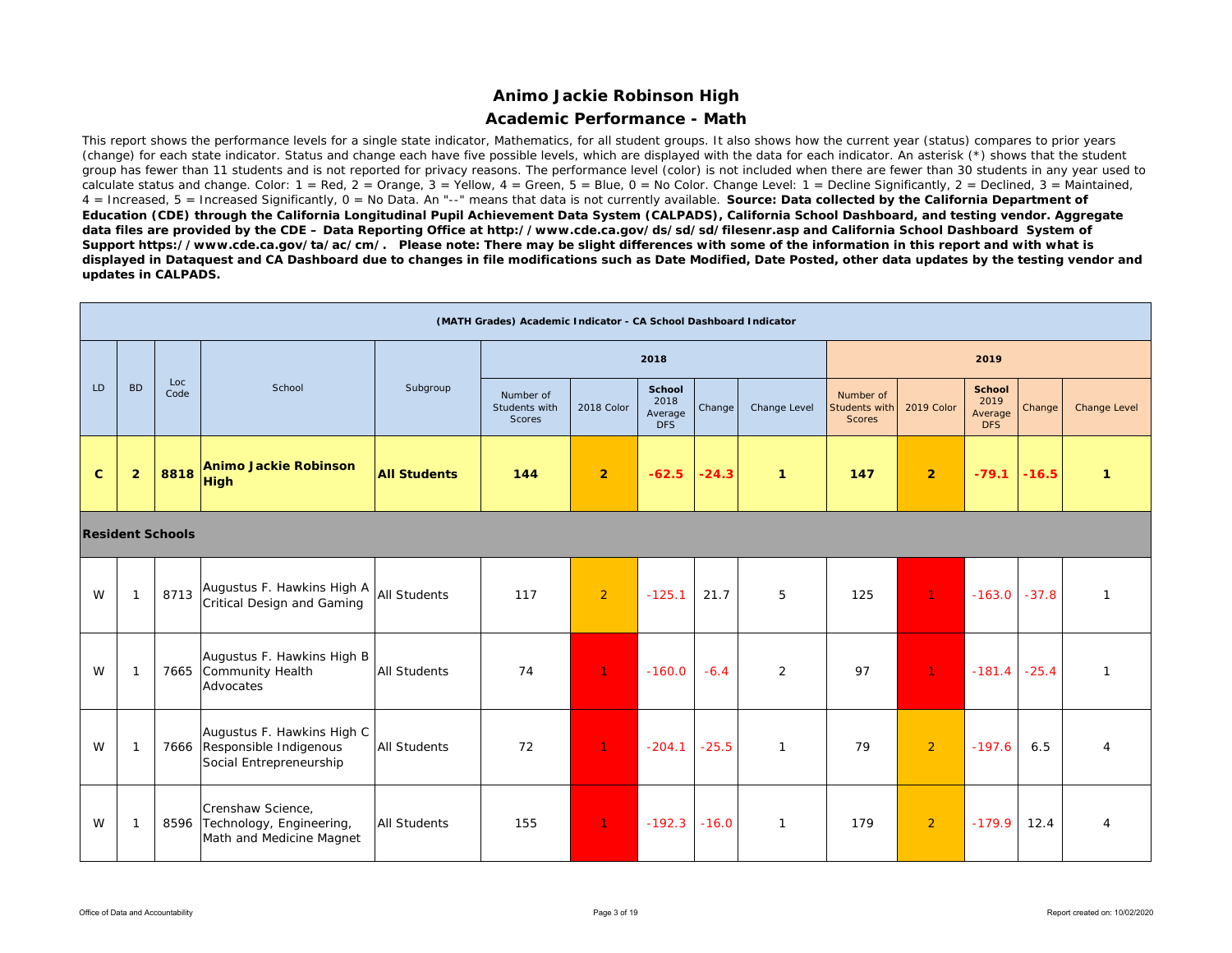|              |                |                            |                                     |                     | (MATH Grades) Academic Indicator - CA School Dashboard Indicator |                         |                                                |         |                |                                      |                |                                                |         |                |
|--------------|----------------|----------------------------|-------------------------------------|---------------------|------------------------------------------------------------------|-------------------------|------------------------------------------------|---------|----------------|--------------------------------------|----------------|------------------------------------------------|---------|----------------|
|              |                |                            |                                     |                     |                                                                  |                         | 2018                                           |         |                |                                      |                | 2019                                           |         |                |
| LD           | <b>BD</b>      | Loc<br>Code                | School                              | Subgroup            | Number of<br>Students with<br>Scores                             | 2018 Color              | <b>School</b><br>2018<br>Average<br><b>DFS</b> | Change  | Change Level   | Number of<br>Students with<br>Scores | 2019 Color     | <b>School</b><br>2019<br>Average<br><b>DFS</b> | Change  | Change Level   |
| $\mathsf{C}$ | $\overline{7}$ | 7722                       | Dr. Maya Angelou<br>Community High  | <b>All Students</b> | 131                                                              | $\overline{2}$          | $-137.5$                                       | 16.9    | 5              | 216                                  | $\mathbf{1}$   | $-166.1$                                       | $-28.6$ | $\mathbf{1}$   |
| $\mathsf{C}$ | $\mathbf{1}$   | 8132                       | Foshay Learning Center              | <b>All Students</b> | 1,154                                                            | $\overline{2}$          | $-103.4$                                       | 4.1     | 4              | 1,128                                | $\overline{3}$ | $-81.6$                                        | 21.3    | 5              |
| $\mathsf C$  | $\mathbf{1}$   | 8743                       | Manual Arts Senior High             | <b>All Students</b> | 356                                                              | $\overline{2}$          | $-136.4$                                       | 5.6     | $\overline{4}$ | 319                                  | $\mathbf{1}$   | $-156.2$                                       | $-22.2$ | $\mathbf{1}$   |
| $\mathsf{C}$ | $\mathbf 5$    | 7614                       | NAVA College Preparatory<br>Academy | All Students        | 132                                                              | $\mathbf{1}$            | $-126.9$                                       | $-12.1$ | $\overline{2}$ | 108                                  | $\overline{2}$ | $-115.3$                                       | 11.6    | $\overline{4}$ |
| $\mathsf{C}$ | 2              | 8716                       | Santee Education Complex            | <b>All Students</b> | 355                                                              | $\overline{3}$          | $-96.0$                                        | 7.3     | $\overline{4}$ | 399                                  | $\overline{2}$ | $-94.7$                                        | $-1.8$  | 3              |
| W            | $\mathbf{1}$   | 8600                       | Susan Miller Dorsey Senior<br>High  | <b>All Students</b> | 179                                                              | $\overline{2}$          | $-181.1$                                       | 7.1     | 4              | 163                                  | $\mathbf{1}$   | $-192.4$                                       | $-15.3$ | $\mathbf{1}$   |
| $\mathsf{C}$ | $\mathbf 5$    | 8714                       | Thomas Jefferson Senior<br>High     | <b>All Students</b> | 122                                                              | $\mathbf{1}$            | $-143.0$                                       | $-16.0$ | $\mathbf{1}$   | 139                                  | $\mathbf{1}$   | $-148.3$                                       | $-7.8$  | $\overline{2}$ |
|              |                |                            | <b>Resident Schools Median</b>      |                     | 132                                                              | $\overline{2}$          | $-137.5$                                       | 4.1     | 4              | 163                                  | $\mathbf{1}$   | $-163.0$                                       | $-7.8$  | $\mathbf{2}$   |
|              |                | <b>Los Angeles Unified</b> |                                     |                     | 226,587                                                          | $\overline{\mathbf{3}}$ | $-29.2$                                        | 5.6     | 4              | 223,082                              | 3 <sup>2</sup> | $-54.1$                                        | 5.2     | 4              |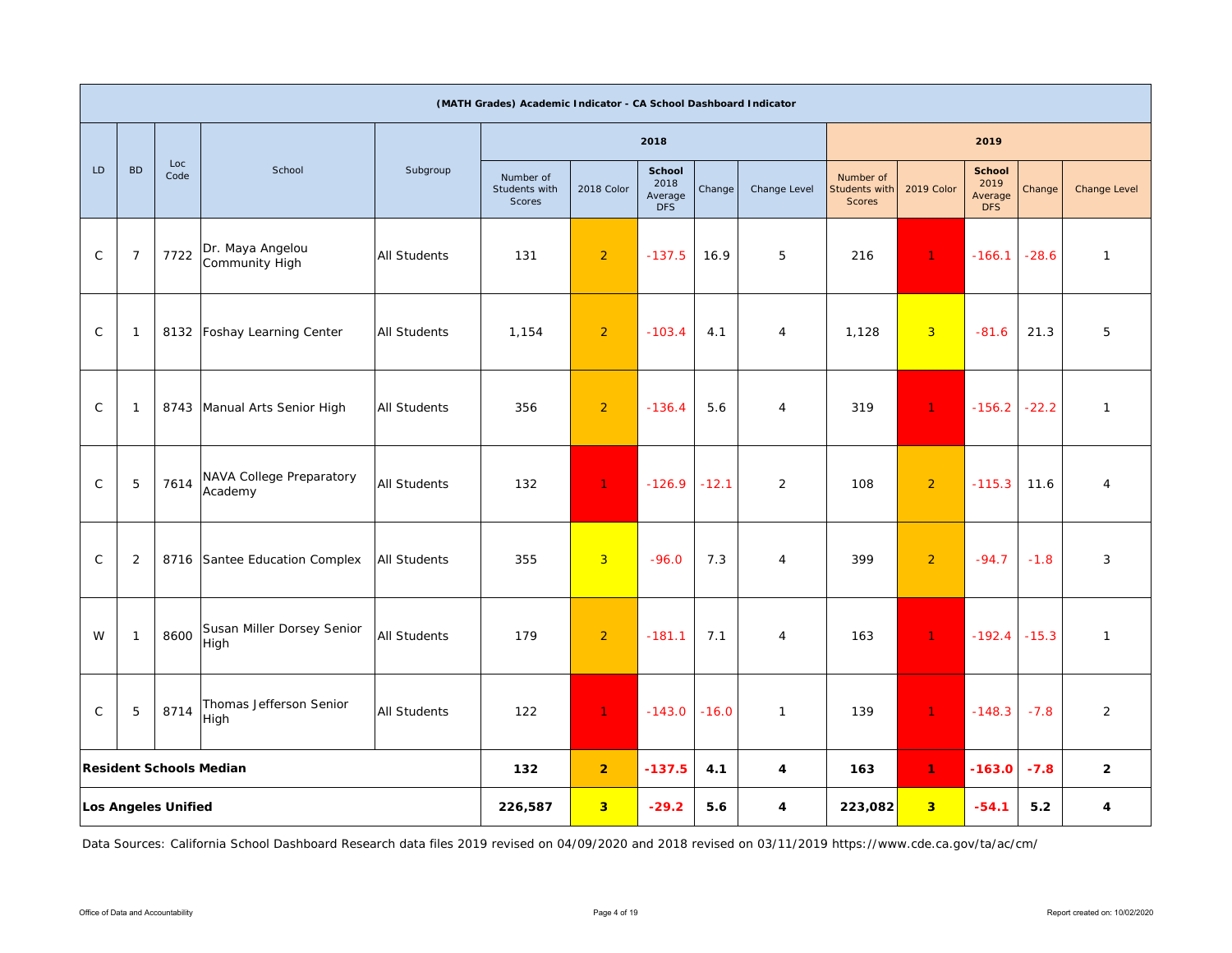# **Animo Jackie Robinson High English Learner Progress Indicator**

This Reports shows the percentage of current EL students making progress towards English language proficiency or maintaining the highest level. ELs take the ELPAC exam to measure progress towards English language proficiency. The ELPAC has 4 levels. The 4 ELPAC levels were divided into 6 ELPI levels to determine whether ELs made progress toward English language proficiency. English Learner Progress with the transition to a new assessment, the 2018 Dashboard is unable to report a performance level (color) for this measure. However, the percent of students performing at each level on the new assessment is reported. Status Level: 1 = Very Low, 2 = Low, 3 = Medium, 4 = High, 5 = Very High, 0 = No Data. **Source: Data collected by** *the California Department of Education (CDE) through the California Longitudinal Pupil Achievement Data System (CALPADS), California School Dashboard, and testing vendor. Aggregate data files are provided by the CDE – Data Reporting Office at http://www.cde.ca.gov/ds/sd/sd/filesenr.asp and California School Dashboard System of Support https://www.cde.ca.gov/ta/ac/cm/. Please note: There may be slight differences with some of the information in this report and with what is displayed in Dataquest and CA Dashboard due to changes in file modifications such as Date Modified, Date Posted, other data updates by the testing vendor and updates in CALPADS.* 

|              |                |                         |                                                                                      |                        |                                                 |                      | English Learner Progress Indicator - CA School Dashboard Indicator                     |                   |                                                 |                      |                                                                                        |                   |
|--------------|----------------|-------------------------|--------------------------------------------------------------------------------------|------------------------|-------------------------------------------------|----------------------|----------------------------------------------------------------------------------------|-------------------|-------------------------------------------------|----------------------|----------------------------------------------------------------------------------------|-------------------|
|              |                |                         |                                                                                      |                        |                                                 |                      | 2018 School                                                                            |                   |                                                 |                      | 2019 School                                                                            |                   |
| LD           | <b>BD</b>      | Loc<br>Code             | School                                                                               | Subgroup               | Number of<br>English Learner<br><b>Students</b> | 2018 Status<br>Level | Percentage of<br>English Learners<br>making progress<br>towards English<br>proficiency | Performance Level | Number of<br>English Learner<br><b>Students</b> | 2019 Status<br>Level | Percentage of<br>English Learners<br>making progress<br>towards English<br>proficiency | Performance Level |
| $\mathbf{C}$ | $\overline{2}$ | 8818                    | <b>Animo Jackie Robinson</b><br><b>High</b>                                          | <b>English Learner</b> | 67                                              |                      |                                                                                        |                   | 69                                              | 4                    | 55.1%                                                                                  | <b>High</b>       |
|              |                | <b>Resident Schools</b> |                                                                                      |                        |                                                 |                      |                                                                                        |                   |                                                 |                      |                                                                                        |                   |
| W            | $\mathbf{1}$   | 8713                    | Augustus F. Hawkins High A<br>Critical Design and Gaming                             | English Learner        | 163                                             |                      |                                                                                        |                   | 109                                             | 2                    | 40.4%                                                                                  | Low               |
| W            | -1             |                         | Augustus F. Hawkins High B<br>7665 Community Health<br>Advocates                     | English Learner        | 115                                             |                      |                                                                                        |                   | 96                                              | 2                    | 40.6%                                                                                  | Low               |
| W            | $\mathbf{1}$   |                         | Augustus F. Hawkins High C<br>7666 Responsible Indigenous<br>Social Entrepreneurship | English Learner        | 98                                              |                      |                                                                                        |                   | 96                                              | 2                    | 49.0%                                                                                  | Low               |
| W            | $\mathbf{1}$   |                         | Crenshaw Science,<br>8596 Technology, Engineering,<br>Math and Medicine Magnet       | English Learner        | 61                                              |                      |                                                                                        |                   | 88                                              | $\mathbf{1}$         | 20.5%                                                                                  | Very Low          |
| $\mathsf{C}$ | $\overline{7}$ | 7722                    | Dr. Maya Angelou<br>Community High                                                   | English Learner        | 285                                             |                      |                                                                                        |                   | 254                                             | 2                    | 40.6%                                                                                  | Low               |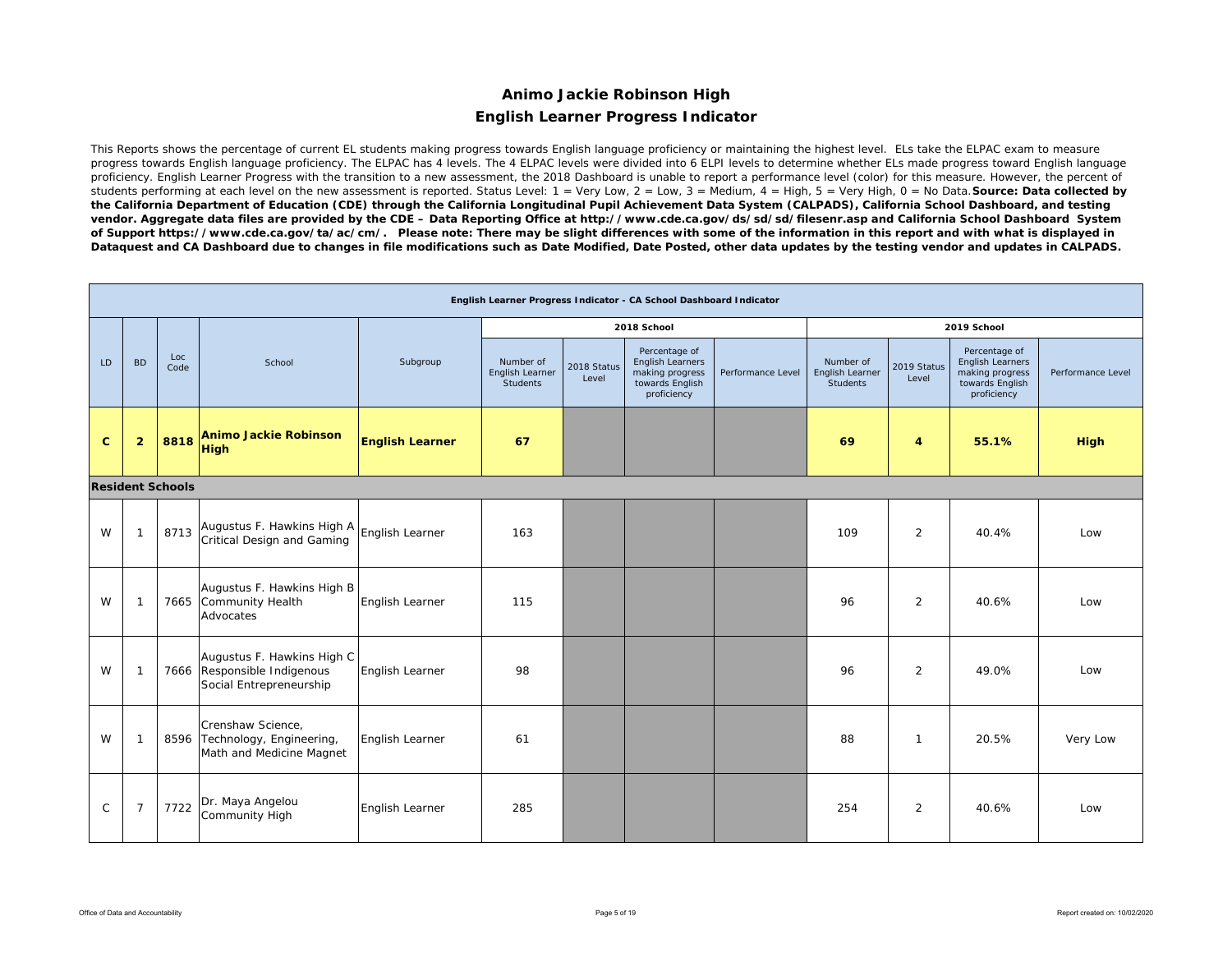|              |                |                            |                                     |                 |                                          |                      | English Learner Progress Indicator - CA School Dashboard Indicator                     |                   |                                          |                      |                                                                                        |                   |
|--------------|----------------|----------------------------|-------------------------------------|-----------------|------------------------------------------|----------------------|----------------------------------------------------------------------------------------|-------------------|------------------------------------------|----------------------|----------------------------------------------------------------------------------------|-------------------|
|              |                |                            |                                     |                 |                                          |                      | 2018 School                                                                            |                   |                                          |                      | 2019 School                                                                            |                   |
| LD           | <b>BD</b>      | Loc<br>Code                | School                              | Subgroup        | Number of<br>English Learner<br>Students | 2018 Status<br>Level | Percentage of<br>English Learners<br>making progress<br>towards English<br>proficiency | Performance Level | Number of<br>English Learner<br>Students | 2019 Status<br>Level | Percentage of<br>English Learners<br>making progress<br>towards English<br>proficiency | Performance Level |
| $\mathsf C$  | -1             |                            | 8132 Foshay Learning Center         | English Learner | 229                                      |                      |                                                                                        |                   | 234                                      | 3                    | 46.2%                                                                                  | Medium            |
| $\mathsf C$  | $\mathbf{1}$   | 8743                       | Manual Arts Senior High             | English Learner | 397                                      |                      |                                                                                        |                   | 353                                      | $\overline{2}$       | 36.3%                                                                                  | Low               |
| $\mathsf{C}$ | 5              | 7614                       | NAVA College Preparatory<br>Academy | English Learner | 133                                      |                      |                                                                                        |                   | 132                                      | $\mathbf{1}$         | 22.0%                                                                                  | Very Low          |
| $\mathsf{C}$ | $\overline{2}$ |                            | 8716 Santee Education Complex       | English Learner | 394                                      |                      |                                                                                        |                   | 336                                      | $\overline{2}$       | 36.0%                                                                                  | Low               |
| W            | $\mathbf{1}$   | 8600                       | Susan Miller Dorsey Senior<br>High  | English Learner | 172                                      |                      |                                                                                        |                   | 90                                       | $\mathbf{1}$         | 30.0%                                                                                  | Very Low          |
| $\mathsf{C}$ | 5              | 8714                       | Thomas Jefferson Senior<br>High     | English Learner | 148                                      |                      |                                                                                        |                   | 117                                      | $\mathbf{1}$         | 34.2%                                                                                  | Very Low          |
|              |                |                            | <b>Resident Schools Median</b>      |                 | 163                                      |                      |                                                                                        |                   | 117                                      | $\mathbf{2}$         | 36.3%                                                                                  | Low               |
|              |                | <b>Los Angeles Unified</b> |                                     |                 | 100,639                                  |                      |                                                                                        |                   | 68,139                                   | 3                    | 45.0%                                                                                  | Medium            |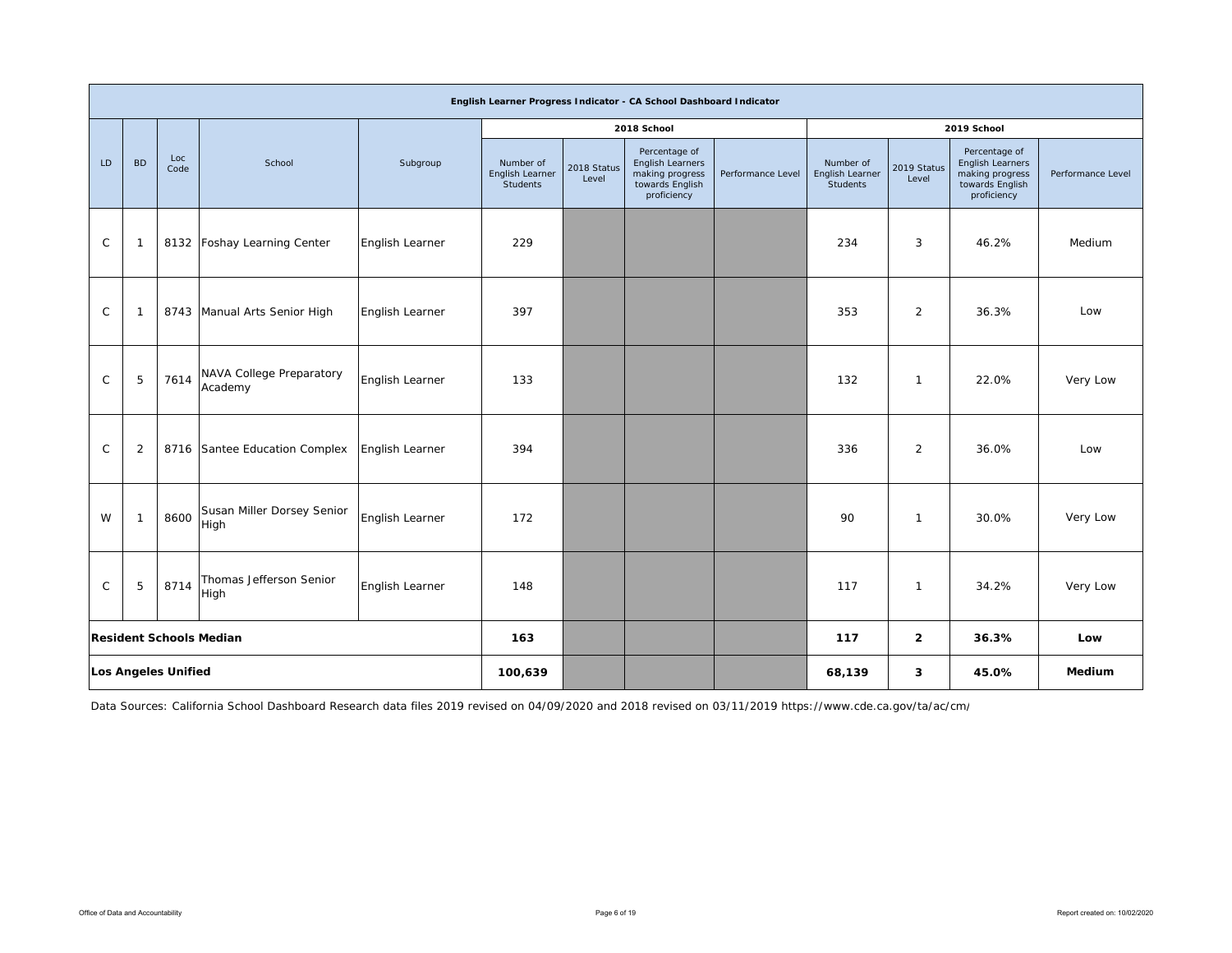### **Academic Performance - College / Career**

This report shows whether high school students are prepared for success after graduation based on measures like graduation rate, performance on state tests, and college credit courses. It displays the percentage of high school graduates who are placed in the "Prepared" level on the College/Career Indicator. Color:  $1 = \text{Red}$ ,  $2 = \text{Orange}$ ,  $3 = \text{Yellow}$ ,  $4 = \text{Green}$ ,  $5 = \text{Blue}$ ,  $0 = \text{No}$ Color. Change Level:  $1 =$  Declined Significantly,  $2 =$  Declined,  $3 =$  Maintained,  $4 =$  Increased,  $5 =$  Increased Significantly,  $0 =$  No Data. An "--" means that data is not currently available. *Source: Data collected by the California Department of Education (CDE) through the California Longitudinal Pupil Achievement Data System (CALPADS), California School Dashboard, and testing vendor. Aggregate data files are provided by the CDE – Data Reporting Office at http://www.cde.ca.gov/ds/sd/sd/filesenr.asp and California School Dashboard System of Support https://www.cde.ca.gov/ta/ac/cm/. Please note: There may be slight differences with some of the information in this report and*  with what is displayed in Dataquest and CA Dashboard due to changes in file modifications such as Date Modified, Date Posted, other data updates by the testing vendor *and updates in CALPADS.* 

|              |                |                         |                                                                                      |                     | College / Career Academic Indicator - CA School Dashboard Indicator |                |                                                             |          |                |                                             |                |                                                             |         |              |
|--------------|----------------|-------------------------|--------------------------------------------------------------------------------------|---------------------|---------------------------------------------------------------------|----------------|-------------------------------------------------------------|----------|----------------|---------------------------------------------|----------------|-------------------------------------------------------------|---------|--------------|
|              |                |                         |                                                                                      |                     |                                                                     |                | 2018                                                        |          |                |                                             |                | 2019                                                        |         |              |
| LD           | <b>BD</b>      | Loc<br>Code             | School                                                                               | Subgroup            | Number of<br>Students with<br>Scores                                | 2018 Color     | <b>School 2018</b><br>percentage of<br>prepared<br>students | Change   | Change Level   | Number of<br>Students with<br><b>Scores</b> | 2019 Color     | <b>School 2019</b><br>percentage of<br>prepared<br>students | Change  | Change Level |
| $\mathbf{C}$ | $\overline{2}$ | 8818                    | <b>Animo Jackie Robinson</b><br><b>High</b>                                          | <b>All Students</b> | 146                                                                 | 3 <sup>2</sup> | 51.4%                                                       | $-0.7%$  | $\overline{3}$ | 148                                         | $\overline{2}$ | 49.3%                                                       | $-2.0%$ | 3            |
|              |                | <b>Resident Schools</b> |                                                                                      |                     |                                                                     |                |                                                             |          |                |                                             |                |                                                             |         |              |
| W            |                | 8713                    | Augustus F. Hawkins High A<br>Critical Design and Gaming                             | <b>All Students</b> | 105                                                                 | $\overline{2}$ | 17.1%                                                       | $-4.8%$  | 2              | 131                                         | $\overline{3}$ | 28.2%                                                       | 11.1%   | 2            |
| W            | -1             |                         | Augustus F. Hawkins High B<br>7665 Community Health<br>Advocates                     | <b>All Students</b> | 130                                                                 | $\mathbf{1}$   | 26.9%                                                       | $-14.2%$ | $\mathbf{1}$   | 109                                         | $\overline{3}$ | 33.0%                                                       | 6.1%    | 2            |
| W            |                |                         | Augustus F. Hawkins High C<br>7666 Responsible Indigenous<br>Social Entrepreneurship | <b>All Students</b> | 105                                                                 | $\overline{4}$ | 37.1%                                                       | 2.7%     | $\overline{4}$ | 96                                          | $\overline{3}$ | 36.5%                                                       | $-0.7%$ | 3            |
| W            | -1             |                         | Crenshaw Science,<br>8596 Technology, Engineering,<br>Math and Medicine Magnet       | <b>All Students</b> | 213                                                                 | $\overline{2}$ | 11.3%                                                       | $-8.5%$  | $\overline{2}$ | 214                                         | $\overline{2}$ | 11.2%                                                       | $-0.1%$ | 2            |
| $\mathsf{C}$ | $\overline{7}$ | 7722                    | Dr. Maya Angelou<br>Community High                                                   | <b>All Students</b> | 224                                                                 | $\overline{2}$ | 19.6%                                                       | $-3.8%$  | 2              | 236                                         | $\overline{2}$ | 17.4%                                                       | $-2.3%$ | 2            |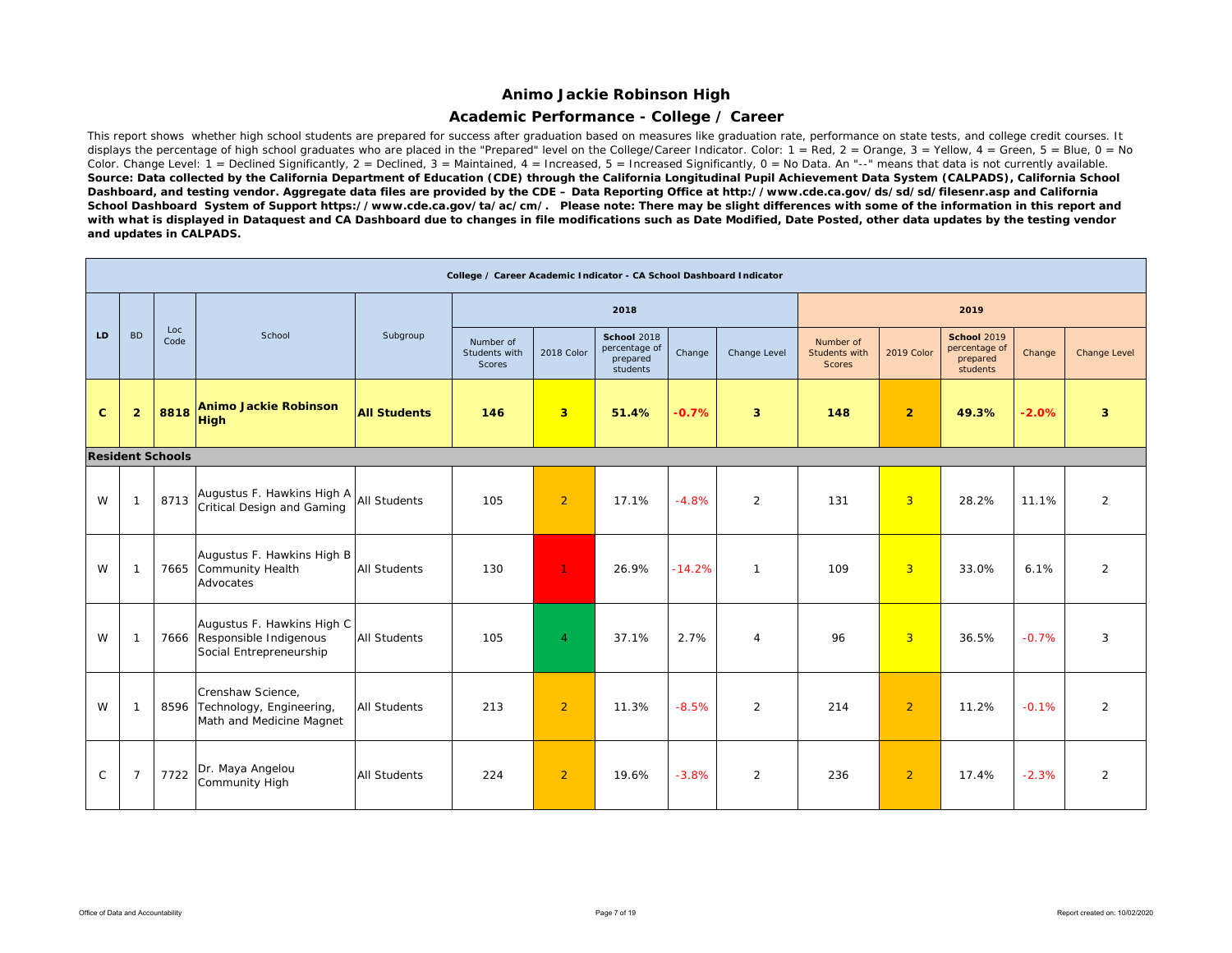|              |                |                            |                                     |                     | College / Career Academic Indicator - CA School Dashboard Indicator |                |                                                      |               |                |                                             |                         |                                                             |         |                |
|--------------|----------------|----------------------------|-------------------------------------|---------------------|---------------------------------------------------------------------|----------------|------------------------------------------------------|---------------|----------------|---------------------------------------------|-------------------------|-------------------------------------------------------------|---------|----------------|
|              |                |                            |                                     |                     |                                                                     |                | 2018                                                 |               |                |                                             |                         | 2019                                                        |         |                |
| LD           | <b>BD</b>      | Loc<br>Code                | School                              | Subgroup            | Number of<br>Students with<br>Scores                                | 2018 Color     | School 2018<br>percentage of<br>prepared<br>students | Change        | Change Level   | Number of<br>Students with<br><b>Scores</b> | 2019 Color              | <b>School 2019</b><br>percentage of<br>prepared<br>students | Change  | Change Level   |
| $\mathsf C$  | -1             |                            | 8132 Foshay Learning Center         | <b>All Students</b> | 155                                                                 | 4              | 63.2%                                                | $-1.3%$       | 3              | 164                                         | 3 <sup>1</sup>          | 55.5%                                                       | $-7.7%$ | $\overline{4}$ |
| $\mathsf C$  | -1             |                            | 8743 Manual Arts Senior High        | <b>All Students</b> | 373                                                                 | $\mathbf{1}$   | 26.8%                                                | $-13.8%$      | $\mathbf{1}$   | 427                                         | $\overline{3}$          | 33.0%                                                       | 5.8%    | $\overline{2}$ |
| $\mathsf{C}$ | 5              | 7614                       | NAVA College Preparatory<br>Academy | <b>All Students</b> | 220                                                                 | <b>NPC</b>     | 35.9%                                                | $\sim$ $\sim$ | $\mathbf 0$    | 171                                         | $\overline{4}$          | 38.0%                                                       | 2.1%    | 3              |
| $\mathsf{C}$ | $\overline{2}$ |                            | 8716 Santee Education Complex       | <b>All Students</b> | 339                                                                 | $\overline{3}$ | 34.8%                                                | 3.7%          | $\overline{4}$ | 456                                         | $\overline{4}$          | 39.0%                                                       | 4.2%    | 3              |
| W            | -1             | 8600                       | Susan Miller Dorsey Senior<br>High  | <b>All Students</b> | 268                                                                 | $\overline{2}$ | 24.6%                                                | 0.9%          | 3              | 257                                         | $\overline{2}$          | 20.6%                                                       | $-4.0%$ | $\overline{2}$ |
| $\mathsf C$  | 5              | 8714                       | Thomas Jefferson Senior<br>High     | <b>All Students</b> | 172                                                                 | $\overline{2}$ | 28.5%                                                | $-4.3%$       | $\overline{2}$ | 148                                         | $\overline{3}$          | 31.8%                                                       | 3.3%    | 2              |
|              |                |                            | <b>Resident Schools Median</b>      |                     | 213                                                                 | $\overline{2}$ | 26.9%                                                | $-4.1%$       | $\overline{2}$ | 171                                         | $\overline{\mathbf{3}}$ | 33.0%                                                       | 2.1%    | $\overline{2}$ |
|              |                | <b>Los Angeles Unified</b> |                                     |                     | 31,962                                                              | 3 <sup>1</sup> | 38.2%                                                | $-0.3%$       | 3              | 31,390                                      | 3 <sup>1</sup>          | 37.7%                                                       | $-0.7%$ | 4              |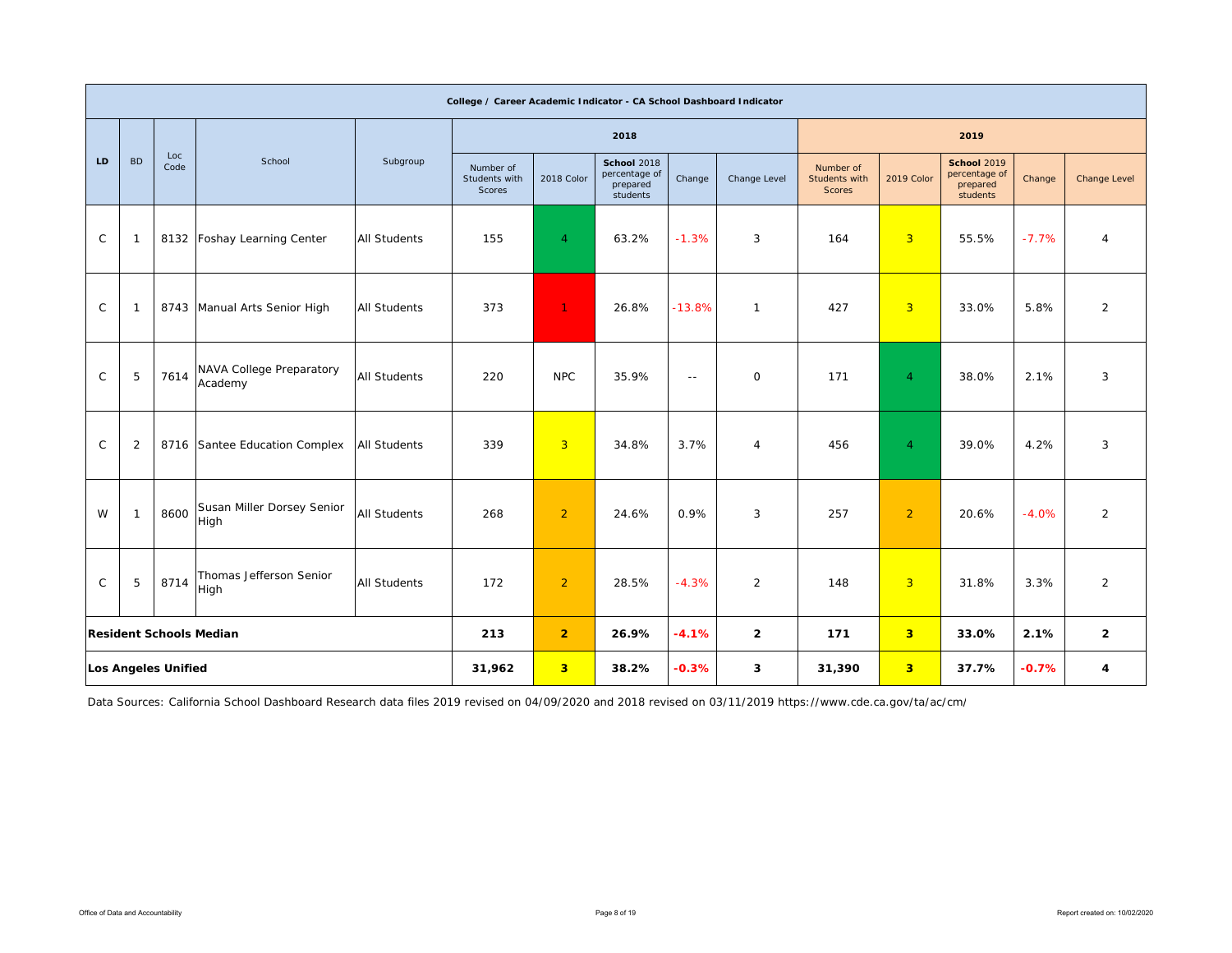### **Animo Jackie Robinson High Suspension Rate Indicator**

Suspension Rate: The percentage of students in kindergarten through grade 12 who have been suspended at least once in a given school year. Students who are suspended multiple times are only counted once. Color:  $1 = \text{Red}$ ,  $2 = \text{Orange}$ ,  $3 = \text{Yellow}$ ,  $4 = \text{Green}$ ,  $5 = \text{Blue}$ ,  $0 = \text{No Color}$ . Change Level:  $1 = \text{Decimal}$  Significantly,  $2 = \text{Decimal}$ ,  $3 = \text{National}$ ,  $4 = \text{Increasing}$ ,  $5 = \text{Blue}$ = Increased Significantly, 0 = No Data. An "--" means that data is not currently available. *Source: Data collected by the California Department of Education (CDE) through the California Longitudinal Pupil Achievement Data System (CALPADS), California School Dashboard, and testing vendor. Aggregate data files are provided by the CDE – Data Reporting Office at http://www.cde.ca.gov/ds/sd/sd/filesenr.asp and California School Dashboard System of Support https://www.cde.ca.gov/ta/ac/cm/. Please note: There may be slight differences with some of the information in this report and with what is displayed in Dataquest and CA Dashboard due to changes in file modifications such as Date Modified, Date Posted, other data updates by the testing vendor and updates in CALPADS.* 

|              |                         |             |                                                                                      |                     | Suspension Rate Indicator - CA School Dashboard Indicator |                         |                                               |         |                |                              |                |                                               |         |                         |
|--------------|-------------------------|-------------|--------------------------------------------------------------------------------------|---------------------|-----------------------------------------------------------|-------------------------|-----------------------------------------------|---------|----------------|------------------------------|----------------|-----------------------------------------------|---------|-------------------------|
|              |                         |             |                                                                                      |                     |                                                           |                         | 2018                                          |         |                |                              |                | 2019                                          |         |                         |
| LD.          | <b>BD</b>               | Loc<br>Code | School                                                                               | Subgroup            | Number of<br>Students                                     | 2018 Color              | <b>Students</b><br>suspended at<br>least once | Change  | Change Level   | Number of<br><b>Students</b> | 2019 Color     | <b>Students</b><br>suspended at<br>least once | Change  | Change Level            |
| $\mathbf{C}$ | $\overline{2}$          | 8818        | <b>Animo Jackie Robinson</b><br><b>High</b>                                          | <b>All Students</b> | 636                                                       | $\overline{\mathbf{3}}$ | 1.4%                                          | 0.5%    | $\overline{2}$ | 633                          | $\overline{2}$ | 2.2%                                          | 0.8%    | $\overline{\mathbf{3}}$ |
|              | <b>Resident Schools</b> |             |                                                                                      |                     |                                                           |                         |                                               |         |                |                              |                |                                               |         |                         |
| W            | $\mathbf{1}$            | 8713        | Augustus F. Hawkins High A<br>Critical Design and Gaming                             | <b>All Students</b> | 593                                                       | $\overline{4}$          | 1.0%                                          | 0.2%    | 3              | 563                          | 5 <sup>°</sup> | 0.5%                                          | $-0.5%$ | 5                       |
| W            | $\mathbf{1}$            |             | Augustus F. Hawkins High B<br>7665 Community Health<br>Advocates                     | <b>All Students</b> | 510                                                       | $\overline{3}$          | 0.8%                                          | 0.3%    | 2              | 484                          | 5 <sup>°</sup> | 0.2%                                          | $-0.6%$ | 5                       |
| W            | $\mathbf{1}$            |             | Augustus F. Hawkins High C<br>7666 Responsible Indigenous<br>Social Entrepreneurship | <b>All Students</b> | 439                                                       | $\overline{4}$          | 1.4%                                          | $-0.7%$ | 4              | 386                          | $\overline{2}$ | 2.6%                                          | 1.2%    | 3                       |
| W            | $\mathbf{1}$            |             | Crenshaw Science,<br>8596 Technology, Engineering,<br>Math and Medicine Magnet       | All Students        | 1,008                                                     | $\overline{4}$          | 1.9%                                          | $-1.8%$ | $\overline{4}$ | 921                          | $\overline{4}$ | 1.3%                                          | $-0.6%$ | $\overline{4}$          |
| $\mathsf{C}$ | $\overline{7}$          | 7722        | Dr. Maya Angelou<br>Community High                                                   | <b>All Students</b> | 1,191                                                     | 5 <sup>°</sup>          | 0.0%                                          | $-0.4%$ | $\overline{4}$ | 1,144                        | 5 <sup>°</sup> | 0.0%                                          | 0.0%    | 5                       |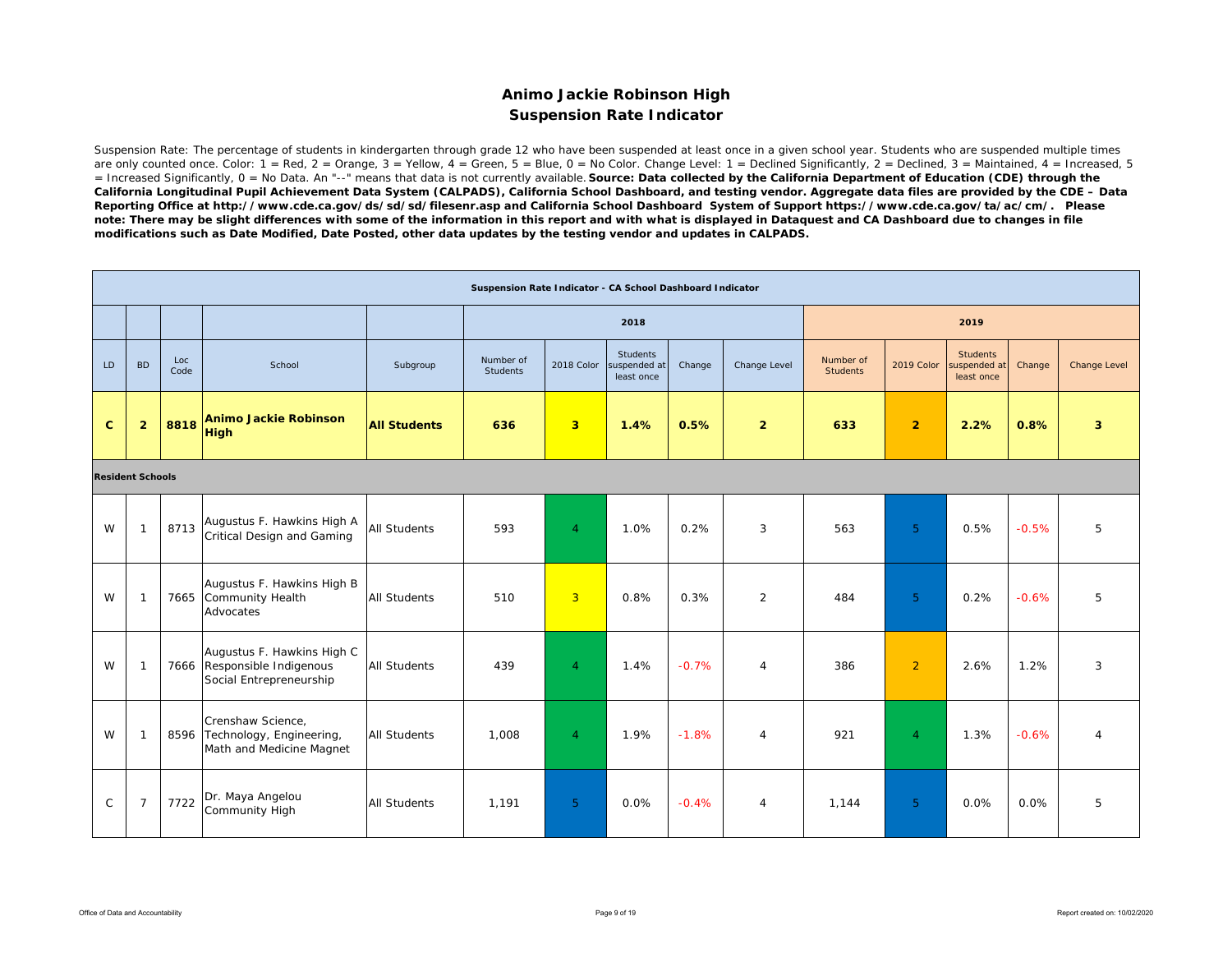|              |              |                            |                                     |                     | Suspension Rate Indicator - CA School Dashboard Indicator |                         |                                        |         |                |                              |                |                                               |         |                     |
|--------------|--------------|----------------------------|-------------------------------------|---------------------|-----------------------------------------------------------|-------------------------|----------------------------------------|---------|----------------|------------------------------|----------------|-----------------------------------------------|---------|---------------------|
|              |              |                            |                                     |                     |                                                           |                         | 2018                                   |         |                |                              |                | 2019                                          |         |                     |
| LD           | <b>BD</b>    | Loc<br>Code                | School                              | Subgroup            | Number of<br>Students                                     | 2018 Color              | Students<br>suspended at<br>least once | Change  | Change Level   | Number of<br><b>Students</b> | 2019 Color     | <b>Students</b><br>suspended at<br>least once | Change  | <b>Change Level</b> |
| $\mathsf{C}$ | $\mathbf{1}$ |                            | 8132 Foshay Learning Center         | <b>All Students</b> | 1,976                                                     | $\overline{4}$          | 1.6%                                   | $-1.1%$ | $\overline{4}$ | 1,935                        | 5 <sup>1</sup> | 0.8%                                          | $-0.8%$ | 5                   |
| $\mathsf{C}$ | $\mathbf{1}$ |                            | 8743 Manual Arts Senior High        | <b>All Students</b> | 1,569                                                     | 5 <sup>1</sup>          | 0.3%                                   | $-0.6%$ | $\overline{4}$ | 1,510                        | 5 <sup>1</sup> | 0.2%                                          | $-0.1%$ | 5                   |
| $\mathsf{C}$ | 5            | 7614                       | NAVA College Preparatory<br>Academy | <b>All Students</b> | 843                                                       | 5 <sup>1</sup>          | 0.5%                                   | $-1.4%$ | $\overline{4}$ | 796                          | 5 <sup>1</sup> | 0.3%                                          | $-0.2%$ | 5                   |
| $\mathsf{C}$ | 2            |                            | 8716 Santee Education Complex       | <b>All Students</b> | 2,051                                                     | 5 <sup>1</sup>          | 0.0%                                   | $-0.9%$ | $\overline{4}$ | 2,070                        | 5 <sup>1</sup> | 0.0%                                          | 0.0%    | 5                   |
| W            | $\mathbf{1}$ | 8600                       | Susan Miller Dorsey Senior<br>High  | <b>All Students</b> | 1,159                                                     | $\overline{2}$          | 2.5%                                   | 1.6%    | $\overline{2}$ | 1,092                        | $\overline{4}$ | 2.2%                                          | $-0.3%$ | 3                   |
| $\mathsf{C}$ | 5            | 8714                       | Thomas Jefferson Senior<br>High     | <b>All Students</b> | 748                                                       | 5 <sup>5</sup>          | 0.5%                                   | $-1.5%$ | $\overline{4}$ | 734                          | $\overline{3}$ | 0.8%                                          | 0.3%    | $\overline{4}$      |
|              |              |                            | <b>Resident Schools Median</b>      |                     | 1,008                                                     | $\overline{\mathbf{4}}$ | 0.8%                                   | $-0.7%$ | 4              | 921                          | 5.             | 0.5%                                          | $-0.2%$ | 5                   |
|              |              | <b>Los Angeles Unified</b> |                                     |                     | 488,944                                                   | 5 <sup>1</sup>          | 0.5%                                   | $-0.1%$ | 3              | 475,140                      | 5.             | 0.4%                                          | $-0.1%$ | 3                   |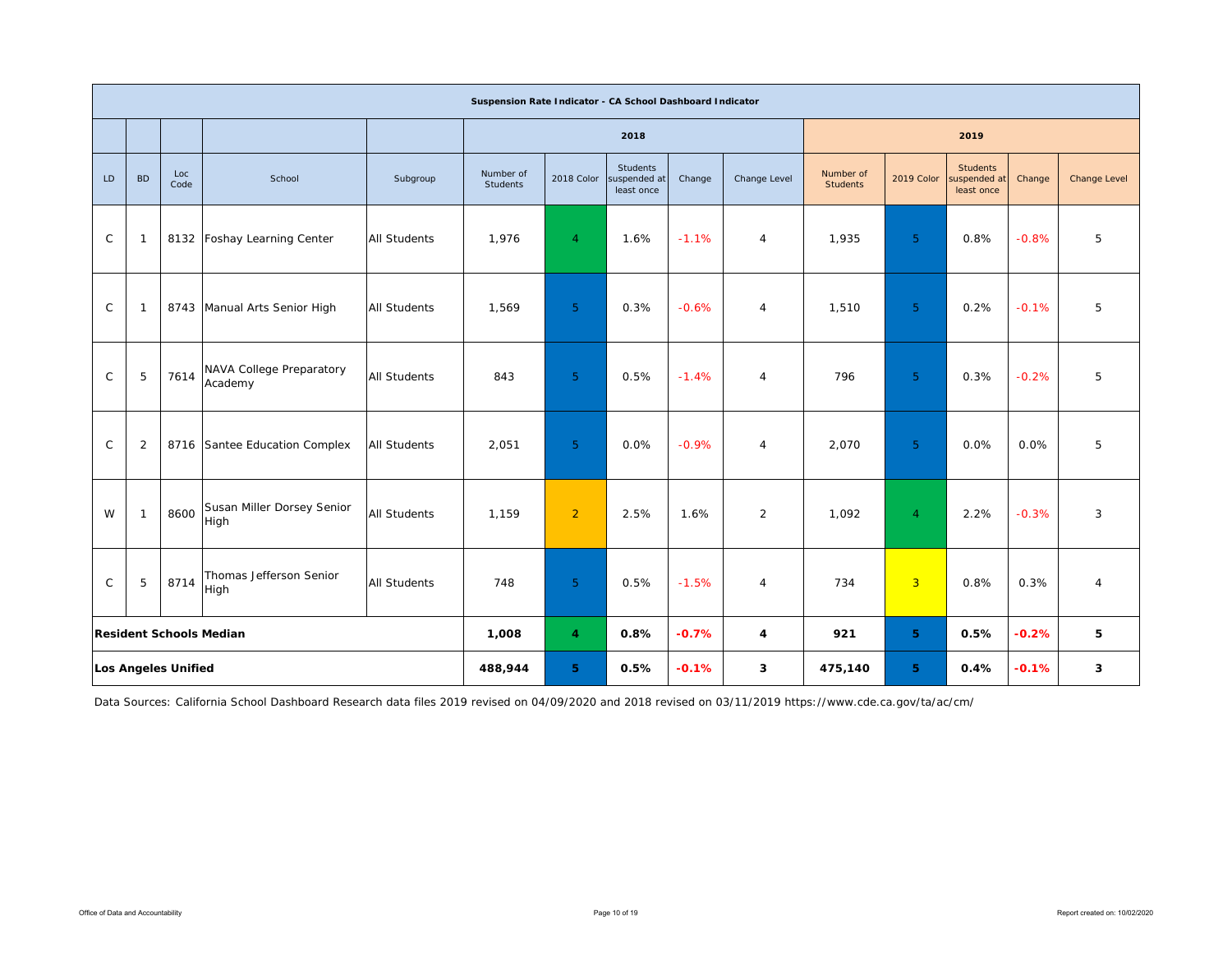### **Graduation Rate Indicator**

Graduation Rate: Students completing high school, which includes students who receive a standard high school diploma or complete their graduation requirements at an alternative school. Color: 1 = Red, 2 = Orange, 3 = Yellow,  $\overline{4}$  = Green, 5 = Blue, 0 = No Color. Change Level: 1 = Declined Significantly, 2 = Declined, 3 = Maintained, 4 = Increased, 5 = Increased Significantly, 0 = No Data. An "--" means that data is not currently available. **Source: Data collected by the California Department of Education (CDE) through the California** *Longitudinal Pupil Achievement Data System (CALPADS), California School Dashboard, and testing vendor. Aggregate data files are provided by the CDE – Data Reporting Office at http://www.cde.ca.gov/ds/sd/sd/filesenr.asp and California School Dashboard System of Support https://www.cde.ca.gov/ta/ac/cm/. Please note: There may be slight differences with some of the information in this report and with what is displayed in Dataquest and CA Dashboard due to changes in file modifications such as Date Modified, Date Posted, other data updates by the testing vendor and updates in CALPADS.* 

|              |                |                         |                                                                                      |                     |                                      |                         | Graduation Rate Indicator - CA School Dashboard Indicator |               |                |                                             |                |                                        |         |                |
|--------------|----------------|-------------------------|--------------------------------------------------------------------------------------|---------------------|--------------------------------------|-------------------------|-----------------------------------------------------------|---------------|----------------|---------------------------------------------|----------------|----------------------------------------|---------|----------------|
|              |                |                         |                                                                                      |                     |                                      |                         | 2018                                                      |               |                |                                             |                | 2019                                   |         |                |
| LD           | <b>BD</b>      | Loc Code                | School                                                                               | Subgroup            | Number of<br>Students with<br>Scores | 2018 Color              | Percentage of<br>graduated<br>students                    | Change        | Change Level   | Number of<br>Students with<br><b>Scores</b> | 2019 Color     | Percentage of<br>graduated<br>students | Change  | Change Level   |
| $\mathbf{C}$ | $\overline{2}$ | 8818                    | <b>Animo Jackie Robinson</b><br><b>High</b>                                          | <b>All Students</b> | 146                                  | $\overline{\mathbf{3}}$ | 90.4%                                                     | $-2.5%$       | $\overline{2}$ | 149                                         | 5 <sup>1</sup> | 95.3%                                  | 4.9%    | 4              |
|              |                | <b>Resident Schools</b> |                                                                                      |                     |                                      |                         |                                                           |               |                |                                             |                |                                        |         |                |
| W            |                | 8713                    | Augustus F. Hawkins High A<br>Critical Design and Gaming                             | <b>All Students</b> | 105                                  | $\overline{2}$          | 73.3%                                                     | $-6.2%$       | $\overline{2}$ | 133                                         | $\overline{3}$ | 77.4%                                  | 3.9%    | $\overline{4}$ |
| W            |                | 7665                    | Augustus F. Hawkins High B<br>Community Health<br>Advocates                          | <b>All Students</b> | 130                                  | $\overline{2}$          | 75.4%                                                     | $-5.2%$       | 2              | 111                                         | $\overline{2}$ | 73.0%                                  | $-2.8%$ | $\overline{2}$ |
| W            |                |                         | Augustus F. Hawkins High C<br>7666 Responsible Indigenous<br>Social Entrepreneurship | <b>All Students</b> | 105                                  | $\overline{2}$          | 77.1%                                                     | $-2.1%$       | $\overline{2}$ | 97                                          | $\overline{2}$ | 70.1%                                  | $-7.9%$ | $\overline{2}$ |
| W            | -1             | 8596                    | Crenshaw Science,<br>Technology, Engineering,<br>Math and Medicine Magnet            | <b>All Students</b> | 213                                  | $\overline{2}$          | 77.0%                                                     | $-3.3%$       | $\overline{2}$ | 217                                         | $\overline{2}$ | 75.6%                                  | $-1.7%$ | $\overline{2}$ |
| $\mathsf{C}$ | $\overline{7}$ | 7722                    | Dr. Maya Angelou<br>Community High                                                   | <b>All Students</b> | 224                                  | $\overline{3}$          | 67.4%                                                     | 6.3%          | 5              | 238                                         | $\mathbf{1}$   | 62.6%                                  | $-5.1%$ | $\mathbf{1}$   |
| $\mathsf{C}$ | -1             | 8132                    | Foshay Learning Center                                                               | <b>All Students</b> | 155                                  | 5 <sup>1</sup>          | 98.7%                                                     | 0.3%          | 3              | 164                                         | 5 <sup>5</sup> | 100.0%                                 | 1.3%    | $\overline{4}$ |
| $\mathsf{C}$ | -1             | 8743                    | Manual Arts Senior High                                                              | <b>All Students</b> | 373                                  | $\mathbf{1}$            | 74.0%                                                     | $-6.0%$       | $\mathbf{1}$   | 429                                         | $\overline{4}$ | 80.7%                                  | 6.3%    | 5              |
| $\mathsf C$  | 5              | 7614                    | NAVA College Preparatory<br>Academy                                                  | <b>All Students</b> | 220                                  | $\mathsf{O}$            | 89.5%                                                     | $\sim$ $\sim$ | $\mathbf 0$    | 173                                         | $\overline{2}$ | 85.6%                                  | $-4.0%$ | $\overline{2}$ |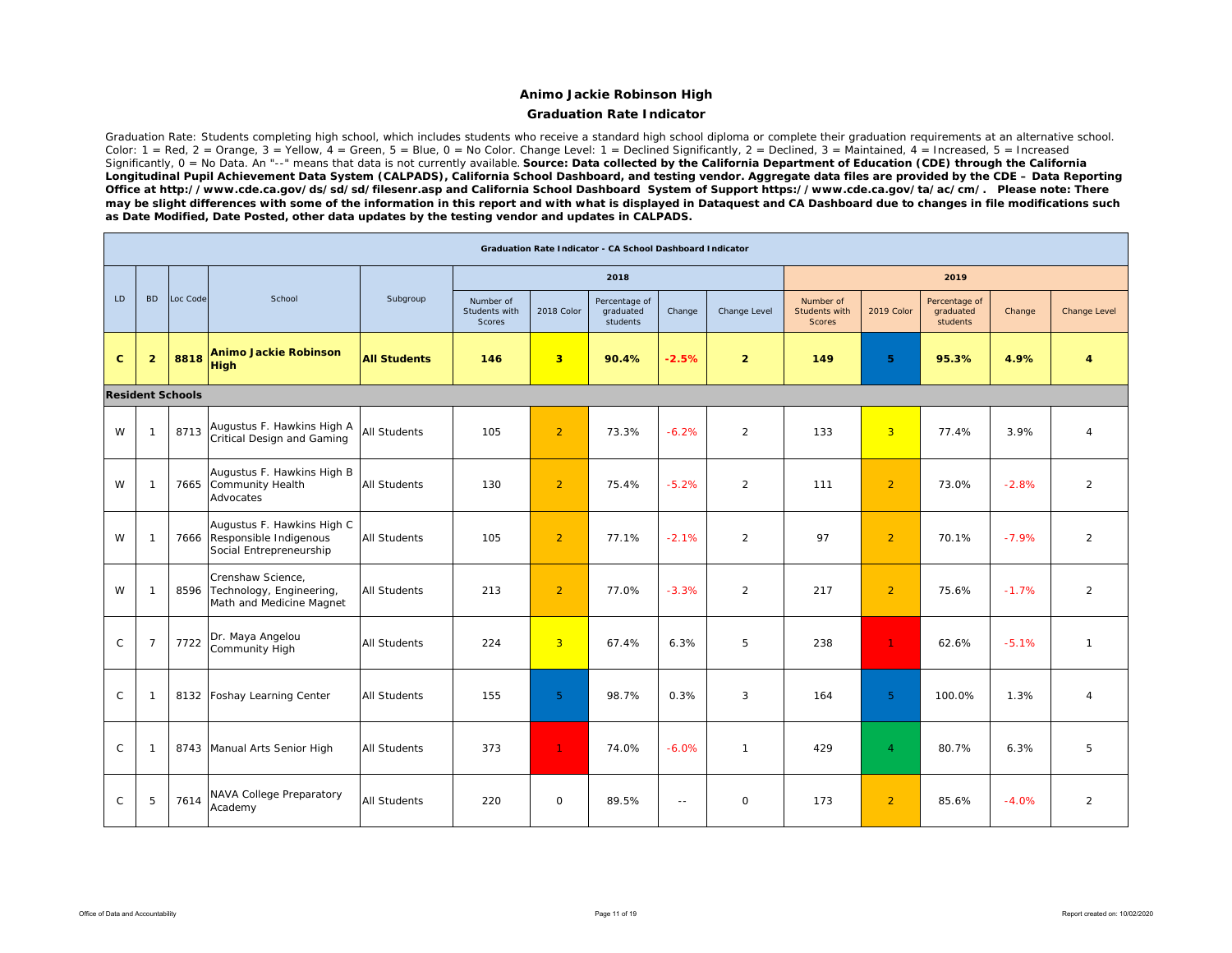|               |                |                                |                                    |                     |                                      |                | <b>Graduation Rate Indicator - CA School Dashboard Indicator</b> |         |                |                                             |                         |                                        |         |              |
|---------------|----------------|--------------------------------|------------------------------------|---------------------|--------------------------------------|----------------|------------------------------------------------------------------|---------|----------------|---------------------------------------------|-------------------------|----------------------------------------|---------|--------------|
|               |                |                                |                                    |                     |                                      |                | 2018                                                             |         |                |                                             |                         | 2019                                   |         |              |
| LD            | <b>BD</b>      | Loc Code                       | School                             | Subgroup            | Number of<br>Students with<br>Scores | 2018 Color     | Percentage of<br>graduated<br>students                           | Change  | Change Level   | Number of<br>Students with<br><b>Scores</b> | 2019 Color              | Percentage of<br>graduated<br>students | Change  | Change Level |
| $\mathsf{C}$  | $\overline{2}$ |                                | 8716 Santee Education Complex      | <b>All Students</b> | 339                                  | $\overline{2}$ | 77.0%                                                            | $-3.5%$ | 2              | 460                                         | $\overline{3}$          | 78.7%                                  | 1.1%    | 4            |
| W             |                | 8600                           | Susan Miller Dorsey Senior<br>High | All Students        | 268                                  | $\overline{3}$ | 73.9%                                                            | 7.0%    | 5              | 262                                         | 2                       | 73.3%                                  | $-0.8%$ | 3            |
| $\mathcal{C}$ | 5              | 8714                           | Thomas Jefferson Senior<br>High    | <b>All Students</b> | 172                                  | $\overline{3}$ | 73.3%                                                            | 3.1%    | $\overline{4}$ | 149                                         | $\overline{2}$          | 73.2%                                  | $-0.6%$ | 3            |
|               |                | <b>Resident Schools Median</b> |                                    |                     | 213                                  | $\overline{2}$ | 75.4%                                                            | $-2.7%$ | $\overline{2}$ | 173                                         | $\overline{2}$          | 75.6%                                  | $-0.8%$ | 3            |
|               |                | <b>Los Angeles Unified</b>     |                                    |                     | 31,962                               | 4              | 82.7%                                                            | 1.7%    | 4              | 31,649                                      | $\overline{\mathbf{3}}$ | 82.1%                                  | $-0.5%$ | 3            |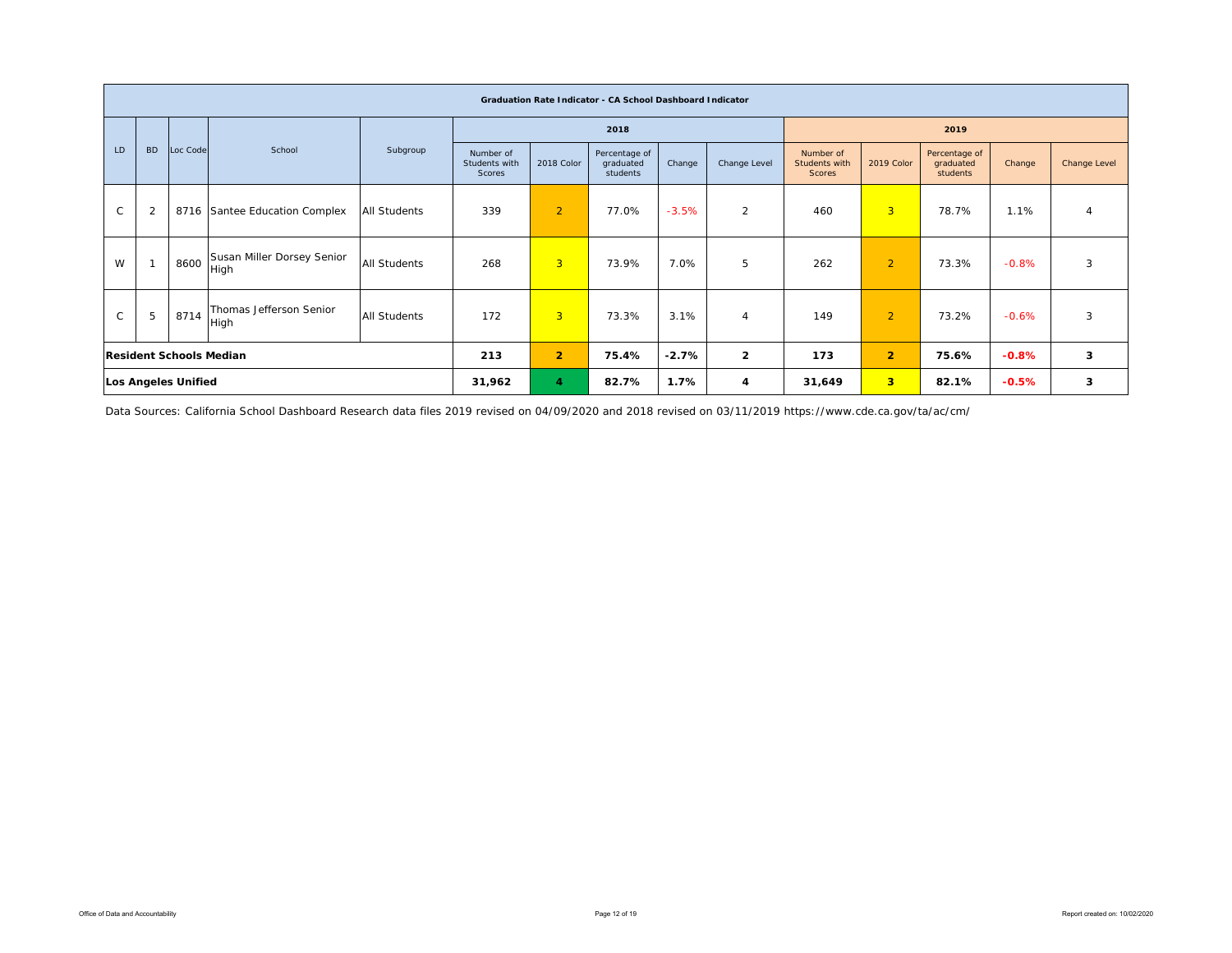#### **2019-20 Enrollment Report**

This report displays CALPADS K-12 enrollment number and percentages of select subgroups. Annual enrollment consists of the number of students primarily enrolled on Census Day (the first Wednesday in October). This informat accurate by authorized district or school personnel. In order to certify data in CALPADS, authorized district or charter school personnel are required to review the accuracy of all data associated with the applicable CALPA exective at http://www.cde.ca.gov/ds/sd/sd/filesenr.asp and California School Dashboard System of Support https://www.cde.ca.gov/ta/ac/cm/. Please note: There may be slight differences with some of the information in this *report and with what is displayed in Dataquest and CA Dashboard due to changes in file modifications such as Date Modified, Date Posted, other data updates by the testing vendor and updates in CALPADS.* 

| LD.          | <b>BD</b>               | Loc<br>Code | School                                                                          | <b>Enrollment</b> | F/R Meal | <b>GATE</b> | American<br>Indian or<br>Alaska<br><b>Native</b> | Asian | Black or<br>African<br>American | English<br>Learner | Filipino | Foster<br>Youth | Homeless | Latino | Migrant<br>Education | <b>Native</b><br>Hawaiian<br>or Pacific<br>Islander | <b>Not</b><br>Reported | Socio-<br>economic<br>ally<br>Disadvant<br>aged | <b>Students</b><br>with<br><b>Disabilities</b> | Two or<br>More<br>Races | White |
|--------------|-------------------------|-------------|---------------------------------------------------------------------------------|-------------------|----------|-------------|--------------------------------------------------|-------|---------------------------------|--------------------|----------|-----------------|----------|--------|----------------------|-----------------------------------------------------|------------------------|-------------------------------------------------|------------------------------------------------|-------------------------|-------|
| $\mathbf{C}$ | $\overline{2}$          | 8818        | Animo Jackie Robinson High                                                      | 620               | 93.4%    | 0.0%        | 0.0%                                             | 0.0%  | 4.7%                            | 12.1%              | 0.0%     | 0.5%            | 5.5%     | 93.5%  | 0.0%                 | 0.0%                                                | 0.0%                   | 95.6%                                           | 12.7%                                          | 0.3%                    | 1.5%  |
|              | <b>Resident Schools</b> |             |                                                                                 |                   |          |             |                                                  |       |                                 |                    |          |                 |          |        |                      |                                                     |                        |                                                 |                                                |                         |       |
| W            |                         | 8713        | Augustus F. Hawkins High A Critical<br>Design and Gaming                        | 477               | 78.8%    | 9.2%        | 0.2%                                             | 0.2%  | 14.9%                           | 24.7%              | 0.2%     | 1.0%            | 1.5%     | 80.5%  | 0.0%                 | 0.6%                                                | 0.4%                   | 83.9%                                           | 14.3%                                          | 1.3%                    | 1.7%  |
| W            |                         | 7665        | Augustus F. Hawkins High B Community<br><b>Health Advocates</b>                 | 401               | 79.3%    | 8.2%        | 0.0%                                             | 0.0%  | 9.7%                            | 32.7%              | 0.0%     | 1.7%            | 0.7%     | 88.0%  | 0.0%                 | 0.0%                                                | 0.7%                   | 84.0%                                           | 10.0%                                          | 0.2%                    | 1.2%  |
| W            | -1                      | 7666        | Augustus F. Hawkins High C<br>Responsible Indigenous Social<br>Entrepreneurship | 306               | 69.3%    | 6.2%        | 0.3%                                             | 0.3%  | 16.7%                           | 39.5%              | 0.0%     | 0.0%            | 2.6%     | 80.4%  | 0.0%                 | 0.0%                                                | 0.7%                   | 74.2%                                           | 8.2%                                           | 0.3%                    | 1.3%  |
| W            |                         | 8596        | Crenshaw Science, Technology,<br>Engineering, Math and Medicine Magnet          | 678               | 93.4%    | 5.6%        | 0.1%                                             | 0.0%  | 64.5%                           | 18.3%              | 0.0%     | 2.1%            | 3.8%     | 33.8%  | 0.0%                 | 0.0%                                                | 0.0%                   | 93.7%                                           | 20.6%                                          | 0.9%                    | 0.7%  |
| C            | $\overline{7}$          | 7722        | Dr. Maya Angelou Community High                                                 | 1.094             | 96.9%    | 7.0%        | 0.0%                                             | 0.0%  | 7.4%                            | 34.5%              | 0.0%     | 0.5%            | 0.4%     | 91.3%  | 0.1%                 | 0.0%                                                | 0.1%                   | 97.8%                                           | 13.8%                                          | 0.2%                    | 1.0%  |
| C            |                         | 8132        | Foshay Learning Center                                                          | 1,863             | 87.0%    | 18.4%       | 0.1%                                             | 0.2%  | 14.2%                           | 14.4%              | 0.1%     | 0.2%            | 0.6%     | 84.6%  | 0.1%                 | 0.1%                                                | 0.0%                   | 89.1%                                           | 6.5%                                           | 0.3%                    | 0.3%  |
| $\mathsf{C}$ |                         | 8743        | Manual Arts Senior High                                                         | 1,298             | 82.4%    | 8.2%        | 0.5%                                             | 0.3%  | 14.4%                           | 35.1%              | 0.2%     | 0.5%            | 1.7%     | 82.8%  | 0.1%                 | 0.1%                                                | 0.3%                   | 86.9%                                           | 14.7%                                          | 0.5%                    | 0.9%  |
| C            | 5                       | 7614        | NAVA College Preparatory Academy                                                | 702               | 98.4%    | 16.0%       | 0.1%                                             | 0.1%  | 2.6%                            | 23.4%              | 0.0%     | 0.4%            | 2.1%     | 96.3%  | 0.6%                 | 0.0%                                                | 0.1%                   | 98.9%                                           | 9.3%                                           | 0.0%                    | 0.7%  |
| C            | $\overline{2}$          | 8716        | Santee Education Complex                                                        | 1,788             | 98.0%    | 12.5%       | 0.0%                                             | 0.1%  | 5.2%                            | 21.1%              | 0.0%     | 0.2%            | 0.8%     | 93.0%  | 0.2%                 | 0.1%                                                | 0.1%                   | 98.3%                                           | 13.1%                                          | 0.1%                    | 1.5%  |
| W            | -1                      | 8600        | Susan Miller Dorsey Senior High                                                 | 805               | 76.3%    | 8.0%        | 0.1%                                             | 0.1%  | 50.7%                           | 18.0%              | 0.0%     | 2.5%            | 1.5%     | 47.0%  | 0.0%                 | 0.0%                                                | 0.0%                   | 79.6%                                           | 17.8%                                          | 0.6%                    | 1.5%  |
| C            | 5                       | 8714        | Thomas Jefferson Senior High                                                    | 709               | 98.0%    | 10.6%       | 0.0%                                             | 0.0%  | 9.0%                            | 32.9%              | 0.1%     | 0.8%            | 16.4%    | 88.9%  | 0.3%                 | 0.0%                                                | 0.3%                   | 98.3%                                           | 14.0%                                          | 0.1%                    | 1.6%  |
|              | <b>Resident Schools</b> |             |                                                                                 | 709               | 87.0%    | 8.2%        | 0.1%                                             | 0.1%  | 14.2%                           | 24.7%              | 0.0%     | 0.5%            | 1.5%     | 84.6%  | 0.1%                 | 0.0%                                                | 0.1%                   | 89.1%                                           | 13.8%                                          | 0.3%                    | 1.2%  |
|              | Los Angeles Unified     |             |                                                                                 | 596,937           | 80.3%    | 10.7%       | 0.2%                                             | 3.6%  | 7.7%                            | 20.0%              | 1.9%     | 0.7%            | 1.3%     | 74.1%  | 0.1%                 | 0.2%                                                | 0.4%                   | 81.5%                                           | 11.4%                                          | 1.6%                    | 10.3% |

Data Source: Data Quest, Student and School Downloadable Data Files https://www.cde.ca.gov/ds/sd/sd/filesenr.asp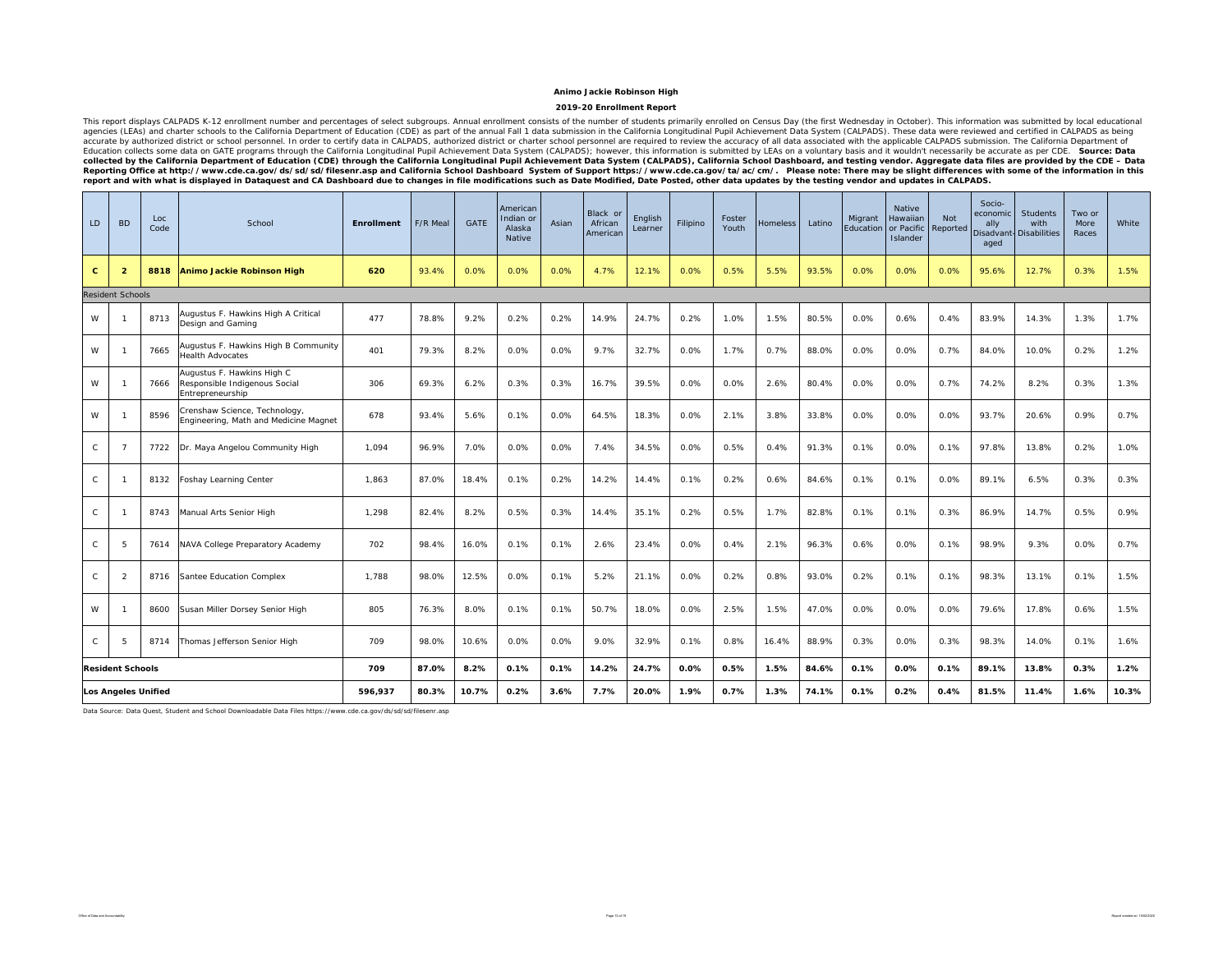# **RECLASSIFICATION RATESAnimo Jackie Robinson High**

This reports shows a two year comparison of the number of English Learners (ELs) on Census Day, the number of students reclassified since the prior Census Day, and the reclassification rate for each specified year. The reclassification rate, displayed in percentage, is calculated by dividing the number reclassified by the number of prior year ELs. *Source: Data collected by the California Department of Education (CDE) through the California Longitudinal Pupil Achievement Data System (CALPADS), California School Dashboard, and testing vendor. Aggregate data files are provided by the CDE – Data Reporting Office at http://www.cde.ca.gov/ds/sd/sd/filesenr.asp and California School Dashboard System of Support https://www.cde.ca.gov/ta/ac/cm/. Please note: There may be slight differences with some of the information in this report and with what is displayed in Dataquest and CA Dashboard due to changes in file modifications such as Date Modified, Date Posted, other data updates by the testing vendor and updates in CALPADS.* 

| LD          | <b>BD</b>      | Loc.<br>Code            | <b>School</b>                                                                | $17 - 18$<br>EL# | $18-19$<br>Reclass $#$ | 18-19<br><b>Reclass Rate</b> | $18 - 19$<br>EL# | $19 - 20$<br>Reclass # | $19 - 20$<br><b>Reclass Rate</b> |
|-------------|----------------|-------------------------|------------------------------------------------------------------------------|------------------|------------------------|------------------------------|------------------|------------------------|----------------------------------|
| $\mathbf C$ | $\overline{2}$ |                         | 8818 Animo Jackie Robinson High                                              | 92               | 24                     | 26.1                         | 73               | 7                      | 9.6                              |
|             |                | <b>Resident Schools</b> |                                                                              |                  |                        |                              |                  |                        |                                  |
| W           | $\mathbf{1}$   | 8713                    | Augustus F. Hawkins High A Critical Design<br>and Gaming                     | 185              | 29                     | 15.7                         | 138              | 20                     | 14.5                             |
| W           | $\mathbf{1}$   | 7665                    | Augustus F. Hawkins High B Community<br><b>Health Advocates</b>              | 161              | 18                     | 11.2                         | 126              | 9                      | 7.1                              |
| W           | $\mathbf{1}$   | 7666                    | Augustus F. Hawkins High C Responsible<br>Indigenous Social Entrepreneurship | 115              | 12 <sup>2</sup>        | 10.4                         | 120              | 5                      | 4.2                              |
| W           | $\mathbf{1}$   | 8596                    | Crenshaw Science, Technology, Engineering,<br>Math and Medicine Magnet       | 107              | $\overline{7}$         | 6.5                          | 117              | 4                      | 3.4                              |
| С           | $\overline{7}$ |                         | 7722 Dr. Maya Angelou Community High                                         | 342              | 29                     | 8.5                          | 314              | 36                     | 11.5                             |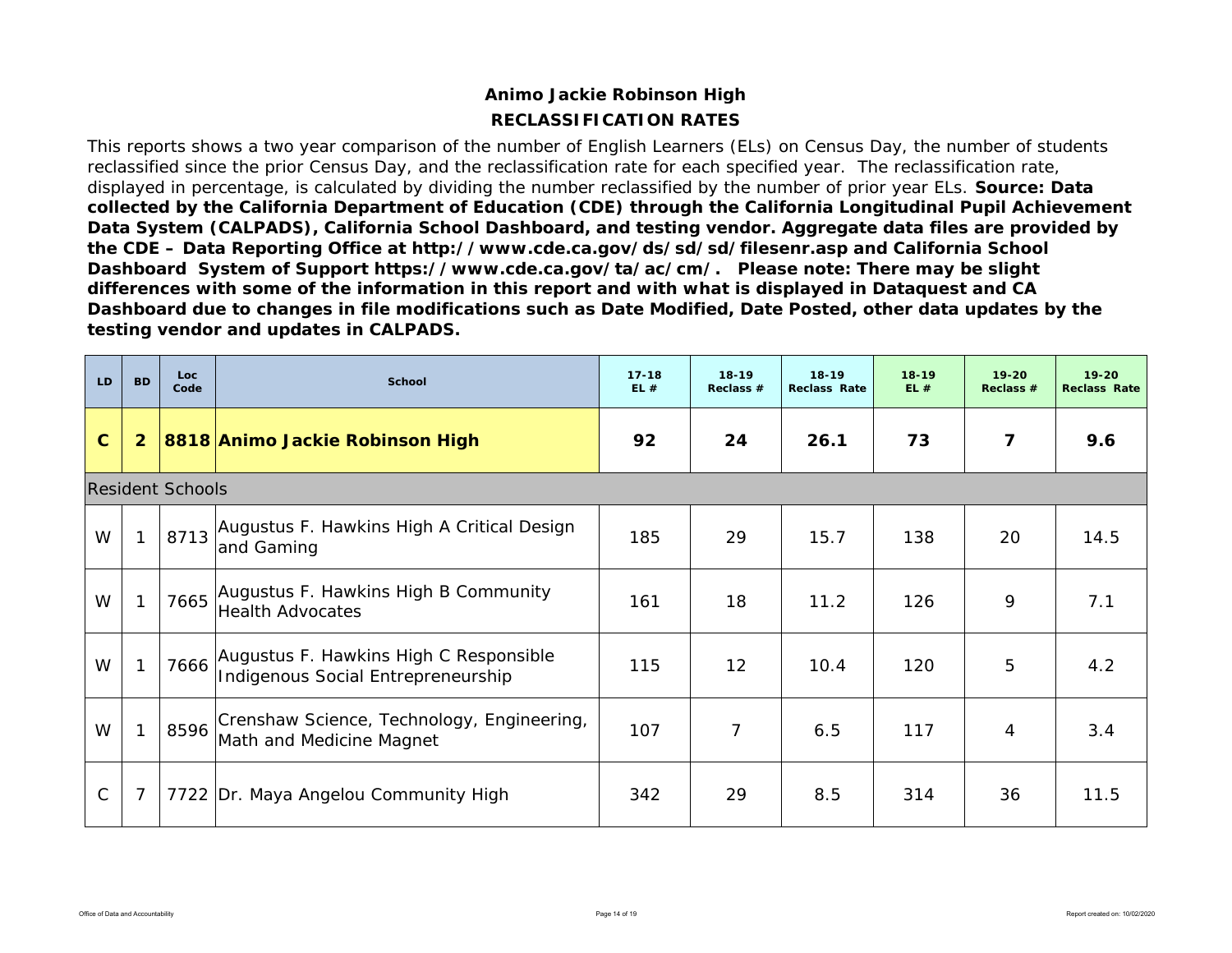| LD                             | <b>BD</b>    | Loc<br>Code | <b>School</b>                         | $17 - 18$<br>EL# | $18 - 19$<br>Reclass # | $18 - 19$<br><b>Reclass Rate</b> | $18 - 19$<br>EL# | $19 - 20$<br>Reclass # | $19 - 20$<br><b>Reclass Rate</b> |
|--------------------------------|--------------|-------------|---------------------------------------|------------------|------------------------|----------------------------------|------------------|------------------------|----------------------------------|
| $\mathsf{C}$                   | $\mathbf{1}$ |             | 8132 Foshay Learning Center           | 263              | 42                     | 16                               | 267              | 32                     | 12.0                             |
| $\mathsf{C}$                   | $\mathbf{1}$ |             | 8743 Manual Arts Senior High          | 440              | 36                     | 8.2                              | 416              | 32                     | 7.7                              |
| $\mathsf{C}$                   | 5            |             | 7614 NAVA College Preparatory Academy | 143              | 18                     | 12.6                             | 149              | 8                      | 5.4                              |
| $\mathsf{C}$                   | 2            |             | 8716 Santee Education Complex         | 467              | 59                     | 12.6                             | 443              | 69                     | 15.6                             |
| W                              | $\mathbf{1}$ |             | 8600 Susan Miller Dorsey Senior High  | 190              | 28                     | 14.7                             | 134              | 14                     | 10.4                             |
| $\mathsf C$                    | 5            |             | 8714 Thomas Jefferson Senior High     | 195              | 20                     | 10.3                             | 160              | 13                     | 8.1                              |
| <b>Resident Schools Median</b> |              |             | 190                                   | 28               | 11.2                   | 149                              | 14               | 8.1                    |                                  |
| <b>Los Angeles Unified</b>     |              |             | 143,196                               | 32,647           | 22.8                   | 123,579                          | 19,510           | 15.8                   |                                  |

Data Source: Data Quest, Student and School Downloadable Data Files https://www.cde.ca.gov/ds/sd/sd/filesreclass.asp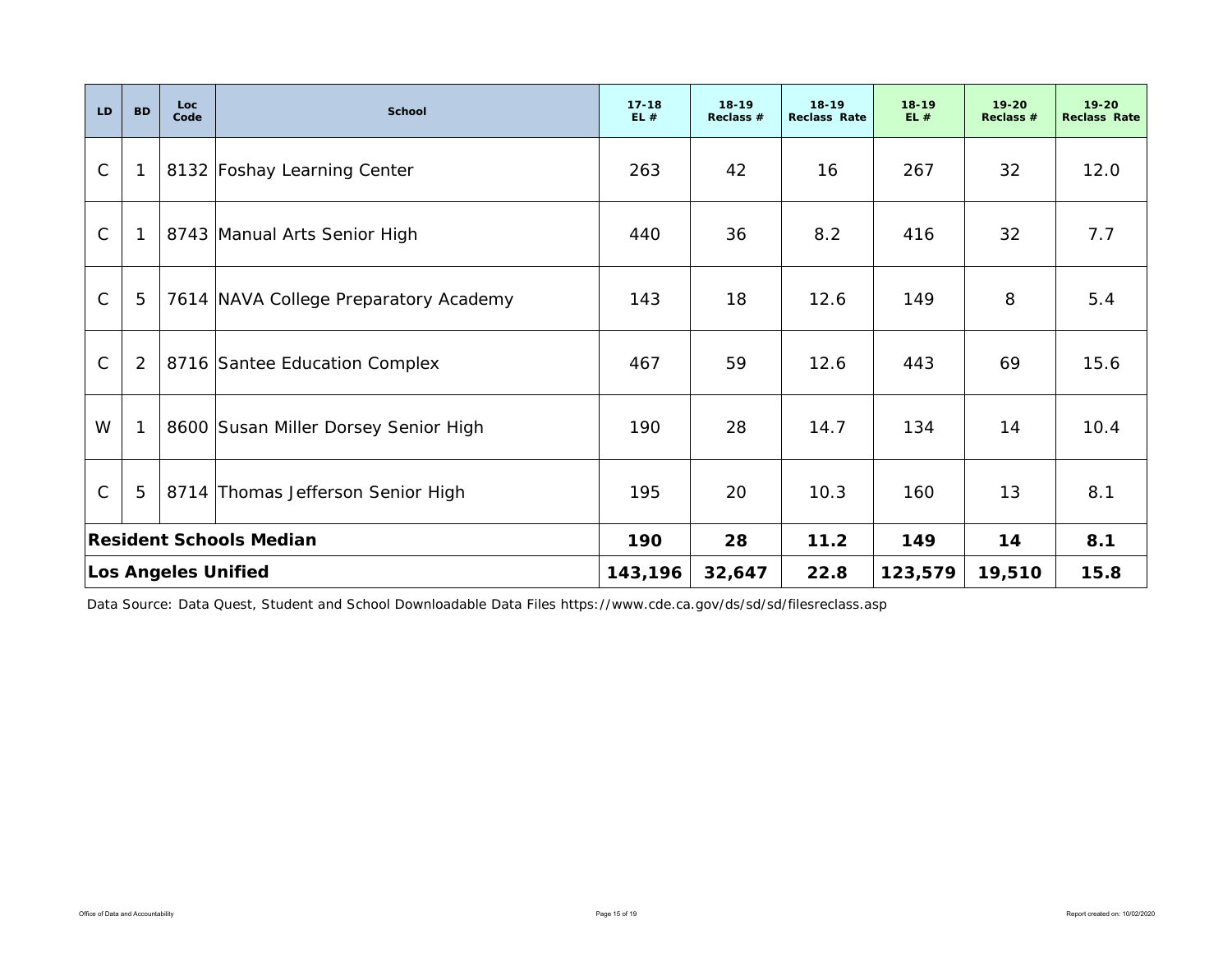### **2019-20 "At-Risk" and Long-Term English Learners (LTEL)**

Note: The "EL Total" column in this report displays the summed total of the disaggregated English Learner (EL) data in the four columns under the "English Learners" heading. The "Total (Ever-EL)" column displays the summed total of the data in the "RFEP" column plus the data in the four columns under the "English Learners" heading OR the data in the "EL Total" column, but not both. The percent values displayed in this report are calculated as a percent of the "Total (Ever-EL)" which fully and more accurately considers what happens to all EL students over time, including those who are Reclassified Fluent English Proficient (RFEP). *Source: Data collected by the California Department of Education (CDE) through the California Longitudinal Pupil Achievement Data System (CALPADS), California School Dashboard, and testing vendor. Aggregate data files are provided by the CDE – Data Reporting Office at http://www.cde.ca.gov/ds/sd/sd/filesenr.asp and California School Dashboard System of Support https://www.cde.ca.gov/ta/ac/cm/. Please note: There may be slight differences with some of the information in this report and with what is*  displayed in Dataquest and CA Dashboard due to changes in file modifications such as Date Modified, Date Posted, other data updates by the testing vendor and updates in CALPADS.

|              |                            |                         |                                                                              |                            |                             |                                |                                 | <b>English Learners</b>                    |                                      |                                                |                                                                  |                 |                   |             |                        |                    |
|--------------|----------------------------|-------------------------|------------------------------------------------------------------------------|----------------------------|-----------------------------|--------------------------------|---------------------------------|--------------------------------------------|--------------------------------------|------------------------------------------------|------------------------------------------------------------------|-----------------|-------------------|-------------|------------------------|--------------------|
|              | LD BD                      | Loc<br>Code             | School                                                                       | EL.<br>0-3 Years<br>Number | EL.<br>0-3 Years<br>Percent | At-Risk<br>4-5 Years<br>Number | At-Risk<br>4-5 Years<br>Percent | <b>LTEL</b><br>$6+$ Years<br><b>Number</b> | <b>LTEL</b><br>$6+$ Years<br>Percent | $EL$ 4+<br>Years<br>Not At-<br>Risk or<br>LTEL | $EL$ 4+<br>Years<br>Not At-<br>Risk or<br><b>LTEL</b><br>Percent | <b>EL Total</b> | <b>EL</b> Percent | <b>RFEP</b> | <b>RFEP</b><br>Percent | Total<br>(Ever-EL) |
| C.           | $\overline{2}$             |                         | 8818 Animo Jackie Robinson High                                              | 9                          | 1.8%                        | $\mathbf{0}$                   | 0.0%                            | 44                                         | 8.7%                                 | 22                                             | 4.4%                                                             | 75              | 14.9%             | 430         | 85.1%                  | 505                |
|              |                            | <b>Resident Schools</b> |                                                                              |                            |                             |                                |                                 |                                            |                                      |                                                |                                                                  |                 |                   |             |                        |                    |
| W            | $\overline{1}$             | 8713                    | Augustus F. Hawkins High A Critical Design<br>and Gaming                     | 63                         | 18.9%                       | 18                             | 5.4%                            | 22                                         | 6.6%                                 | 15                                             | 4.5%                                                             | 118             | 35.4%             | 215         | 64.6%                  | 333                |
| W            | $\overline{1}$             | 7665                    | Augustus F. Hawkins High B Community<br><b>Health Advocates</b>              | 88                         | 28.6%                       | 16                             | 5.2%                            | 18                                         | 5.8%                                 | 9                                              | 2.9%                                                             | 131             | 42.5%             | 177         | 57.5%                  | 308                |
| W            | -1                         | 7666                    | Augustus F. Hawkins High C Responsible<br>Indigenous Social Entrepreneurship | 75                         | 36.1%                       | 15                             | 7.2%                            | 23                                         | 11.1%                                | 8                                              | 3.8%                                                             | 121             | 58.2%             | 87          | 41.8%                  | 208                |
| W            | $\mathbf{1}$               | 8596                    | Crenshaw Science, Technology,<br>Engineering, Math and Medicine Magnet       | 68                         | 37.2%                       | 13                             | 7.1%                            | 41                                         | 22.4%                                | $\overline{2}$                                 | 1.1%                                                             | 124             | 67.8%             | 59          | 32.2%                  | 183                |
| $\mathsf{C}$ | $\overline{7}$             |                         | 7722 Dr. Maya Angelou Community High                                         | 169                        | 18.5%                       | 30                             | 3.3%                            | 138                                        | 15.1%                                | 40                                             | 4.4%                                                             | 377             | 41.2%             | 538         | 58.8%                  | 915                |
| C            | $\mathbf{1}$               |                         | 8132 Foshay Learning Center                                                  | 70                         | 6.7%                        | 14                             | 1.3%                            | 126                                        | 12.1%                                | 59                                             | 5.7%                                                             | 269             | 25.8%             | 775         | 74.2%                  | 1,044              |
| C            | $\overline{1}$             |                         | 8743 Manual Arts Senior High                                                 | 250                        | 27.9%                       | 36                             | 4.0%                            | 130                                        | 14.5%                                | 40                                             | 4.5%                                                             | 456             | 50.8%             | 441         | 49.2%                  | 897                |
| C            | -5                         |                         | 7614 NAVA College Preparatory Academy                                        | 83                         | 14.3%                       | 17                             | 2.9%                            | 49                                         | 8.4%                                 | 15                                             | 2.6%                                                             | 164             | 28.2%             | 417         | 71.8%                  | 581                |
| C            | 2                          |                         | 8716 Santee Education Complex                                                | 154                        | 10.6%                       | 32                             | 2.2%                            | 139                                        | 9.5%                                 | 53                                             | 3.6%                                                             | 378             | 25.9%             | 1,079       | 74.1%                  | 1,457              |
| W            |                            |                         | 8600 Susan Miller Dorsey Senior High                                         | 88                         | 28.1%                       | 10                             | 3.2%                            | 39                                         | 12.5%                                | 8                                              | 2.6%                                                             | 145             | 46.3%             | 168         | 53.7%                  | 313                |
| C            | -5                         |                         | 8714 Thomas Jefferson Senior High                                            | 125                        | 22.8%                       | 8                              | 1.5%                            | 79                                         | 14.4%                                | 21                                             | 3.8%                                                             | 233             | 42.4%             | 316         | 57.6%                  | 549                |
|              |                            |                         | <b>Resident Schools Median</b>                                               | 88                         | 22.8%                       | 16                             | 3.3%                            | 49                                         | 12.1%                                | 15                                             | 3.8%                                                             | 164             | 42.4%             | 316         | 57.6%                  | 549                |
|              | <b>Los Angeles Unified</b> |                         |                                                                              |                            | 24.3%                       | 15,980                         | 5.5%                            | 18,011                                     | 6.2%                                 | 15,631                                         | 5.4%                                                             | 119,626         | 41.5%             | 168,945     | 58.5%                  | 288,571            |

Data Source: Data Quest, Student and School Downloadable Data Files https://www.cde.ca.gov/ds/sd/sd/filesltel.asp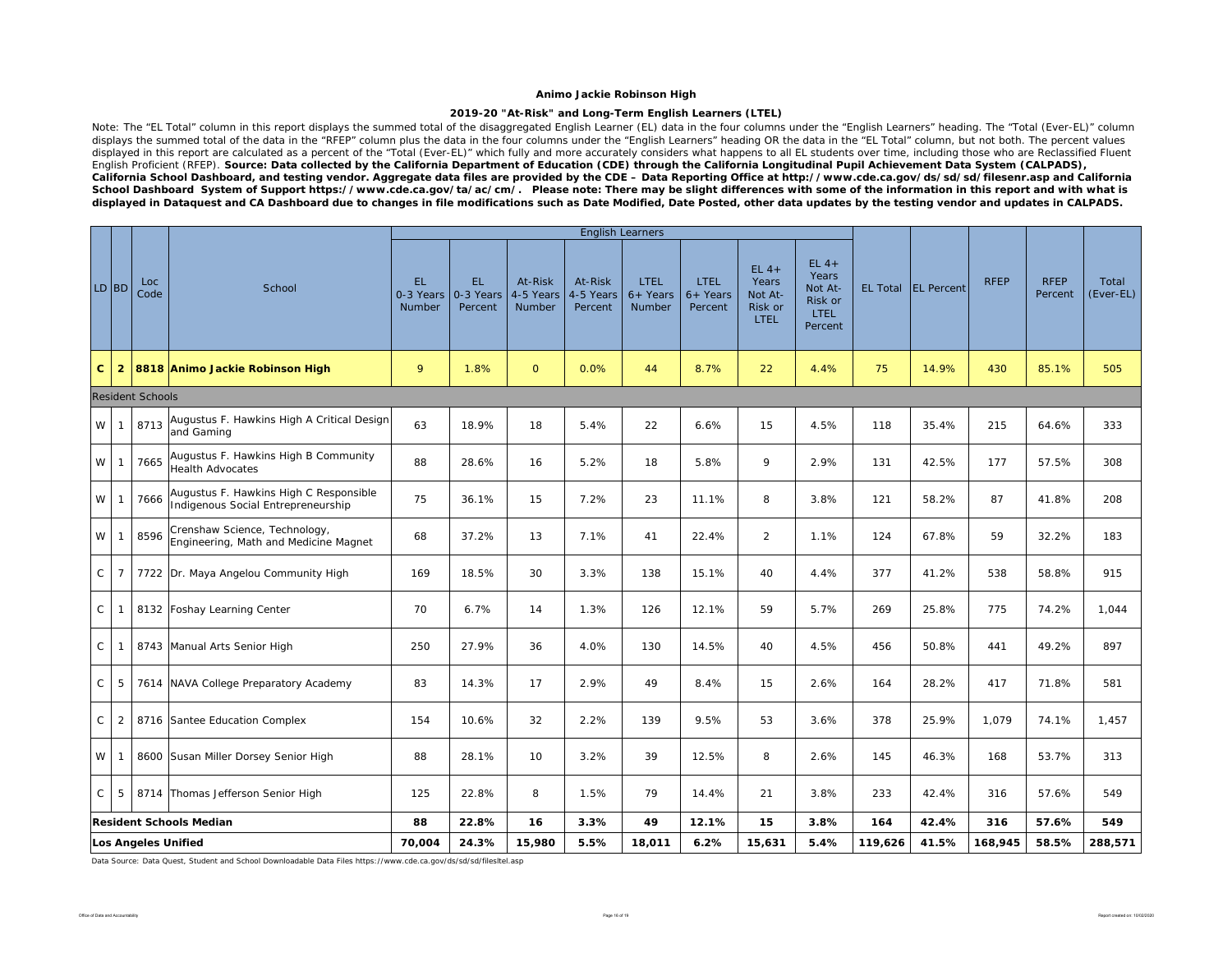#### **Students with Disabilities Report**

This report displays the K-12 enrollment and the number of K-12 students with disabilities total, by incidence category, and by eligibility as reported on the Census Day (First Wednesday in October) CALPADS Fall 1 Certifie 8.1) submitted by LEAs (Local Education Agencies). LEAs are required to "certify" specified data during submission windows. The CDE uses certified data for state and federal reporting and to develop accountability metrics. Enrollment by Subgroup counts posted in DataQuest by the CDE due to the accuracy of all data associated with the applicable CALIPADS certification is a two-step process. With Level-2 certification reserved for the district

| LD           | <b>BD</b>               | Loc<br>Code                    | School                                                                       | <b>OCT 2019</b><br>Enroll # | Sp Ed<br>Enroll # | Sp Ed<br>Enroll % | % High<br>Incidence | % Low<br>Incidence | # AUT          | #DB          | # DEAF  | # ED         | $#$ EMD      | # HOH          | #1D            | $#$ OHI <sup>*</sup> | $#$ OI         | # $SLD*$ | # SLI*         | $#$ TBI        | # VI           |
|--------------|-------------------------|--------------------------------|------------------------------------------------------------------------------|-----------------------------|-------------------|-------------------|---------------------|--------------------|----------------|--------------|---------|--------------|--------------|----------------|----------------|----------------------|----------------|----------|----------------|----------------|----------------|
| c            | $\overline{2}$          | 8818                           | Animo Jackie Robinson High                                                   | 620                         | 79                | 12.7%             | 91.1%               | 8.9%               | $\overline{2}$ | $\Omega$     | $\circ$ | $\mathbf{1}$ | $\circ$      | $\overline{1}$ | $\overline{3}$ | 9                    | $\circ$        | 62       |                | $\overline{0}$ | $\circ$        |
|              | <b>Resident Schools</b> |                                |                                                                              |                             |                   |                   |                     |                    |                |              |         |              |              |                |                |                      |                |          |                |                |                |
| W            |                         | 8713                           | Augustus F. Hawkins High A Critical<br>Design and Gaming                     | 477                         | 68                | 14.3%             | 89.7%               | 10.3%              | $\Delta$       | $\circ$      | $\circ$ | $\circ$      | $\circ$      | $\circ$        | $\circ$        | 13                   | $\mathbf{1}$   | 47       |                | $\circ$        | $\overline{2}$ |
| W            |                         | 7665                           | Augustus F. Hawkins High B Community<br><b>Health Advocates</b>              | 401                         | 40                | 10.0%             | 67.5%               | 32.5%              | 9              | $\circ$      | $\circ$ | 2            | $\circ$      | $\circ$        | $\overline{2}$ | 5                    | $\Omega$       | 21       |                | $\circ$        | $\circ$        |
| W            |                         | 7666                           | Augustus F. Hawkins High C Responsible<br>Indigenous Social Entrepreneurship | 306                         | 25                | 8.2%              | 96.0%               | 4.0%               | -1             | $\circ$      | $\circ$ | $\circ$      | $\circ$      | $\circ$        | $\circ$        | 10                   | $\circ$        | 14       | $\circ$        | 0              | $\circ$        |
| W            |                         | 8596                           | Crenshaw Science, Technology,<br>Engineering, Math and Medicine Magnet       | 678                         | 140               | 20.6%             | 65.0%               | 35.0%              | 20             | $\Omega$     | $\circ$ | 2            | $\circ$      | $\Omega$       | 26             | 30                   | $\mathbf{1}$   | 60       |                | 0              | $\Omega$       |
| $\mathsf{C}$ |                         | 7722                           | Dr. Maya Angelou Community High                                              | 1,094                       | 151               | 13.8%             | 73.5%               | 26.5%              | 12             | $\Omega$     | 0       | $\circ$      | $\circ$      | $\overline{2}$ | 24             | 19                   | $\overline{2}$ | 92       | $\Omega$       | 0              | $\circ$        |
| $\mathsf{C}$ |                         | 8132                           | Foshay Learning Center                                                       | 1,863                       | 121               | 6.5%              | 77.7%               | 22.3%              | $\mathsf Q$    | $\circ$      | 0       | $\mathbf{1}$ | $\circ$      | $\overline{4}$ | 12             | 11                   | $\circ$        | 76       | $\overline{ }$ | 0              | $\mathbf{1}$   |
| C            |                         | 8743                           | Manual Arts Senior High                                                      | 1,298                       | 191               | 14.7%             | 64.9%               | 35.1%              | 34             | $\Omega$     | $\circ$ | 6            | $\circ$      | $\overline{2}$ | 23             | 22                   | $\overline{2}$ | 102      | $\Omega$       | 0              | $\circ$        |
| C            | -5                      | 7614                           | NAVA College Preparatory Academy                                             | 702                         | 63                | 9.0%              | 93.7%               | 6.3%               | $\overline{2}$ | $\circ$      | $\circ$ | $\circ$      | $\circ$      | $\circ$        | $\circ$        | 8                    | $\overline{2}$ | 51       | $\circ$        | 0              | $\circ$        |
| $\mathsf{C}$ | $\overline{2}$          | 8716                           | Santee Education Complex                                                     | 1.788                       | 235               | 13.1%             | 63.0%               | 37.0%              | 49             | $\Omega$     | $\circ$ | $\Delta$     | $\circ$      | 3              | 25             | 24                   | 6              | 123      |                | 0              | $\circ$        |
| W            |                         | 8600                           | Susan Miller Dorsey Senior High                                              | 805                         | 143               | 17.8%             | 63.6%               | 36.4%              | 24             | $\Omega$     | $\circ$ | 8            | $\circ$      | $\overline{2}$ | 17             | 31                   | $\circ$        | 60       | $\Omega$       | $\circ$        | $\mathbf{1}$   |
| $\mathsf{C}$ | 5                       | 8714                           | Thomas Jefferson Senior High                                                 | 709                         | 99                | 14.0%             | 81.8%               | 18.2%              | 6              | $\Omega$     | 0       | $\circ$      | $\circ$      | $\circ$        | $\overline{7}$ | 11                   | $\Delta$       | 70       | $\Omega$       | 0              | $\mathbf{1}$   |
|              |                         | <b>Resident Schools Median</b> |                                                                              | 709                         | 121               | 13.8%             | 73.5%               | 26.5%              | 9              | $\mathbf{o}$ | 0       | $\mathbf{1}$ | $\mathbf{o}$ | $\mathbf{o}$   | 12             | 13                   | $\mathbf{1}$   | 60       | $\mathbf{o}$   | $\mathbf{o}$   | $\mathbf{o}$   |
|              |                         | <b>Los Angeles Unified</b>     |                                                                              | 607,723                     | 84,730            | 13.9%             | 69.1%               | 31.0%              | 16,067         | 15           | 336     | 1,569        | 5            | 1,431          | 4,271          | 10,828               | 1,970          | 35,116   | 12,579         | 102            | 418            |

Data Source: Data Quest, Student and School Downloadable Data Files https://www.cde.ca.gov/ds/sd/sd/filesenr.asp and CALPADS County Authorizing LEA Report 1.1 Enrollment by Primary Status.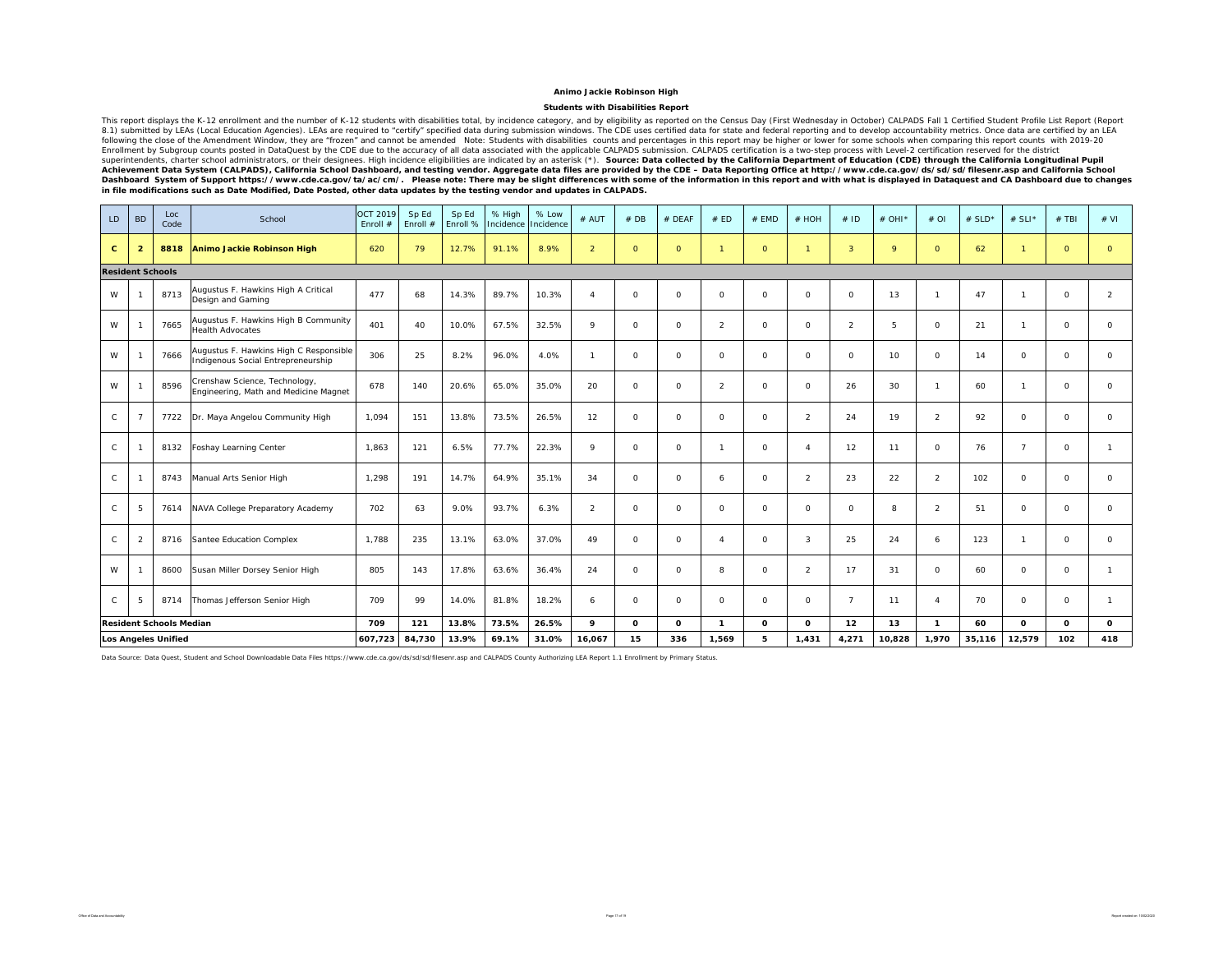#### **2017-18 and 2018-19 SMARTER BALANCED ASSESSMENT ACHIEVEMENT DATA**

In order to protect student privacy, an asterisk (\*) will be displayed instead of a number on test results where 10 or fewer students had tested. Additionally, within subgroup views only, "--" will be displayed instead of the number of students when student subgroup counts are 10 or fewer. Source: Data collected by the California Department of Education (CDE) through the *California Longitudinal Pupil Achievement Data System (CALPADS), California School Dashboard, and testing vendor. Aggregate data files are provided by the CDE – Data Reporting Office at http://www.cde.ca.gov/ds/sd/sd/filesenr.asp and California School Dashboard System of Support https://www.cde.ca.gov/ta/ac/cm/. Please note: There may be slight differences with some of the information in this report and with what is displayed in Dataquest and CA Dashboard due to changes in file modifications such as Date Modified, Date Posted, other data updates by the testing vendor and updates in CALPADS.* 

### **English Language Arts/Literacy**

|                            |                                |                         |                                                                              |                     | 2017-18                               |                                         | 2018-19                               |                                         |                        |  |
|----------------------------|--------------------------------|-------------------------|------------------------------------------------------------------------------|---------------------|---------------------------------------|-----------------------------------------|---------------------------------------|-----------------------------------------|------------------------|--|
|                            |                                |                         |                                                                              |                     | <b>School</b>                         |                                         | <b>School</b>                         |                                         | School                 |  |
| LD                         | <b>BD</b>                      | Loc Code                | School                                                                       | Subgroup            | <b>Students with</b><br><b>Scores</b> | Met or<br><b>Exceeded</b><br>Percentage | <b>Students with</b><br><b>Scores</b> | Met or<br><b>Exceeded</b><br>Percentage | change from<br>2018-19 |  |
| $\mathbf{C}$               | $\overline{2}$                 | 8818                    | Animo Jackie Robinson High                                                   | <b>All Students</b> | 143                                   | 55.94%                                  | 151                                   | 51.66%                                  | $-4.28%$               |  |
|                            |                                | <b>Resident Schools</b> |                                                                              |                     |                                       |                                         |                                       |                                         |                        |  |
| W                          | $\mathbf{1}$                   | 8713                    | Augustus F. Hawkins High A Critical Design and<br>Gaming                     | <b>All Students</b> | 123                                   | 35.77%                                  | 128                                   | 25.78%                                  | $-9.99%$               |  |
| W                          | $\mathbf{1}$                   | 7665                    | Augustus F. Hawkins High B Community Health<br>Advocates                     | <b>All Students</b> | 83                                    | 27.71%                                  | 102                                   | 19.61%                                  | $-8.10%$               |  |
| W                          | $\mathbf{1}$                   | 7666                    | Augustus F. Hawkins High C Responsible<br>Indigenous Social Entrepreneurship | All Students        | 80                                    | 25.00%                                  | 85                                    | 15.30%                                  | $-9.70%$               |  |
| W                          | $\mathbf{1}$                   | 8596                    | Crenshaw Science, Technology, Engineering,<br>Math and Medicine Magnet       | All Students        | 178                                   | 14.61%                                  | 202                                   | 13.86%                                  | $-0.75%$               |  |
| $\mathsf C$                | $\overline{7}$                 | 7722                    | Dr. Maya Angelou Community High                                              | <b>All Students</b> | 135                                   | 38.52%                                  | 226                                   | 23.89%                                  | $-14.63%$              |  |
| C                          | $\mathbf{1}$                   | 8132                    | <b>Foshay Learning Center</b>                                                | All Students        | 1,181                                 | 32.68%                                  | 1,157                                 | 36.04%                                  | 3.36%                  |  |
| $\mathsf{C}$               | $\mathbf{1}$                   | 8743                    | Manual Arts Senior High                                                      | All Students        | 376                                   | 32.45%                                  | 314                                   | 24.84%                                  | $-7.61%$               |  |
| $\mathsf{C}$               | 5                              | 7614                    | NAVA College Preparatory Academy                                             | All Students        | 138                                   | 53.62%                                  | 111                                   | 37.84%                                  | $-15.78%$              |  |
| $\mathsf C$                | 2                              | 8716                    | Santee Education Complex                                                     | <b>All Students</b> | 367                                   | 68.12%                                  | 401                                   | 60.35%                                  | $-7.77%$               |  |
| W                          | $\mathbf{1}$                   | 8600                    | Susan Miller Dorsey Senior High                                              | <b>All Students</b> | 199                                   | 24.12%                                  | 176                                   | 17.04%                                  | $-7.08%$               |  |
| $\mathsf{C}$               | 5                              | 8714                    | Thomas Jefferson Senior High                                                 | <b>All Students</b> | 126                                   | 30.16%                                  | 142                                   | 26.05%                                  | $-4.11%$               |  |
|                            | <b>Resident Schools Median</b> |                         |                                                                              | <b>All Students</b> | 138                                   | 32.45%                                  | 176                                   | 24.84%                                  | $-7.61%$               |  |
| <b>Los Angeles Unified</b> |                                |                         |                                                                              | <b>All Students</b> | 225,279                               | 42.31%                                  | 248,161                               | 44.11%                                  | 1.80%                  |  |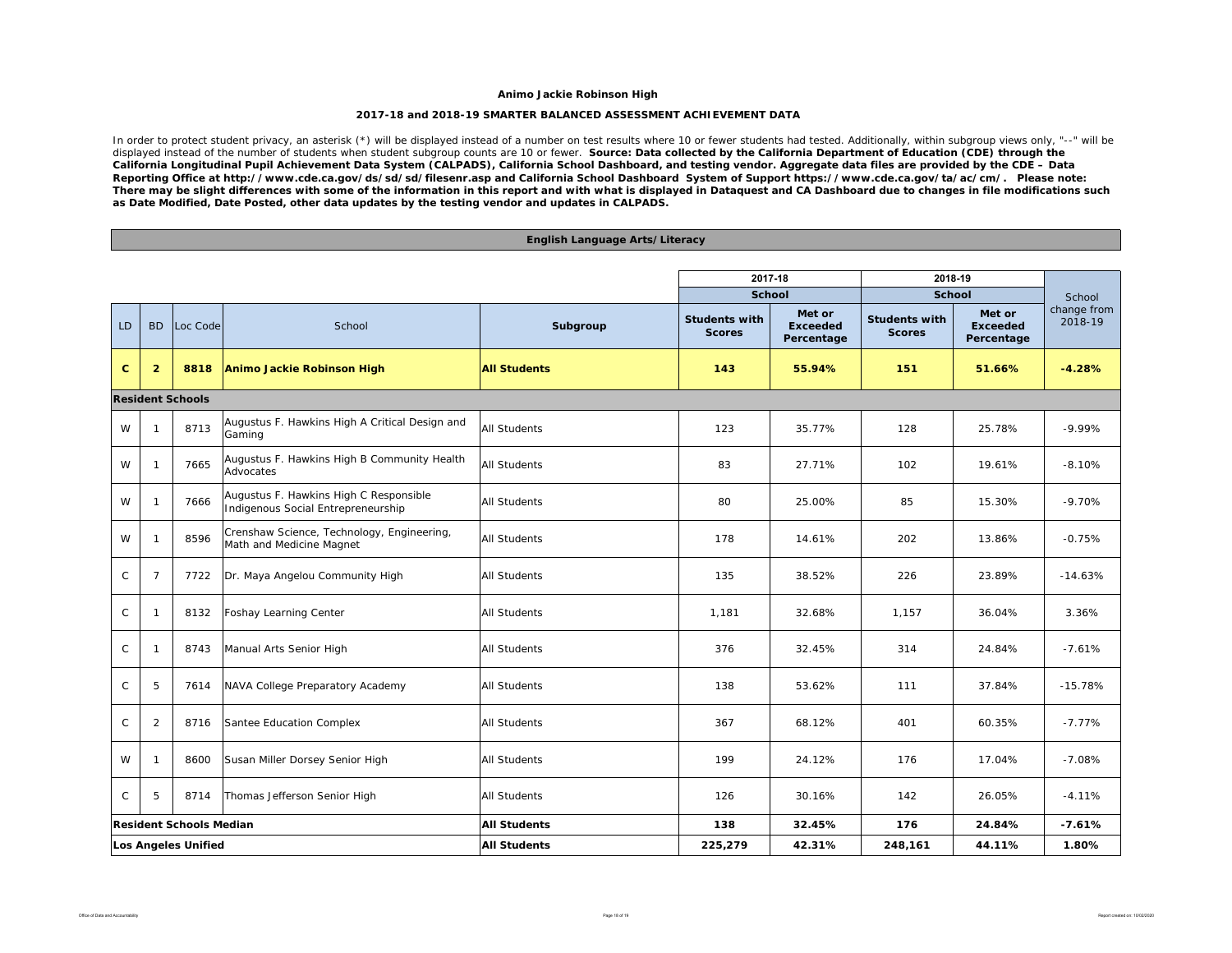| <b>Mathematics</b> |  |
|--------------------|--|

|              |                                |                            |                                                               |                     | 2017-18                               |                                         | 2018-19                               |                                         |             |
|--------------|--------------------------------|----------------------------|---------------------------------------------------------------|---------------------|---------------------------------------|-----------------------------------------|---------------------------------------|-----------------------------------------|-------------|
|              |                                |                            |                                                               |                     | <b>School</b>                         |                                         | <b>School</b>                         |                                         | Change from |
| LD           | <b>BD</b>                      | Loc Code                   | School                                                        |                     | <b>Students with</b><br><b>Scores</b> | Met or<br><b>Exceeded</b><br>Percentage | <b>Students with</b><br><b>Scores</b> | Met or<br><b>Exceeded</b><br>Percentage | 2018-19     |
| $\mathbf{C}$ | $\overline{2}$                 | 8818                       | Animo Jackie Robinson High                                    | <b>All Students</b> | 146                                   | 32.19%                                  | 151                                   | 23.84%                                  | $-8.35%$    |
|              |                                | <b>Resident Schools</b>    |                                                               |                     |                                       |                                         |                                       |                                         |             |
| W            | $\overline{1}$                 | 8713                       | Augustus F. Hawkins High A Critical Design and GAAII Students |                     | 123                                   | 13.01%                                  | 128                                   | 7.03%                                   | $-5.98%$    |
| W            | $\overline{1}$                 | 7665                       | Augustus F. Hawkins High B Community Health AdAll Students    |                     | 84                                    | 2.38%                                   | 102                                   | 3.92%                                   | 1.54%       |
| W            | $\overline{1}$                 | 7666                       | Augustus F. Hawkins High C Responsible Indigeno All Students  |                     | 80                                    | 1.25%                                   | 82                                    | 2.44%                                   | 1.19%       |
| W            | $\overline{1}$                 | 8596                       | Crenshaw Science, Technology, Engineering, MathAll Students   |                     | 179                                   | 1.68%                                   | 201                                   | 2.49%                                   | 0.81%       |
| $\mathsf C$  | $\overline{7}$                 | 7722                       | Dr. Maya Angelou Community High                               | All Students        | 135                                   | 8.15%                                   | 220                                   | 1.82%                                   | $-6.33%$    |
| $\mathsf C$  | $\overline{1}$                 | 8132                       | Foshay Learning Center                                        | All Students        | 1,204                                 | 16.53%                                  | 1,178                                 | 23.26%                                  | 6.73%       |
| $\mathsf{C}$ | $\overline{1}$                 | 8743                       | Manual Arts Senior High                                       | <b>All Students</b> | 373                                   | 9.92%                                   | 315                                   | 5.72%                                   | $-4.20%$    |
| $\mathsf C$  | 5                              | 7614                       | NAVA College Preparatory Academy                              | All Students        | 136                                   | 3.68%                                   | 110                                   | 14.55%                                  | 10.87%      |
| $\mathsf{C}$ | 2                              | 8716                       | Santee Education Complex                                      | All Students        | 365                                   | 18.63%                                  | 400                                   | 20.25%                                  | 1.62%       |
| W            | $\overline{1}$                 | 8600                       | Susan Miller Dorsey Senior High                               | All Students        | 197                                   | 5.08%                                   | 175                                   | 1.71%                                   | $-3.37%$    |
| $\mathsf C$  | 5                              | 8714                       | Thomas Jefferson Senior High                                  | All Students        | 127                                   | 7.87%                                   | 142                                   | 9.15%                                   | 1.28%       |
|              | <b>Resident Schools Median</b> |                            |                                                               | <b>All Students</b> | 136                                   | 7.87%                                   | 175                                   | 5.72%                                   | $-2.15%$    |
|              |                                | <b>Los Angeles Unified</b> |                                                               | <b>All Students</b> | 256,285                               | 31.62%                                  | 249,763                               | 33.47%                                  | 1.85%       |

Data Source: California Assessment of Student Performance and Progress (CAASPP) Research Data Files. https://caaspp-elpac.cde.ca.gov/caaspp/ResearchFileList?ps=true&istTestYear=2019&istTestYep=B&istCounty=00&istDstrict=000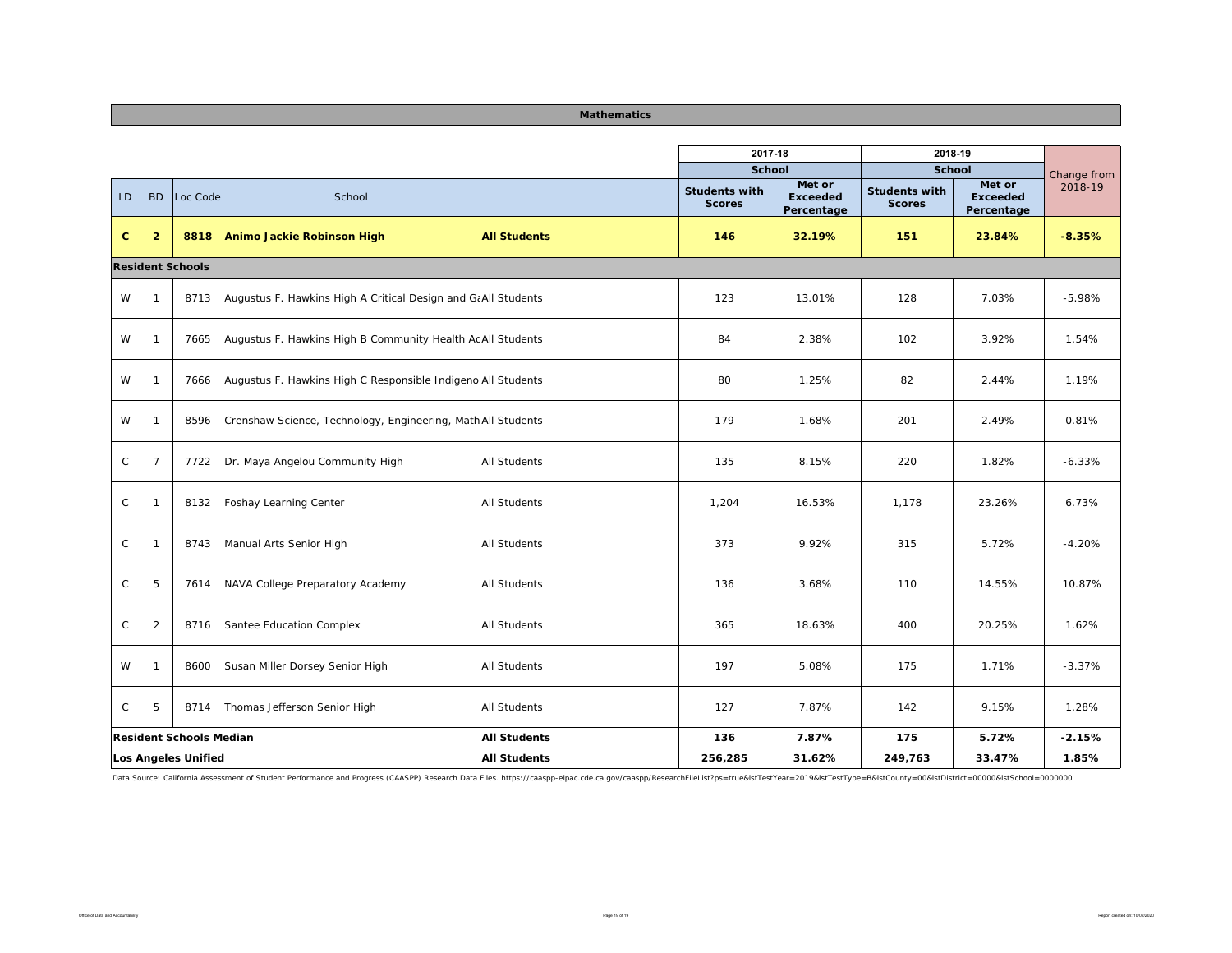### AB 1505 **Renewal Criteria Analysis** - "**High Performing**" or "**Low Performing**" School

|                     | <b>KEY</b>                                                                                                                                                                                                                                     |  |  |  |  |  |  |  |  |  |
|---------------------|------------------------------------------------------------------------------------------------------------------------------------------------------------------------------------------------------------------------------------------------|--|--|--|--|--|--|--|--|--|
| Color               | CA Dashboard Indicator rating.<br>For student groups, colors represent numerically significant subgroups [i.e. 30 or more, (15+ for Foster Youth and Homeless students)].<br>ELPI use status level as a proxy for color on the 2019 Dashboard. |  |  |  |  |  |  |  |  |  |
| <b>NPC</b>          | No Performance Color when student groups are not numerically significant.                                                                                                                                                                      |  |  |  |  |  |  |  |  |  |
| $- -$               |                                                                                                                                                                                                                                                |  |  |  |  |  |  |  |  |  |
| <b>Missing Data</b> | CALPADS error; Test Irregularities; or No CDE data                                                                                                                                                                                             |  |  |  |  |  |  |  |  |  |
| N/A                 | Not Applicable (e.g., elementary school not needing to have CCI data or Graduation Rate data)                                                                                                                                                  |  |  |  |  |  |  |  |  |  |

CRITERIA TO QUALIFY AS "**HIGH PERFORMING" (HP) or "LOW PERFORMING" (LP)**

**HP1a [LP1a]** - *Does the charter school have schoolwide performance levels on at least two measurements of academic performance per year in each of the two consecutive years immediately preceding renewal?* 

That is, a charter school must have been assigned a color (performance level) for at least two of the four measurements of academic performance (ELA, Math, EL Progress, College/Career) in each of the two years preceding renewal. **YES** – **NO**

|       | Animo Jackie Robinson High |      |                         |                  |  |  |  |  |  |  |
|-------|----------------------------|------|-------------------------|------------------|--|--|--|--|--|--|
|       | <b>ELA</b>                 | Math | EL Progress Indicator * | College / Career |  |  |  |  |  |  |
| Years |                            |      | Indicator               |                  |  |  |  |  |  |  |
| 2018  |                            | NPC  |                         |                  |  |  |  |  |  |  |
| 2019  |                            |      | 4                       |                  |  |  |  |  |  |  |

1. If **"YES"** - proceed to **HP1b [LP1b]** below.

2. If **"No"** - you cannot do an analysis for "High Performing" or "Low Performing." Proceed to the "Middle Performing" analysis.

**HP1b [LP1b]** - *Did the charter school receive the two highest [ LP1b – two lowest ] performance levels schoolwide on all state indicators included on the California*  Dashboard (all blue and/or green) [LP1b - all red and/or orange] for which it receives performance levels in each of the two consecutive years immediately *preceding renewal?* **YES** – **NO**

|       | Animo Jackie Robinson High |      |                         |                               |                 |                        |                        |  |  |  |  |
|-------|----------------------------|------|-------------------------|-------------------------------|-----------------|------------------------|------------------------|--|--|--|--|
| Years | <b>ELA</b>                 | Math | EL Progress Indicator * | College / Career<br>Indicator | Chronic Absent. | <b>Graduation Rate</b> | <b>Suspension Rate</b> |  |  |  |  |
| 2018  |                            |      | <b>NPC</b>              |                               | N/A             |                        |                        |  |  |  |  |
| 2019  |                            |      |                         |                               | N/A             |                        |                        |  |  |  |  |

1. ☐ If **"YES"** to **HP1b (two highest performance levels)** - the school is "High Performing" and may be recommended for a 7-year renewal after a full analysis is done on all performance areas (e.g., governance, operations, fiscal, etc.). No additional review is needed.

**2.** ☐ If **"YES"** to **LP1b (two lowest performance levels)** - the school is "Low Performing" and may be recommended for a 0 or 2 - year renewal after a full analysis is done on all performance areas (e.g., governance, operations, fiscal, etc.). No additional review is needed.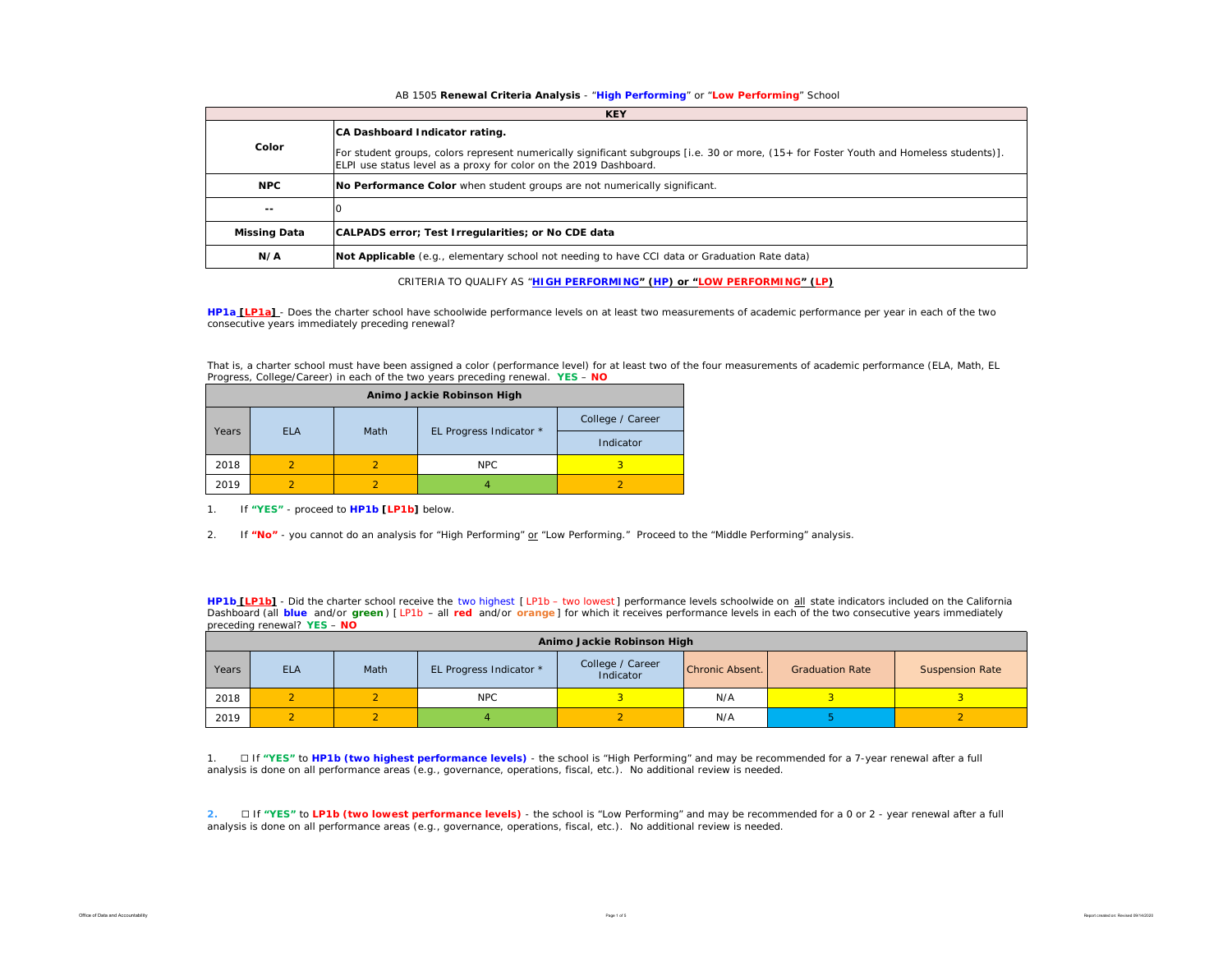**However, MAY RENEW ONLY upon making both of the following written factual findings:**

**1) The charter school is taking meaningful steps to address the underlying cause(s) of low performance, which are or will be written in a plan adopted by the governing body of the charter school;** 

**AND**

**2) There is clear and convincing evidence, demonstrated by verified data, showing either:**

**a. The school achieved measurable increases in academic achievement, as defined by at least one year's progress for each year in school; OR**

- **b. Strong postsecondary outcomes equal to similar peers.**
- **3.** ☐ **If "NO" then proceed to HP2a [LP2a] below**

**a. If the charter school receives a combination of performance colors (red, orange, yellow, green, and blue) proceed to HP2a [LP2a] below.** 

**\*** *HP1b -* 

*\* LP1b -* 

| HP2a [LP2a] - Does the charter school have performance levels on at least two of the four measurements of academic performance for at least two subgroups in |
|--------------------------------------------------------------------------------------------------------------------------------------------------------------|
| each of the two consecutive years immediately preceding renewal? YES - NO                                                                                    |

| Indicator           | Number of Subgroups | Subroups                                                     |
|---------------------|---------------------|--------------------------------------------------------------|
| <b>ELA 2018</b>     | 3                   | English Learners; Socioeconomically Disadvantaged<br>Latino; |
| <b>ELA 2019</b>     | 3                   | English Learners; Socioeconomically Disadvantaged<br>Latino: |
| Math 2018           | 3                   | English Learners; Socioeconomically Disadvantaged<br>Latino; |
| Math 2019           | 3                   | English Learners; Socioeconomically Disadvantaged<br>Latino: |
| EL Progress 2018    | N/A                 | N/A                                                          |
| EL Progress 2019 *  | $\mathbf{1}$        | English Learner                                              |
| College/Career 2018 | $\overline{2}$      | Latino;<br>Socioeconomically Disadvantaged                   |
| College/Career 2019 | $\overline{2}$      | Socioeconomically Disadvantaged<br>Latino;                   |

1. ☐ If **"YES"** – proceed to **HP2b [LP2b]** below.

2. ☐ If **"No"** – A charter school without *performance levels on at least two of the four measurements of academic performance for at least two subgroups in each of the two consecutive years immediately preceding renewal* cannot be considered within the "High Performing" or "Low Performing" renewal criteria. Proceed to the "Middle Performing" analysis.

\*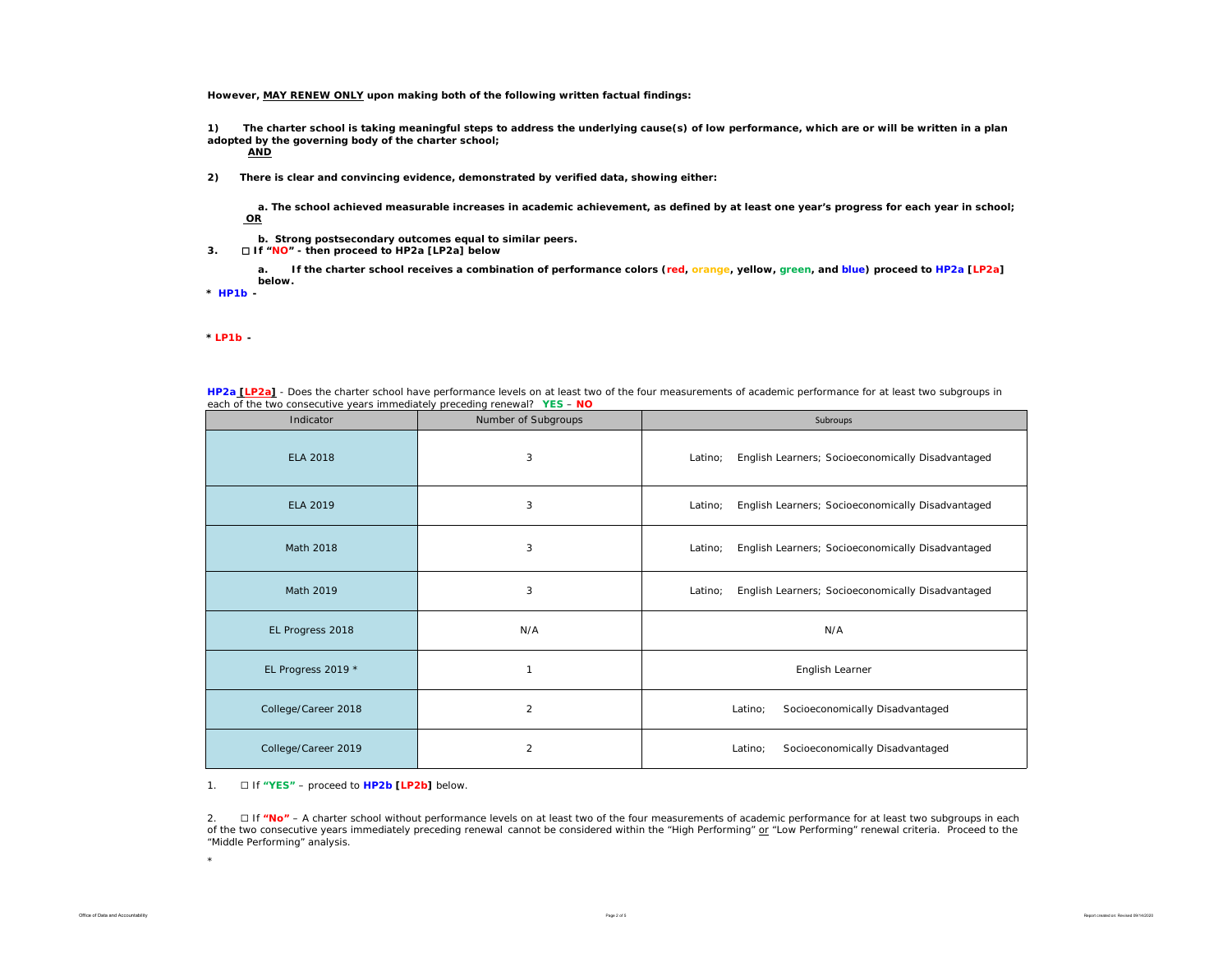| Indicator           |                         | Animo Jackie Robinson High | <b>State</b>         |               | <b>Status Comparison to State Average</b> |  |
|---------------------|-------------------------|----------------------------|----------------------|---------------|-------------------------------------------|--|
|                     | Performance<br>Level    | <b>Status</b>              | Performance<br>Level | <b>Status</b> |                                           |  |
| <b>ELA 2018</b>     | $\overline{2}$          | $-0.7$                     | $\overline{2}$       | $-6.0$        | Higher                                    |  |
| FLA 2019            | $\overline{2}$          | $-7.8$                     | 4                    | $-2.5$        | Lower                                     |  |
| Math 2018           | $\overline{2}$          | $-62.5$                    | $\overline{2}$       | $-36.4$       | Lower                                     |  |
| Math 2019           | $\overline{2}$          | $-79.1$                    | $\overline{2}$       | $-33.5$       | Lower                                     |  |
| EL Progress 2018    | <b>NPC</b>              | N/A                        | <b>NPC</b>           | N/A           | $- -$                                     |  |
| EL Progress 2019 *  | 4                       | 55.1%                      | 3                    | 48.3%         | Higher                                    |  |
| College/Career 2018 | $\overline{\mathbf{3}}$ | 51.4%                      | 3                    | 42.2%         | Higher                                    |  |
| College/Career 2019 | $\overline{2}$          | 49.3%                      | 3                    | 44.1%         | Higher                                    |  |

**HP2b [LP2b]** - *Did the charter school receive performance levels schoolwide (all students) that are the same or higher [ LP2b – same or lower ] than the state average for all four measurements of academic performance?* **YES** – **NO**

1. ☐ If **"YES"** to **HP2b (received performance levels schoolwide that are the same or higher than the state average for all four measurements)**  the school meets the criteria in the first part of section 47607 (c)(2)(A)(ii). Proceed to the subgroup comparison analysis pursuant to the latter half of section 47607 (c)(2)(A)(ii). Move on to **HP2c.**

2. ☐ If **"YES"** to **LP2c (received performance levels schoolwide that are the same or lower than the state average for all four measurements)** the school meets the criteria in the first part of section 47607.2 (a)(1)(B). Proceed to the subgroup comparison analysis pursuant to the latter half of section 47607.2 (a)(1)(B). Move on to **LP2c.**

3. □ If "No" – If all of the performance levels schoolwide are the "Same" or a combination of "Higher" and "Lower" proceed to the "Middle Performing" analysis. \* *HP2b -* 

### \**LP2b -*

**HP2c [LP2c]** - For the state subgroups that are performing below the state average in each of the four measurements of academic performance in each respective year, did the majority of the school's subgroups receive performance levels that are higher [lower] than the state average? **YES** – **NO**

| <b>ELA</b>                      |               |                |               |                |         |                                |               |                |               |                |         |                                |
|---------------------------------|---------------|----------------|---------------|----------------|---------|--------------------------------|---------------|----------------|---------------|----------------|---------|--------------------------------|
|                                 |               |                | 2018          |                |         |                                |               |                |               |                |         |                                |
| Subgroup                        | # of<br>Stud. | <b>School</b>  |               | <b>State</b>   |         | <b>Status</b><br>Comparison to | $#$ of        | School         |               | <b>State</b>   |         | <b>Status</b><br>Comparison to |
|                                 |               | Perf.<br>Level | <b>Status</b> | Perf.<br>Level | Status  | State Average                  | Stud.         | Perf.<br>Level | <b>Status</b> | Perf.<br>Level | Status  | State Average                  |
| <b>All Students</b>             | 142           | $\overline{2}$ | $-0.7$        | 2 <sup>1</sup> | $-6.0$  | Higher                         | 147           | $\overline{2}$ | $-7.8$        | 4              | $-2.5$  | Lower                          |
| English Learner                 | 37            |                | $-103.4$      | 3 <sup>1</sup> | $-47.1$ | Lower                          | 32            | $\overline{2}$ | $-96.3$       | 3 <sup>1</sup> | $-45.1$ | Lower                          |
| <b>Foster Youth</b>             | $\frac{1}{2}$ | $- -$          | $- -$         | $\mathbf{1}$   | $-79.2$ |                                | $\frac{1}{2}$ | $- -$          | $- -$         | $\overline{2}$ | $-71.9$ |                                |
| <b>Homeless</b>                 | 8             | <b>NPC</b>     | $ -$          | 3 <sup>1</sup> | $-51.0$ |                                | 9             | <b>NPC</b>     | $- -$         | $\overline{3}$ | $-46.7$ |                                |
| Socioeconomically Disadvantaged | 140           | $\overline{2}$ | $-2.4$        | $\overline{3}$ | $-34.7$ | Higher                         | 146           | $\overline{2}$ | $-8.1$        | 3              | $-30.1$ | Higher                         |
| Students with Disabilities      | 22            | <b>NPC</b>     | $-133.3$      | $\mathbf{1}$   | $-95.5$ |                                | 19            | <b>NPC</b>     | $-146.1$      | $\overline{2}$ | $-88.1$ |                                |
| African American                | 8             | <b>NPC</b>     | $- -$         | $\overline{2}$ | $-51.8$ |                                | 4             | <b>NPC</b>     | $- -$         | $\overline{3}$ | $-47.6$ |                                |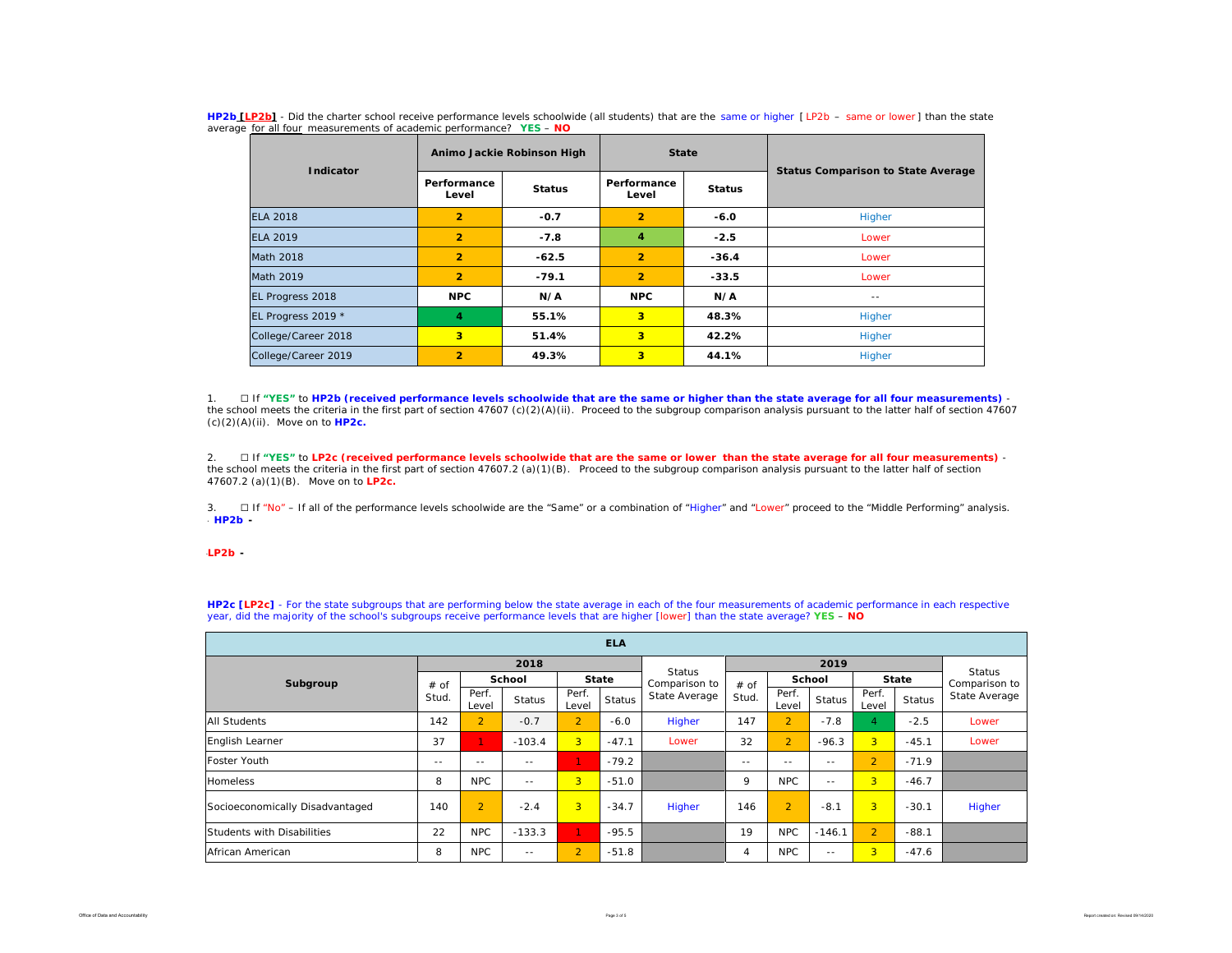| <b>ELA</b>                          |               |                |               |                |               |                         |               |                         |               |                |         |               |
|-------------------------------------|---------------|----------------|---------------|----------------|---------------|-------------------------|---------------|-------------------------|---------------|----------------|---------|---------------|
| Subgroup                            |               |                | 2018          |                |               |                         |               | Status<br>Comparison to |               |                |         |               |
|                                     | # of<br>Stud. | School         |               | <b>State</b>   |               | Status<br>Comparison to | # of          |                         | School        |                | State   |               |
|                                     |               | Perf.<br>Level | <b>Status</b> | Perf.<br>Level | <b>Status</b> | State Average           | Stud.         | Perf.<br>Level          | <b>Status</b> | Perf.<br>Level | Status  | State Average |
| American Indian or Alaska Native    | $\frac{1}{2}$ | $- -$          | $ -$          | $\overline{2}$ | $-36.8$       |                         | $- -$         | $- -$                   | $- -$         | $\overline{2}$ | $-34.1$ |               |
| Asian                               | $- -$         | $\frac{1}{2}$  | $- -$         | 5              | 62.4          |                         | $- -$         | $\frac{1}{2}$           | $- -$         | 5              | 64.8    |               |
| Filipino                            | $- -$         | $- -$          | $- -$         | $\overline{4}$ | 44.0          |                         | $- -$         | $- -$                   | $- -$         | 5              | 46.7    |               |
| Latino                              | 134           | $\overline{3}$ | 1.3           | $\overline{3}$ | $-31.3$       | Higher                  | 143           | $\overline{2}$          | $-5.0$        | 3 <sup>1</sup> | $-26.6$ | <b>Higher</b> |
| Native Hawaiian or Pacific Islander | $\sim$ $-$    | $- -$          | $\frac{1}{2}$ | $\overline{2}$ | $-21.3$       |                         | $\frac{1}{2}$ | $\sim$ $-$              | $\frac{1}{2}$ | $\overline{2}$ | $-19.5$ |               |
| White                               | $- -$         | $\frac{1}{2}$  | $- -$         | $\overline{4}$ | 27.7          |                         | $- -$         | $\frac{1}{2}$           | $- -$         | $\overline{A}$ | 30.7    |               |
| Two or More Races                   | $\sim$ $-$    | $- -$          | $\frac{1}{2}$ | $\overline{4}$ | 28.6          |                         | $- -$         | $- -$                   | $- -$         | 4              | 30.3    |               |

| <b>MATH</b>                         |               |                |               |                |               |                                |                |                |               |                |               |                                |
|-------------------------------------|---------------|----------------|---------------|----------------|---------------|--------------------------------|----------------|----------------|---------------|----------------|---------------|--------------------------------|
|                                     |               |                | 2018          |                |               |                                |                |                |               |                |               |                                |
| Subgroup                            | # of<br>Stud. | School         |               | State          |               | <b>Status</b><br>Comparison to | # of           | School         |               | <b>State</b>   |               | <b>Status</b><br>Comparison to |
|                                     |               | Perf.<br>Level | <b>Status</b> | Perf.<br>Level | <b>Status</b> | State Average                  | Stud.          | Perf.<br>Level | <b>Status</b> | Perf.<br>Level | <b>Status</b> | State Average                  |
| <b>All Students</b>                 | 144           | $\overline{2}$ | $-62.5$       | $\overline{2}$ | $-36.4$       | Lower                          | 147            | $\overline{2}$ | $-79.1$       | $\overline{2}$ | $-33.5$       | Lower                          |
| English Learner                     | 39            | $\mathbf{1}$   | $-163.6$      | $\overline{2}$ | $-69.9$       | Lower                          | 32             | $\mathbf{1}$   | $-183.1$      | $\overline{2}$ | $-68.6$       | Lower                          |
| Foster Youth                        | $- -$         | $- -$          | $\sim$ $-$    | $\mathbf{1}$   | $-114.0$      |                                | $\frac{1}{2}$  | $\frac{1}{2}$  | $\frac{1}{2}$ | $\overline{2}$ | $-107.2$      |                                |
| <b>Homeless</b>                     | 8             | <b>NPC</b>     | $- -$         | $\overline{2}$ | $-81.0$       |                                | 9              | <b>NPC</b>     | $\frac{1}{2}$ | $\overline{2}$ | $-77.7$       |                                |
| Socioeconomically Disadvantaged     | 142           | $\overline{2}$ | $-64.1$       | $\overline{2}$ | $-67.4$       | Higher                         | 146            | $\overline{2}$ | $-79.6$       | 3 <sup>2</sup> | $-63.7$       | Lower                          |
| Students with Disabilities          | 23            | <b>NPC</b>     | $-192.4$      | $\mathbf{1}$   | $-125.3$      |                                | 19             | <b>NPC</b>     | $-255.5$      | $\overline{2}$ | $-119.4$      |                                |
| African American                    | 8             | NPC.           | $\sim$ $-$    | $\overline{2}$ | $-91.5$       |                                | $\overline{4}$ | NPC            | $\sim$ $-$    | $\overline{2}$ | $-87.9$       |                                |
| American Indian or Alaska Native    | $- -$         | $-$            | $- -$         | $\overline{2}$ | $-73.0$       |                                | $\frac{1}{2}$  | $\frac{1}{2}$  | $ -$          | $\overline{2}$ | $-69.6$       |                                |
| Asian                               | $- -$         | $- -$          | $- -$         | 5              | 56.7          |                                | $\frac{1}{2}$  | $\frac{1}{2}$  | $\frac{1}{2}$ | 5.             | 59.8          |                                |
| Filipino                            | $- -$         | $- -$          | $- -$         | 4              | 13.1          |                                | $\frac{1}{2}$  | $\frac{1}{2}$  | $\frac{1}{2}$ | $\overline{4}$ | 18.0          |                                |
| Latino                              | 136           | $\overline{3}$ | $-59.6$       | $\overline{2}$ | $-65.8$       | Higher                         | 143            | $\overline{2}$ | $-73.6$       | 3 <sup>1</sup> | $-62.2$       | Lower                          |
| Native Hawaiian or Pacific Islander | $\sim$ $-$    | $\frac{1}{2}$  | $\frac{1}{2}$ | $\overline{2}$ | $-52.0$       |                                | $\sim$ $-$     | $- -$          | $\sim$ $-$    | $\overline{2}$ | $-49.8$       |                                |
| White                               | $\frac{1}{2}$ | $\frac{1}{2}$  | $\frac{1}{2}$ | 3              | $-1.0$        |                                | $\frac{1}{2}$  | $\frac{1}{2}$  | $- -$         | $\overline{4}$ | 1.4           |                                |
| Two or More Races                   | $\frac{1}{2}$ | $- -$          | $\frac{1}{2}$ | $\overline{4}$ | 1.9           |                                | $- -$          | $- -$          | $- -$         | $\overline{A}$ | 2.5           |                                |

| <b>EL Progress Indicator * (ELPI)</b> |               |                |        |                |        |               |               |                   |               |                   |               |                 |  |
|---------------------------------------|---------------|----------------|--------|----------------|--------|---------------|---------------|-------------------|---------------|-------------------|---------------|-----------------|--|
|                                       |               |                | 2018   |                |        | Status        |               |                   | <b>Status</b> |                   |               |                 |  |
| Subgroup                              | # of<br>Stud. | School         |        | <b>State</b>   |        | Comparison to |               | School            |               | <b>State</b>      |               | Comparison to I |  |
|                                       |               | Pref.<br>Level | Status | Perf.<br>Level | Status | State Average | # of<br>Stud. | Status I<br>Level | <b>Status</b> | Status  <br>Level | <b>Status</b> | State Average   |  |
| English Learner                       | 61            | N/A            | N/A    | <b>NPC</b>     | N/A    |               | 69            |                   | 55.1%         |                   | 48.3%         | Higher          |  |